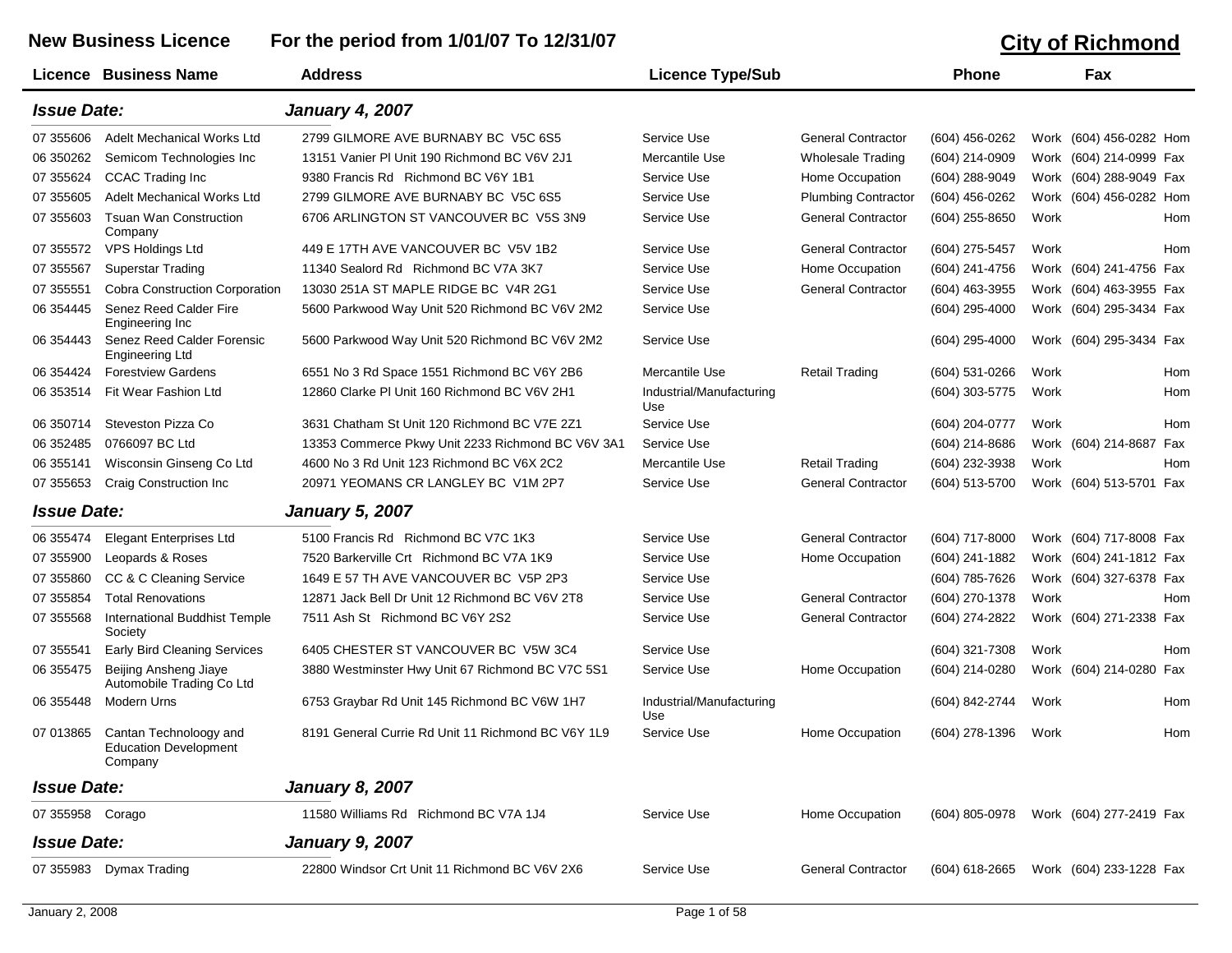|                    | Licence Business Name                                 | <b>Address</b>                                     | <b>Licence Type/Sub</b> |                                             | <b>Phone</b>          |      | Fax                     |     |
|--------------------|-------------------------------------------------------|----------------------------------------------------|-------------------------|---------------------------------------------|-----------------------|------|-------------------------|-----|
| 07 355981          | <b>YSL Construction Inc</b>                           | 10871 Hogarth Dr Richmond BC V7E 3Z9               | Service Use             | <b>General Contractor</b>                   | (604) 275-0875        | Work |                         | Fax |
| 07 357807          | <b>Quality Construction</b>                           | 2029 E 13TH AVE VANCOUVER BC V5N 2L5               | Service Use             | <b>General Contractor</b>                   | (604) 644-3648        |      | Work (604) 872-4308     | Fax |
| 07 357800          | <b>Elegant Renovations Company</b>                    | 2115 EAST 44TH AVE VANCOUVER BC V5P 1N1            | Service Use             | <b>General Contractor</b>                   | (604) 873-6739        | Work |                         | Hom |
| 07 355980          | Pasquale Valana                                       | 22800 Windsor Crt Unit 12 Richmond BC V6V 2X6      | Service Use             | Home Occupation                             | (778) 908-4625        | Work |                         | Hom |
| 07 355976          | Zhang Jin Song Flooring                               | 7620 Lindsay Rd Richmond BC V7C 3M6                | Service Use             | <b>General Contractor</b>                   | (604) 275-7737        |      | Work (604) 275-7737 Fax |     |
| <b>Issue Date:</b> |                                                       | <b>January 10, 2007</b>                            |                         |                                             |                       |      |                         |     |
| 07 355953          | Layne Manca                                           | 3660 CAMBIE ST UNIT 206 VANCOUVER BC V5Z 2X2       | Service Use             |                                             | (604) 720-1445        | Work |                         | Hom |
| 07 355960          | Maxwall Medi-Tech Co Canada<br>Ltd                    | 6271 Riverdale Dr Richmond BC V7C 2E7              | Service Use             | Home Occupation                             | (604) 272-2257        |      | Work (604) 272-2257     | Fax |
| 06 353969          | Dinesty Chinese Restaurant                            | 8111 Ackroyd Rd Unit 160 Richmond BC V6X 3J9       | Assembly Use Group 1    | Food Service<br>Establishment               | (604) 303-7772        | Work |                         | Hom |
| 06 353541          | San Qian Li Enterprises Inc                           | 8181 Cambie Rd Unit 2270 Richmond BC V6X 3X9       | Assembly Use Group 1    | Food Service<br>Establishment               | $(604)$ 618-6169      | Work |                         | Hom |
| 06 352213          | Vancouver Business And<br><b>Technology College</b>   | 8181 Cambie Rd Unit 6615 Richmond BC V6X 3X9       | Assembly Use Group 3    | <b>Education Institution</b>                | (604) 278-2176        | Work |                         | Hom |
| 06 350250          | <b>Bombay Pan Centre</b>                              | 4011 No 5 Rd Unit 130 Richmond BC V6X 2T9          | Assembly Use Group 1    | Food Service<br>Establishment, Take-<br>Out | (604) 304-1378        | Work |                         | Hom |
| 06 34 95 60        | Relax Bubble Tea House Ltd                            | 8328 Capstan Way Unit 1101 Richmond BC V6X 4B6     | Assembly Use Group 1    | Food Service<br>Establishment               | (604) 813-2010        | Work |                         | Hom |
| 06 342122          | Berry Good Cafe                                       | 8766 McKim Way Unit 1120 Richmond BC               | Assembly Use Group 1    | Food Service<br>Establishment               | (778) 908-1714        | Work |                         | Hom |
| 07 355970          | J C Trading And Fashions                              | 10200 4th Ave Unit 61 Richmond BC V7E 1V3          | Service Use             | Home Occupation                             | (604) 448-0246        |      | Work (604) 448-0246 Fax |     |
| <b>Issue Date:</b> |                                                       | <b>January 11, 2007</b>                            |                         |                                             |                       |      |                         |     |
| 06 353169          | West Coast Medical Centre Inc                         | 3920 Francis Rd Unit 160 Richmond BC V7C 1J7       | Service Use             |                                             | (604) 323-3204        | Work |                         | Hom |
| 07 358102          | Luigi Sammarco Accurate<br>Framing                    | 8080 No 1 Rd Richmond BC V7C 1T9                   | Service Use             | <b>General Contractor</b>                   | $(604)$ 307-5486      |      | Work (604) 272-2558 Fax |     |
| <b>Issue Date:</b> |                                                       | <b>January 12, 2007</b>                            |                         |                                             |                       |      |                         |     |
| 07 357769          | <b>Grimmett Plumbing and Heating</b>                  | 8794 SHEPHERD WAY NORTH DELTA BC V4C 4K1           | Service Use             | <b>Plumbing Contractor</b>                  | (604) 916-1115        | Work |                         | Hom |
| 06 352603          | Morgan Forest Invest-Holding<br>Group Co Inc          | 3779 Sexsmith Rd Unit 1228 Richmond BC V6X 3Z9     | Service Use             |                                             | (604) 231-0738        |      | Work (604) 231-0768 Fax |     |
| 06 352747          | Timbuktu                                              | 4151 Hazelbridge Way Unit 2820 Richmond BC V6X 4J7 | Mercantile Use          | <b>Retail Trading</b>                       | (604) 295-4064        |      | Work (604) 295-4065 Fax |     |
| 06 352201          | Aldeasa Vancouver Limited<br>Partnership              | 3880 Grant McConachie Way Richmond BC              | Mercantile Use          | <b>Retail Trading</b>                       | (604) 644-8821        | Work |                         | Hom |
| 06 355272          | <b>Dundee Securities</b>                              | 4800 No 3 Rd Unit 127 Richmond BC V6X 3A6          | Service Use             |                                             | (604) 273-3142        |      | Work (604) 273-3143 Fax |     |
|                    | 06 355429 Rachebiny Colletions                        | 6551 No 3 Rd Richmond BC V6Y 2B6                   | Mercantile Use          | <b>Retail Trading</b>                       | (778) 999-3617 Cellul |      |                         | Hom |
|                    | 07 357763 ALTO Construction Ltd                       | 2988 ALDER ST UNIT 407 VANCOUVER BC V6H 4C3        | Service Use             | <b>General Contractor</b>                   | (604) 612-4865        |      | Work (604) 730-8500 Fax |     |
| 07 357845          | Ideal Memoirs Wedding and<br><b>Event Consultants</b> | 9160 No 3 Rd Richmond BC V7A 1V9                   | Service Use             | Home Occupation                             | (604) 641-1076        | Work |                         | Hom |
| 07 357873          | Mapletree (Canada) Foods<br>Group Inc                 | 5068 Kwantlen St Unit 306 Richmond BC V6X 4K4      | Service Use             | Home Occupation                             | (604) 303-8633        |      | Work (604) 303-8633 Fax |     |
| 07 357875          | All Round Tree Service Ltd                            | 671 Catalina Cr Richmond BC V7B 1C9                | Service Use             | <b>General Contractor</b>                   | (604) 273-4025        |      | Work (604) 879-3299 Fax |     |
|                    | 07 357880 Daric Home Improvement<br>Supplies Ltd      | 2351 No 6 Rd Unit 150 Richmond BC V6V 1P3          | Service Use             |                                             | (604) 275-8336        | Work |                         | Hom |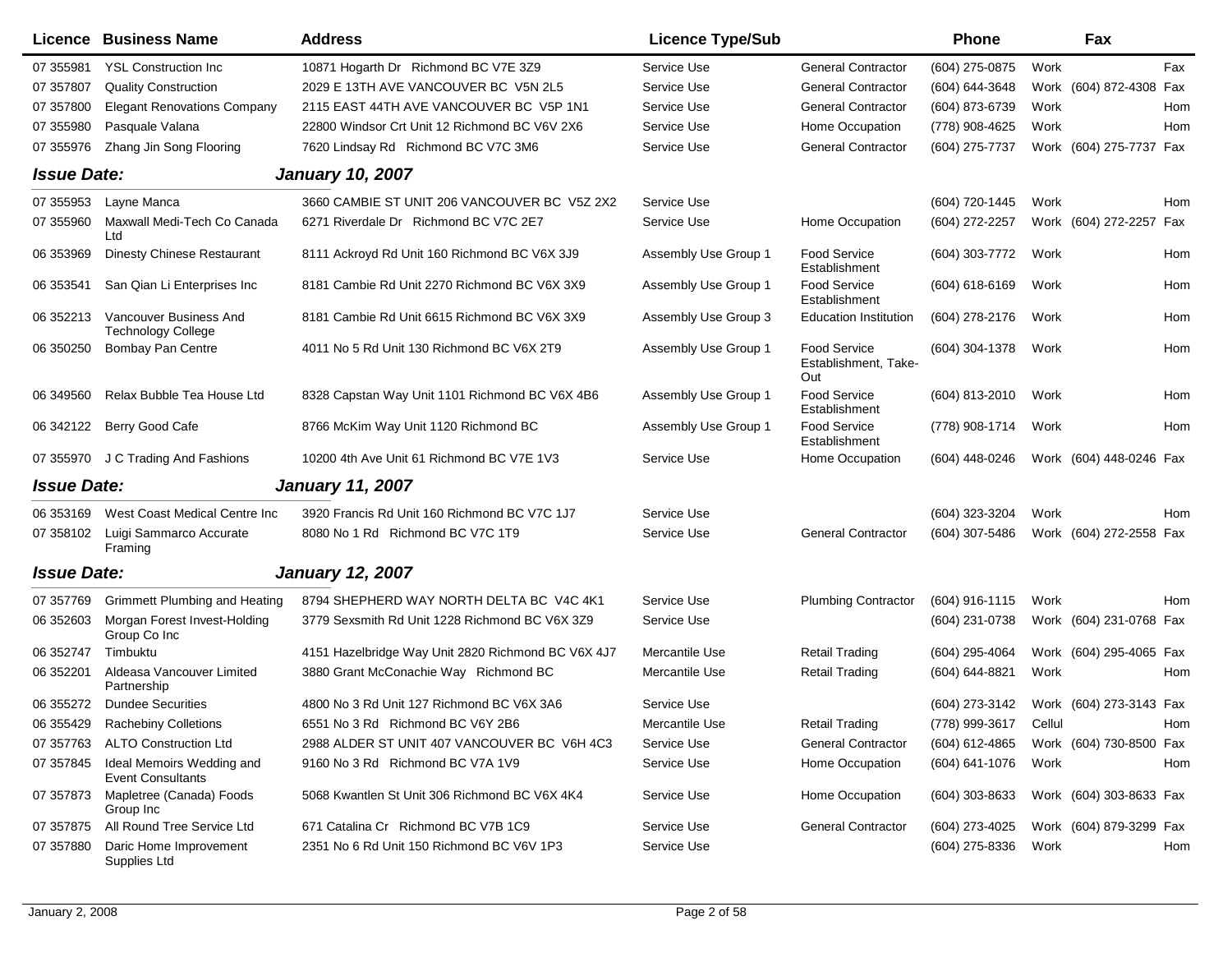|                    | <b>Licence Business Name</b>             | <b>Address</b>                                                                     | <b>Licence Type/Sub</b>         |                           | <b>Phone</b>       | Fax                                    |
|--------------------|------------------------------------------|------------------------------------------------------------------------------------|---------------------------------|---------------------------|--------------------|----------------------------------------|
| 07 357883          | Daric Home Improvements<br>Supplies Ltd  | 5720 Eastman Dr Richmond BC V7E 6H3                                                | Service Use                     | <b>General Contractor</b> | (604) 275-8336     | Work (604) 275-8336 Fax                |
| 07 358281          | Vancouver's Own Delivery Trux            | 7511 Anvil Cr Richmond BC V7C 4E7                                                  | Service Use                     | Home Occupation           | (604) 275-8789     | Work (604) 271-5540 Fax                |
| 06 352175          | Aldeasa Vancouver Limited<br>Partnership | 3880 Grant McConachie Way Richmond BC                                              | Mercantile Use                  | <b>Retail Trading</b>     | (604) 644-8821     | Work<br>Hom                            |
| 06 352200          | Aldeasa Vancouver Limited<br>Partnership | 3880 Grant McConachie Way Richmond BC                                              | Mercantile Use                  | <b>Retail Trading</b>     | $(60)$ 464-8821    | Hom<br>Work                            |
| 07 358246          | Canadian Excavating Ltd                  | 6733 124A ST SURREY BC V3W 3Y6                                                     | Service Use                     | <b>General Contractor</b> | (604) 728-0434     | Work (604) 572-9524 Fax                |
| 06 339674          | Art Exchange                             | 4151 Hazelbridge Way Unit 2020 Richmond BC V6X 4J7                                 | Mercantile Use                  | <b>Retail Trading</b>     | (604) 295-6657     | Work<br>Hom                            |
| 06 352178          | Aldeasa Vancouver Limited<br>Partnership | 3880 Grant McConachie Way Richmond BC                                              | Mercantile Use                  | Retail Trading            | (604) 644-8821     | Work<br>Hom                            |
| 06 352199          | Aldeasa Vancouver Limited<br>Partnership | 3880 Grant McConachie Way Richmond BC                                              | Mercantile Use                  | <b>Retail Trading</b>     | (604) 644-8821     | Work<br>Hom                            |
| 05 319390          | <b>ZHZ Presentation Ltd</b>              | 4351 No 3 Rd Unit 100 Richmond BC V6X 3A7                                          | Assembly Use Group 3            |                           | (778) 999-6667     | Work<br>Hom                            |
| 06 332848          | <b>KSN Media Service Ltd</b>             | 4151 Hazelbridge Way Unit 3300 Richmond BC V6X 4J7                                 | Service Use                     |                           | (604) 295-1313     | Work (604) 295-1348 Fax                |
| 06 34 20 73        | <b>Gibson Travel Accessories</b>         | 4151 Hazelbridge Way Unit 2160 Richmond BC V6X 4J7                                 | Mercantile Use                  | <b>Retail Trading</b>     | (604) 295-6999     | Work (604) 295-6867 Fax                |
| 06 352145          | Aldeasa Vancouver Limited<br>Partnership | 3880 Grant McConachie Way Richmond BC                                              | Mercantile Use                  | <b>Retail Trading</b>     | (604) 644-8821     | Work<br>Hom                            |
| 06 352172          | Aldeasa Vancouver Limited<br>Partnership | 3880 Grant McConachie Way Richmond BC                                              | Mercantile Use                  | <b>Retail Trading</b>     | $(604) 644 - 8821$ | Work<br>Hom                            |
| 06 352177          | Aldeasa Vancouver Limited<br>Partnership | 3880 Grant McConachie Way Richmond BC                                              | Mercantile Use                  | <b>Retail Trading</b>     | $(604) 644 - 8821$ | Work<br>Hom                            |
| 03 234869          | New Century Stones Ltd                   | 15500 River Rd Unit 150 Richmond BC V6V 2X2                                        | Industrial/Manufacturing<br>Use |                           | (604) 889-3860     | Cellul (604) 232-0280 Hom              |
| 06 352179          | Aldeasa Vancouver Limited<br>Partnership | 3880 Grant McConachie Way Richmond BC                                              | Mercantile Use                  | <b>Retail Trading</b>     | (604) 644-8821     | Work<br>Hom                            |
| 06 352196          | Aldeasa Vancouver Limited<br>Partnership | 3880 Grant McConachie Way Richmond BC                                              | Mercantile Use                  | <b>Retail Trading</b>     | $(604) 644 - 8821$ | Work<br>Hom                            |
| 06 352186          | Aldeasa Vancouver Limited<br>Partnership | 3880 Grant McConachie Way Richmond BC                                              | Mercantile Use                  | <b>Retail Trading</b>     | $(604) 644 - 8821$ | Work<br>Hom                            |
| 06 352195          | Aldeasa Vancouver Limited<br>Partnership | 3880 Grant McConachie Way Richmond BC                                              | Mercantile Use                  | <b>Retail Trading</b>     | (604) 644-8821     | Work<br>Hom                            |
| 06 352192          | Aldeasa Vancouver Limited<br>Partnership | 3880 Grant McConachie Way Richmond BC                                              | Mercantile Use                  | <b>Retail Trading</b>     | $(604) 644 - 8821$ | Hom<br>Work                            |
| 06 332847          |                                          | IMP Video & Production Services 4151 Hazelbridge Way Unit 3300 Richmond BC V6X 4J7 | Service Use                     |                           | $(604)$ 295-1313   | Work (604) 295-1349 Fax                |
| <b>Issue Date:</b> |                                          | <b>January 15, 2007</b>                                                            |                                 |                           |                    |                                        |
| 07 358202          | <b>Greenland Enterprised Ltd</b>         | 10788 Bonavista PI Richmond BC V7E 5B8                                             | Service Use                     | Home Occupation           | $(604)$ 839-1688   | Work (604) 277-2693 Fax                |
|                    | 07 358327 Westridge Water Heaters        | 11492 239A ST MAPLE RIDGE BC V2W 1X2                                               | Service Use                     | <b>Gas Contractor</b>     | (604) 505-1260     | Work<br>Hom                            |
|                    | 07 358315 Ampco Manufacturers Inc        | 78 FAWCETT RD COQUITLAM BC V3K 6V5                                                 | Service Use                     | <b>General Contractor</b> |                    | (604) 520-3000 Work (604) 522-3146 Fax |
| 07 358308          | Don Hooge                                | 2111 E 34TH AVE VANCOUVER BC V5P 1A9                                               | Service Use                     | <b>General Contractor</b> | $(604)$ 327-8995   | Work<br>Hom                            |
| 07 358207          | RenoTime Renovation Ltd                  | 6720 No 1 Rd Richmond BC V7C 1T5                                                   | Service Use                     | <b>General Contractor</b> | (604) 277-0151     | Work<br>Hom                            |
| 07 358358          | No 5 Road Liquor Store & Wine<br>Cellar  | 9371 No 5 Rd Unit 10 Richmond BC V7A 4E1                                           | Mercantile Use                  | <b>Retail Trading</b>     | (604) 272-3738     | Work (604) 536-0567 Fax                |
| 07 358305          | Top Shelf Hockey Ltd                     | 15636 38TH AVE SURREY BC V3S 0H7                                                   | Service Use                     |                           | (604) 531-4259     | Work (604) 535-9413 Fax                |
| <b>Issue Date:</b> |                                          | <b>January 16, 2007</b>                                                            |                                 |                           |                    |                                        |
|                    | 07 358560 A C Domestic Cleaning Service  | 4600 Westwater Dr Unit 107 Richmond BC V7E 6E2                                     | Service Use                     | Home Occupation           |                    | (604) 274-7488 Work (604) 274-7488 Fax |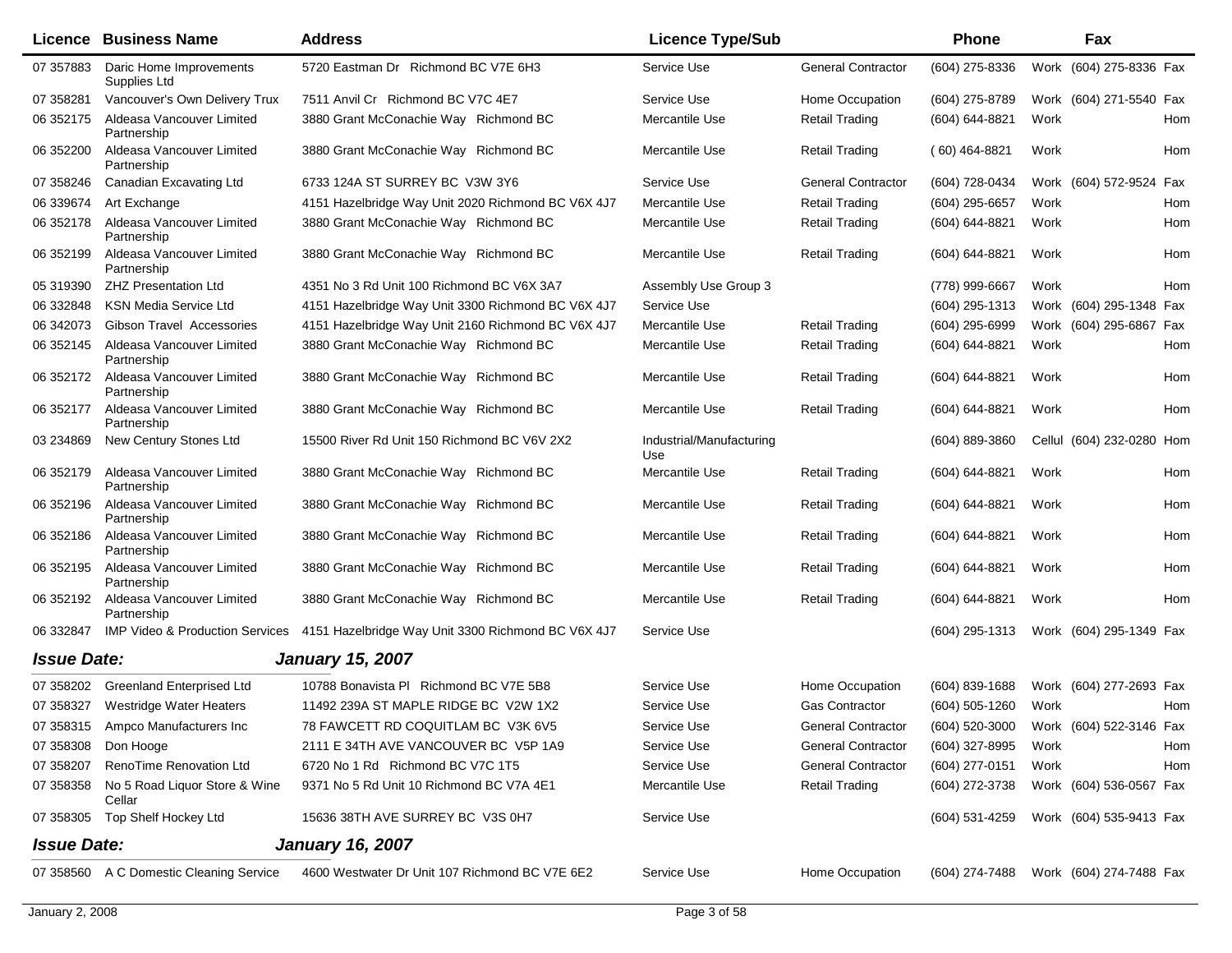|                    | Licence Business Name                                      | <b>Address</b>                                    | <b>Licence Type/Sub</b> |                                             | <b>Phone</b>        |      | Fax                     |     |
|--------------------|------------------------------------------------------------|---------------------------------------------------|-------------------------|---------------------------------------------|---------------------|------|-------------------------|-----|
| 07 358372          | Rachel Neumann Painting<br>Enterprises 2007                | 8775 OSLER ST UNIT 303 VANCOUVER BC V6P 4E8       | Service Use             | <b>General Contractor</b>                   | (778) 836-4065      | Work |                         | Hom |
| 07 358478          | <b>Richmond Multimedia</b><br>Development                  | 3920 Bargen Dr Richmond BC V6X 2S1                | Service Use             | Home Occupation                             | (604) 608-5628      | Work |                         | Hom |
| 07 358321          | The Taxman                                                 | 8567 Citation Dr Richmond BC V6Y 2X9              | Service Use             | Home Occupation                             | (604) 270-2755      | Work |                         | Hom |
| 06 352462          | Quiznos Sub                                                | 13988 Maycrest Way Unit 105 Richmond BC V6V 3C3   | Assembly Use Group 1    | Food Service<br>Establishment, Take-<br>Out | (604) 250-0879      | Work |                         | Hom |
| 06 354536          | Chen Stone Co Ltd                                          | 12380 Vickers Way Richmond BC V6V 1H9             | Service Use             |                                             | (604) 279-0086      |      | Work (604) 270-0818 Fax |     |
| 07 358368          | Sandaaoke Enterprises Co Ltd                               | 10211 Caithcart Rd Richmond BC V6X 1N3            | Service Use             | Home Occupation                             | (604) 295-0966      |      | Work (604) 295-0966 Fax |     |
| <b>Issue Date:</b> |                                                            | <b>January 17, 2007</b>                           |                         |                                             |                     |      |                         |     |
| 07 358693          | Harpo Plumbing & Heating Ltd                               | 981 CITADEL DR PORT COQUITLAM BC V3C 5J3          | Service Use             | <b>Plumbing Contractor</b>                  | $(604) 868 - 6364$  | Work |                         | Hom |
| 07 358719          | Petro Canada                                               | 11991 Steveston Hwy Richmond BC V7A 1N8           | Service Use             | <b>Gas Station</b>                          | (604) 448-5591      | Work |                         | Hom |
| 07 358670          | Leslie Transport Services Inc                              | 8880 No 1 Rd Unit 322 Richmond BC V7C 4C3         | Service Use             | <b>Delivery Services</b>                    | (604) 835-1781      |      | Work (866) 235-8880     | Fax |
| 07 358649          | Vivid Motion Wedding Films                                 | 9171 Danyluk Crt Richmond BC V7A 4Y9              | Service Use             | Home Occupation                             | (604) 288-5848      | Work |                         | Hom |
| 07 358600          | Sunbiz Productions (Palace of<br>the Sun)                  | 9180 Maskall Dr Richmond BC V7E 5J3               | Service Use             | Home Occupation                             | (604) 338-2341      | Work |                         | Hom |
| 07 358543          | <b>BBW Interpreting Services</b>                           | 12873 Railway Ave Unit 322 Richmond BC V7E 6K3    | Service Use             | Home Occupation                             | (604) 277-2877      |      | Work (604) 277-7082 Fax |     |
| 06 353710          | Fanz Clothing                                              | 4380 No 3 Rd Unit 1440 Richmond BC V6X 3V7        | Mercantile Use          | <b>Retail Trading</b>                       | (604) 231-9693      | Work |                         | Hom |
| <b>Issue Date:</b> |                                                            | <b>January 18, 2007</b>                           |                         |                                             |                     |      |                         |     |
| 06 353590          | <b>Excel Fitness Inc</b>                                   | 4991 No 5 Rd Richmond BC V6X 2V5                  | Service Use             | <b>Recreation Centre</b>                    | (604) 724-4600      |      | Work (604) 304-8386 Fax |     |
| 07 357889          | Reco Research                                              | 11871 Horseshoe Way Unit 2123 Richmond BC V7A 5H5 | Service Use             |                                             | (604) 272-3113      | Work |                         | Hom |
| 07 358499          | Brechin Maclean Photography                                | 3580 Moncton St Unit 200 Richmond BC V7E 3A4      | Service Use             |                                             | (604) 277-5787      | Work |                         | Hom |
| 07 358502          | Topmore Industries (North<br>America) Ltd                  | 11720 Horseshoe Way Richmond BC V7A 4V5           | Service Use             |                                             | (604) 272-3799      |      | Work (604) 272-3797 Fax |     |
| 07 358897          | Tic Toc                                                    | 3880 Grant McConachie Way Richmond BC             | Mercantile Use          | <b>Retail Trading</b>                       | (604) 727-8825      | Work |                         | Hom |
| 07 358928          | XR Trading Company                                         | 6411 Gilbert Rd Unit 302 Richmond BC V7C 3V8      | Service Use             | Home Occupation                             | (604) 295-0718      |      | Work (604) 295-0718 Fax |     |
| 06 34 960 3        | Pan-Pacific Industry Ltd                                   | 8279 Saba Rd Unit 199 Richmond BC V6Y 4B6         | Mercantile Use          | <b>Retail Trading</b>                       | (604) 232-9913      |      | Work (604) 231-3708 Fax |     |
| <b>Issue Date:</b> |                                                            | <b>January 22, 2007</b>                           |                         |                                             |                     |      |                         |     |
| 07 013867          | CTC Travel (Canada) Ltd                                    | 4231 Hazelbridge Way Unit 137 Richmond BC V6X 3L7 | Service Use             | <b>Travel Agency</b>                        | (604) 278-8223      |      | Work (604) 278-3623 Fax |     |
| 07 359050          | R E D Electric                                             | 2337 HAWTHORNE AVE PORT COQUITLAM BC V3C<br>1X1   | Service Use             | <b>Electrical Contractor</b>                | (604) 944-4691      |      | Work (604) 944-4691 Fax |     |
| 06 355212          | Nails In Rever                                             | 8388 Capstan Way Unit 1466 Richmond BC V6X 4A7    | Service Use             |                                             | (604) 273-6607      | Work |                         | Hom |
| 06 353467          | Seabell Sportswear Corp                                    | 12860 Clarke PI Unit 160 Richmond BC V6V 2H1      | Service Use             |                                             | $(604)$ 207-0666    |      | Work (604) 207-0664 Fax |     |
|                    | 07 359283 Prudence Leung Music Studio                      | 7840 Shackleton Dr Richmond BC V7C 5G9            | Service Use             | Home Occupation                             | (604) 277-8802 Work |      |                         | Hom |
| <b>Issue Date:</b> |                                                            | <b>January 23, 2007</b>                           |                         |                                             |                     |      |                         |     |
|                    | 07 359382 Mountain Maple Garden And<br><b>Tree Service</b> | 7065 NICHOLSON RD DELTA BC V4E 1Z9                | Service Use             | <b>General Contractor</b>                   | (604) 488-4455      |      | Work (604) 543-3331 Fax |     |
|                    | 07 359526 Pizzwear Enterprises                             | 3600 Regent St Richmond BC V7E 2N4                | Service Use             | Home Occupation                             | (604) 231-0440      |      | Work (604) 231-0440 Fax |     |
| <b>Issue Date:</b> |                                                            | <b>January 24, 2007</b>                           |                         |                                             |                     |      |                         |     |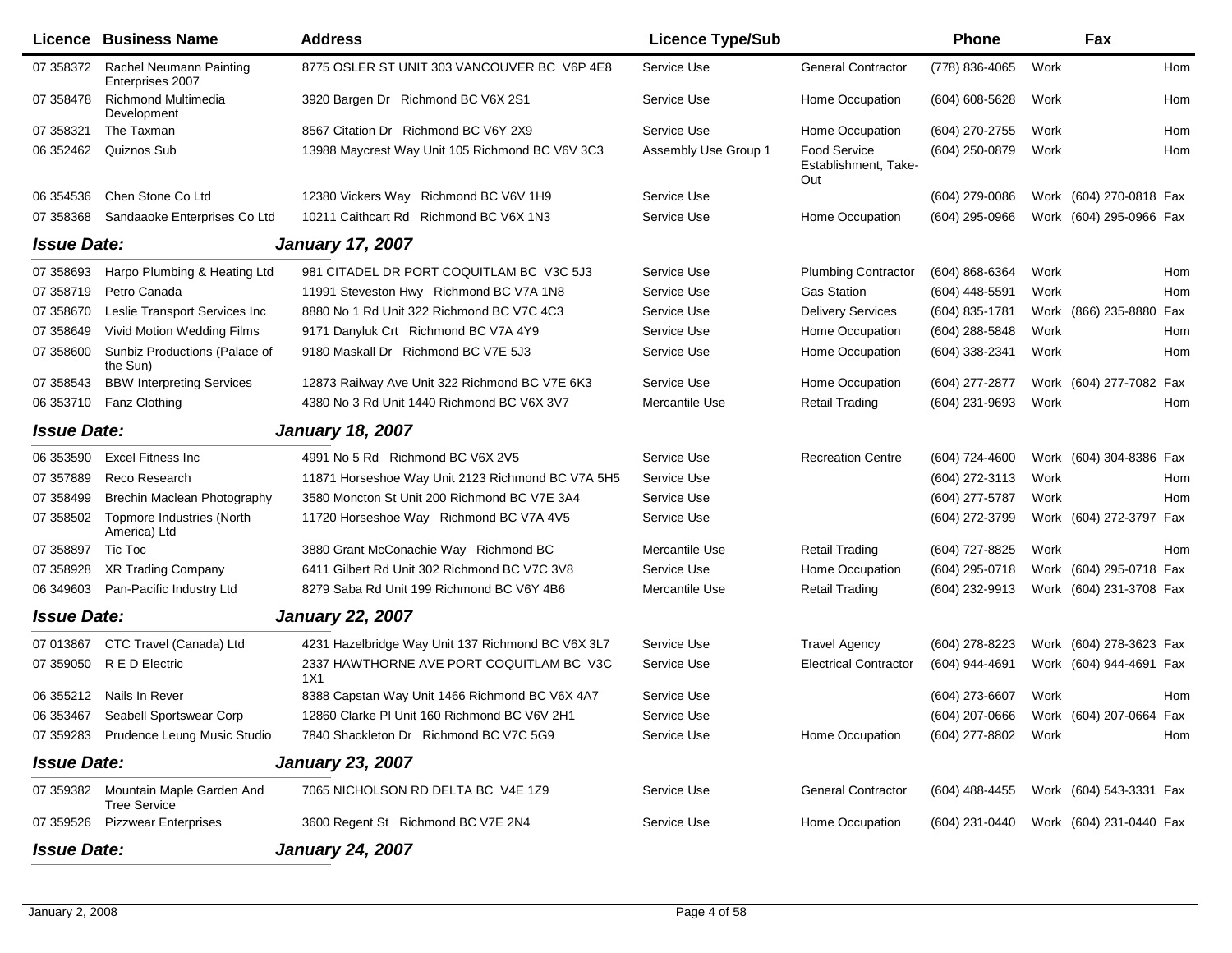|                    | <b>Licence Business Name</b>          | <b>Address</b>                                 | <b>Licence Type/Sub</b>         |                                        | Phone               |      | Fax                     |     |
|--------------------|---------------------------------------|------------------------------------------------|---------------------------------|----------------------------------------|---------------------|------|-------------------------|-----|
| 06 350267          | Chen's Shanghai Restaurant            | 8095 Park Rd Richmond BC V6Y 1S8               | Assembly Use Group 1            | <b>Food Service</b><br>Establishment   | (778) 863-2388      | Work |                         | Hom |
| 07 359528          | <b>BRG Holdings Ltd</b>               | 11651 Seabrook Cr Richmond BC V7A 3H2          | Service Use                     | <b>General Contractor</b>              | (604) 618-8245      | Work |                         | Hom |
| 07 359702          | <b>Payless Patio Covers</b>           | 1080 Lancaster Cr Richmond BC V7B 1C5          | Service Use                     | <b>General Contractor</b>              | (604) 861-0984      |      | Work (604) 277-4842 Fax |     |
| <b>Issue Date:</b> |                                       | <b>January 25, 2007</b>                        |                                 |                                        |                     |      |                         |     |
| 06 353530          | 368168 Enterprise Ltd                 | 4140 No 3 Rd Unit 250 Richmond BC V6X 2C2      | Service Use                     |                                        | (604) 323-3183      | Hom  |                         | Hom |
| 07 359739          | Andy Tuskumo                          | 11840 Seabrook Cr Richmond BC V7A 3J4          | Service Use                     | Home Occupation                        | (604) 272-1465      | Work |                         | Hom |
| 07 359689          | Dream Weaver Crafts                   | 10031 Gilbert Rd Richmond BC V7E 2H2           | Service Use                     | Home Occupation                        | (604) 275-1396      | Work |                         | Hom |
| 06 35 26 21        | DW International Trade Co Ltd         | 4140 No 3 Rd Unit 250 Richmond BC V6X 2C2      | Service Use                     |                                        | (604) 249-2810      |      | Work (604) 261-2198 Fax |     |
| 06 350484          | <b>Rebel Communications Group</b>     | 13751 Mayfield PI Unit 100 Richmond BC V6V 2G9 | Mercantile Use                  | <b>Wholesale Trading</b>               | (604) 678-5484      |      | Work (604) 678-5483 Fax |     |
| 06 348021          | Central Agencies Ltd                  | 11020 No 5 Rd Unit 103 Richmond BC V7A 4E7     | Service Use                     |                                        | (604) 276-0244      |      | Work (604) 276-0260 Fax |     |
| 07 359701          | <b>Bentley Homes Ltd</b>              | PO BOX 36128 10991 NO 1 RD RICHMOND BC V7E 1S0 | Service Use                     | <b>General Contractor</b>              | (604) 557-9868      |      | Work (604) 852-9328 Fax |     |
| <b>Issue Date:</b> |                                       | <b>January 26, 2007</b>                        |                                 |                                        |                     |      |                         |     |
| 06 352360          | 12th House Healing Arts Ltd           | 3580 Moncton St Unit 265 Richmond BC V7E 3A4   | Service Use                     | <b>Therapeutic Touch</b><br>Treatments | (604) 271-4325      | Work |                         | Hom |
| 06 352704          | <b>HIBO Enterprises Ltd</b>           | 3700 No 3 Rd Unit 2125 Richmond BC V6X 3X2     | Mercantile Use                  | <b>Retail Trading</b>                  | (604) 304-2958      |      | Work (604) 278-8716 Fax |     |
| 07 359825          | <b>Blues Hockey Club</b>              | 6245 Sheridan Rd Unit 5 Richmond BC V7E 4W6    | Service Use                     | Home Occupation                        | (604) 241-8165      | Work |                         | Hom |
| 07 359857          | R M M Janitorial Cleaning<br>Services | 145 SE MARINE DR VANCOUVER BC V5X 2S2          | Service Use                     |                                        | (604) 719-8783      | Hom  |                         | Hom |
| 07 360126          | ZJ Renovation Co                      | 8751 Rosemary Ave Richmond BC V7A 2L2          | Service Use                     | <b>General Contractor</b>              | (604) 720-5499      | Work |                         | Hom |
| 07 360129          | Steel City Construction Ltd           | 2341 168 ST SURREY BC V3S 0B5                  | Service Use                     | <b>General Contractor</b>              | (604) 538-1601      |      | Work (604) 538-1629 Fax |     |
| <b>Issue Date:</b> |                                       | <b>January 29, 2007</b>                        |                                 |                                        |                     |      |                         |     |
| 07 360079          | Water View Construction Ltd           | 605 E 61 AVE VANCOUVER BC V5X 2B8              | Service Use                     | <b>General Contractor</b>              | (604) 767-9143      |      | Work (604) 327-1193 Fax |     |
| 07 360247          | <b>Next Trip Boat Services</b>        | 13752 91A AVE SURREY BC V3V 7Y5                | Service Use                     |                                        | (604) 317-3679      | Hom  |                         | Hom |
| 07 360250          | <b>Players Golf Source</b>            | 3088 Francis Rd Unit 45 Richmond BC V7C 5V9    | Service Use                     | Home Occupation                        | (604) 649-7755      |      | Work (604) 677-2951 Fax |     |
| <b>Issue Date:</b> |                                       | <b>January 30, 2007</b>                        |                                 |                                        |                     |      |                         |     |
| 07 358755          | Isabella Winery Ltd                   | 11491 River Rd Richmond BC V6X 1Z6             | Industrial/Manufacturing<br>Use |                                        | $(604)$ 233-7060    |      | Work (604) 232-1277 Fax |     |
| 07 360886          | Ivor's Mechanical                     | 6060 Canim PI Richmond BC V7C 2N2              | Service Use                     | <b>General Contractor</b>              | (604) 277-9470      | Work |                         | Hom |
| 07 358756          | Isabella Winery Ltd                   | 11491 River Rd Richmond BC V6X 1Z6             | Mercantile Use                  | <b>Retail Trading</b>                  | (604) 233-7060      |      | Work (604) 232-1277 Fax |     |
| <b>Issue Date:</b> |                                       | <b>January 31, 2007</b>                        |                                 |                                        |                     |      |                         |     |
|                    | 07 360913 AJO Engineering Ltd         | 8791 Heather St Richmond BC V6Y 1C5            | Service Use                     | Home Occupation                        | (604) 716-9286 Work |      |                         | Hom |
|                    | 07 361036 Mark Penner                 | 2521 E 45TH AVE VANCOUVER BC V5R 3B9           | Service Use                     | <b>General Contractor</b>              | (604) 438-9470 Work |      |                         | Hom |
| <b>Issue Date:</b> |                                       | <b>February 1, 2007</b>                        |                                 |                                        |                     |      |                         |     |
| 06 354861          | <b>Panelex Industries</b>             | 15371 Knox Way Richmond BC V6V 3A8             | Industrial/Manufacturing<br>Use |                                        | (604) 241-3173      |      | Work (604) 241-3136 Fax |     |
| 07 361167          | Cambie Forming Ltd                    | 179 DAVIE ST UNIT 201 VANCOUVER BC V6Z 2Y1     | Service Use                     | <b>General Contractor</b>              | $(604)$ 685-2090    |      | Work (604) 685-2092 Fax |     |
| 07 360983          | <b>Brown Entertainment</b>            | 1277 ROBSON ST UNIT 206 VANCOUVER BC V6E 1C4   | Service Use                     |                                        | (604) 612-4394      |      | Work (604) 891-5135 Fax |     |
| 07 360974          | Sierra Pacific Contracting            | 10682 Ryan Rd Richmond BC V7A 2G4              | Service Use                     | <b>General Contractor</b>              | (778) 893-0349      |      | Work (604) 271-3603 Fax |     |
|                    |                                       |                                                |                                 |                                        |                     |      |                         |     |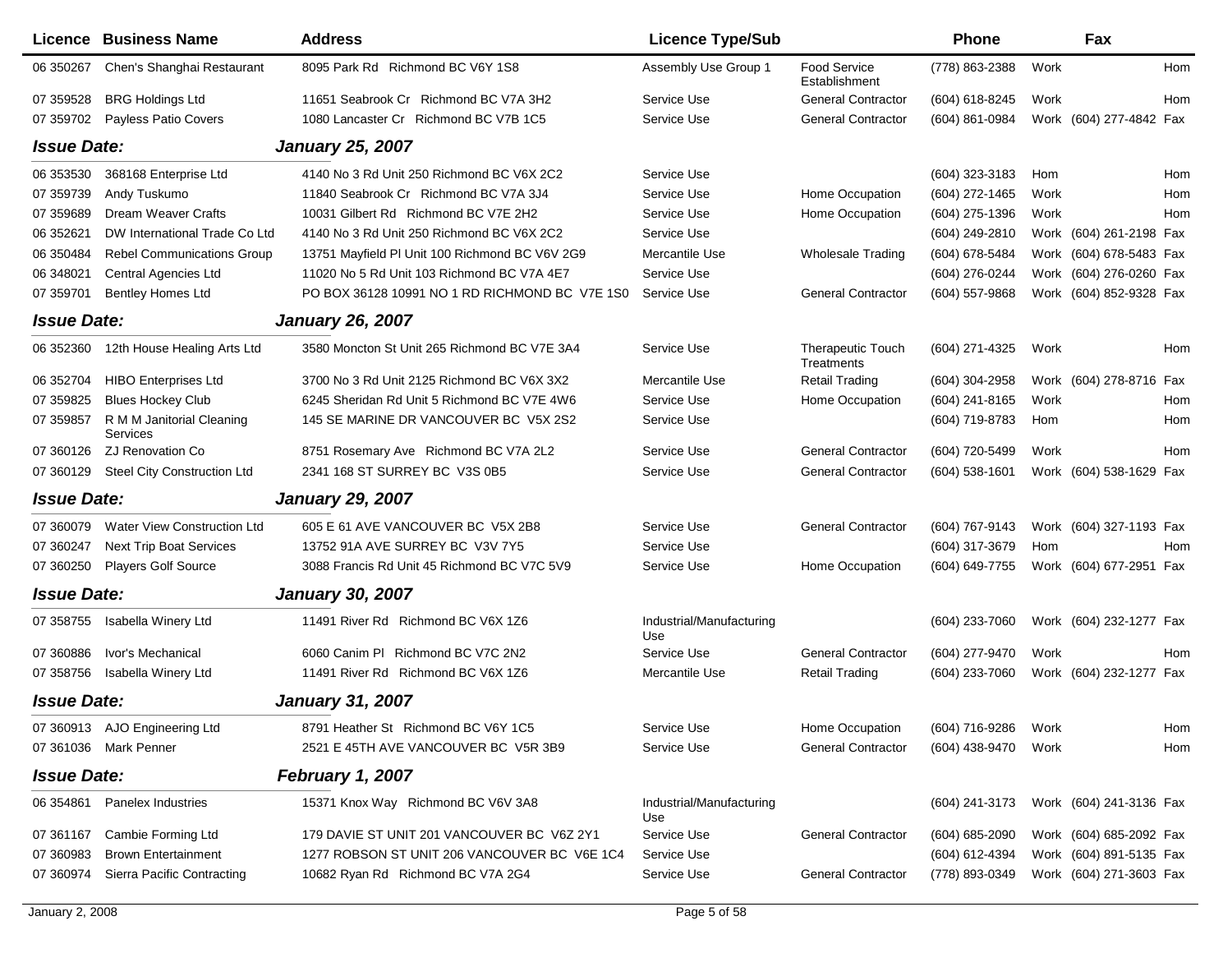|                    | Licence Business Name                                       | <b>Address</b>                                     | <b>Licence Type/Sub</b> |                                                    | <b>Phone</b>     |      | Fax                                    |
|--------------------|-------------------------------------------------------------|----------------------------------------------------|-------------------------|----------------------------------------------------|------------------|------|----------------------------------------|
| 07 360240          | <b>Bagwell Supply Ltd</b>                                   | 14273 Knox Way Unit 138 Richmond BC V6V 2Z4        | Mercantile Use          | <b>Wholesale Trading</b>                           | (604) 270-8875   |      | Work (604) 270-7668 Fax                |
| 07 359308          | Reg Technologies Inc.                                       | 11871 Horseshoe Way Unit 1135 Richmond BC V7A 5H5  | Service Use             |                                                    | (604) 278-5996   |      | Work (604) 278-3409 Fax                |
| 07 358537          | Top Tech Auto Repair                                        | 7311 Elmbridge Way Unit 130 Richmond BC V6X 1B8    | Service Use             |                                                    | (604) 304-1111   | Work | Hom                                    |
| 07 357861          | David W F Jang & Co                                         | 3911 Moncton St Unit 210 Richmond BC V7E 3A7       | Service Use             |                                                    | (604) 266-2897   |      | Work (604) 264-8368 Fax                |
| 06 355303          | LA Mode Beauty Cosmetic<br>Centre Ltd                       | 5300 No 3 Rd Unit 840 Richmond BC V6X 2X9          | Mercantile Use          | <b>Retail Trading</b>                              | (604) 304-9888   |      | Work (604) 304-8808 Fax                |
| 06 354701          | CMY Ink Service Depot Ltd                                   | 7900 Westminster Hwy Unit 133 Richmond BC V6X 1A5  | Mercantile Use          | <b>Retail Trading</b>                              | (604) 340-2988   |      | Work (604) 434-9353 Fax                |
| 06 354462          | Seigneuret & Company Certified<br><b>General Accountant</b> | 3911 Moncton St Unit 210 Richmond BC V7E 3A7       | Service Use             |                                                    | (604) 266-0212   |      | Work (604) 264-8368 Fax                |
| 06 353740          | Wendy's Collection                                          | 4311 Hazelbridge Way Unit 1725 Richmond BC V6X 3L7 | Mercantile Use          | <b>Retail Trading</b>                              |                  | Work | <b>Hom</b>                             |
| 06 353261          | ASI Computer Technologies<br>(Canada) Corp                  | 4620 Viking Way Unit 130 Richmond BC V6V 2L5       | Mercantile Use          | <b>Wholesale Trading</b>                           | (778) 238-8268   | Work | Hom                                    |
| 06 35 0662         | Pavilion Energy Corp                                        | 10451 Shellbridge Way Unit 222 Richmond BC V6X 2W8 | Service Use             |                                                    | (604) 303-5888   |      | Work (604) 286-0823 Fax                |
| 06 350500          | <b>Mence Collection</b>                                     | 4311 Hazelbridge Way Unit 1640 Richmond BC V6X 3L7 | Mercantile Use          | <b>Retail Trading</b>                              | (604) 780-2826   |      | Work (604) 437-0263 Fax                |
| 06 348509          | I Sold It                                                   | 9040 Blundell Rd Unit 165 Richmond BC V6Y 1K3      | Service Use             |                                                    | (604) 671-2321   | Work | Hom                                    |
| 04 280439          | Evex                                                        | 7964 Alderbridge Way Richmond BC V6X 2A6           | Mercantile Use          | <b>Retail Trading</b>                              | $(514)$ 341-9333 |      | Work (514) 341-5619 Fax                |
| 07 355943          | <b>Burton Software Inc</b>                                  | 8600 Cambie Rd Unit 215 Richmond BC V6X 4K1        | Service Use             |                                                    | (604) 484-8993   |      | Work (604) 288-7732 Fax                |
| <b>Issue Date:</b> |                                                             | February 5, 2007                                   |                         |                                                    |                  |      |                                        |
| 07 361358          | <b>Talon Contracting Services</b>                           | 1471 CLIFF AVE BURNABY BC V5A 2K3                  | Service Use             | <b>General Contractor</b>                          | $(604)$ 612-6069 |      | Work (604) 434-5566 Fax                |
| 07 361448          | Spectrum Landscaping Ltd                                    | 6389 PORTLAND ST BURNABY BC V5E 1A1                | Service Use             | <b>General Contractor</b>                          | (604) 434-3251   |      | Work (604) 434-3251 Fax                |
| 07 361456          | Van Tunen Masonry Ltd                                       | 8655 143 ST SURREY BC V3W 0N7                      | Service Use             | <b>General Contractor</b>                          | (604) 591-5260   |      | Work (604) 591-5261 Fax                |
| 07 361447          | Section 57 Restoration Ltd                                  | 2175 W3RD AVE UNIT 207 VANCOUVER BC V6K 1L2        | Service Use             | <b>General Contractor</b>                          | (604) 319-7033   | Work | Hom                                    |
| 06 354990          | America Institute of Technology<br>Ltd                      | 5900 No 3 Rd Unit 780 Richmond BC V6X 3P7          | Assembly Use Group 3    | Education Institution                              | (604) 233-9262   |      | Work (604) 233-9260 Fax                |
| 06 355128          | <b>Aldrich Enterprises</b>                                  | 5300 No 3 Rd Richmond BC V6X 2X9                   | Mercantile Use          | <b>Retail Trading</b>                              | (604) 275-6667   | Work | Hom                                    |
| 06 354 685         | Gonbei                                                      | 8181 Cambie Rd Unit 2265 Richmond BC V6X 3X9       | Assembly Use Group 1    | <b>Food Service</b><br>Establishment, Take-<br>Out | (778) 840-3845   | Work | Hom                                    |
| 06 352299          | <b>Connect Supplies Inc</b>                                 | 3779 Sexsmith Rd Unit 1181 Richmond BC V6X 3Z9     | Service Use             |                                                    | (604) 303-9579   | Work | Hom                                    |
| <b>Issue Date:</b> |                                                             | February 6, 2007                                   |                         |                                                    |                  |      |                                        |
| 07 359924          | Reagle Terminals Inc                                        | 13911 Garden City Rd Richmond BC V7A 2S5           | Service Use             |                                                    | (604) 241-2299   |      | Work (604) 241-2276 Fax                |
| 07 361464          | <b>Fundation Company</b>                                    | 7651 Gilbert Rd Richmond BC V7C 3W6                | Service Use             | Home Occupation                                    | (778) 881-8985   | Work | Hom                                    |
| 07 360026          | Ferrari Maserato of Vancouver                               | 4151 Hazelbridge Way Unit 1110 Richmond BC V6X 4J7 | Mercantile Use          | <b>Retail Trading</b>                              | (604) 328-1283   | Work | Hom                                    |
| 07 361475          | <b>Rock Solid Budgeting</b>                                 | 11333 Steveston Hwy Richmond BC V6W 1A5            | Service Use             | Home Occupation                                    | (604) 961-4362   | Work | Hom                                    |
| 07 359341          | Canadian Inbound Tourism<br>Association (Asia Pacific)      | 11590 Cambie Rd Unit 218 Richmond BC V6X 1L5       | Service Use             |                                                    |                  |      | (604) 247-1997 Work (604) 247-1977 Fax |
| 07 358111          | Wendy's Collection                                          | 4151 Hazelbridge Way Unit 3420 Richmond BC V6X 4J7 | Mercantile Use          | <b>Retail Trading</b>                              | (604) 270-2696   |      | Work (604) 270-8379 Fax                |
| 06 355350          | CC Equipment Sales Ltd                                      | 1091 Eburne PI Richmond BC V6Y 2Y7                 | Mercantile Use          | <b>Wholesale Trading</b>                           | (866) 785-9687   |      | Work (866) 785-9687 Fax                |
| 06 354220          | Leading Food Co                                             | 8181 Cambie Rd Unit 2260 Richmond BC V6X 3X9       | Assembly Use Group 1    | Food Service<br>Establishment, Take-<br>Out        | (778) 322-6467   | Work | Hom                                    |
| 07 361349          | <b>Chivalik Package Services</b>                            | 6191 Buswell St Unit 1205 Richmond BC V6Y 4C4      | Service Use             | Home Occupation                                    | (604) 288-4610   |      | Work (604) 288-4680 Hom                |
| <b>Issue Date:</b> |                                                             | <b>February 7, 2007</b>                            |                         |                                                    |                  |      |                                        |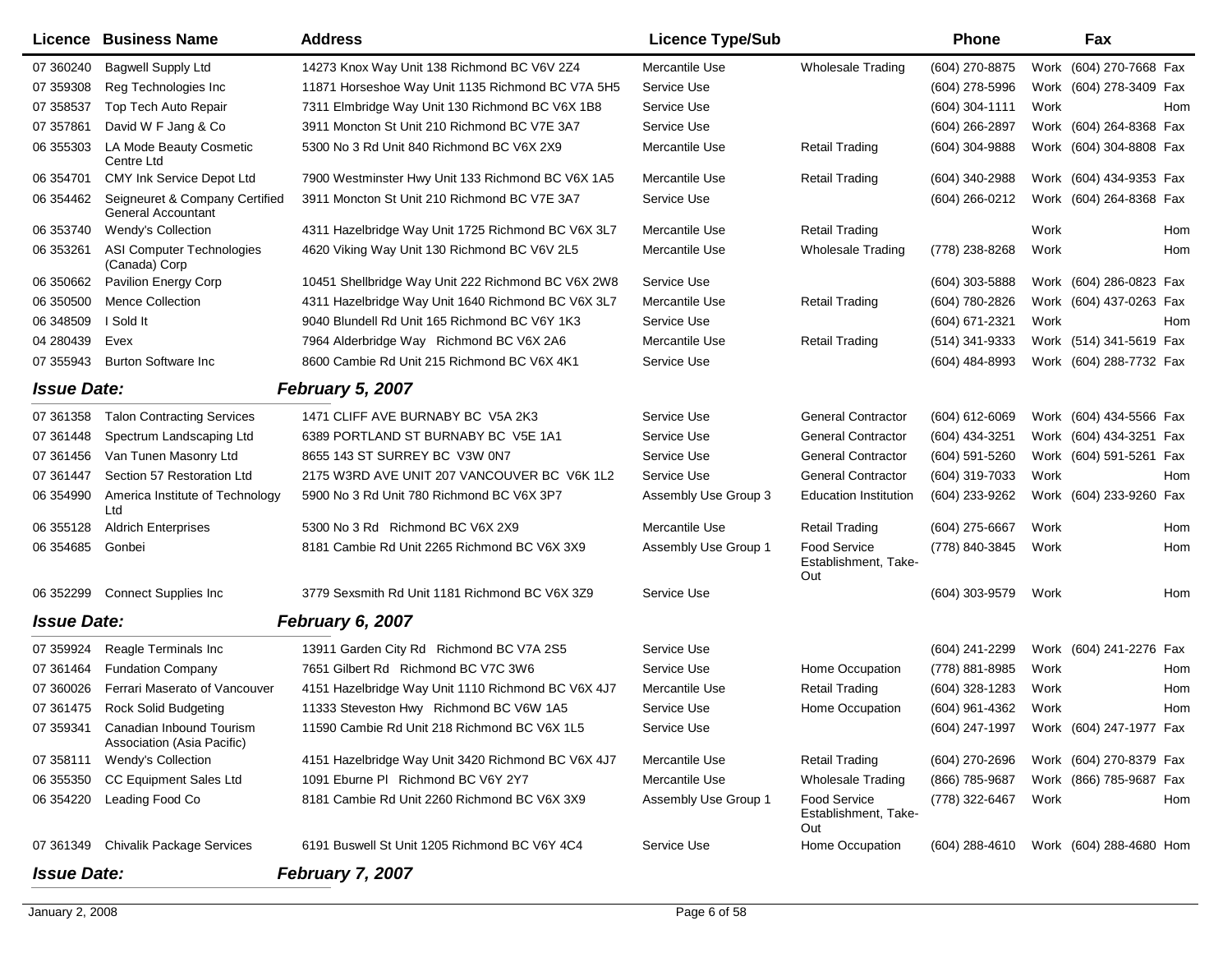|                    | <b>Licence Business Name</b>                | <b>Address</b>                                                    | <b>Licence Type/Sub</b>         |                                        | <b>Phone</b>       |        | Fax                       |     |
|--------------------|---------------------------------------------|-------------------------------------------------------------------|---------------------------------|----------------------------------------|--------------------|--------|---------------------------|-----|
| 07 361 663         | <b>Monkey Tree Services</b>                 | 6485 PRINCE ALBERT ST VANCOUVER BC V5W 3E7                        | Service Use                     | General Contractor                     | (604) 833-2479     | Work   |                           | Hom |
| 07 361 686         | <b>Bogushop Sporting Equipments</b><br>Ltd. | 8291 Park Rd Unit 102 Richmond BC V6Y 1T3                         | Service Use                     | Home Occupation                        | (604) 303-0033     | Cellul |                           | Hom |
| 07 361 683         | Amish Solanki Photography                   | 6600 Yeats Cr Richmond BC V7E 4C9                                 | Service Use                     | Home Occupation                        | (604) 551-2254     |        | Work (604) 277-4077 Fax   |     |
| 07 361677          | Kokoban Designs                             | 7171 Blundell Rd Unit 9 Richmond BC V6Y 1J5                       | Service Use                     | Home Occupation                        | $(604) 760 - 6651$ | Work   |                           | Hom |
| 07 361 674         | Green Earth Landscaping                     | 1163 THE HIGH ST UNIT 305 COQUITLAM BC V3B 7W2                    | Service Use                     | <b>General Contractor</b>              | (778) 885-6777     |        | Work (604) 942-6101 Fax   |     |
| 07 361626          | Diamond Parking Ltd                         | 4411 No 3 Rd Richmond BC V6X 3A7                                  | Service Use                     | Parking Enforcement<br><b>Business</b> | (604) 681-8797     |        | Work (604) 684-0329 Fax   |     |
| 07 361624          | Elena Steele Voice Studio                   | 5680 Camden PI Richmond BC V7C 2Z7                                | Service Use                     | Home Occupation                        | (604) 241-9367     | Work   |                           | Hom |
| 07 361530          | <b>Bob Walker</b>                           | 42825 ADAMS RD CHILLIWACK BC V2R 4K9                              | Service Use                     | <b>General Contractor</b>              | (604) 823-4297     | Work   |                           | Hom |
| 07 360242          | O T S Transfer systems<br>(Canada) Inc      | 12820 Clarke PI Unit 120 Richmond BC V6V 2H1                      | Service Use                     |                                        | (604) 232-0868     |        | Work (604) 232-0838 Fax   |     |
| 07 361452 Giordano |                                             | 4151 Hazelbridge Way Unit 1130 Richmond BC V6X 4J7                | Mercantile Use                  | <b>Retail Trading</b>                  | (604) 295-8172     |        | Work (604) 295-8173 Fax   |     |
| <b>Issue Date:</b> |                                             | February 8, 2007                                                  |                                 |                                        |                    |        |                           |     |
| 07 361151          | Femo2 Water Inc                             | 12020 Bridgeport Rd Unit 130 Richmond BC V6V 1J3                  | Mercantile Use                  | <b>Retail Trading</b>                  | $(604)$ 247-2007   |        | Work (604) 247-2006 Fax   |     |
| 07 361562          | VBC Enterprises (Canada) Ltd                | 10451 Shellbridge Way Unit 150 Richmond BC V6X 2W8                | Service Use                     |                                        | (604) 214-8221     |        | Work (604) 596-6519 Fax   |     |
| 07 361154          | Femo2 Water Inc                             | 12020 Bridgeport Rd Unit 130 Richmond BC V6V 1J3                  | Mercantile Use                  | <b>Wholesale Trading</b>               | (604) 247-2007     |        | Work (604) 247-2006 Fax   |     |
| 06 355213          | Baofa International Seafood Inc             | 8680 Cambie Rd Unit 121 Richmond BC V6X 4J8                       | Service Use                     |                                        | (604) 278-2930     |        | Work (604) 278-2931 Fax   |     |
| 06 351100          | Nestle Purina Petcare Inc                   | 6411 Buswell St Unit 307 Richmond BC V6Y 2G5                      | Service Use                     |                                        | (604) 214-6673     |        | Work (604) 273-5399 Fax   |     |
| 07 357808          | <b>Mitchell Cedar</b>                       | 8651 Beckwith Rd Richmond BC V6X 1V4                              | Industrial/Manufacturing<br>Use |                                        | (604) 241-9722     |        | Work (604) 241-9724 Fax   |     |
| <b>Issue Date:</b> |                                             | February 9, 2007                                                  |                                 |                                        |                    |        |                           |     |
| 07 361484          | Red Dragon Tours & Travel                   | 8120 Granville Ave Unit 340 Richmond BC V6Y 1P3                   | Service Use                     |                                        | (604) 278-4411     |        | Work (604) 278-4436 Fax   |     |
| 07 361965          | Ultimate Homecare Inc                       | 7295 Moffatt Rd Unit 210 Richmond BC V6Y 3E5                      | Service Use                     | Home Occupation                        | (604) 277-2920     | Work   |                           | Hom |
| 07 361 963         | Hollandia Concrete Ltd                      | 9091 Bakerview Dr Richmond BC V7A 1Z7                             | Service Use                     | <b>General Contractor</b>              | (604) 240-0517     |        | Work (604) 272-9382 Fax   |     |
| 07 357903          | The Learning City                           | 8700 McKim Way Unit 2038 Richmond BC V6X 4A5                      | Assembly Use Group 3            | Education Institution                  | (604) 304-2955     |        | Work (604) 304-2955 Fax   |     |
| 07 361630          | <b>Argus Beauty Supplies Ltd</b>            | 8833 Odlin Cr Unit 125 Richmond BC V6X 3Z7                        | Mercantile Use                  | <b>Wholesale Trading</b>               | (604) 273-7288     |        | Work (604) 273-7289 Fax   |     |
| 07 361424          | Chou Trading                                | 8700 McKim Way Unit 3108 Richmond BC V6X 4A5                      | Service Use                     |                                        | (778) 889-8893     | Work   |                           | Hom |
| 07 359465          | <b>RChaffe Catering</b>                     | 5782 51 AVE DELTA BC V4K 2C1                                      | Service Use                     |                                        | (604) 940-0134     | Work   |                           | Hom |
| 07 358138          | <b>Toughman Press Ltd</b>                   | 6560 Granville Ave Richmond BC V7C 1G1                            | Service Use                     | Home Occupation                        | (604) 232-1109     |        | Work (778) 318-8337 Hom   |     |
| 07 361924          | <b>Rudolf Maurer</b>                        | 6111 No 1 Rd Unit 27 Richmond BC V7C 1T4                          | Service Use                     | Home Occupation                        | (604) 214-9591     |        | Work (604) 214-9591 Fax   |     |
| <b>Issue Date:</b> |                                             | <b>February 12, 2007</b>                                          |                                 |                                        |                    |        |                           |     |
|                    | 07 361988 Can-Am Janitorial Company         | 601 BROADWAY ST UNIT 400 VANCOUVER BC V5Z<br>4CZ                  | Service Use                     |                                        | (778) 896-9073     |        | Cellul (604) 321-3029 Fax |     |
| 07 362014          | Doctor Duct Cleaning Ltd                    | 5745 145A ST SURREY BC V3S 8E2                                    | Service Use                     | Gas Contractor                         | (604) 599-0547     |        | Work (604) 599-0547 Fax   |     |
| 07 362010          | I-Chengchen Design Inc                      | 7691 Moffatt Rd Unit 33 Richmond BC V6Y 1X9                       | Service Use                     | Home Occupation                        | (604) 288-8883     |        | Work (604) 288-8883 Fax   |     |
| 07 362015          | S & S Logistics Inc                         | 5200 Miller Rd Unit 2105 Richmond BC V7B 1K5                      | Service Use                     |                                        | (604) 278-3435     |        | Work (604) 278-3536 Fax   |     |
| 07 362009          | Vinson Transport                            | 8020 Ryan Rd Unit 106 Richmond BC V7A 2E5                         | Service Use                     | Home Occupation                        | (604) 765-8183     | Work   |                           | Hom |
| 07 362005          | <b>ELN Living Ltd</b>                       | 10177 Pugwash PI Unit 15 Richmond BC V7E 5N9                      | Service Use                     | Home Occupation                        | (778) 688-3745     |        | Work (604) 676-7299 Fax   |     |
| 07 361993          | <b>GPF Developments Ltd</b>                 | P O BOX 2741 STATION MAIN TERMINAL VANCOUVER<br><b>BC V6B 3X2</b> | Service Use                     | <b>General Contractor</b>              | (604) 633-0607     |        | Work (604) 633-0607 Hom   |     |
| 07 358176          | <b>High-Break Billards</b>                  | 4731 Garden City Rd Unit 140 Richmond BC V6X 3M7                  | Vending Machine Use             | <b>Amusement Centre</b>                | (778) 882-2808     | Work   |                           | Hom |

 $\mathbf{r}$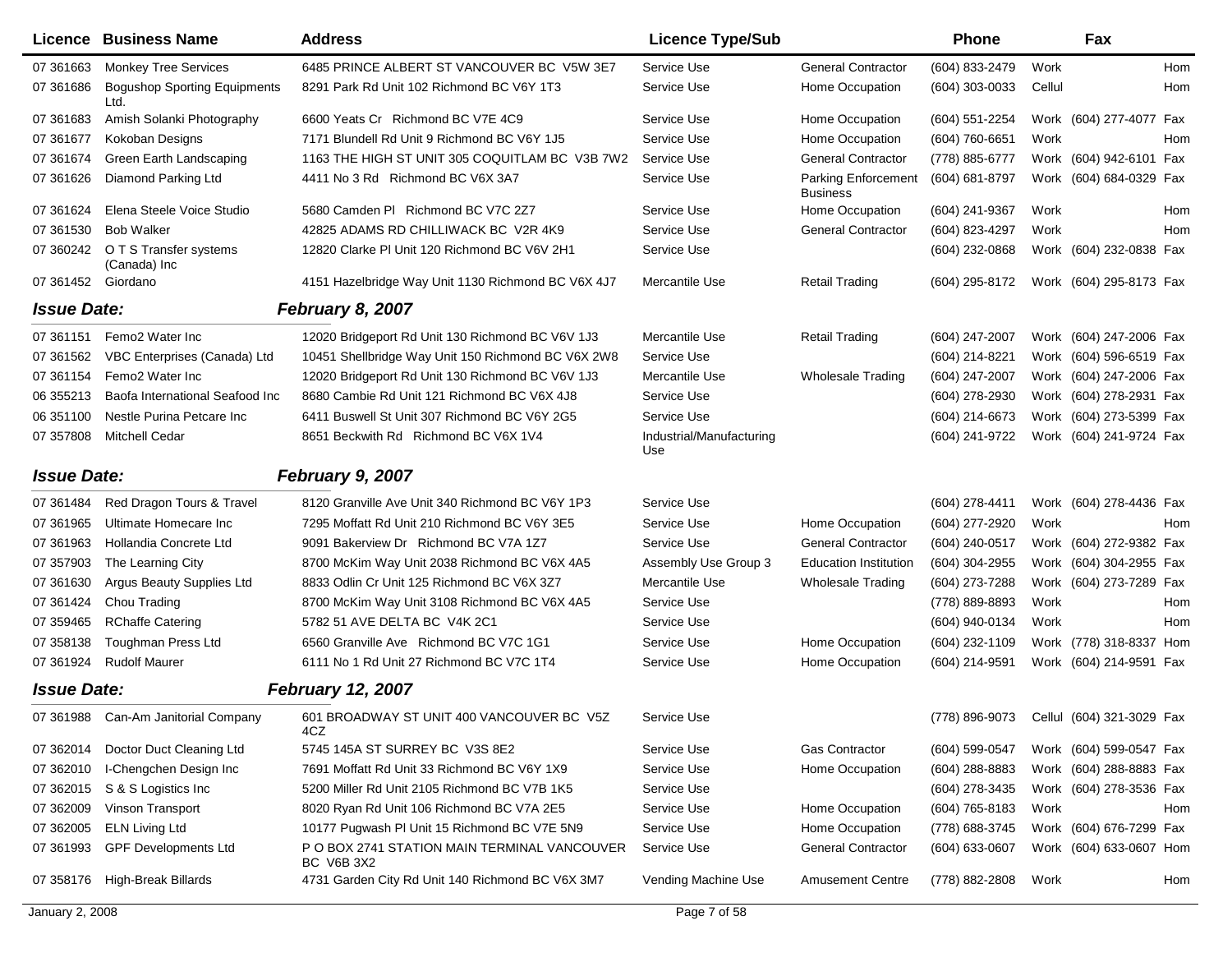|                    | <b>Licence Business Name</b>                                  | <b>Address</b>                                                  | <b>Licence Type/Sub</b> |                                      | <b>Phone</b>     |        | Fax                     |       |
|--------------------|---------------------------------------------------------------|-----------------------------------------------------------------|-------------------------|--------------------------------------|------------------|--------|-------------------------|-------|
| 07 358129          | High-Break Billards                                           | 4731 Garden City Rd Unit 140 Richmond BC V6X 3M7                | Assembly Use Group 3    | <b>Billard/Pool Hall</b>             | (778) 882-2808   | Work   |                         | Hom   |
| 07 362003          | Shazia Khan                                                   | 5377 Brunswick Dr Richmond BC V7E 6J3                           | Service Use             | Home Occupation                      | (604) 781-0395   | Work   |                         | Hom   |
| <b>Issue Date:</b> |                                                               | <b>February 14, 2007</b>                                        |                         |                                      |                  |        |                         |       |
| 07 362066          | Alexander's Landscaping and<br><b>Tree Service Ltd</b>        | 18725 60TH AVE SURREY BC V3S 8K8                                | Service Use             | <b>General Contractor</b>            | $(604)$ 576-1518 |        | Work (604) 576-1518 Fax |       |
| 07 362104          | <b>Pure Fitness</b>                                           | 11000 5th Ave Richmond BC V7E 3E8                               | Service Use             | Home Occupation                      | (778) 837-6709   | Work   |                         | Hom   |
| 07 362183          | <b>Sumas Remediation Services Inc.</b>                        | 1489 MARINE DR UNIT 705 WEST VANCOUVER BC<br><b>V7T 1B8</b>     | Service Use             |                                      | (604) 990-8229   |        | Work (604) 990-8289 Fax |       |
| <b>Issue Date:</b> |                                                               | <b>February 15, 2007</b>                                        |                         |                                      |                  |        |                         |       |
| 07 361897          | Canada Youwin Health<br>Enterprises Ltd                       | 8600 Cambie Rd Unit 205 Richmond BC V6X 4K1                     | Service Use             |                                      | (604) 276-1855   |        | Work (604) 276-1855 Fax |       |
| 07 361896          | <b>Richfraser Enterprises Inc</b>                             | 10451 Shellbridge Way Unit 150 Richmond BC V6X 2W8              | Service Use             |                                      | $(604)$ 838-2882 |        | Work (604) 278-5760 Fax |       |
| 07 362285          | LVP Design and Developments                                   | 5840 Dover Cr Unit 23 Richmond BC V7C 5P4                       | Service Use             | <b>General Contractor</b>            | (604) 214-0178   |        | Work (604) 214-0178 Fax |       |
| 07 362283          | LVP Design and Developments                                   | 5840 Dover Cr Unit 23 Richmond BC V7C 5P4                       | Service Use             | Home Occupation                      | (604) 214-0178   |        | Work (604) 214-0178 Fax |       |
| 07 362182          | Maestro Sound                                                 | 7631 Steveston Hwy Unit 114 Richmond BC V7A 4L7                 | Service Use             | <b>General Contractor</b>            | (778) 386-1131   | Cellul |                         | Hom   |
| 07 361 962         | H & W Jewelry Inc                                             | 5300 No 3 Rd 17 Richmond BC V6X 2X9                             | Mercantile Use          | <b>Retail Trading</b>                | (604) 897-6915   |        | Work (604) 278-7303 Fax |       |
| 06 353546          | Bene-Life Health Management<br>And Consultation Corp          | 3331 No 3 Rd Richmond BC V6X 2B6                                | Service Use             |                                      | (604) 761-2099   |        | Work (604) 288-1899 Fax |       |
| 07 361803          | <b>Bodies Under Construction</b><br>Personal Fitness Training | 11871 Horseshoe Way Unit 2129 Richmond BC V7A 5H5               | Service Use             |                                      | $(604)$ 618-4595 |        | Work (604) 276-8904 Fax |       |
| 07 361804          | Chen Wu Accounting & Tax                                      | 10451 Shellbridge Way Unit 150 Richmond BC V6X 2W8              | Service Use             |                                      | (604) 438-9009   |        | Work (604) 438-9119 Fax |       |
| 07 361709          | Mountain Fire Protection Ltd                                  | 720 SIXTH ST UNIT 132 NEW WESTMINSTER BC V3L<br>3C <sub>5</sub> | Service Use             | <b>Sprinkler Contractor</b>          | (604) 730-2989   |        | Work (604) 730-2950 Fax |       |
| 07 359131          | Nutra World                                                   | 8328 Capstan Way Unit 1103 Richmond BC V6X 4B6                  | Mercantile Use          | <b>Retail Trading</b>                | (604) 278-5883   | Work   |                         | Hom   |
| 07 357744          | Canadian Mercantile Enterprises<br>Ltd                        | 7431 Nelson Rd Unit 130 Richmond BC V6W 1G3                     | Mercantile Use          | <b>Wholesale Trading</b>             | (604) 273-9886   |        | Work (604) 821-9997 Fax |       |
| 07 362148          | Xtreme Auto Wholesale Inc                                     | 8151 Lucas Rd Richmond BC V6Y 1G2                               | Service Use             | Home Occupation                      | (604) 728-8757   | Work   |                         | Hom   |
| <b>Issue Date:</b> |                                                               | <b>February 19, 2007</b>                                        |                         |                                      |                  |        |                         |       |
| 07 362263          | Small Army Contracting Inc                                    | 11451 Kingfisher Dr Unit 18 Richmond BC V7E 3N5                 | Service Use             | <b>General Contractor</b>            | (604) 271-2307   | Hom    | (604) 454-8711 Cellu    |       |
| 07 362392          | Mike Fadum and Associates Ltd                                 | 11140 92A AVE DELTA BC V4C 3L8                                  | Service Use             |                                      | (604) 582-0309   |        | Work (604) 589-2888 Fax |       |
| 07 362373          | Catherine Nogueira                                            | 7471 Minoru Blvd Unit 242 Richmond BC V6Y 1Z3                   | Service Use             | Home Occupation                      | (604) 244-0818   | Work   |                         | Hom   |
| 07 362363          | T Paradiso Plumbing & Hot<br>Water Htg Inc                    | 2703 PARKER ST VANCOUVER BC V5T 2T6                             | Service Use             | <b>Plumbing Contractor</b>           | (604) 729-7167   |        | Work (604) 254-6120 Fax |       |
| 07 362362          | Darcie E Light                                                | 10371 Cornerbrook Cr Richmond BC V7E 4H5                        | Service Use             | Home Occupation                      | (604) 244-0284   | Work   |                         | Hom   |
|                    | 07 362319 Derksen Art & Design                                | 11060 Bird Rd Richmond BC V6X 1N7                               | Service Use             | Home Occupation                      | (778) 855-0796   | Cellul |                         | Cellu |
|                    | 07 362042    F & F Electric Ltd                               | 10162 Cambie Rd Richmond BC V6X 1K5                             | Service Use             | <b>Electrical Contractor</b>         | (604) 759-1798   |        | Work (604) 759-1798 Fax |       |
|                    | 07 355563 New Asian Deli                                      | 3779 Sexsmith Rd Unit 1113 Richmond BC V6X 3Z9                  | Assembly Use Group 1    | <b>Food Service</b><br>Establishment | (604) 278-4288   | Work   |                         | Hom   |
|                    | 06 333910 New Super-Way Telecom<br>(Canada) Co Ltd            | 7900 Westminster Hwy Unit 121 Richmond BC V6X 1A5               | Mercantile Use          | <b>Wholesale Trading</b>             | (604) 303-1913   |        | Work (604) 303-1913 Fax |       |
| 06 332831          | Advance-N-Go Enterprises Ltd                                  | 7900 Westminster Hwy Unit 121 Richmond BC V6X 1A5               | Service Use             |                                      | (604) 759-1505   |        | Work (604) 303-1913 Fax |       |
| 07 362346          | Green & Associates Realty<br>Advisors Inc                     | 475 W GEORGIA ST SUITE 750 VANCOUVER BC V6B<br>4M9              | Service Use             | <b>General Contractor</b>            | (604) 687-1550   |        | Work (604) 687-1570 Fax |       |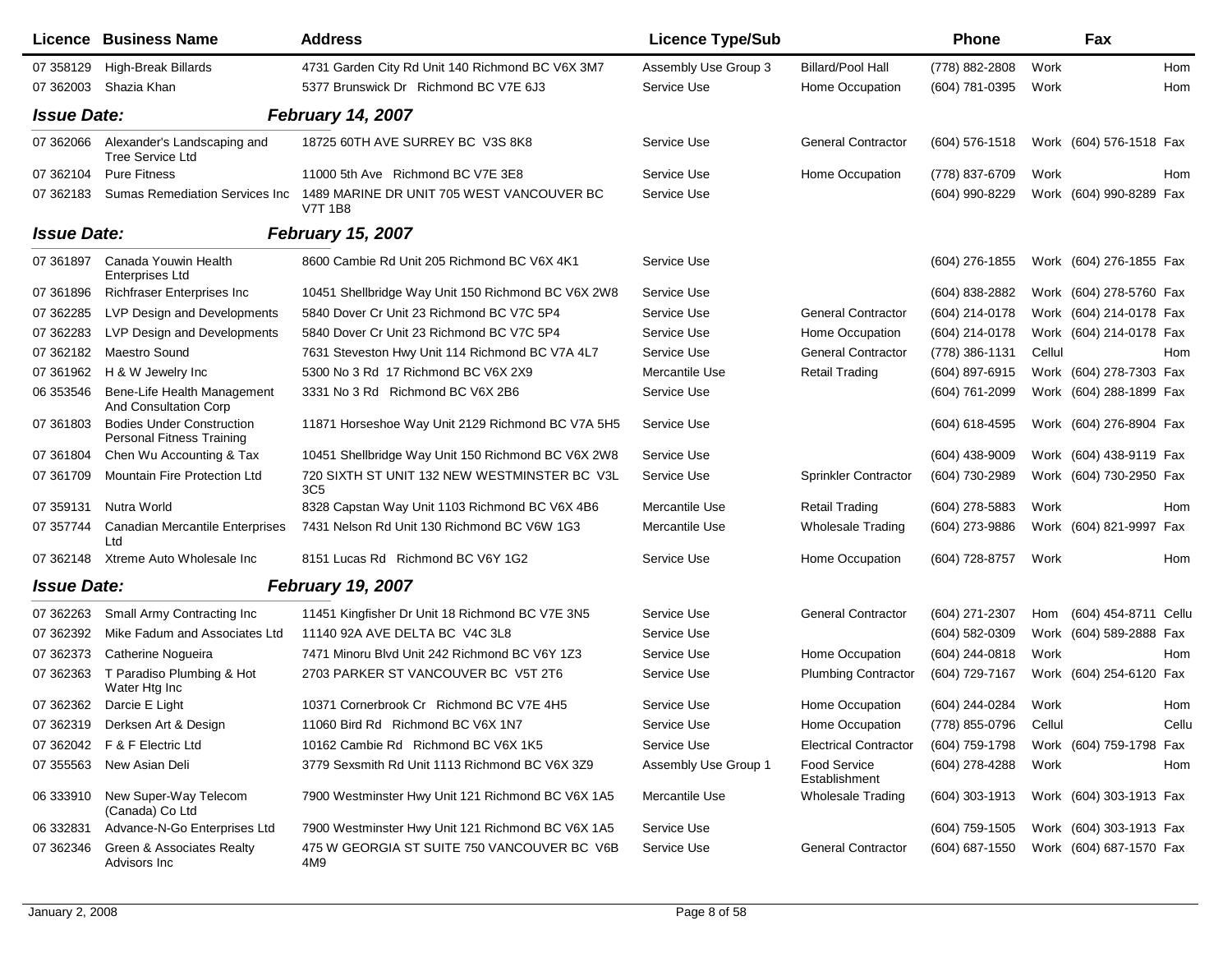|                    | <b>Licence Business Name</b>                     | <b>Address</b>                                         | <b>Licence Type/Sub</b>         |                                             | <b>Phone</b>                             |      | Fax                     |     |
|--------------------|--------------------------------------------------|--------------------------------------------------------|---------------------------------|---------------------------------------------|------------------------------------------|------|-------------------------|-----|
| <b>Issue Date:</b> |                                                  | <b>February 20, 2007</b>                               |                                 |                                             |                                          |      |                         |     |
| 06 352008          | Alpine Building Maintenance Inc                  | 5811 Cooney Rd Unit 304 Richmond BC V6X 3M1            | Service Use                     |                                             | (604) 279-2516                           |      | Work (604) 279-9194 Fax |     |
| 06 353180          | Mandarin Business Access Inc                     | 8010 Saba Rd Unit 235 Richmond BC V6Y 4B2              | Service Use                     |                                             | (604) 233-7794                           |      | Work (604) 278-8097 Hom |     |
| 07 362463          | <b>Caliber Homes Ltd</b>                         | 8177 154A ST SURREY BC V3S 4P1                         | Service Use                     | <b>General Contractor</b>                   | (604) 773-2319                           | Work |                         | Hom |
| 07 362483          | <b>ONJ Contracting</b>                           | 6333 No 1 Rd Unit 5 Richmond BC V7C 1T4                | Service Use                     | <b>General Contractor</b>                   | (604) 760-8613                           | Work |                         | Hom |
| 07 362525          | Winmar - Vancouver                               | 7131 RANDOLPH AVE BURNABY BC V5J 4W5                   | Service Use                     | <b>General Contractor</b>                   | (604) 433-6000                           |      | Work (604) 433-6068 Fax |     |
| 07 362632          | Mark Rustia                                      | 4600 Westwater Dr Unit 216 Richmond BC V7E 6E2         | Service Use                     | <b>General Contractor</b>                   | (604) 295-6275                           | Work |                         | Hom |
| <b>Issue Date:</b> |                                                  | <b>February 21, 2007</b>                               |                                 |                                             |                                          |      |                         |     |
| 07 361381          | <b>SNP Home Product Company</b><br>Limited       | 12868 Clarke PI Unit 190 Richmond BC V6V 2H1           | Mercantile Use                  | <b>Wholesale Trading</b>                    | (778) 688-8882                           | Work |                         | Hom |
| 07 362734          | West Coast Pacific Landscaping<br>Ltd            | 7650 BARRYMORE DR DELTA BC V4C 4C7                     | Service Use                     | <b>General Contractor</b>                   | (604) 543-0149                           |      | Work (604) 543-0149 Fax |     |
| 07 362642          | <b>Trillionman International Trading</b><br>Corp | 10451 Shellbridge Way Unit 150 Richmond BC V6X 2W8     | Service Use                     |                                             | (604) 233-0226                           |      | Work (604) 233-0687 Fax |     |
| <b>Issue Date:</b> |                                                  | <b>February 22, 2007</b>                               |                                 |                                             |                                          |      |                         |     |
| 07 358091          | <b>Atlas Auto Wrecking</b>                       | 11591 Twigg PI Richmond BC V6V 2K7                     | Service Use                     |                                             | (604) 322-6607                           |      | Work (604) 322-6907 Fax |     |
| 07 361964          | <b>Grand Sun Hydrotherapy</b><br>(Canada)        | 4351 No 3 Rd Unit 168 Richmond BC V6X 3A7              | Mercantile Use                  | <b>Retail Trading</b>                       | (604) 207-8938                           |      | Work (604) 304-0607 Fax |     |
| 07 362609          | <b>Emily Electric</b>                            | 1035 AUKLAND ST UNIT 406 NEW WESTMINSTER BC<br>V3M 1K9 | Service Use                     | <b>Electrical Contractor</b>                | (604) 521-0307                           |      | Work (604) 521-0307 Fax |     |
| 07 362727          | Yo-Ho Communications<br>(Canada) Inc             | 13982 Cambie Rd Unit 138 Richmond BC V6V 2K2           | Service Use                     |                                             | (604) 303-5789                           |      | Work (604) 303-5792 Fax |     |
| 07 362903          | Quantum Murray Facilities LP                     | 4400 DOMINION ST UNIT 404 BURNABY BC V5G 4G3           | Service Use                     | <b>General Contractor</b>                   | (604) 430-0080                           |      | Work (604) 430-0083 Fax |     |
| <b>Issue Date:</b> |                                                  | <b>February 23, 2007</b>                               |                                 |                                             |                                          |      |                         |     |
| 07 362922          | Singh Excavating Ltd                             | 6618 143A ST SURREY BC V3W 7K2                         | Service Use                     | <b>General Contractor</b>                   | (604) 861-0362                           |      | Work (604) 596-0362 Fax |     |
| 07 362927          | <b>Titin Innovations Ltd</b>                     | 9320 Kingsbrook Rd Richmond BC V7A 4T4                 | Service Use                     | Home Occupation                             | (604) 275-6358                           | Work |                         | Hom |
| 07 359579          | <b>Catalyst Automation Inc</b>                   | 6081 No 3 Rd Unit 801 Richmond BC V6Y 2B2              | Service Use                     |                                             | (604) 437-7245                           |      | Work (604) 727-0984 Fax |     |
| 07 358231          | Dane Security                                    | 11600 Bird Rd Richmond BC V6X 1N9                      | Service Use                     | Home Occupation                             | (604) 723-5049                           |      | Work (604) 295-3295 Fax |     |
| 07 355762          | Bento Nouveau Ltd                                | 2288 No 5 Rd Unit 230 Richmond BC V6X 2T1              | Industrial/Manufacturing<br>Use |                                             | (604) 861-3009                           | Work |                         | Hom |
| 06 351000          | Togo Sushi/Richmond Centre                       | 6060 Minoru Blvd Unit 2010 Richmond BC V6Y 2V7         | Assembly Use Group 1            | <b>Food Service</b><br>Establishment        | $(604)$ 318-5781                         | Work |                         | Hom |
| 07 358475          | Divas Coffee                                     | 5300 No 3 Rd Unit 916 Richmond BC V6X 2X9              | Assembly Use Group 1            | Food Service<br>Establishment, Take-<br>Out | (604) 617-1313                           | Work |                         | Hom |
|                    | 07 362960 PBG Construction Ltd                   | 16328 88TH AVE SURREY BC V4N 2B6                       | Service Use                     | <b>General Contractor</b>                   | (604) 583-1349 Work (604) 583-1349 Cellu |      |                         |     |
| <b>Issue Date:</b> |                                                  | <b>February 26, 2007</b>                               |                                 |                                             |                                          |      |                         |     |
| 07 363138          | <b>Precision Reno's</b>                          | 8717 159TH ST UNIT 23 SURREY BC V4N 5R9                | Service Use                     | <b>General Contractor</b>                   | (778) 233-2303                           | Work |                         | Hom |
| 07 363115          | <b>Bubble King</b>                               | 9040 No 4 Rd Richmond BC V7A 2Y7                       | Service Use                     | <b>General Contractor</b>                   | (604) 279-5464                           | Work |                         | Hom |
| 07 363125          | Handi Man Harv                                   | 4764 Duncliffe Rd Richmond BC V7E 3N1                  | Service Use                     | <b>General Contractor</b>                   | (604) 619-0936                           |      | Work (604) 275-1903 Fax |     |
| <b>Issue Date:</b> |                                                  | <b>February 27, 2007</b>                               |                                 |                                             |                                          |      |                         |     |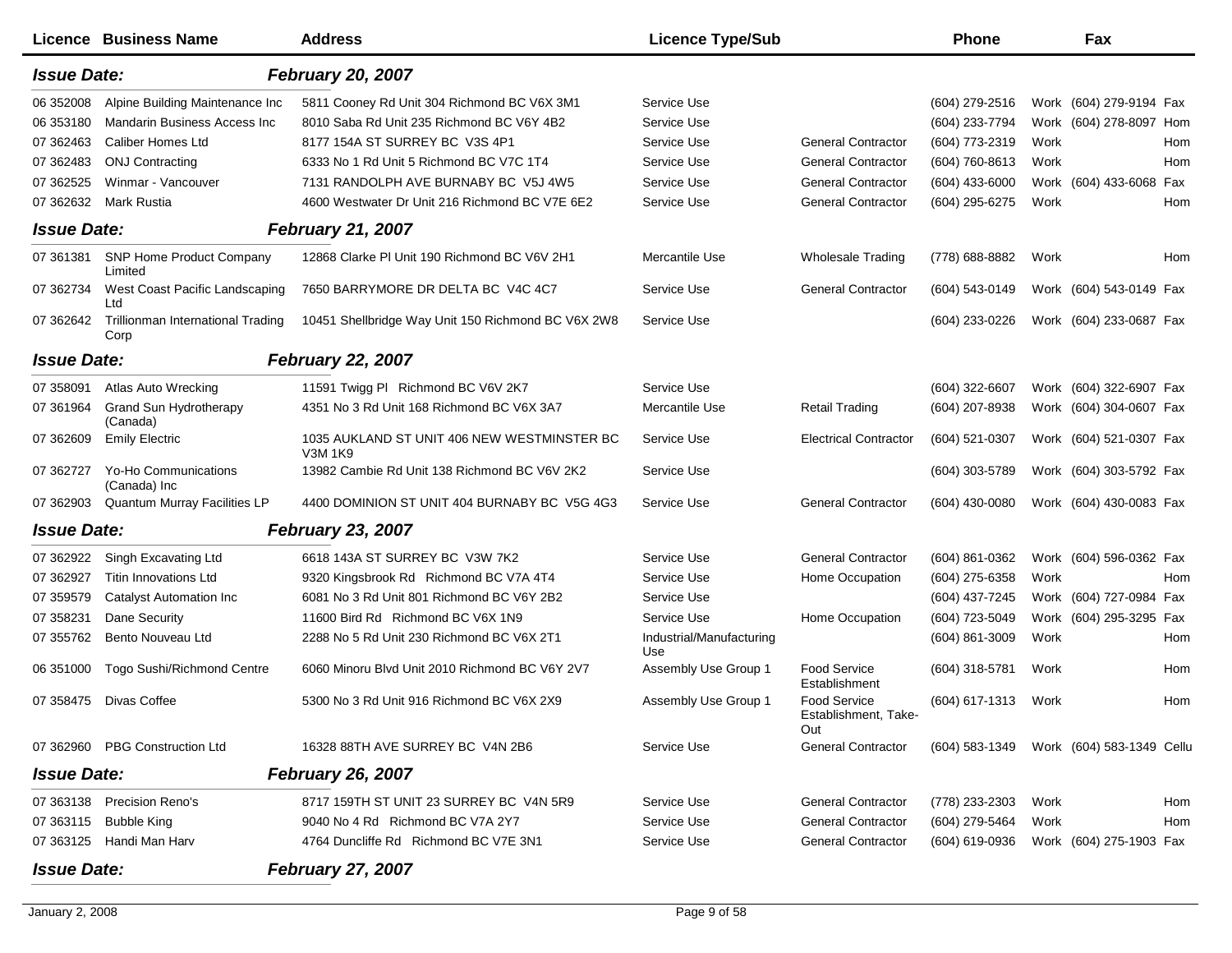|                    | Licence Business Name                            | <b>Address</b>                                     | <b>Licence Type/Sub</b> |                                             | Phone            |      | Fax                     |     |
|--------------------|--------------------------------------------------|----------------------------------------------------|-------------------------|---------------------------------------------|------------------|------|-------------------------|-----|
| 07 363188          | G W C Mechanical                                 | BOX 303 ABBOTSFORD BC V2T 6Z6                      | Service Use             | <b>Plumbing Contractor</b>                  | (604) 835-2034   |      | Work (604) 864-8344 Fax |     |
| 07 363173          | <b>Ozkan Contracting</b>                         | 5812 DICKENS PL BURNABY BC V5H 1W5                 | Service Use             | <b>General Contractor</b>                   | (604) 999-2244   |      | Work (604) 451-4432 Fax |     |
| 07 363146          | <b>Hing's Electrical Contracting</b>             | 6257 Tiffany Blvd Richmond BC V7C 4Z1              | Service Use             | <b>Electrical Contractor</b>                | (604) 271-8086   | Work |                         | Hom |
| 06 355024          | F S Food Equipment & Operating<br>Inc            | 5300 No 3 Rd Unit 920 Richmond BC V6X 2X9          | Assembly Use Group 1    | Food Service<br>Establishment, Take-<br>Out | (604) 779-5753   | Work |                         | Hom |
| 07 361470          | <b>Magnate Communications</b><br>Corporation     | 19425 LANGLEY BYPASS UNIT 107 SURREY BC V3S<br>6K1 | Service Use             | <b>General Contractor</b>                   | (604) 539-1411   |      | Work (604) 539-2311 Fax |     |
| <b>Issue Date:</b> |                                                  | <b>February 28, 2007</b>                           |                         |                                             |                  |      |                         |     |
| 07 363114          | Nordic Projects Ltd                              | 10840 Hogarth Dr Richmond BC V7E 3Z8               | Service Use             | <b>General Contractor</b>                   | (604) 247-0959   | Work |                         | Hom |
| 07 362990          | Hudson News And Euro Cafe                        | 3880 Grant McConachie Way Richmond BC              | Assembly Use Group 1    | Food Service<br>Establishment               | (604) 214-0560   |      | Work (604) 214-9626 Fax |     |
| 07 363925          | Mrs Yang Home Nursing                            | 7320 St Albans Rd Unit 3 Richmond BC V6Y 2K3       | Service Use             | Home Occupation                             | $(604)$ 303-0532 |      | Work (604) 303-0532 Fax |     |
| 07 363687          | O C Greenday Landscaping                         | 6831 Lucas Rd Richmond BC V7C 3J7                  | Service Use             | <b>General Contractor</b>                   | (604) 244-1441   | Work |                         | Hom |
| 07 362988          | Hudson News - Store #61                          | 3880 Grant McConachie Way Richmond BC              | Mercantile Use          | <b>Retail Trading</b>                       | (604) 214-0560   |      | Work (604) 214-9626 Fax |     |
| 07 360231          | Tele Reach Marketing Company                     | 7151 Moffatt Rd Unit 23 Richmond BC V6Y 1X9        | Service Use             | Home Occupation                             | (604) 232-1182   |      | Work (604) 232-1182 Fax |     |
| 07 362959          | Hardihood Clothing Ltd                           | 5000 Miller Rd Unit 2118 Richmond BC V7B 1K6       | Service Use             |                                             | (604) 897-9009   | Work |                         | Hom |
| <b>Issue Date:</b> |                                                  | <b>March 1, 2007</b>                               |                         |                                             |                  |      |                         |     |
|                    | 07 360077 EK Consulting Co Ltd                   | 8181 Cambie Rd Unit 6650 Richmond BC V6X 3X9       | Service Use             |                                             | (604) 304-8844   |      | Work (604) 304-2844 Fax |     |
| <b>Issue Date:</b> |                                                  | <b>March 2, 2007</b>                               |                         |                                             |                  |      |                         |     |
|                    | 07 363989 Portportal Supply                      | 10380 Amethyst Ave Richmond BC V7A 3A7             | Service Use             | Home Occupation                             | (604) 376-7881   | Work |                         | Hom |
| <b>Issue Date:</b> |                                                  | <b>March 5, 2007</b>                               |                         |                                             |                  |      |                         |     |
| 07 364123          | Canada Pacific International<br>Enterprises Inc. | 10972 152 ST SURREY BC V3R 6S6                     | Service Use             | <b>General Contractor</b>                   | (604) 295-4371   | Work |                         | Fax |
| 07 364106          | Omega Installations Ltd                          | 5745 TESKEY WAY CHILLIWACK BC V2R 4V8              | Service Use             | <b>General Contractor</b>                   | $(604)$ 858-0498 |      | Work (604) 858-0410 Fax |     |
| 07 364124          | Sirin Mobile Advertising                         | 7460 Moffatt Rd Unit 10 Richmond BC V6Y 1X8        | Service Use             | Home Occupation                             | (604) 272-0758   | Work |                         | Hom |
| <b>Issue Date:</b> |                                                  | <b>March 6, 2007</b>                               |                         |                                             |                  |      |                         |     |
| 07 362942          | Haulin Nass Raceboats                            | 13217 Blundell Rd Richmond BC V6W 1B6              | Service Use             | Home Occupation                             | $(604)$ 230-4385 |      | Work (604) 273-7827 Hom |     |
| 07 363703          | <b>Edifice Construction Inc.</b>                 | 16 FAWCETT RD UNIT 107 COQUITLAM BC V3K 6X9        | Service Use             | <b>General Contractor</b>                   | (604) 395-8210   |      | Work (604) 395-8214 Hom |     |
| 07 364217          | <b>Challenger Automation Corp</b>                | 8591 Blundell Rd Unit 8 Richmond BC V6Y 1K2        | Service Use             | Home Occupation                             | (604) 619-2547   | Work |                         | Hom |
| 07 364209          | Westpoint Plant Maintenance Ltd                  | 1635 LINCOLN AVE PORT COQUITLAM BC V3B 2J5         | Service Use             | <b>General Contractor</b>                   | (604) 945-8209   |      | Work (604) 945-8209 Fax |     |
| 07 364073          | Fusion Project Management Ltd                    | 1038 HOMER ST VANCOUVER BC V6B 2W9                 | Service Use             | <b>General Contractor</b>                   | (604) 629-0469   |      | Work (604) 629-0461 Fax |     |
| 07 364046          | Universal Forklift Training                      | 7169 140TH ST SURREY BC V3W 6R7                    | Service Use             |                                             | (604) 592-5193   | Work |                         | Hom |
| 07 363984          | Greenmind Enterprises Ltd                        | 5500 Andrews Rd Unit 210 Richmond BC V7E 6M9       | Service Use             | Home Occupation                             | (604) 241-8479   |      | Work (604) 241-8479 Fax |     |
| 07 363890          | Alna Pacific Construction Ltd                    | 142 S DELTA AVE BURNABY BC V5B 3C5                 | Service Use             | <b>General Contractor</b>                   | (604) 612-3737   | Work |                         | Hom |
| 07 363083          | First Canadian Homes Ltd                         | 1696 W 75TH AVE VANCOUVER BC V6P 6G2               | Service Use             | <b>General Contractor</b>                   | (604) 676-2408   |      | Work (604) 676-2467 Fax |     |
| 07 362944          | <b>Richmond Martial Arts Ltd</b>                 | 11331 Coppersmith Way Unit 120 Richmond BC V7A 5J9 | Assembly Use Group 3    | Health Studio                               | $(604)$ 780-4001 |      | Work (604) 922-6343 Hom |     |
| 07 362883          | <b>Richmond Education Service</b>                | 8888 Odlin Cr Unit 2310 Richmond BC V6X 3Z8        | Service Use             |                                             | (604) 773-3198   |      | Work (604) 275-9279 Fax |     |
| 07 362018          | Bill Beauty & Health Product                     | 6390 No 3 Rd Unit 8 Richmond BC V6Y 2B3            | Mercantile Use          | <b>Retail Trading</b>                       | (604) 214-9880   |      | Work (604) 214-9299 Fax |     |
| 07 361998          | Nationwide Auto Sales                            | 8460 Granville Ave Unit 302 Richmond BC V6Y 4E7    | Service Use             | Home Occupation                             | (604) 916-8132   |      | Work (604) 274-7279 Fax |     |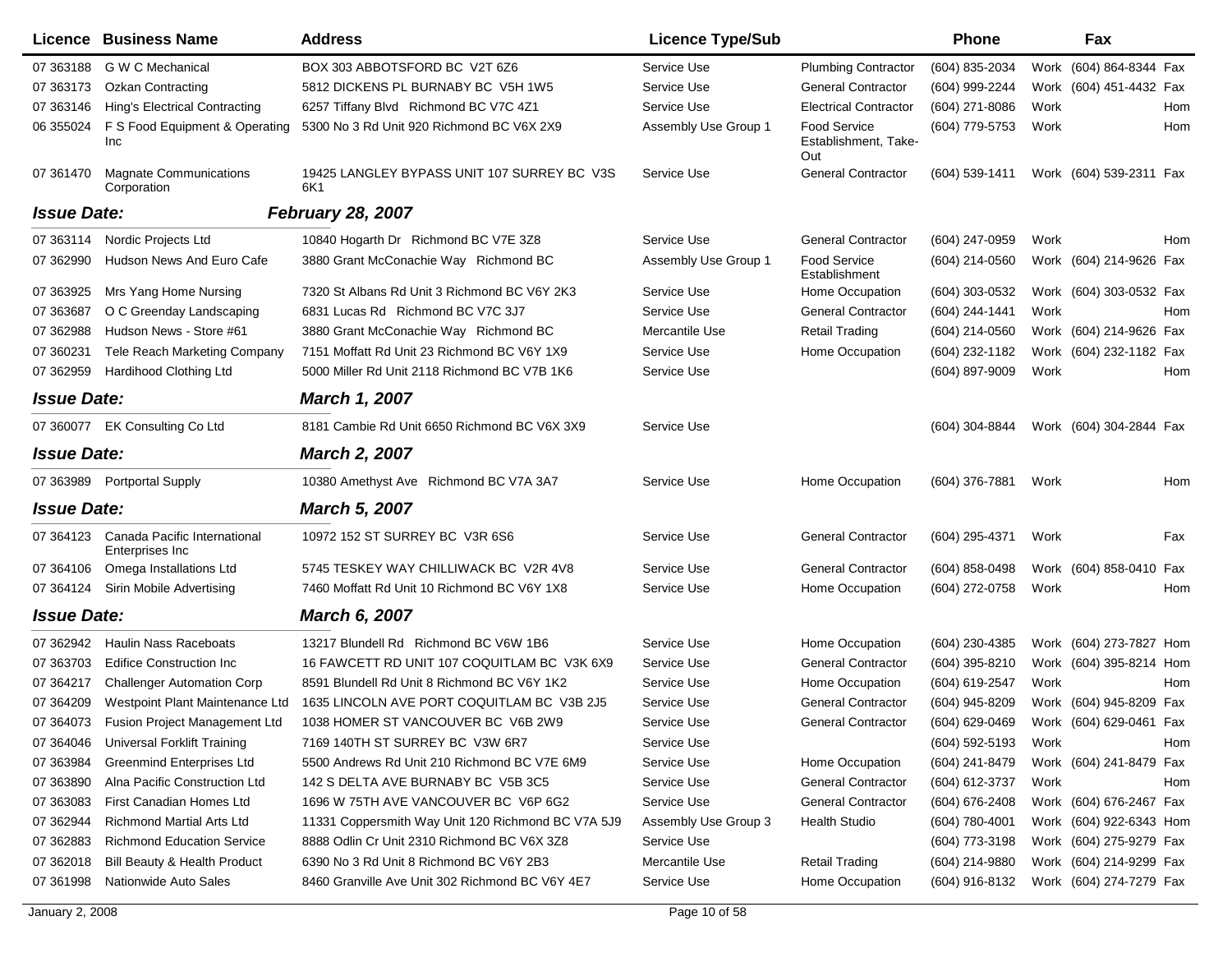|                     | <b>Licence Business Name</b>                 | <b>Address</b>                                     | <b>Licence Type/Sub</b>         |                               | <b>Phone</b>     |        | Fax                                    |     |
|---------------------|----------------------------------------------|----------------------------------------------------|---------------------------------|-------------------------------|------------------|--------|----------------------------------------|-----|
| 07 361064           | <b>CIEC</b>                                  | 8888 Odlin Cr Unit 3300 Richmond BC V6X 3Z8        | Service Use                     |                               | (604) 273-1955   |        | Work (604) 273-1956 Fax                |     |
| 06 355278           | Komi Beauty Centre Ltd                       | 8300 Capstan Way Unit 1073 Richmond BC V6X 4B7     | Service Use                     |                               | (604) 232-0332   | Work   |                                        | Hom |
| 07 362954           | eCom Creator Enterprises Ltd                 | 8700 McKim Way Unit 3038 Richmond BC V6X 4A5       | Service Use                     |                               | $(604)$ 288-0180 |        | Work (604) 288-4669 Fax                |     |
| <b>Issue Date:</b>  |                                              | <b>March 7, 2007</b>                               |                                 |                               |                  |        |                                        |     |
| 07 364222           | Gamme Technology Ltd                         | 6111 Woodwards Rd Richmond BC V7E 1H2              | Service Use                     | Home Occupation               | (604) 233-0548   |        | Work (604) 608-5677 Fax                |     |
| 03 222938           | <b>Qualitop Printing Ltd</b>                 | 2633 Viking Way Unit 168 Richmond BC V6V 3B6       | Industrial/Manufacturing<br>Use |                               | (604) 789-3908   | Cellul |                                        | Hom |
| 07 364326           | Lapteks                                      | 9411 Glendower Dr Unit 331 Richmond BC V7A 2Y6     | Service Use                     | Home Occupation               | (778) 388-8663   | Work   |                                        | Hom |
| 07 364264           | <b>Acorn Heating</b>                         | 353 CENTENNIAL PKWY DELTA BC V4L 1K8               | Service Use                     | Gas Contractor                | (604) 943-4863   | Work   |                                        | Hom |
| 07 364229           | <b>JS Consulting</b>                         | 10420 Dennis Cr Richmond BC V7A 3R5                | Service Use                     | Home Occupation               | (604) 272-0623   | Work   |                                        | Hom |
| 07 362901           | <b>Preferred Vendors Network</b><br>Services | 2188 No 5 Rd Unit 130 Richmond BC V6X 2T1          | Service Use                     |                               | (604) 248-0267   |        | Work (604) 248-2223 Fax                |     |
| 07 357804           | Mongolian Hot Pot No 5                       | 5300 No 3 Rd Unit 405 Richmond BC V6X 2X9          | Assembly Use Group 1            | Food Service<br>Establishment | $(604)$ 231-8966 |        | Work (604) 231-8964 Fax                |     |
| 06 34 2987          | S & T Stereo Printers Ltd                    | 2340 Viscount Way Unit 150 Richmond BC V6V 1N1     | Industrial/Manufacturing<br>Use |                               | (604) 273-1172   |        | Work (604) 276-0317 Fax                |     |
| 06 350 644          | Dr Lau and Dr Kuo Medical Office             | 7031 Westminster Hwy Unit 365 Richmond BC V6X 1A3  | Service Use                     |                               | (604) 270-6200   |        | Work (604) 270-6299 Fax                |     |
| 07 364125           | Wheelwash International Inc                  | 321B MOUNTAIN HWY NORTH VANCOUVER BC V7J<br>2K7    | Service Use                     | <b>General Contractor</b>     | (604) 987-4401   |        | Work (604) 987-4318 Fax                |     |
| <b>Issue Date:</b>  |                                              | <b>March 8, 2007</b>                               |                                 |                               |                  |        |                                        |     |
| 07 364283           | Keeping It Green Landscaping                 | 6508 DENBIGH AVE UNIT 220 BURNABY BC V5H 4W6       | Service Use                     | <b>General Contractor</b>     | (604) 312-8976   | Work   |                                        | Hom |
| 07 364343           | Catherine MacDonald Inc                      | 648 EAST 5TH ST NORTH VANCOUVER BC V7L 1M7         | Service Use                     | <b>General Contractor</b>     | (604) 904-0787   |        | Work (604) 904-0706 Fax                |     |
| 07 364244           | River Cow Mineral & Land<br>Developing Ltd   | 8031 Colonial Dr Unit 229 Richmond BC V7C 5B7      | Service Use                     | Home Occupation               | (604) 271-8115   |        | Work (604) 271-8115 Fax                |     |
| 07 364243           | Haute Development Ltd                        | 13409 WATERFORD PL SURREY BC V3W 6V2               | Service Use                     | <b>General Contractor</b>     | (604) 729-2058   | Work   |                                        | Hom |
| 07 364218           | United Maple Logistics Inc                   | 6081 No 3 Rd Unit 621 Richmond BC V6Y 2B2          | Service Use                     |                               | (604) 270-8510   |        | Work (604) 270-8530 Fax                |     |
| 07 363136           | Celex Laboratories Inc                       | 21600 Westminster Hwy Unit 115 Richmond BC V6V 2V1 | Industrial/Manufacturing<br>Use |                               | (604) 231-6077   |        | Work (604) 231-6078 Fax                |     |
| 06 354809           | Popeye's Supplements                         | 6590 No 3 Rd Richmond BC V6Y 2C2                   | Mercantile Use                  | <b>Retail Trading</b>         | (778) 386-2444   | Work   |                                        | Hom |
| 07 364365           | <b>Aquatex Fire Protection</b>               | 48 MOUNT ROYAL DR PORT MOODY BC V3H 1P6            | Service Use                     | Sprinkler Contractor          | (604) 803-5575   |        | Work (604) 939-6629 Fax                |     |
| <b>Issue Date:</b>  |                                              | <b>March 9, 2007</b>                               |                                 |                               |                  |        |                                        |     |
| 03 253562           | Sub Zero Liquor Store #2 Inc                 | 8260 Westminster Hwy Unit 1180 Richmond BC V6X 3Y2 | Mercantile Use                  | <b>Retail Trading</b>         | (604) 821-1550   |        | Work (604) 821-1560 Fax                |     |
| 06 353993           | Concord Transportation Inc                   | 18331 Blundell Rd Richmond BC V6W 1L8              | Service Use                     |                               | (604) 231-6300   |        | Work (604) 207-8714 Fax                |     |
| 07 362608           | Kwik Kerb                                    | 6071 Kalamalka Cr Richmond BC V7C 2R6              | Service Use                     | <b>General Contractor</b>     | (604) 279-0001   | Work   |                                        | Hom |
| 07 364448 JB Crafts |                                              | 8180 Jones Rd Unit 219 Richmond BC V6Y 3Z6         | Service Use                     | Home Occupation               |                  |        | (604) 244-1118 Work (604) 247-1108 Fax |     |
| <b>Issue Date:</b>  |                                              | <b>March 12, 2007</b>                              |                                 |                               |                  |        |                                        |     |
| 07 364658           | Canada Zhidi Real Estate Group<br>Co Ltd     | 7733 Heather St Unit 35 Richmond BC V6Y 2P8        | Service Use                     | <b>General Contractor</b>     | (604) 278-3387   | Work   |                                        | Hom |
| 07 364643           | JD & Company                                 | 2228 MARSTRAND ST PH 6 VANCOUVER BC V6K 4T1        | Service Use                     | <b>General Contractor</b>     | (604) 218-7933   |        | Work (604) 730-8132 Fax                |     |
| 07 364661           | Port Moody Contracting Service               | 426 IOCO RD PORT COQUITLAM BC V3H 2W2              | Service Use                     | <b>General Contractor</b>     | (604) 667-9944   |        | Work (604) 469-1865 Fax                |     |
| 07 364731           | Grand East Development Co                    | 7360 Heather St Unit 3 Richmond BC V6Y 2P6         | Service Use                     | <b>General Contractor</b>     | (604) 275-7498   |        | Work (604) 275-7498 Fax                |     |
| 07 364649           | PFP Exports Limited                          | 4373 Bayview St Richmond BC V7E 6S6                | Service Use                     | Home Occupation               | (604) 274-1470   |        | Work (604) 274-4047 Fax                |     |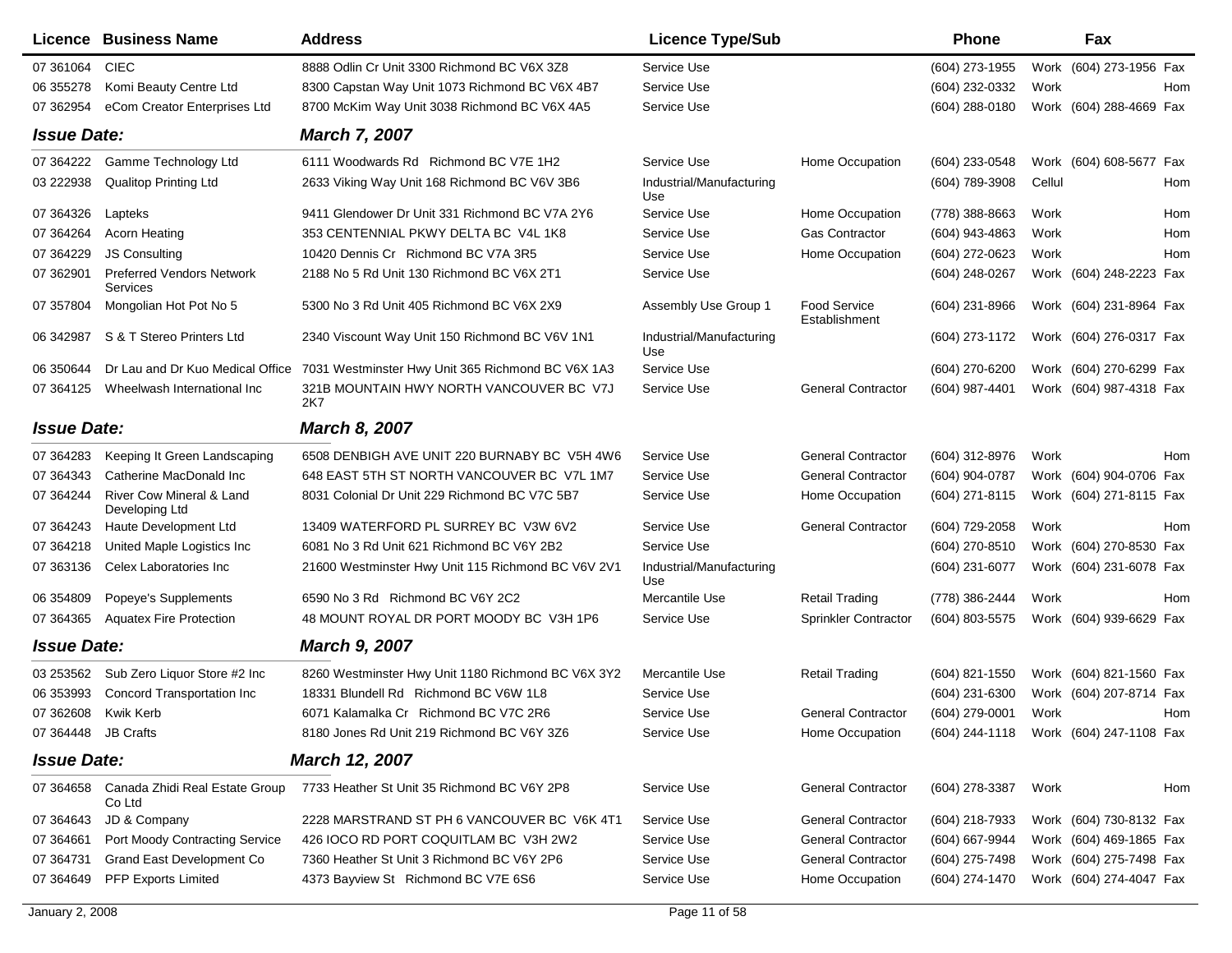|                    | Licence Business Name                                  | <b>Address</b>                                                                   | <b>Licence Type/Sub</b>         |                                                    | <b>Phone</b>                           |      | Fax                     |     |
|--------------------|--------------------------------------------------------|----------------------------------------------------------------------------------|---------------------------------|----------------------------------------------------|----------------------------------------|------|-------------------------|-----|
| 07 364648          | <b>Westcoast Realmed</b>                               | 4211 Bayview St Unit 112 Richmond BC V7E 6T6                                     | Service Use                     | Home Occupation                                    | (604) 295-6337                         | Work |                         | Hom |
| 07 364629          | <b>High Mark Mechanical Services</b><br>Ltd            | 19617 OAK TERRANCE PITT MEADOWS BC V3Y 2A2                                       | Service Use                     | <b>Gas Contractor</b>                              | $(604) 690 - 6060$                     | Work |                         | Hom |
| 07 364228          | Kai Hong Clinic                                        | 3700 No 3 Rd Richmond BC V6X 2C1                                                 | Mercantile Use                  | <b>Retail Trading</b>                              | (604) 214-0269                         |      | Work (604) 214-0279 Fax |     |
| 07 363927          | North America 121 Introduction<br>Inc                  | 8351 Alexandra Rd Unit 210 Richmond BC V6X 3P3                                   | Service Use                     |                                                    | (604) 231-9431                         |      | Work (604) 231-9431 Fax |     |
| 07 363926          | North America 121 Introduction<br><b>Inc</b>           | 8351 Alexandra Rd Unit 210 Richmond BC V6X 3P3                                   | Service Use                     |                                                    | (604) 231-9431                         |      | Work (604) 231-9431 Fax |     |
| 07 362900          | Dozo Izakaya Dining House Ltd                          | 9020 Capstan Way Unit 120 Richmond BC V6X 3N6                                    | Assembly Use Group 1            | Food Service<br>Establishment                      | (604) 278-5808                         | Work |                         | Hom |
| 07 364633          | <b>Ideas Computer Solutions</b>                        | 8360 Alanmore PI Richmond BC V7C 2C1                                             | Service Use                     | Home Occupation                                    | (604) 725-6886                         | Work |                         | Hom |
| 07 364726          | <b>Brookswood Interior Contracotrs</b><br>Ltd          | 2765 208TH ST LANGLEY BC V2Z 2B1                                                 | Service Use                     | <b>General Contractor</b>                          | (604) 532-4033                         |      | Work (604) 532-1938 Fax |     |
| <b>Issue Date:</b> |                                                        | March 13, 2007                                                                   |                                 |                                                    |                                        |      |                         |     |
| 06 345344          | Vancouver Auto Liquidation<br>Center                   | 4431 Vanguard Rd Richmond BC V6X 2P6                                             | Mercantile Use                  | Automobile Dealer                                  | (604) 231-7653                         |      | Work (604) 261-7650 Fax |     |
| 06 354451          | Subway Sandwiches & Salads                             | 5300 No 3 Rd Unit 1060 Richmond BC V6X 2X9                                       | Assembly Use Group 1            | <b>Food Service</b><br>Establishment, Take-<br>Out | (604) 270-7872                         | Work |                         | Hom |
| 07 364760          | Dunbar Homes                                           | 12639 No 2 Rd Unit 123 Richmond BC V7E 6N6                                       | Service Use                     | <b>General Contractor</b>                          | (778) 389-9007                         | Work |                         | Hom |
| 07 364787          | Mario Renovation And Plumbing<br>Services              | 15012 RAVEN PL SURREY BC V3R 4T2                                                 | Service Use                     | <b>Plumbing Contractor</b>                         | (604) 582-1598                         | Work |                         | Hom |
| <b>Issue Date:</b> |                                                        | March 14, 2007                                                                   |                                 |                                                    |                                        |      |                         |     |
| 07 363117          | Cilie's Pet Grooming Inc                               | 5911 Cooney Rd Unit 4 Richmond BC V6X 4H2                                        | Service Use                     |                                                    | (604) 295-5912                         | Work |                         | Hom |
| 07 365083          | Canada Shenzhen Culture<br><b>Exchange Corporation</b> | 8100 Ash St Richmond BC V6Y 3H8                                                  | Service Use                     | Home Occupation                                    | $(604)$ 275-1186                       |      | Work (604) 275-1186 Fax |     |
| 07 365049          | <b>Atasoy Construction</b>                             | 8651 Westminster Hwy Unit 321 Richmond BC V6X 3E3                                | Service Use                     | <b>General Contractor</b>                          | (778) 846-8079                         |      | Work (604) 295-0379 Fax |     |
| 07 365023          | BCV Logistics & Trading Inc                            | 6171 Danube Rd Richmond BC V7C 3H8                                               | Service Use                     | <b>Delivery Services</b>                           | (604) 377-6178                         |      | Work (604) 274-4046 Fax |     |
| 07 364767          | Hutchison Imports                                      | 7731 Alderbridge Way Unit 130 Richmond BC V6X 1Z9                                | Mercantile Use                  | <b>Wholesale Trading</b>                           | (604) 295-8170                         |      | Work (604) 295-8171 Hom |     |
| 07 364884          | Rona Home Installations                                | 7111 Elmbridge Way Richmond BC V6X 3J7                                           | Service Use                     | <b>General Contractor</b>                          | (604) 244-9153                         |      | Work (604) 273-1760 Fax |     |
| <b>Issue Date:</b> |                                                        | March 15, 2007                                                                   |                                 |                                                    |                                        |      |                         |     |
| 07 364729          | Mimi Holidays Inc                                      | 5951 No 3 Rd Unit 580 Richmond BC V6X 2E3                                        | Service Use                     | <b>Travel Agency</b>                               | (604) 232-4080                         |      | Work (604) 232-4085 Fax |     |
| 07 364528          |                                                        | Leimanis Cabinetry & Millwork Ltd 11171 Horseshoe Way Unit 2 Richmond BC V7A 4S5 | Industrial/Manufacturing<br>Use |                                                    | $(604)$ 448-1300                       |      | Work 18662591371        | Fax |
| 07 365305          | Sun Village Enterprises Ltd                            | 7851 Sunnyholme Cr Richmond BC V6Y 1G8                                           | Service Use                     | <b>General Contractor</b>                          | (604) 671-9280                         |      | Work (604) 214-8166 Fax |     |
|                    | 07 365304 Canada Ever Pretty Garment<br>Company        | 9180 Hemlock Dr Unit 1205 Richmond BC V6Y 4J5                                    | Service Use                     | Home Occupation                                    | (604) 295-6271 Work (604) 295-6271 Fax |      |                         |     |
| 07 365289          | Wesley Wong                                            | 7171 Blundell Rd Unit 9 Richmond BC V6Y 1J5                                      | Service Use                     | Home Occupation                                    | (604) 240-1788                         | Work |                         | Hom |
| 07 365264          | D & V Plumbing & Heating                               | 20747 38TH AVE LANGLEY BC V3A 7M4                                                | Service Use                     | <b>Plumbing Contractor</b>                         | (604) 764-6215                         | Work |                         | Hom |
| 07 365247          | Limen Group Ltd                                        | 19188 94TH AVE UNIT 108 SURREY BC V4N 4X8                                        | Service Use                     | <b>General Contractor</b>                          | (604) 513-8262                         |      | Work (604) 513-8264 Fax |     |
| 05 320684          | T & D Stone Inc                                        | 12280 Trites Rd Unit 180 Richmond BC V7E 3R7                                     | Industrial/Manufacturing<br>Use |                                                    | (604) 271-7380                         |      | Work (604) 271-7380 Fax |     |
| 07 364324          | Boston Steakhouse Ltd                                  | 8171 Alexandra Rd Unit 105 Richmond BC V6X 1C3                                   | Assembly Use Group 1            | <b>Food Service</b><br>Establishment               | $(604)$ 231-0606                       |      | Work (604) 231-0605 Fax |     |
| 07 364263          | Rams Interactive                                       | 4400 Hazelbridge Way Unit 350 Richmond BC V6X 3R8                                | Service Use                     |                                                    | (778) 688-0007                         | Work |                         | Hom |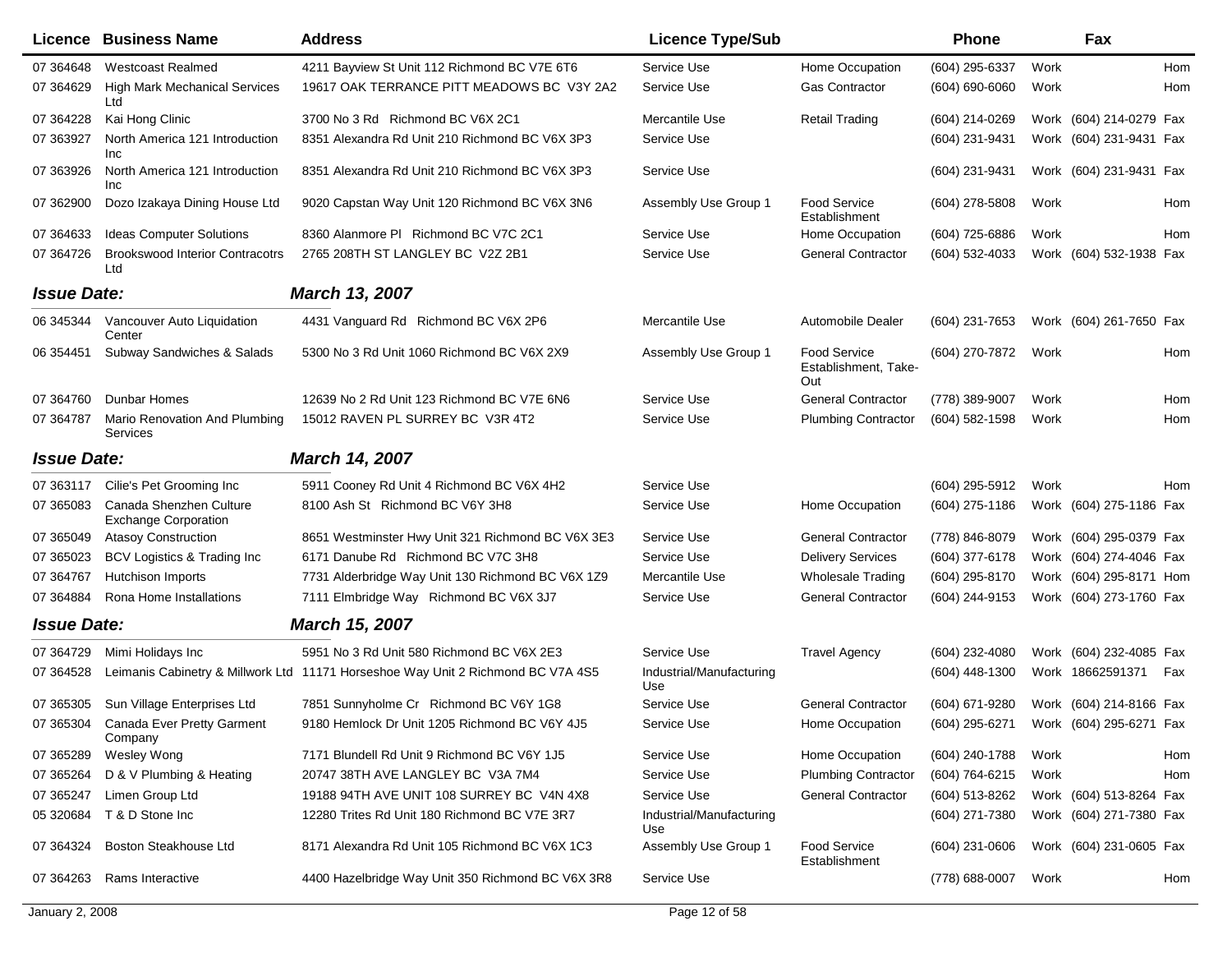|                    | Licence Business Name                        | <b>Address</b>                                                                 | <b>Licence Type/Sub</b> |                                               | <b>Phone</b>   |        | Fax                                    |     |
|--------------------|----------------------------------------------|--------------------------------------------------------------------------------|-------------------------|-----------------------------------------------|----------------|--------|----------------------------------------|-----|
| 06 354623          | Tien Sher Construction Group Ltd             | 4631 Shell Rd Unit 185 Richmond BC V6X 3M4                                     | Service Use             | <b>General Contractor</b>                     | (604) 207-4633 |        | Work (604) 273-0685 Fax                |     |
| 06 353920          | <b>Total Energy Systems Ltd</b>              | 12500 Horseshoe Way Unit 105 Richmond BC V7A 5K2                               | Service Use             | Refrigeration<br>Contractor                   | (604) 271-2665 |        | Work (604) 271-2600 Fax                |     |
| 06 352922          | Canada General Measure<br>Development Co Ltd | 4871 Shell Rd Unit 1205 Richmond BC V6X 3Z6                                    | Mercantile Use          | <b>Wholesale Trading</b>                      | (604) 278-1333 |        | Work (604) 278-1031 Fax                |     |
| 06 352902          | Raman Kooner & Co                            | 4871 Shell Rd Unit 1205 Richmond BC V6X 3Z6                                    | Service Use             |                                               | (604) 304-0425 |        | Work (604) 304-0426 Fax                |     |
| 07 364446          | Fantas-Eyez, Cosmetic Contacts               | 3771 Jacombs Rd Unit 210 Richmond BC V6V 2L9                                   | Mercantile Use          | <b>Wholesale Trading</b>                      | (604) 304-1840 | Work   |                                        | Hom |
| 07 365183          | Just Here For The Beer Ltd                   | 7791 Thormanby Cr Richmond BC V7C 4G4                                          | Service Use             | Home Occupation                               | (778) 227-8977 | Work   |                                        | Hom |
| <b>Issue Date:</b> |                                              | March 19, 2007                                                                 |                         |                                               |                |        |                                        |     |
|                    | 07 363192 Go Go Tea Cafe                     | 8788 McKim Way Unit 2170 Richmond BC V6X 4E2                                   | Assembly Use Group 1    | Food Service<br>Establishment                 | (604) 244-7336 |        | Work (604) 244-7332 Fax                |     |
| <b>Issue Date:</b> |                                              | <b>March 20, 2007</b>                                                          |                         |                                               |                |        |                                        |     |
| 05 308916          | Pacific Breeze                               | 8811 River Rd Richmond BC V6X 1X6                                              | Service Use             |                                               | (604) 247-8900 |        | Work (604) 207-2641                    | Fax |
| 07 365368          | Pelaez Photography                           | 6490 Sheridan Rd Richmond BC V7E 4W7                                           | Service Use             | Home Occupation                               | (604) 637-7006 | Work   |                                        | Hom |
| <b>Issue Date:</b> |                                              | <b>March 21, 2007</b>                                                          |                         |                                               |                |        |                                        |     |
| 07 365504          | Premium Bookkeeping Services                 | 5411 Clearwater Dr Richmond BC V7C 3B4                                         | Service Use             | Home Occupation                               | (604) 506-7731 | Work   |                                        | Hom |
| 07 366107          | Link Design Services Inc                     | 7201 72ND AVE UNIT 106 DELTA BC V4G 1M5                                        | Service Use             | <b>General Contractor</b>                     | (604) 946-5551 |        | Work (604) 940-6057                    | Fax |
| 07 365543          | Boyal And Rai Construction Ltd               | 10771 Anahim Dr Richmond BC V7A 3C6                                            | Service Use             | <b>General Contractor</b>                     | (604) 765-5304 | Work   |                                        | Hom |
| 07 365510          | <b>Westel Enterprises Ltd</b>                | 4771 Williams Rd Unit 25 Richmond BC V7E 1J7                                   | Service Use             | Home Occupation                               | (604) 295-8850 |        | Work (604) 272-7369                    | Fax |
| 07 365490          | Alanca Motor                                 | 6040 Christina Rd Richmond BC V7C 2P8                                          | Service Use             | Home Occupation                               | (778) 878-3122 | Cellul |                                        | Hom |
| 07 365541          | Winshing Trading                             | 10620 Bird Rd Richmond BC V6X 1N6                                              | Service Use             | <b>Delivery Services</b>                      | (604) 782-6370 | Work   |                                        | Hom |
| <b>Issue Date:</b> |                                              | <b>March 22, 2007</b>                                                          |                         |                                               |                |        |                                        |     |
| 07 366061          | <b>Illustrious Property Design</b>           | 12216 63A AVE SURREY BC V3X 3G6                                                | Service Use             | <b>General Contractor</b>                     | (778) 899-6423 | Work   |                                        | Hom |
| 07 366163          | Vincent Lam                                  | 8031 Calder Rd Richmond BC V7C 3K2                                             | Service Use             | Home Occupation                               | (604) 272-6862 | Work   |                                        | Hom |
| <b>Issue Date:</b> |                                              | <b>March 26, 2007</b>                                                          |                         |                                               |                |        |                                        |     |
| 07 366419          | Ayako Archer - Personal Chef                 | 6391 London Rd Richmond BC V7E 6V5                                             | Service Use             | Home Occupation                               | (604) 270-0495 |        | Work (604) 270-0496 Hom                |     |
| 07 36 64 20        | Dragonfleye Creative                         | 5311 Steveston Hwy Richmond BC V7E 2K5                                         | Service Use             | Home Occupation                               | (604) 274-4281 | Work   |                                        | Hom |
| <b>Issue Date:</b> |                                              | <b>March 27, 2007</b>                                                          |                         |                                               |                |        |                                        |     |
| 07 366260          | <b>Number Crunchers Accounting</b>           | 6331 Buswell St Unit 203 Richmond BC V6Y 4H2                                   | Service Use             | Home Occupation                               | (604) 214-9265 |        | Work (604) 232-9265 Fax                |     |
|                    | Services                                     | 07 366382 Henry's Building Constuction Ltd 336 E 20TH AVE VANCOUVER BC V5V 1M3 | Service Use             | <b>General Contractor</b>                     |                |        | (604) 873-6518 Work (604) 879-0386 Fax |     |
|                    | 07 366364 Diamond Parking Ltd                | 8171 Alexandra Rd Richmond BC V6X 1C3                                          | Service Use             | <b>Parking Enforcement</b><br><b>Business</b> |                |        | (604) 681-8797 Work (604) 684-0329 Fax |     |
| 07 366322          | <b>Mahogany Ventures</b>                     | 6880 Riverdale Dr Richmond BC V7C 3X5                                          | Service Use             | Home Occupation                               | (604) 288-7683 | Work   |                                        | Hom |
| 07 366340          | <b>CMGT Construction Group Ltd</b>           | 3423 E 27TH AVE VANCOUVER BC V5R 1P8                                           | Service Use             | <b>General Contractor</b>                     | (604) 782-3825 |        | Work (604) 879-2927 Fax                |     |
| 07 366400          | K and Rainbow                                | 3226 E 54TH AVE VANCOUVER BC V5S 4W7                                           | Service Use             |                                               | (604) 433-3923 | Work   |                                        | Hom |
| 07 366280          | Canada Orient Business Inc                   | 3760 Rosamond Ave Richmond BC V7E 1A7                                          | Service Use             | Home Occupation                               | (604) 272-8777 |        | Work (604) 272-8777 Fax                |     |
| 07 366241          | <b>Midas Touch Creations</b>                 | 4426 Wyne Cr Richmond BC V6V 2T2                                               | Service Use             |                                               | (604) 279-0808 | Work   |                                        | Hom |
| 07 366209          | EA Landscaping                               | 5251 McColl Cr Richmond BC V6V 2L6                                             | Service Use             | <b>General Contractor</b>                     | (604) 525-3226 | Work   |                                        | Hom |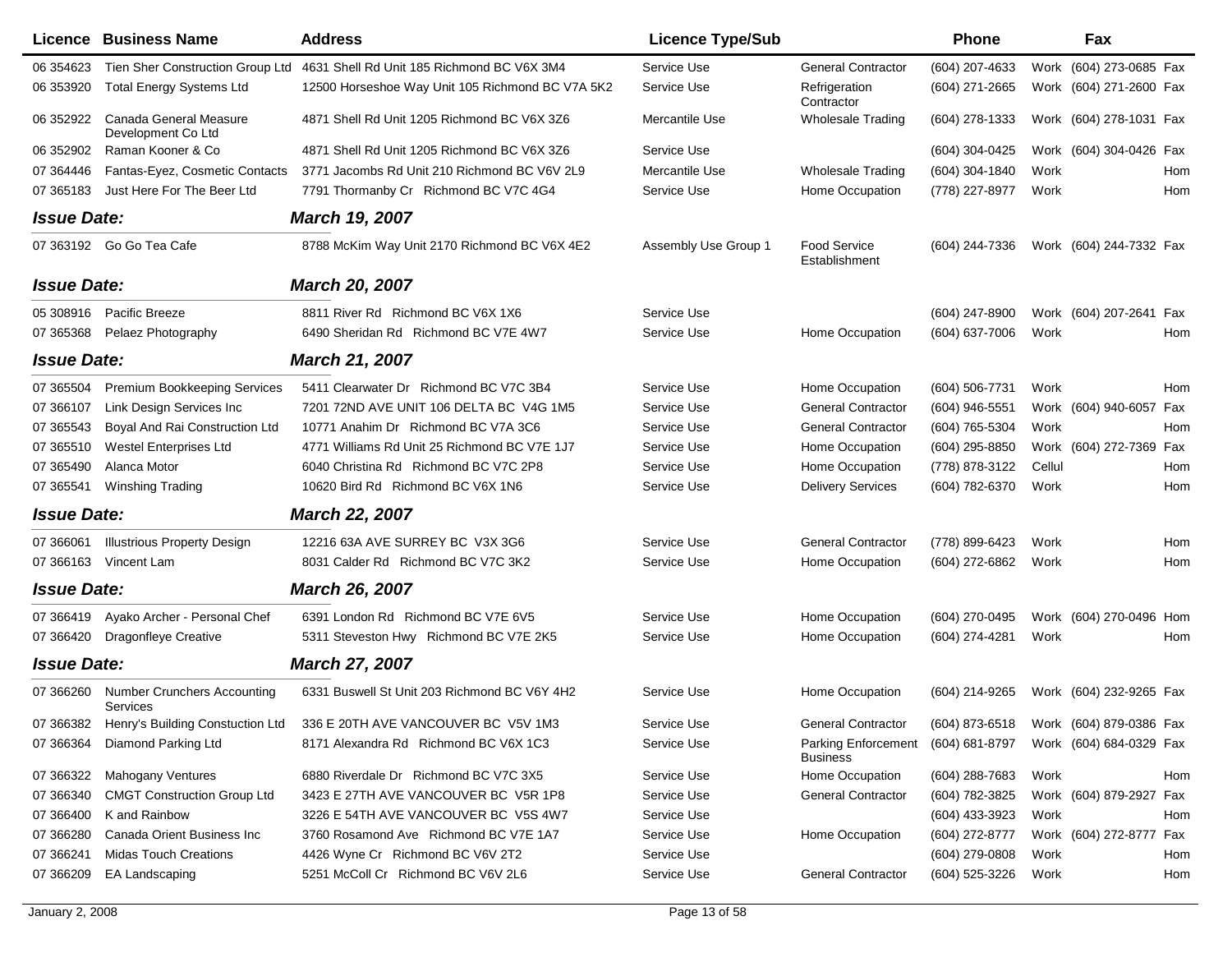|                    | Licence Business Name                                              | <b>Address</b>                                                                 | <b>Licence Type/Sub</b>         |                                        | Phone            |      | Fax                     |     |
|--------------------|--------------------------------------------------------------------|--------------------------------------------------------------------------------|---------------------------------|----------------------------------------|------------------|------|-------------------------|-----|
| 07 366205          | <b>Five Rivers Construction Ltd</b>                                | PO BOX 37012 VANCOUVER BC V5P 4W7                                              | Service Use                     | <b>General Contractor</b>              | (778) 882-1372   | Work |                         | Hom |
| 07 365263          | Lydia Rozental Counselling<br>Services                             | 11331 Coppersmith Way Unit 150 Richmond BC V7A 5J9                             | Service Use                     |                                        | (604) 719-2058   |      | Work (604) 241-5877 Fax |     |
| 07 364758          | <b>VDS Steel Ltd</b>                                               | 12271 Mitchell Rd Richmond BC V6V 1M8                                          | Industrial/Manufacturing<br>Use |                                        | $(604)$ 506-5856 |      | Work (604) 298-5222 Fax |     |
| 07 361866          | Safari Diamond Bits Ltd                                            | 11151 Horseshoe Way Unit 27 Richmond BC V7A 4S5                                | Industrial/Manufacturing<br>Use |                                        | (604) 275-2487   |      | Work (604) 275-2488 Fax |     |
| 07 358310          | <b>Hunter Roofing Ltd</b>                                          | 11760 Voyageur Way Unit 150 Richmond BC V6X 3G9                                | Service Use                     | <b>General Contractor</b>              | (604) 439-2000   |      | Work (604) 439-2047 Fax |     |
| 07 366362          | Diamond Parking Ltd                                                | 8351 Alexandra Rd Richmond BC V6X 3P3                                          | Service Use                     | Parking Enforcement<br><b>Business</b> | (604) 681-8797   |      | Work (604) 684-0329 Fax |     |
| <b>Issue Date:</b> |                                                                    | <b>March 28, 2007</b>                                                          |                                 |                                        |                  |      |                         |     |
|                    | 07 366363 Diamond Parking Ltd                                      | 12620 Bridgeport Rd Richmond BC V6V 1J5                                        | Service Use                     | Parking Enforcement<br><b>Business</b> | (604) 681-8797   |      | Work (604) 684-0329 Fax |     |
| <b>Issue Date:</b> |                                                                    | <b>March 29, 2007</b>                                                          |                                 |                                        |                  |      |                         |     |
| 07 366445          | <b>Prolific Innovations</b>                                        | 9446 Kingsley Cr Richmond BC V7A 4V7                                           | Service Use                     | Home Occupation                        | (604) 723-6410   | Work |                         | Hom |
| 07 366624          | <b>Weightman Trucking</b>                                          | 9531 Blundell Rd Richmond BC V6Y 1K7                                           | Service Use                     | Home Occupation                        | (604) 715-5144   | Work |                         | Hom |
| 07 366960          | Channel Plumbing and Heating                                       | 272 E 4TH AVE UNIT 104 VANCOUVER BC V5T 4S2                                    | Service Use                     | <b>Plumbing Contractor</b>             | (604) 708-5947   |      | Work (604) 676-7254 Fax |     |
| 07 366943          | Channel Plumbing and Heating                                       | 272 E 4TH AVE UNIT 104 VANCOUVER BC V5T 4S2                                    | Service Use                     | <b>Gas Contractor</b>                  | (604) 708-5947   |      | Work (604) 676-7254 Fax |     |
| 07 36 6880         | Johansson Construction                                             | 14339 60TH AVE SURREY BC V3X 2N4                                               | Service Use                     | <b>General Contractor</b>              | (604) 596-6664   |      | Work (604) 596-2221 Fax |     |
| 07 36 6840         | Sonnenberg Home Builders Ltd                                       | 5032 FENTON DR DELTA BC V4K 2H4                                                | Service Use                     | <b>General Contractor</b>              | (604) 315-1997   |      | Work (604) 946-5096 Fax |     |
| 07 366630          | Advanced Networked Video Inc                                       | 8220 Jones Rd Unit 219 Richmond BC V6Y 3Z7                                     | Service Use                     | Home Occupation                        | (604) 248-4545   |      | Work (604) 270-9257 Fax |     |
| 07 366625          | Diamond Parking Ltd                                                | 8100 Ackroyd Rd Richmond BC V6X 3K2                                            | Service Use                     | Parking Enforcement<br><b>Business</b> | (604) 681-8797   |      | Work (604) 684-0329 Fax |     |
| 07 367000          | Lang's Fishing Adventures Ltd                                      | 22200 Cochrane Dr Richmond BC V6V 2T9                                          | Service Use                     | Home Occupation                        | (604) 716-2737   | Work |                         | Hom |
| 07 366545          | Manna Plumbing Ltd                                                 | 4630 203A ST LANGLEY BC V3A 5K1                                                | Service Use                     | <b>Plumbing Contractor</b>             | (604) 533-3996   |      | Work (604) 533-3908 Fax |     |
| 07 36 6442         | Li Kwok Wing                                                       | 9460 Greenfield Gate Richmond BC V7A 4P4                                       | Service Use                     | Home Occupation                        | (604) 271-9618   |      | Work (604) 271-9618 Fax |     |
| 07 366433          | Flair Development Group Ltd                                        | 5662 NEWTON WYND VANCOUVER BC V6T 1H5                                          | Service Use                     | <b>General Contractor</b>              | (604) 224-4282   |      | Work (604) 225-0226 Fax |     |
| 07 36 64 30        | Diamond Plumbing & Heating Ltd                                     | 16854 FRASER HWY SURREY BC V4N 0E3                                             | Service Use                     | <b>Gas Contractor</b>                  | (604) 574-9179   | Work |                         | Hom |
| 07 366429          |                                                                    | Diamond Plumbing & Heating Ltd 16854 FRASER HWY SURREY BC V4N 0E3              | Service Use                     | <b>Plumbing Contractor</b>             | (604) 574-9179   | Work |                         | Hom |
| 07 36 640 8        | <b>Redwest Construction</b>                                        | 12151 Gilbert Rd Richmond BC V7E 2H7                                           | Service Use                     | <b>General Contractor</b>              | (604) 765-3840   | Work |                         | Hom |
| 07 366407          | Yi Hong Company                                                    | 8870 Citation Dr Unit 104 Richmond BC V6Y 3A3                                  | Service Use                     | Home Occupation                        | (604) 231-8018   | Work |                         | Hom |
| 07 366580          | Manna Plumbing Ltd                                                 | 4630 203A ST LANGLEY BC V3A 5K1                                                | Service Use                     | <b>General Contractor</b>              | (604) 533-3996   |      | Work (604) 533-3908 Fax |     |
| <b>Issue Date:</b> |                                                                    | March 30, 2007                                                                 |                                 |                                        |                  |      |                         |     |
|                    | 07 362384 K & H Automobile Ltd                                     | 4280 No 3 Rd Unit 170 Richmond BC V6X 2C2                                      | Service Use                     |                                        | (604) 278-3739   |      | Work (604) 278-3739 Fax |     |
|                    | 07 361704 Hamilton Kumon Centre                                    | 22680 Westminster Hwy Richmond BC V6V 1B7                                      | Assembly Use Group 3            | Education Institution                  | (604) 710-0835   | Work |                         | Hom |
| 07 367063          | <b>Black Horse International</b><br><b>Publication Company Inc</b> | 7040 Granville Ave Unit 308 Richmond BC V6Y 3W5                                | Service Use                     | Home Occupation                        | (604) 303-6837   |      | Work (604) 303-6837 Fax |     |
| 07 367060          | English Bay Company                                                | 9840 Greenlees Rd Richmond BC V7A 1V1                                          | Service Use                     | Home Occupation                        | (604) 272-5801   | Work |                         | Hom |
| 07 365225          | Luxel Access                                                       | 6551 No 3 Rd Richmond BC V6Y 2B6                                               | Mercantile Use                  | <b>Retail Trading</b>                  | $(604)$ 719-8018 |      | Work (604) 304-1686 Fax |     |
| 07 364364          | Purple In Fashion                                                  | 8260 Westminster Hwy Unit 1280 Richmond BC V6X 3Y2                             | Mercantile Use                  | <b>Retail Trading</b>                  | (604) 278-1622   | Work |                         | Hom |
| 07 367066          | Stos Consulting Inc                                                | 3431 Solway Dr Richmond BC V7E 3T4                                             | Service Use                     | Home Occupation                        | (778) 886-5171   | Work |                         | Hom |
| 07 361835          |                                                                    | Steel City Tool Works Canada Inc 8111 Anderson Rd Unit 660 Richmond BC V6Y 3Z8 | Service Use                     |                                        | $(604)$ 304-0100 |      | Work (604) 304-0200 Fax |     |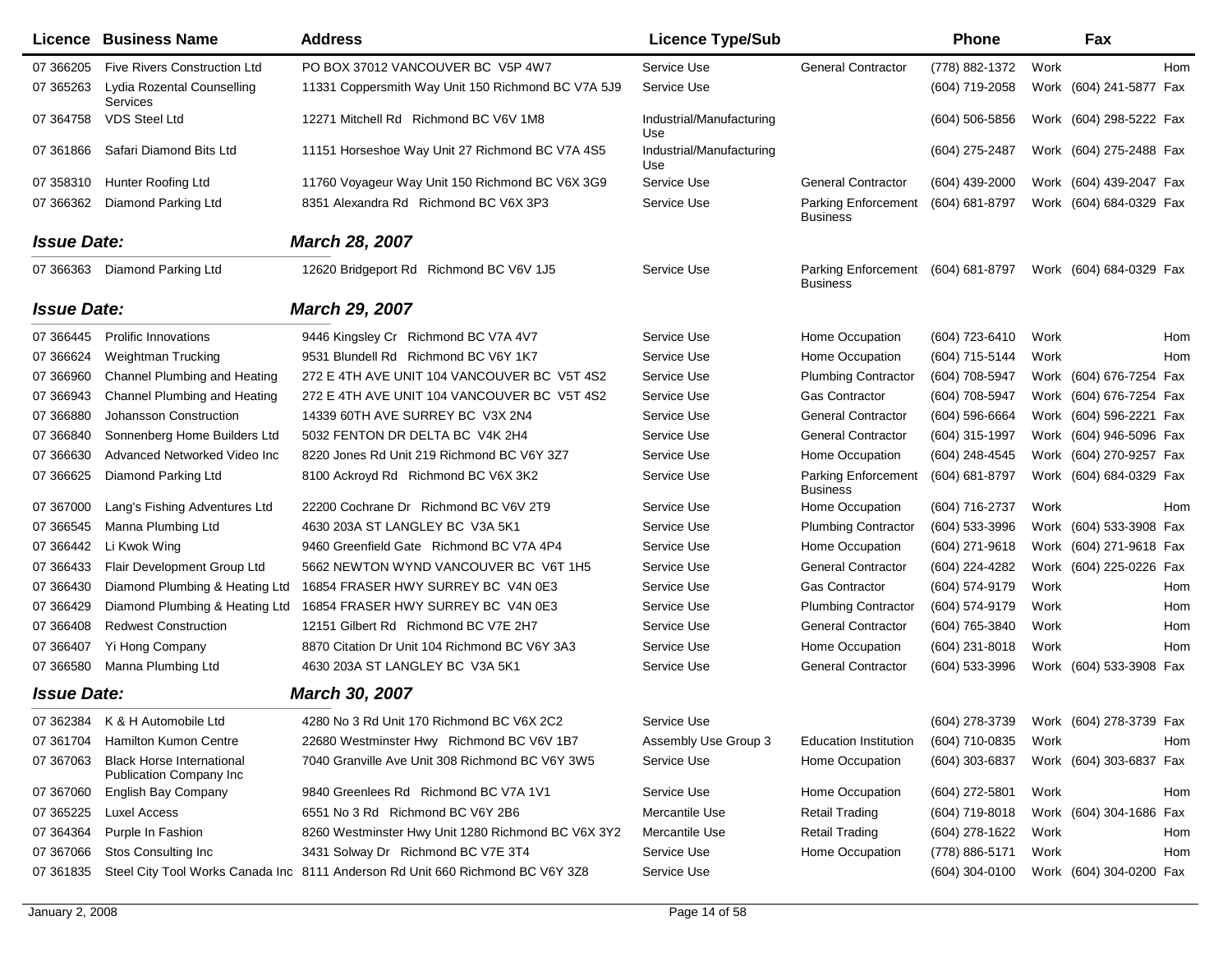|                    | <b>Licence Business Name</b>                                  | <b>Address</b>                                      | <b>Licence Type/Sub</b>         |                              | <b>Phone</b>                           |        | Fax                     |     |
|--------------------|---------------------------------------------------------------|-----------------------------------------------------|---------------------------------|------------------------------|----------------------------------------|--------|-------------------------|-----|
| 06 353617          | <b>Brothers Entertainment</b>                                 | 8291 Alexandra Rd Unit 170 Richmond BC V6X 1C3      | Mercantile Use                  | <b>Retail Trading</b>        | (778) 686-6668                         | Work   |                         | Hom |
| 06 353604          | <b>HD Graphics</b>                                            | 2633 Viking Way Unit 103 Richmond BC V6V 3B6        | Industrial/Manufacturing<br>Use |                              | (604) 303-0037                         |        | Work (604) 303-0307 Fax |     |
| 05 312728          | <b>Cellular Baby Express</b>                                  | 6551 No 3 Rd Space 1551 Richmond BC V6Y 2B6         | Mercantile Use                  | <b>Retail Trading</b>        | (604) 244-8444                         | Work   |                         | Fax |
| 07 362184          | <b>Check Point Collision Ltd</b>                              | 8791 Beckwith Rd Richmond BC V6X 1V4                | Service Use                     |                              | (604) 273-5832                         |        | Work (604) 273-5836     | Fax |
| 07 362372          | VIX Construction & Design<br>Corporation                      | 8888 Odlin Cr Unit 3170 Richmond BC V6X 3Z8         | Service Use                     | <b>General Contractor</b>    | (604) 278-8109                         | Work   |                         | Hom |
| <b>Issue Date:</b> |                                                               | April 3, 2007                                       |                                 |                              |                                        |        |                         |     |
| 07 36 6634         | Sino-Canada Strategic Insight Co                              | 8700 McKim Way Unit 3218 Richmond BC V6X 4A5        | Service Use                     |                              | (778) 785-7638                         |        | Work (604) 677-5396 Fax |     |
| 07 367443          | Philip Ng                                                     | 10411 Hall Ave Unit 16 Richmond BC V6X 3Y1          | Service Use                     | <b>General Contractor</b>    | (604) 537-8996                         | Work   |                         | Hom |
| 07 367062          | Kutlu Impex                                                   | 5760 Minoru Blvd Unit 205 Richmond BC V6X 2A9       | Service Use                     |                              | $(604)$ 231-9666                       | Work   |                         | Hom |
| 07 365420          | <b>Fierd Trading</b>                                          | 8700 McKim Way Unit 3108 Richmond BC V6X 4A5        | Service Use                     |                              | (604) 715-6286                         | Cellul |                         | Hom |
| 07 359287          | <b>Tech Omega Computers</b>                                   | 8888 Odlin Cr Unit 1265 Richmond BC V6X 3Z8         | Mercantile Use                  | <b>Retail Trading</b>        | (778) 865-7883                         | Work   |                         | Hom |
| 07 358309          | Healthstyle Enterprises Inc                                   | 4540 No 3 Rd Unit 1340 Richmond BC V6X 4E4          | Mercantile Use                  | <b>Retail Trading</b>        | (778) 883-3499                         |        | Work (604) 507-5678 Fax |     |
| 07 355978          | <b>Blynx Optical Enterprises Ltd</b>                          | 8328 Capstan Way Unit 1116 Richmond BC V6X 4B6      | Mercantile Use                  | <b>Retail Trading</b>        | (604) 986-7168                         |        | Work (604) 986-7168 Fax |     |
| 06 34 04 89        | <b>Elite Educational Insitute</b><br>(Research & Development) | 8181 Cambie Rd Unit 5555 Richmond BC V6X 3X9        | Service Use                     |                              | (604) 273-6986                         |        | Work (604) 273-6987 Fax |     |
| 07 359342          | Digital Life Electronic Ltd                                   | 8888 Odlin Cr Unit 2175 Richmond BC V6X 3Z8         | Mercantile Use                  | <b>Retail Trading</b>        | (604) 773-9708                         | Work   |                         | Hom |
| 07 367064          | Grace Way Technology Ltd                                      | 8700 McKim Way Unit 2198 Richmond BC V6X 4A5        | Mercantile Use                  | <b>Retail Trading</b>        | (778) 899-0818                         | Work   |                         | Hom |
| <b>Issue Date:</b> |                                                               | <b>April 4, 2007</b>                                |                                 |                              |                                        |        |                         |     |
| 07 358559          | Do & Be Collection Retail Ltd                                 | 4540 No 3 Rd Unit 1405 Richmond BC V6X 4E4          | Mercantile Use                  | <b>Retail Trading</b>        | $(604)$ 303-1868                       | Work   |                         | Hom |
| <b>Issue Date:</b> |                                                               | <b>April 5, 2007</b>                                |                                 |                              |                                        |        |                         |     |
| 07 367824          | Diamond Head Consulting Ltd                                   | 342 WEST 8TH AVE VANCOUVER BC V5Y 3X2               | Service Use                     | <b>General Contractor</b>    | (604) 733-4886                         |        | Work (604) 733-4879 Fax |     |
| 07 367352          | Ling Cheng (Canada)<br>Enterprises Inc                        | 10451 Shellbridge Way Unit 150 Richmond BC V6X 2W8  | Service Use                     |                              | (604) 278-5720                         |        | Work (604) 278-5760 Fax |     |
| 07 367353          | Enkona Enterprises (Canada) Inc                               | 10451 Shellbridge Way Unit 150 Richmond BC V6X 2W8  | Service Use                     |                              | (604) 249-2889                         |        | Work (604) 278-5760 Fax |     |
| 07 367354          | Aminy Enterprises Ltd                                         | 10451 Shellbridge Way Unit 150 Richmond BC V6X 2W8  | Service Use                     |                              | (604) 249-2894                         |        | Work (604) 278-5760 Fax |     |
| 07 367448          | Mike Safronick Tree Care                                      | 7800 112TH ST DELTA BC V4C 4V8                      | Service Use                     | <b>General Contractor</b>    | (604) 266-5220                         |        | Work (604) 507-1897 Fax |     |
| 07 367460          | Reenie Unlimited Staging &<br>Design                          | 10980 Seamount Rd Richmond BC V7A 4P6               | Service Use                     | Home Occupation              | (604) 788-4066                         |        | Work (604) 277-5734 Fax |     |
| 07 367740          | Airco Heating and Cooling Ltd                                 | 18914 87A AVE SURREY BC V4N 3G5                     | Service Use                     | <b>Gas Contractor</b>        | (604) 882-9224                         |        | Work (604) 513-8010 Fax |     |
| 07 367882          | Ready For A Tour? Cleaning &<br>Handyman Inc                  | 4151 Regent St Unit 64 Richmond BC V7E 4S9          | Service Use                     | <b>General Contractor</b>    | (778) 869-3047                         | Work   |                         | Hom |
|                    | 07 367271 Majek Gifts for Home                                | 9100 Blundell Rd Unit 485 Richmond BC V6Y 2N9       | Mercantile Use                  | <b>Retail Trading</b>        | (604) 241-9001 Work (604) 241-9001 Fax |        |                         |     |
| 07 367823          | Randy Greenizan                                               | 21231 94B AVE LANGLEY BC V1M 1M9                    | Service Use                     | <b>General Contractor</b>    | (604) 888-0268                         |        | Work (604) 888-7034 Fax |     |
| 07 367232          | Geo Tec Concepts Ltd                                          | 20170 STEWART CR UNIT 405 MAPLE RIDGE BC V2X<br>0T4 | Service Use                     | <b>General Contractor</b>    | (604) 460-8010                         |        | Work (604) 460-8922 Fax |     |
| 07 367229          | From Scott to Finish Carpentry                                | 13982 Cambie Rd Unit 133 Richmond BC V6V 2K2        | Industrial/Manufacturing<br>Use | <b>General Contractor</b>    | (604) 295-3464                         |        | Work (604) 295-3464 Fax |     |
| 07 367226          | Power Cool Electrical &<br>Refrigeration Mech Ltd             | 4630 DUCHESS ST VANCOUVER BC V5R 3L2                | Service Use                     | <b>Electrical Contractor</b> | (604) 433-1915                         | Work   |                         | Hom |
| 07 367222          | May's Consulting                                              | 1599 W 71ST AVE UNIT 404 VANCOUVER BC V6P 3C3       | Service Use                     |                              | $(604)$ 288-8190                       |        | Work (604) 288-8190 Fax |     |
| 07 367163          | CL Valle Services Inc                                         | 2331 A ST JOHN ST PORT MOODY BC V3H 2A8             | Service Use                     | <b>General Contractor</b>    | (604) 931-1925                         |        | Work (604) 931-8759 Fax |     |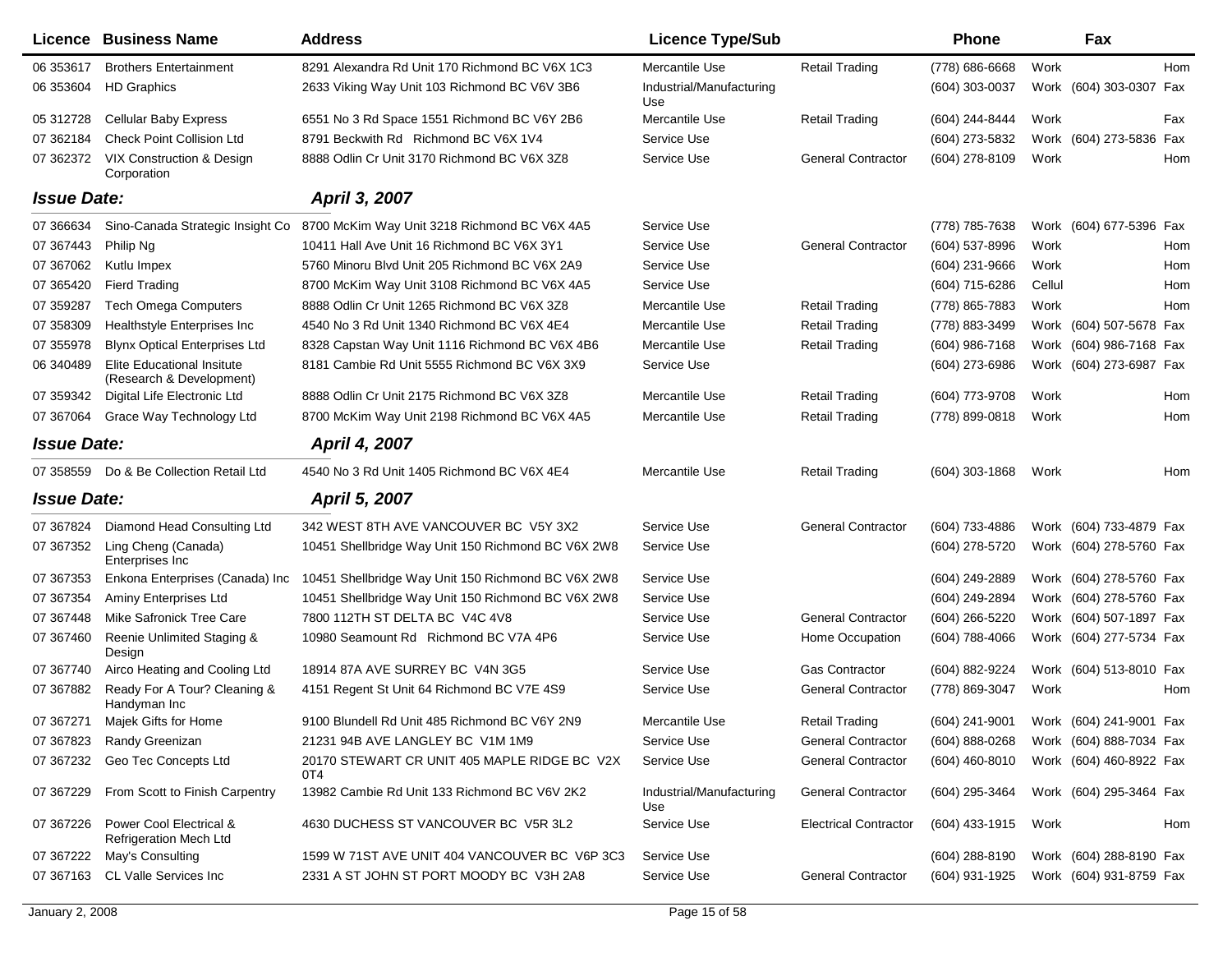|                    | <b>Licence Business Name</b>            | <b>Address</b>                                                  | <b>Licence Type/Sub</b>         |                                        | <b>Phone</b>        |      | Fax                                    |     |
|--------------------|-----------------------------------------|-----------------------------------------------------------------|---------------------------------|----------------------------------------|---------------------|------|----------------------------------------|-----|
| 07 367144          | Archer Investigations                   | 7651 Minoru Blvd Unit 236 Richmond BC V6Y 1Z3                   | Service Use                     | Private Investigation<br>Agency        | (604) 830-5991      |      | Work (604) 830-0011 Fax                |     |
| 07 367087          | <b>Rod Waller Construction</b>          | 13039 64TH AVE SURREY BC V3W 1X8                                | Service Use                     | <b>General Contractor</b>              | (604) 590-2092      | Work |                                        | Hom |
| 07 363231          | The Media Evangelism<br>Association     | 8766 McKim Way Unit 1160 Richmond BC                            | Service Use                     |                                        | (604) 303-9795      |      | Work (604) 303-9704 Fax                |     |
| 07 367948          | Dhesi Plumbing and Heating Ltd          | 12614 88TH A AVE SURREY BC V3V 7A5                              | Service Use                     | <b>Plumbing Contractor</b>             | (604) 724-4425      |      | Work (604) 594-7537 Fax                |     |
| 07 362074          | Careseng Wellness TCM Centre            | 4580 No 3 Rd Unit 2080 Richmond BC V6X 4E4                      | Service Use                     | <b>Therapeutic Touch</b><br>Treatments | (604) 418-3892      | Work |                                        | Hom |
| 06 352176          | <b>Soliel Training Centre</b>           | 4140 No 3 Rd Unit 250 Richmond BC V6X 2C2                       | Assembly Use Group 3            | <b>Education Institution</b>           | (604) 249-2810      |      | Work (604) 248-0480 Fax                |     |
| 07 367241          | <b>FX Innovations Services</b>          | 13071 Vanier PI Unit 150 Richmond BC V6V 2J1                    | Service Use                     |                                        | (604) 270-3388      |      | Work (604) 270-3301 Fax                |     |
| <b>Issue Date:</b> |                                         | April 10, 2007                                                  |                                 |                                        |                     |      |                                        |     |
| 07 367 644         | Hui Yuan Investments (Canada)<br>Ltd    | 7251 Bridge St Richmond BC V6Y 2S6                              | Service Use                     | Home Occupation                        | (604) 207-2017      |      | Work (604) 207-2018 Fax                |     |
| 07 367949          | Yong Ling Construction Co               | 4933 Fisher Dr Unit 44 Richmond BC V6X 3Z2                      | Service Use                     | <b>General Contractor</b>              | (604) 288-9533      |      | Work (604) 273-7998 Fax                |     |
| <b>Issue Date:</b> |                                         | April 11, 2007                                                  |                                 |                                        |                     |      |                                        |     |
| 07 357866          | Athos Fencing Equipment Ltd             | 12811 Rowan PI Unit 3122 Richmond BC V6V 2S6                    | Mercantile Use                  | <b>Wholesale Trading</b>               | (778) 862-8467      | Work |                                        | Hom |
| 07 362062          | Feel                                    | 4151 Hazelbridge Way Unit 2850 Richmond BC V6X 4J7              | Mercantile Use                  | <b>Retail Trading</b>                  | (604) 295-6663      |      | Work (604) 266-8205 Fax                |     |
| 07 362282          | I T Power                               | 4151 Hazelbridge Way Unit 2420 Richmond BC V6X 4J7              | Mercantile Use                  | <b>Retail Trading</b>                  | (604) 295-8174      |      | Work (604) 295-8175 Fax                |     |
| 07 367720          | <b>Ultrasonix Medical Corporation</b>   | 4311 Viking Way Unit 130 Richmond BC V6V 2K9                    | Industrial/Manufacturing<br>Use |                                        | (604) 437-9500      |      | Work (604) 437-9552 Fax                |     |
| 07 368018          | <b>Excel Fire Protection Ltd</b>        | 6893 PRENTER ST UNIT 412 BURNABY BC V5E 4L3                     | Service Use                     | <b>General Contractor</b>              | (604) 312-9838      |      | Work (604) 366-9535 Fax                |     |
| 07 368030          | Rajendra Prasad                         | 4749 PENDER ST BURNABY BC V5C 2N4                               | Service Use                     | <b>General Contractor</b>              | (604) 294-5035      | Work |                                        | Hom |
| 07 355972          | Fountana Steel Corporation              | 11120 Bridgeport Rd Unit 130 Richmond BC V6X 1T2                | Mercantile Use                  | <b>Wholesale Trading</b>               | (604) 207-8992      |      | Work (604) 207-0922 Fax                |     |
| <b>Issue Date:</b> |                                         | April 12, 2007                                                  |                                 |                                        |                     |      |                                        |     |
| 07 368365          | New Continent Foods (Canada)<br>Inc     | 5620 Colville Rd Richmond BC V7C 3E8                            | Service Use                     | Home Occupation                        | (604) 295-0273      |      | Work (604) 295-0287 Fax                |     |
| 07 367980          | <b>Primemax Financial Corp</b>          | 5900 No 3 Rd Unit 710 Richmond BC V6X 3P7                       | Service Use                     |                                        | (604) 207-1288      |      | Work (604) 207-2800 Fax                |     |
| 07 368440          | Access Gas Services Inc                 | 730 EASTON WAY UNIT 1 DELTA BC V3M 6J9                          | Service Use                     |                                        | (604) 519-0862      |      | Work (604) 519-0873 Fax                |     |
| 07 368420          | <b>Xin Hsin Construction</b>            | 7431 Lindsay Rd Richmond BC V7C 3M7                             | Service Use                     | <b>General Contractor</b>              | (604) 218-7668      | Work |                                        | Hom |
| 07 368392          | Absolute Glow Wellness Ltd              | 4105 Bryson PI Richmond BC V6X 3S5                              | Service Use                     | Home Occupation                        | (604) 719-3004      | Work |                                        | Hom |
| 07 368386          | SM & W Development Co                   | 8171 Claybrook Rd Richmond BC V7C 2L4                           | Service Use                     | <b>General Contractor</b>              | (604) 318-8108      | Work |                                        | Hom |
| 07 359295          | The One Kiosk Eatery Company            | 4380 No 3 Rd Unit 1238 Richmond BC V6X 3V7                      | Assembly Use Group 1            | <b>Food Service</b><br>Establishment   | (604) 273-3280      | Work |                                        | Hom |
| 07 368082          | <b>Christopher Timothy</b>              | 5980 Granville Ave Unit 5 Richmond BC V7C 1E9                   | Service Use                     | Home Occupation                        |                     |      | (604) 271-9777 Work (604) 271-9777 Fax |     |
|                    | 07 364064 At Ease Taiwanese Cuisine     | 8300 Capstan Way Unit 1028 Richmond BC V6X 4B7                  | Assembly Use Group 1            | <b>Food Service</b><br>Establishment   | (604) 821-0277 Work |      |                                        | Hom |
| 07 368140          | <b>Taiwan Education Centre</b>          | 8181 Cambie Rd Unit 6615 Richmond BC V6X 3X9                    | Assembly Use Group 3            | <b>Education Institution</b>           | (604) 278-2176      |      | Work (604) 278-2156 Fax                |     |
|                    | 07 368311 Newstar Renovation            | 1188 KINGSWAY VANCOUVER BC V5V 3C8                              | Service Use                     | <b>General Contractor</b>              | (604) 783-9802 Work |      |                                        | Hom |
| <b>Issue Date:</b> |                                         | <b>April 16, 2007</b>                                           |                                 |                                        |                     |      |                                        |     |
|                    | 07 368183 S & J Bookkeeping Service Ltd | 6081 No 3 Rd Unit 629 Richmond BC V6Y 2B2                       | Service Use                     |                                        | (604) 725-9184      |      | Cellul (604) 288-8725 Fax              |     |
| 07 368634          | Planet Energy (BC) Corp                 | 10 KINGSBRIDGE GARDEN CIRCLE UNIT 800<br>MISSISSAUGA ON L5R 3K6 | Service Use                     |                                        | (905) 755-0774      |      | Work (905) 755-0545 Fax                |     |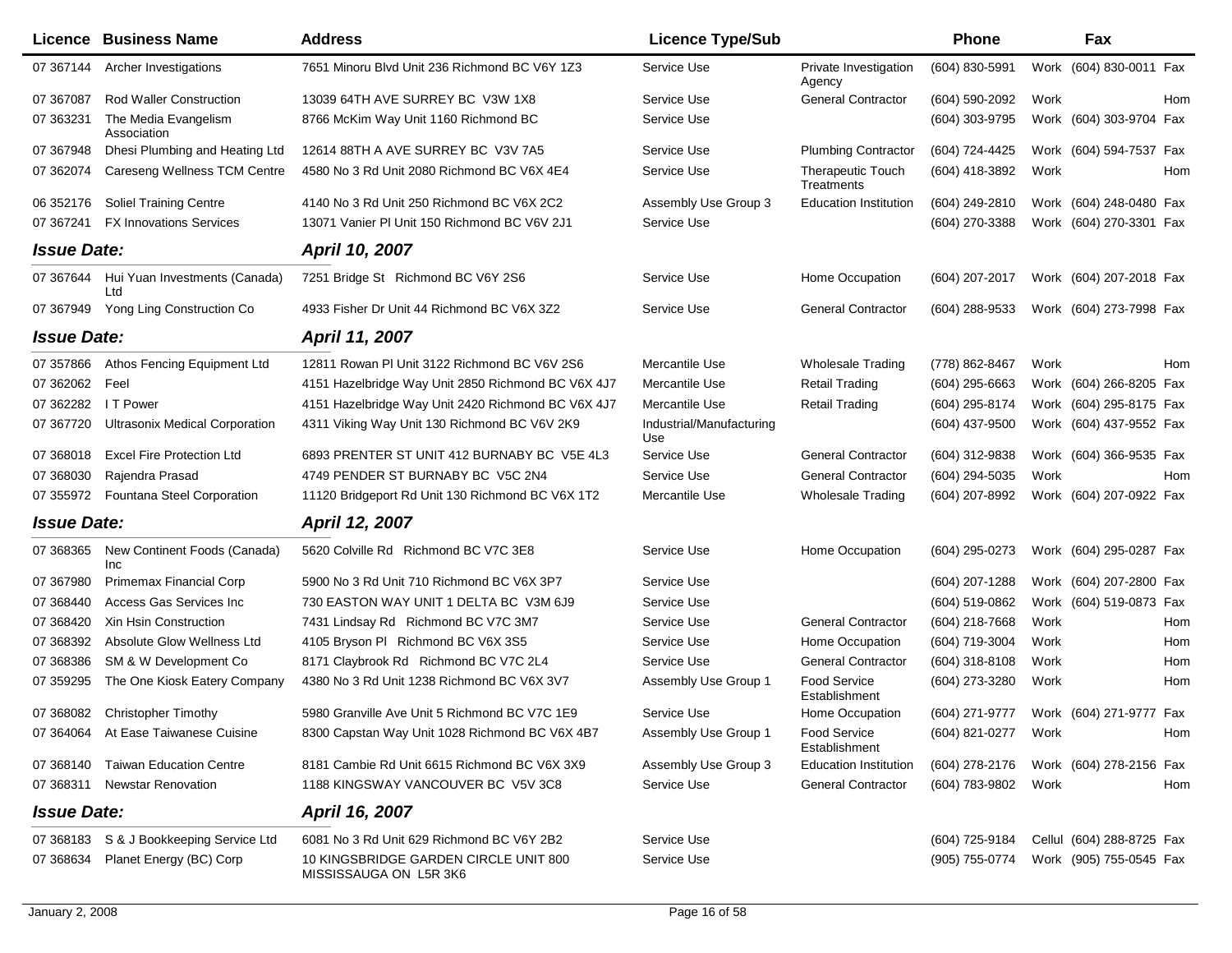|                    | <b>Licence Business Name</b>                         | <b>Address</b>                                    | <b>Licence Type/Sub</b>         |                                                    | <b>Phone</b>     |      | Fax                                    |
|--------------------|------------------------------------------------------|---------------------------------------------------|---------------------------------|----------------------------------------------------|------------------|------|----------------------------------------|
| 07 368616          | Service Only                                         | 8357 272ND ST LANGLEY BC V1M 3L3                  | Service Use                     | <b>Gas Contractor</b>                              | (604) 309-5533   |      | Work (604) 857-8887 Fax                |
| 07 368523          | Progress Landscaping                                 | 4363 HALIFAX ST UNIT 117 BURNABY BC V5C 5Z3       | Service Use                     | <b>General Contractor</b>                          | (604) 802-9460   | Work | Hom                                    |
| 07 368521          | <b>RBJ Express</b>                                   | 8231 Granville Ave Unit 307 Richmond BC V6Y 3A4   | Service Use                     | <b>Delivery Services</b>                           | (604) 232-0413   |      | Work (604) 232-0413 Fax                |
| 07 368313          | Bumblebee Window & Exterior<br><b>Cleaning Ltd</b>   | 7453 Moffatt Rd Unit 127 Richmond BC V6Y 3W1      | Service Use                     | Home Occupation                                    | (778) 991-2331   | Work | Hom                                    |
|                    | 07 368182 S & J Bookkeeping Service Ltd              | 6081 No 3 Rd Unit 629 Richmond BC V6Y 2B2         | Service Use                     |                                                    | (604) 725-9184   |      | Cellul (604) 288-8725 Fax              |
| 07 360122          | <b>Minek Consulting And Business</b><br>Services Inc | 13700 Mayfield PI Unit 2205 Richmond BC V6V 2E4   | Mercantile Use                  | <b>Wholesale Trading</b>                           | (604) 214-1418   |      | Work (604) 608-2949 Fax                |
| 07 357806          | Angiometrx Inc                                       | 13700 Mayfield PI Unit 1115 Richmond BC V6V 2E4   | Industrial/Manufacturing<br>Use |                                                    | (604) 270-4344   |      | Work (604) 270-4384 Fax                |
| 06 353609          | Sato Pharmaceutical Canada Inc                       | 3751 Shell Rd Unit 190 Richmond BC V6X 2W2        | Mercantile Use                  | <b>Wholesale Trading</b>                           | (604) 207-9185   |      | Work (604) 207-9785 Fax                |
| 06 351479          | <b>Texcel Shop</b>                                   | 8766 McKim Way Unit 1150 Richmond BC              | Mercantile Use                  | <b>Retail Trading</b>                              | (778) 316-2628   |      | Work (604) 207-7771 Fax                |
| 07 368520          | D & I Transport                                      | 4471 Danforth Dr Richmond BC V6X 2X5              | Service Use                     | Home Occupation                                    | (604) 773-6427   |      | Work (604) 270-1916 Fax                |
| <b>Issue Date:</b> |                                                      | April 17, 2007                                    |                                 |                                                    |                  |      |                                        |
| 07 368659          | Albert Y Wei                                         | 8500 Lansdowne Rd Unit 227 Richmond BC V6X 3G4    | Service Use                     | Home Occupation                                    | (604) 722-1886   | Work | Hom                                    |
| 07 368656          | Yao-Guang Tan                                        | 2275 CHARLES ST VANCOUVER BC V5L 2V4              | Service Use                     | <b>General Contractor</b>                          | (604) 329-8338   | Work | Hom                                    |
| 07 368706          | Phyllis Lui Interior Design                          | 3800 Kilby Crt Richmond BC V6X 3M9                | Service Use                     | Home Occupation                                    | (604) 889-6757   |      | Work (604) 295-6395 Fax                |
| 07 368658          | Park Shore Developments Ltd                          | 12220 Westminster Hwy Richmond BC V6V 1A1         | Service Use                     | <b>General Contractor</b>                          | (604) 279-0754   |      | Work (604) 279-8070 Fax                |
| 07 368657          | Miyabi Projects                                      | 839 EYREMOUNT DR WEST VANCOUVER BC V7S 2A8        | Service Use                     | <b>General Contractor</b>                          | (604) 926-3805   |      | Work (604) 922-5698 Hom                |
| 07 368654          | P C Painting                                         | 9735 Francis Rd Richmond BC V6Y 3A6               | Service Use                     | <b>General Contractor</b>                          | (604) 272-4428   | Work | Hom                                    |
| 07 368641          | D & G Canada Enterprises Inc                         | 8851 Lansdowne Rd Unit 703 Richmond BC V6X 3X7    | Service Use                     | Home Occupation                                    | (604) 304-0433   | Work | Hom                                    |
| 07 368637          | Dale Vidulich                                        | 4628 48B ST DELTA BC V4K 2R8                      | Service Use                     |                                                    | (604) 946-6290   | Work | Hom                                    |
| 07 357810          | <b>ProPlus Building Services</b><br>Contracting      | 12811 Clarke PI Unit 120 Richmond BC V6V 2H9      | Service Use                     | <b>General Contractor</b>                          | (604) 278-8369   |      | Work (604) 278-5718 Fax                |
| 07 368571          | Kingwave Enterprises Limited                         | 6081 No 3 Rd Unit 624 Richmond BC V6Y 2B2         | Service Use                     |                                                    | (604) 713-3838   |      | Work (604) 713-3837 Fax                |
| 07 368723          | Fluid Building Inc                                   | 2616 EAST PENDER ST VANCOUVER BC V5K 2B7          | Service Use                     | <b>General Contractor</b>                          | (604) 773-8499   |      | Work (604) 648-9417 Fax                |
| <b>Issue Date:</b> |                                                      | April 18, 2007                                    |                                 |                                                    |                  |      |                                        |
| 07 368721          | Haiping Wu                                           | 9811 Ferndale Rd Richmond BC V6Y 1X4              | Service Use                     | Home Occupation                                    | (604) 278-3609   |      | Work (604) 278-3609 Fax                |
| 07 367355          | <b>High-Break Billards</b>                           | 4731 Garden City Rd Unit 140 Richmond BC V6X 3M7  | Assembly Use Group 1            | <b>Food Service</b><br>Establishment, Take-<br>Out | (778) 882-2808   | Work | Hom                                    |
| 07 368981          | Alive & Well Personal Training                       | 4828 6TH AVE DELTA BC V4M 1K9                     | Service Use                     |                                                    | (604) 812-6586   |      | Work (604) 943-3437 Fax                |
| <b>Issue Date:</b> |                                                      | April 19, 2007                                    |                                 |                                                    |                  |      |                                        |
|                    | 07 366301 ABC2 Project Ltd                           | 4400 Hazelbridge Way Unit 130 Richmond BC V6X 3R8 | Service Use                     |                                                    |                  |      | (604) 273-1234 Work (604) 270-9963 Fax |
| 07 368281          | <b>Richmond Farm Market</b>                          | 8671 No 1 Rd Unit 14 Richmond BC V7C 1V2          | Mercantile Use                  | <b>Retail Trading</b>                              | (604) 241-0332   |      | Work (604) 448-0332 Fax                |
| 07 369307          | <b>Custom Insulation</b>                             | 4669 CHARLIE SPRUCE PL ABBOTSFORD BC V3G<br>2K9   | Service Use                     | <b>General Contractor</b>                          | $(604)$ 870-0063 |      | Work (604) 850-1127 Fax                |
| 07 368862          | Aloha Pools Ltd                                      | 5489 BYRNE RD UNIT 161 BURNABY BC V5J 3J1         | Service Use                     | <b>General Contractor</b>                          | (604) 432-7665   |      | Work (604) 432-7662 Fax                |
| 07 368790          | Speedy Pacific Distribution Ltd                      | 5000 Miller Rd Unit 2120 Richmond BC V7B 1K9      | Service Use                     |                                                    | (604) 767-0928   | Work | Hom                                    |
| 07 368766          | Japanese Yoga                                        | 4160 Lancelot Dr Richmond BC V7C 4S3              | Service Use                     | Home Occupation                                    | (604) 448-8854   |      | Work (604) 448-8854 Fax                |
| 07 368765          | Japanese Calligraphy                                 | 7480 Garden City Rd Richmond BC V6Y 2N3           | Service Use                     | Home Occupation                                    | (604) 273-1621   |      | Work (604) 273-1621 Fax                |
| 07 368425          | 0774628 BC Ltd                                       | 3631 No 3 Rd Unit 200 Richmond BC V6X 2B9         | Service Use                     |                                                    | (604) 270-7138   |      | Work (604) 270-7132 Fax                |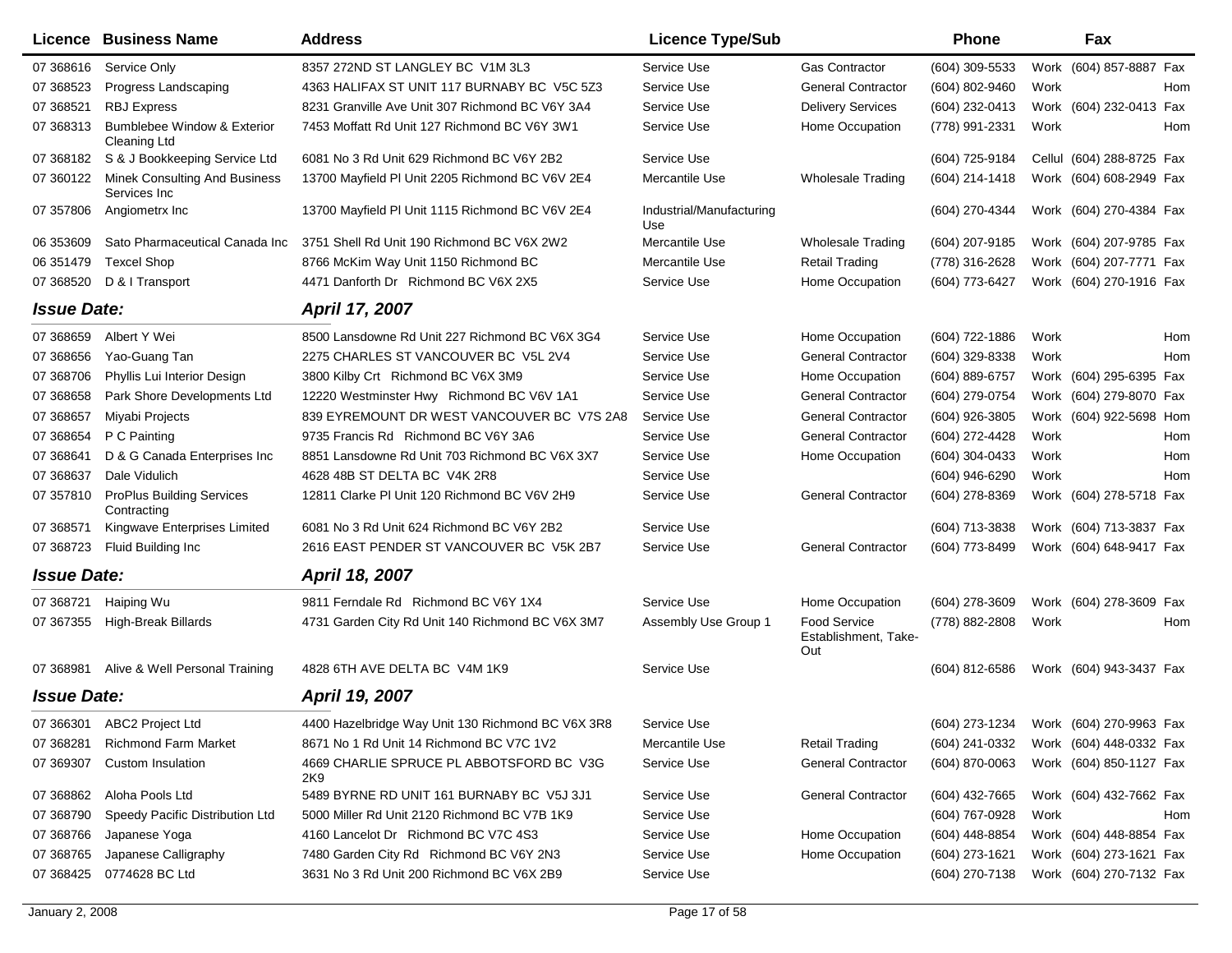|                    | Licence Business Name                          | <b>Address</b>                                     | <b>Licence Type/Sub</b> |                                             | <b>Phone</b>     |      | Fax                       |
|--------------------|------------------------------------------------|----------------------------------------------------|-------------------------|---------------------------------------------|------------------|------|---------------------------|
| 07 368268          | DF Music                                       | 4231 Hazelbridge Way Unit 133 Richmond BC V6X 3L7  | Mercantile Use          | <b>Retail Trading</b>                       | (604) 773-8103   | Work | Hom                       |
| 07 368267          | David Ravvin Registered Clinical<br>Counsellor | 11331 Coppersmith Way Unit 110 Richmond BC V7A 5J9 | Service Use             |                                             | (778) 228-9687   | Work | Hom                       |
| 07 367827          | Queen's Cafe                                   | 6091 No 3 Rd Richmond BC V6Y 2B3                   | Assembly Use Group 1    | <b>Food Service</b><br>Establishment        | (604) 295-8189   | Work | Hom                       |
| 06 339937          | <b>Thirdwave Bus Services</b>                  | 13551 Verdun PI Unit 120 Richmond BC V6V 1W5       | Service Use             |                                             | (604) 247-1221   |      | Work (604) 247-1222 Fax   |
| 06 339933          | <b>Thirdwave Bus Services</b>                  | 13551 Verdun PI Unit 120 Richmond BC V6V 1W5       | Vehicle for Hire        | Class E - Private Bus                       | (604) 247-1221   |      | Work (604) 247-1222 Hom   |
| 06 339929          | <b>Thirdwave Bus Services</b>                  | 13551 Verdun PI Unit 120 Richmond BC V6V 1W5       | Vehicle for Hire        | Vehicle For Hire<br>Office                  | (604) 247-1221   |      | Work (604) 247-1222 Hom   |
| 07 368064          | Attop International Trade Co Ltd               | 12520 Horseshoe Way Unit 143 Richmond BC V7A 5K2   | Mercantile Use          | <b>Wholesale Trading</b>                    | (604) 321-8559   |      | Work (604) 321-8595 Fax   |
| <b>Issue Date:</b> |                                                | <b>April 20, 2007</b>                              |                         |                                             |                  |      |                           |
| 07 369141          | <b>CSD Enterprises Ltd</b>                     | 26692 58TH AVE ALDERGROVE BC V4W 1V6               | Service Use             | <b>General Contractor</b>                   | (604) 618-2284   |      | Work (604) 607-0220 Fax   |
| 07 369283          | Diamond Parking Ltd                            | 12051 No 1 Rd Richmond BC V7E 1T5                  | Service Use             | Parking Enforcement<br><b>Business</b>      | (604) 681-8797   |      | Work (604) 684-0329 Fax   |
| 07 369323          | Ram Sharma Contracting                         | 1050 E 49TH AVE VANCOUVER BC V5W 2H9               | Service Use             | <b>General Contractor</b>                   | (604) 220-8858   | Work | Hom                       |
| 07 365410          | Cantech Telecom Inc                            | 2680 Shell Rd Unit 153 Richmond BC V6X 4C9         | Service Use             |                                             | (604) 288-7900   |      | Work (604) 628-3322 Fax   |
| 07 361892          | SalesXperts Solutions Inc                      | 11871 Horseshoe Way Unit 1121 Richmond BC V7A 5H5  | Service Use             |                                             | (604) 241-9376   |      | Work (866) 428-3616 Fax   |
| 07 366240          | Magsen Realty (Richmond)                       | 3779 Sexsmith Rd Unit 1218 Richmond BC V6X 3Z9     | Service Use             |                                             | (604) 872-3218   |      | Work (604) 270-3218 Fax   |
| <b>Issue Date:</b> |                                                | April 23, 2007                                     |                         |                                             |                  |      |                           |
| 07 361563          | Beauty Garden Aromatherapy                     | 8580 Alexandra Rd Unit 1135 Richmond BC V6X 4B3    | Service Use             |                                             | (604) 303-0331   |      | Work (604) 303-0331 Fax   |
| 06 348625          | Tao Day Spa                                    | 3900 Bayview St Unit 115 Richmond BC V7E 4R7       | Service Use             |                                             | (604) 562-6389   |      | Work (604) 271-4122 Fax   |
| 07 366361          | Mont Ash Dental Laboratory                     | 6615 Buswell St Richmond BC V6Y 2G9                | Service Use             |                                             | (604) 725-6800   |      | Cellul (604) 629-7597 Fax |
| 07 361462          | IC Esthetique                                  | 12420 No 1 Rd Unit 160 Richmond BC V7E 6N2         | Service Use             |                                             | (778) 895-3381   | Work | Hom                       |
| 07 361176          | Suman Ghataurah                                | 8291 Ackroyd Rd Unit 150 Richmond BC V6X 3K5       | Service Use             | <b>Registered Massage</b><br>Therapy Clinic | (604) 247-2225   |      | Work (604) 247-2226 Fax   |
| 06 354421          | Gentleman's Chair                              | 3400 Moncton St Unit 110 Richmond BC V7E 3A2       | Service Use             |                                             | (604) 868-1420   | Work | Hom                       |
| 07 369383          | Vs Marketing                                   | 8600 No 3 Rd Unit 11 Richmond BC V6Y 2E8           | Service Use             | Home Occupation                             | (604) 761-4222   | Work | <b>Hom</b>                |
| <b>Issue Date:</b> |                                                | <b>April 24, 2007</b>                              |                         |                                             |                  |      |                           |
| 07 369482          | <b>Desmonds Plumbing Service</b>               | 520 N NANAIMO ST UNIT 105 VANCOUVER BC V7C<br>2H2  | Service Use             | <b>Plumbing Contractor</b>                  | (604) 341-0462   | Work | Hom                       |
| 07 369682          | L J S Enterprises                              | 9791 Granville Ave Unit 5 Richmond BC V6Y 1P9      | Service Use             | Home Occupation                             | (604) 278-2019   |      | Work (604) 278-2018 Fax   |
| 07 369 666         | Claudette Carracedo Photo                      | 4280 Moncton St Unit 410 Richmond BC V7E 6T4       | Service Use             | Home Occupation                             | (604) 782-0409   | Work | Hom                       |
| 07 369601          | Art Professional Painting Inc                  | 16942 104TH AVE SURREY BC V4N 4N2                  | Service Use             | <b>General Contractor</b>                   | (604) 582-1555   |      | Work (604) 582-1540 Fax   |
| 07 369588          | PSI Technology                                 | 8895 Cook Cr Richmond BC V6Y 1X1                   | Service Use             | Home Occupation                             | (604) 232-9489   |      | Work (604) 232-9489 Fax   |
| 07 369781          | Shmrgl Holdings Ltd                            | 4518 SOUTHRIDGE RD LANGLEY BC V3A 4N8              | Service Use             | <b>Plumbing Contractor</b>                  | (604) 837-2850   |      | Work (604) 530-5614 Fax   |
| 07 369509          | <b>Weslly Renovations &amp; Painting</b>       | 11309 238TH ST MAPLE RIDGE BC V2W 1V4              | Service Use             | <b>General Contractor</b>                   | (604) 463-7427   | Work | Hom                       |
| 07 368781          | <b>Metro Enterprises Corporation</b>           | 11860 Hammersmith Way Unit 178 Richmond BC V7A 5G1 | Mercantile Use          | <b>Wholesale Trading</b>                    | (604) 241-7378   |      | Work (604) 241-7376 Fax   |
| 07 368661          | Canada Royal Import & Export<br>Co Ltd         | 8211 Luton Rd Richmond BC V6Y 2H1                  | Service Use             | Home Occupation                             | $(604)$ 518-8046 | Work | Hom                       |
| 06 342553          | Harmonic Spa & Beauty Inc                      | 4751 Garden City Rd Unit 200 Richmond BC V6X 3M7   | Service Use             |                                             | (604) 276-8889   |      | Work (604) 276-8889 Fax   |
| 06 339941          | Prospect College of Business                   | 8788 McKim Way Unit 2155 Richmond BC V6X 4E2       | Assembly Use Group 3    | <b>Education Institution</b>                | (604) 957-5877   |      | Work (604) 303-5879 Fax   |
| 07 369544          | Doglads Trade Inc                              | 9200 Ferndale Rd Unit 315 Richmond BC V6Y 4L1      | Service Use             | Home Occupation                             | (778) 218-0216   | Work | Hom                       |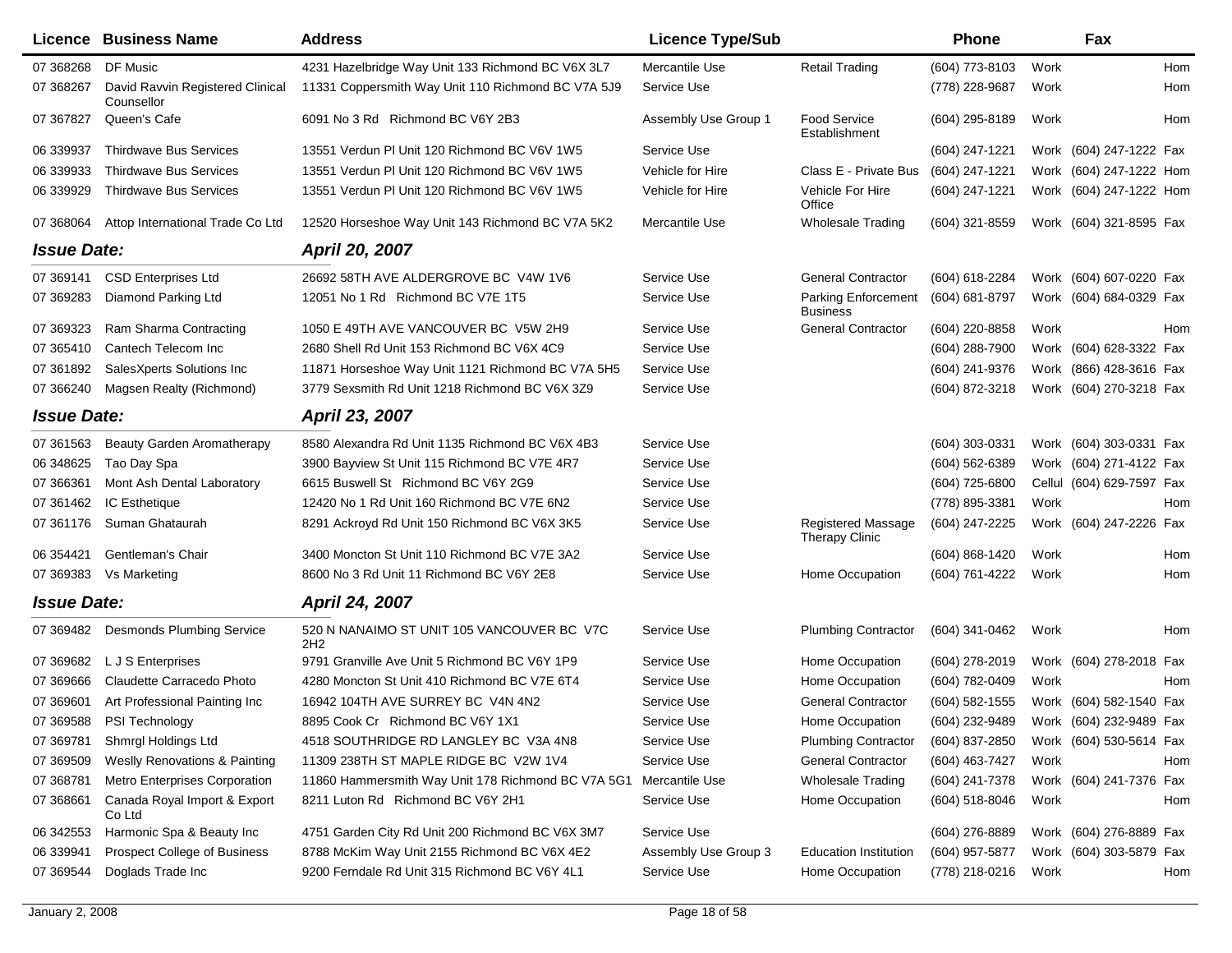|                    | <b>Licence Business Name</b>                 | <b>Address</b>                                    | <b>Licence Type/Sub</b>         |                                               | Phone                                  |      | Fax                     |            |
|--------------------|----------------------------------------------|---------------------------------------------------|---------------------------------|-----------------------------------------------|----------------------------------------|------|-------------------------|------------|
| <b>Issue Date:</b> |                                              | April 25, 2007                                    |                                 |                                               |                                        |      |                         |            |
| 05 30 6523         | Filmtech Polymer Products Inc                | 12759 Vulcan Way Unit 138 Richmond BC V6V 1J7     | Industrial/Manufacturing<br>Use |                                               | (604) 551-4734                         | Work |                         | Hom        |
| 06 349434          | <b>IESL</b>                                  | 13988 Cambie Rd Unit 333 Richmond BC V6V 2K4      | Mercantile Use                  | Wholesale Trading                             | (604) 270-4374                         |      | Work (604) 270-4373 Fax |            |
| 07 360042          | H & R Block Canada Inc                       | 6551 No 3 Rd Space 1911 Richmond BC V6Y 2B6       | Service Use                     |                                               | (604) 713-1030                         |      | Work (604) 713-1039 Fax |            |
| 07 361864          | Ming Construction                            | 12811 Rowan PI Unit 2134 Richmond BC V6V 2S6      | Service Use                     | <b>General Contractor</b>                     | (604) 232-1021                         |      | Work (604) 232-1073 Fax |            |
| 07 367885          | <b>Full Accessories</b>                      | 6551 No 3 Rd 1845 Richmond BC V6Y 2B6             | Mercantile Use                  | <b>Retail Trading</b>                         | (778) 233-0066                         | Work |                         | Hom        |
| <b>Issue Date:</b> |                                              | April 26, 2007                                    |                                 |                                               |                                        |      |                         |            |
| 07 369963          | Diamond Parking Ltd                          | 3960 Chatham St Richmond BC V7E 2Z5               | Service Use                     | <b>Parking Enforcement</b><br><b>Business</b> | $(604) 681 - 8797$                     |      | Work (604) 684-0329 Fax |            |
| 07 370601          | <b>Direct Energy</b>                         | 111 5TH AVE SW SUITE 1000 CALGARY AB T2P 3Y6      | Service Use                     |                                               | (403) 290-6719                         | Work |                         | Hom        |
| 07 370662          | Tom Do Renovations                           | 235 OSBORNE AVE NEW WESTMINSTER BC V3L 3L6        | Service Use                     | <b>General Contractor</b>                     | (604) 522-4888                         |      | Work (604) 522-4884 Fax |            |
| 07 370062          | <b>Phil's Closet Makeovers</b>               | 5285 8A AVE DELTA BC V4M 1T8                      | Service Use                     | <b>General Contractor</b>                     | (604) 202-4512                         |      | Work (604) 943-0010 Fax |            |
| 07 368682          | Canhwa Signs & Awning &<br>Manufacturing Ltd | 12391 Bridgeport Rd Unit 6 Richmond BC V6V 1J4    | Industrial/Manufacturing<br>Use |                                               | (604) 808-0928                         | Work |                         | Hom        |
| 07 368207          | Pacific Community Builders Inc               | 6040 No 3 Rd Unit 4 Richmond BC V6Y 2B3           | Service Use                     | <b>General Contractor</b>                     | (604) 276-0040                         |      | Work (604) 276-0568 Hom |            |
| 07 366752          | Buttons And Soles Kids Shoes &<br>Clothing   | 3900 Bayview St Unit 120 Richmond BC V7E 4R7      | Mercantile Use                  | <b>Retail Trading</b>                         | (604) 808-9645                         | Work |                         | Hom        |
| 07 362202          | Dura Products Enterprises Inc                | 12800 Bathgate Way Unit 9 Richmond BC V6V 1Z4     | Mercantile Use                  | <b>Wholesale Trading</b>                      | (604) 783-9393                         |      | Work (604) 244-8408 Fax |            |
| 07 369901          | <b>BIS Computer Service</b>                  | 8926 Cairnmore PI Richmond BC V7C 1M9             | Service Use                     | Home Occupation                               | (778) 891-1378                         | Work |                         | Hom        |
| <b>Issue Date:</b> |                                              | April 27, 2007                                    |                                 |                                               |                                        |      |                         |            |
|                    | 07 370884 YMK Enterprises Inc                | 4300 Thompson Rd Richmond BC V6V 1S8              | Service Use                     | Home Occupation                               | (604) 779-8884                         |      | Work (604) 515-3959 Fax |            |
| <b>Issue Date:</b> |                                              | April 30, 2007                                    |                                 |                                               |                                        |      |                         |            |
| 07 370886          | Manjit International Development<br>Ltd      | 3559 WORTHINGTON DR VANCOUVER BC V5M 3Y1          | Service Use                     | <b>General Contractor</b>                     | (604) 518-6325                         |      | Work (604) 435-4816 Fax |            |
| 07 370945          | PromoChrom Technologies Ltd                  | 10951 Mortfield Rd Unit 212 Richmond BC V7A 2W5   | Service Use                     | Home Occupation                               | (604) 295-0280                         |      | Work (604) 295-0280 Fax |            |
| 07 368344          | Sonia's Hair Design                          | 5300 No 3 Rd Unit 936 Richmond BC V6X 2X9         | Service Use                     |                                               | (604) 273-7131                         | Work |                         | <b>Hom</b> |
| 07 367335          | Energy Health Centre Ltd                     | 4400 Hazelbridge Way Unit 200 Richmond BC V6X 3R8 | Service Use                     | <b>Therapeutic Touch</b><br>Treatments        | (604) 231-9575                         | Work |                         | Hom        |
| 07 366753          | NXSource Technology Inc                      | 13900 Maycrest Way Unit 155 Richmond BC V6V 3E2   | Service Use                     |                                               | (604) 271-8977                         |      | Work (604) 271-8996 Fax |            |
| 07 359641          | Corioliss                                    | 6060 Minoru Blvd Richmond BC V6Y 2V7              | Mercantile Use                  | <b>Retail Trading</b>                         | (604) 677-3788                         |      | Work (604) 677-3811 Fax |            |
| 07 358130          | Hearts                                       | 12115 1st Ave Richmond BC V7E 3M1                 | Mercantile Use                  | Retail Trading                                | (778) 219-9801                         | Work |                         | Hom        |
| 06 353170          | Sophia's Beauty Spa                          | 8766 McKim Way Unit 1080 Richmond BC V6X 4G4      | Service Use                     |                                               | (604) 616-2072                         | Work |                         | Hom        |
|                    | 06 355301 YP Health Food Centre Ltd          | 5300 No 3 Rd Unit 841 Richmond BC V6X 2X9         | Mercantile Use                  | <b>Retail Trading</b>                         | (604) 304-2888                         |      | Work (604) 304-8808 Fax |            |
| 07 365085          | Genesis Land Investments Corp                | 3779 Sexsmith Rd Unit 1188 Richmond BC V6X 3Z9    | Service Use                     |                                               | $(604)$ 299-1302                       |      | Work (604) 276-0880 Fax |            |
|                    | 07 370946 Roselli Construction Ltd           | 7476 HEDLEY AVE BURNABY BC V5E 2P9                | Service Use                     | <b>General Contractor</b>                     | (604) 527-1111                         |      | Work (604) 527-1140 Fax |            |
| <b>Issue Date:</b> |                                              | May 1, 2007                                       |                                 |                                               |                                        |      |                         |            |
|                    | 07 371099 M & J Cases                        | 6551 No 3 Rd Richmond BC V6Y 2B6                  | Mercantile Use                  | <b>Retail Trading</b>                         | (604) 270-9993                         |      | Work (604) 270-9993 Fax |            |
| <b>Issue Date:</b> |                                              | May 2, 2007                                       |                                 |                                               |                                        |      |                         |            |
| 06 325026 IPL      |                                              | 11620 Horseshoe Way Unit 200 Richmond BC V7A 4V5  | Service Use                     |                                               | (604) 879-7878 Work (604) 879-7898 Fax |      |                         |            |
| January 2, 2008    |                                              |                                                   | Page 19 of 58                   |                                               |                                        |      |                         |            |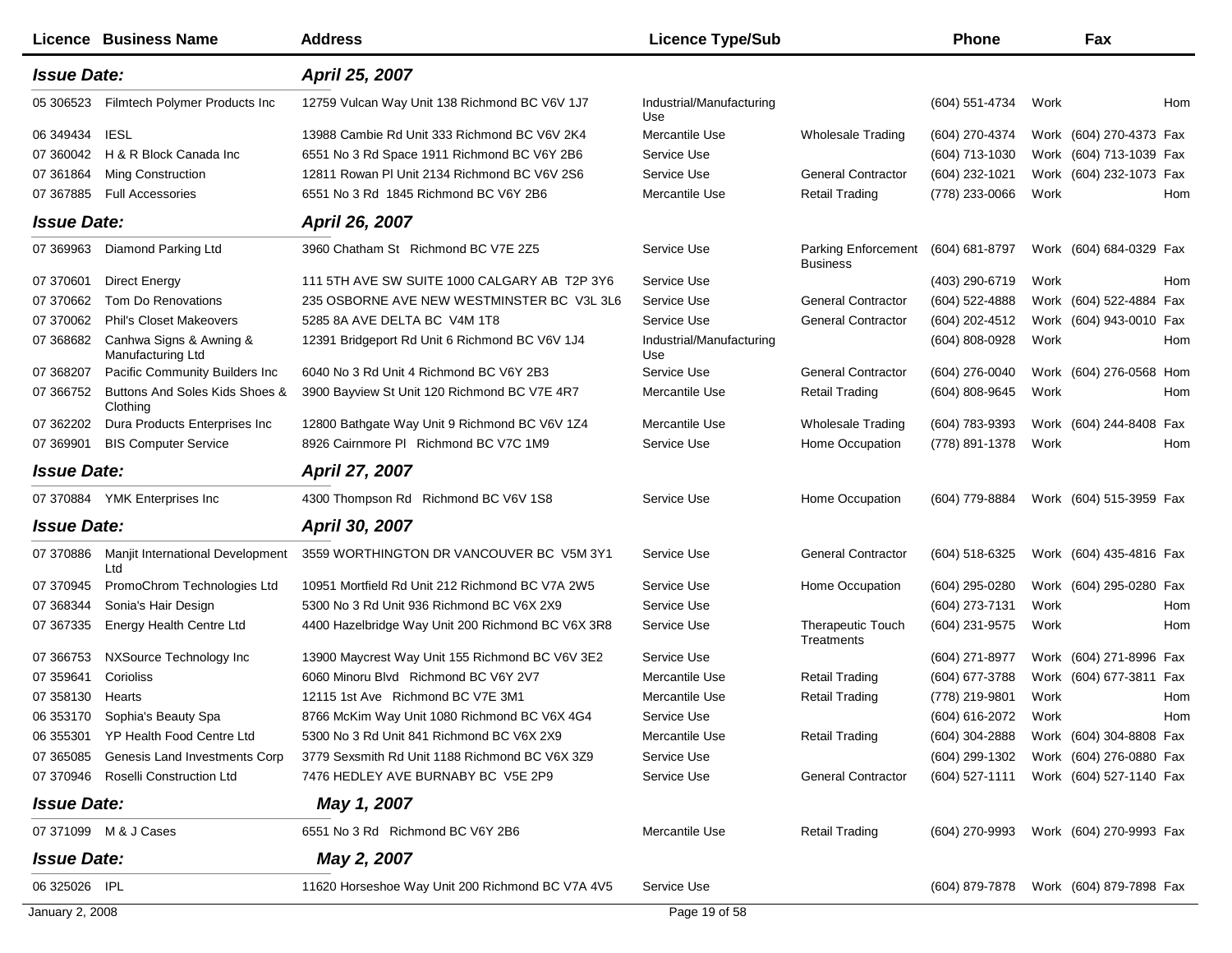|                    | Licence Business Name                              | <b>Address</b>                                                                   | <b>Licence Type/Sub</b>         |                                      | Phone            | Fax                        |
|--------------------|----------------------------------------------------|----------------------------------------------------------------------------------|---------------------------------|--------------------------------------|------------------|----------------------------|
| 07 371147          | <b>JDP Construction Ltd</b>                        | 1649 COMOX ST SUITE 403 VANCOUVER BC V6G 1P4                                     | Service Use                     | <b>General Contractor</b>            | (604) 943-8884   | Work (604) 683-2574 Fax    |
| 07 371144          | Tone It Up Fitness and Personal<br>Training        | 351 Catalina Cr Richmond BC V7B 1C9                                              | Service Use                     | Home Occupation                      | (604) 231-9936   | Work<br>Hom                |
| 07 371096          | <b>Prisma Construction</b>                         | 360 LEMOYNE UNIT 100 MONTREAL PQ H2Y 1Y3                                         | Service Use                     | <b>General Contractor</b>            | (514) 288-3952   | Work (514) 288-3088 Fax    |
| 07 370979          | Dorset Cab Manufacturing Ltd                       | 2380 52ND ST DELTA BC V4M 4G8                                                    | Service Use                     | <b>General Contractor</b>            | (604) 889-1412   | Work (604) 948-9021 Fax    |
| 07 370068          | PDB Sales Inc                                      | 8880 No 1 Rd Unit 313 Richmond BC V7C 4C3                                        | Service Use                     | Home Occupation                      | (604) 202-8303   | Work<br>Hom                |
| 07 369324          | Meridian Imperial Finance Corp                     | 8351 Alexandra Rd Unit 210 Richmond BC V6X 3P3                                   | Service Use                     |                                      | (604) 270-1166   | Work (604) 270-2422 Fax    |
| 07 365228          | Alliance Soap Manufacturing Inc                    | 7011 Elmbridge Way Unit 109 Richmond BC V7C 4V5                                  | Industrial/Manufacturing<br>Use |                                      | (604) 232-0253   | Work<br>Hom                |
| 05 321298          |                                                    | Process Research Associates Ltd 11620 Horseshoe Way Unit 200 Richmond BC V7A 4V5 | Service Use                     |                                      | (604) 322-0118   | Work (604) 322-0181 Fax    |
| 07 368782          | The Canadian Pure Land<br><b>Communication Ltd</b> | 8833 Odlin Cr Unit 225 Richmond BC V6X 3Z7                                       | Service Use                     |                                      | (604) 276-1811   | Work (604) 821-2085 Fax    |
| <b>Issue Date:</b> |                                                    | May 3, 2007                                                                      |                                 |                                      |                  |                            |
| 07 371337          | Capo Construction Inc                              | 169 GOLDEN DR UNIT 2 COQUITLAM BC V3K 6T1                                        | Service Use                     | <b>General Contractor</b>            | (604) 464-8439   | Work (604) 464-3942 Fax    |
| 07 370724          | Vick McPhee & Liu Immigration<br>Law Corp          | 8571 Alexandra Rd Unit 223 Richmond BC V6X 1C3                                   | Service Use                     |                                      | (604) 233-1128   | Work (604) 270-8615 Fax    |
| 07 366207          | All In 1 Auto Repair                               | 2860 Simpson Rd Unit 3 Richmond BC V6X 2P9                                       | Service Use                     |                                      | (604) 721-3974   | Work<br>Hom                |
| <b>Issue Date:</b> |                                                    | May 4, 2007                                                                      |                                 |                                      |                  |                            |
| 07 370953          | Alpha World                                        | 12151 Bridgeport Rd Unit 120 Richmond BC V6V 1J4                                 | Mercantile Use                  | <b>Wholesale Trading</b>             | $(604)$ 512-2166 | Work<br>Hom                |
| 07 371492          | Koho's Restaurant Bar                              | 3880 Grant McConachie Way Richmond BC                                            | Assembly Use Group 1            | <b>Food Service</b><br>Establishment | (604) 303-3288   | Work (604) 303-8799<br>Fax |
| 07 370952          | Alpha World                                        | 12151 Bridgeport Rd Unit 120 Richmond BC V6V 1J4                                 | Mercantile Use                  | Retail Trading                       | (604) 512-2166   | Work<br>Hom                |
| <b>Issue Date:</b> |                                                    | May 8, 2007                                                                      |                                 |                                      |                  |                            |
| 07 37 09 27        | <b>Wesley Skakun</b>                               | 12633 No 2 Rd Unit 108 Richmond BC V7E 6N5                                       | Service Use                     | Home Occupation                      | (604) 277-6700   | Work<br>Hom                |
| 07 371961          | Ada Chan & Co CGA                                  | 6081 No 3 Rd Unit 729 Richmond BC V6Y 2B2                                        | Service Use                     |                                      | (604) 710-3131   | Work (604) 275-7682 Fax    |
| 07 371960          | <b>Pulse Electrical Systems Inc</b>                | 24457 56TH AVE LANGLEY BC V2Z 1B8                                                | Service Use                     | <b>Electrical Contractor</b>         | (604) 729-0655   | Work (604) 856-7374 Fax    |
| 07 371884          | <b>Goldcoast Courier Inc</b>                       | 8251 Bennett Rd Unit 112 Richmond BC V6Y 1N4                                     | Service Use                     | <b>Delivery Services</b>             | (607) 722-3827   | Work<br>Hom                |
| 07 371883          | Dicks Electric                                     | 20103 50A AVE LANGLEY BC V3A 7H1                                                 | Service Use                     | <b>Electrical Contractor</b>         | (604) 530-8862   | Work (604) 530-8153 Fax    |
| 07 371317          | <b>Outsmart Security Inc</b>                       | 13551 Verdun PI Unit 100 Richmond BC V6V 1W5                                     | Industrial/Manufacturing<br>Use |                                      | (604) 630-4937   | Work 60642330041<br>Fax    |
| 07 369922          | Li's Medicine                                      | 8888 Odlin Cr Unit 1125 Richmond BC V6X 3Z8                                      | Service Use                     |                                      | (604) 232-9838   | Work<br>Hom                |
| 07 367641          | The Chop Shop Cycle                                | 21320 Westminster Hwy Unit 2148 Richmond BC V6V 1B4                              | Service Use                     |                                      | (604) 247-2467   | Work (604) 247-2468 Fax    |
| 07 367 640         | The Chop Shop Cycle                                | 21320 Westminster Hwy Unit 2148 Richmond BC V6V 1B4                              | Mercantile Use                  | Automobile Dealer                    | (604) 247-2467   | Work (604) 247-2468 Fax    |
|                    | 07 371865 TJ Export Corporation                    | 10200 4th Ave Unit 45 Richmond BC V7E 1V3                                        | Service Use                     | Home Occupation                      | (604) 274-1470   | Work (604) 274-4047 Fax    |
| <b>Issue Date:</b> |                                                    | May 9, 2007                                                                      |                                 |                                      |                  |                            |
| 07 368366          | Just Hedges                                        | 13291 Blundell Rd Richmond BC V6W 1B6                                            | Mercantile Use                  | <b>Wholesale Trading</b>             | (604) 821-1095   | Work<br>Hom                |
| 07 372125          | Minglian Holdings Ltd                              | 7878 Westminster Hwy Unit 1606 Richmond BC V6X 1A5                               | Service Use                     | Home Occupation                      | (604) 276-0400   | Work (604) 276-0568 Fax    |
| 07 372124          | New Generation Construction Ltd                    | 856 HOMER ST SUITE 201 VANCOUVER BC V6B 2W5                                      | Service Use                     | <b>General Contractor</b>            | (604) 628-8799   | Work (604) 628-8790 Fax    |
| 07 371725          | Bojia Travel International Ltd                     | 7840 Moffatt Rd Unit 211 Richmond BC V6Y 1X8                                     | Service Use                     | Home Occupation                      | (604) 295-4838   | Work (604) 699-0727 Fax    |
| 07 371817          | Tandem Design Associates Ltd                       | 3511 Granville Ave Unit 15 Richmond BC V7C 1C8                                   | Service Use                     | Home Occupation                      | (604) 682-6362   | Work<br>Hom                |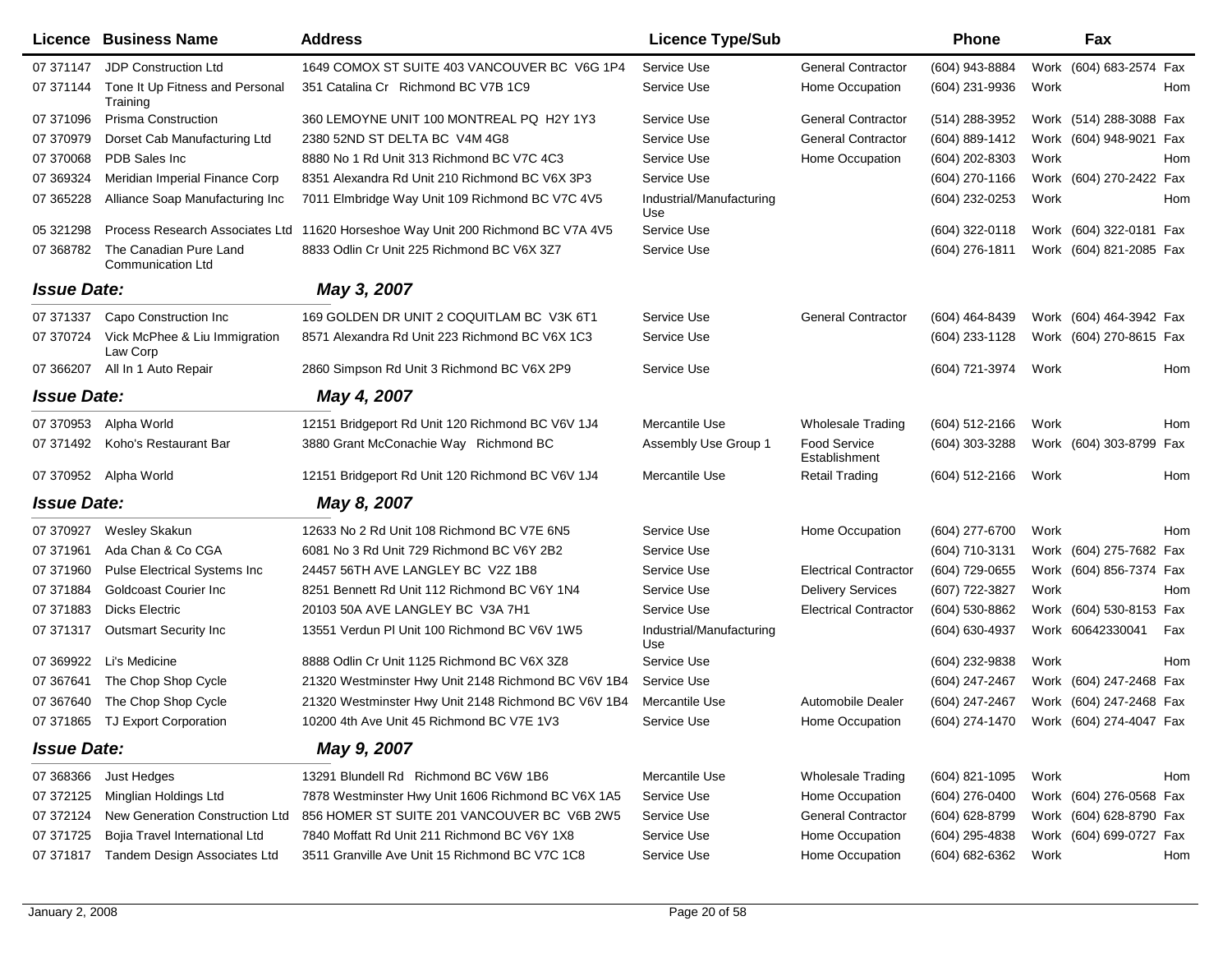|                    | <b>Licence Business Name</b>                            | <b>Address</b>                                     | <b>Licence Type/Sub</b> |                               | <b>Phone</b>     |        | Fax                     |     |
|--------------------|---------------------------------------------------------|----------------------------------------------------|-------------------------|-------------------------------|------------------|--------|-------------------------|-----|
| <b>Issue Date:</b> |                                                         | May 10, 2007                                       |                         |                               |                  |        |                         |     |
| 07 367566          | <b>Bellson Enterprises Inc</b>                          | 10451 Shellbridge Way Unit 150 Richmond BC V6X 2W8 | Service Use             |                               | (604) 248-8020   |        | Work (604) 278-5760 Fax |     |
| 07 369526          | Anna's World Feng Shui Studio                           | 8700 McKim Way Unit 2181 Richmond BC V6X 4A5       | Mercantile Use          | <b>Retail Trading</b>         | (778) 883-9383   | Work   |                         | Hom |
| 07 371480          | <b>Accent Limousine Service</b>                         | 3720 Bowen Dr Richmond BC V7C 4H5                  | Vehicle for Hire        | Vehicle For Hire<br>Office    | (604) 802-7703   | Work   |                         | Hom |
| 07 371482          | <b>Accent Limousine Service</b>                         | 3720 Bowen Dr Richmond BC V7C 4H5                  | Vehicle for Hire        | Class B - Limousine           | (604) 802-7703   | Work   |                         | Hom |
| 07 371737          | Prince Sports Ltd                                       | 5800 Minoru Blvd Unit 130 Richmond BC V6X 2A9      | Assembly Use Group 3    |                               | (604) 760-2778   | Work   |                         | Hom |
| 07 371891          | Nupictor Multimedia and<br><b>Visualization Company</b> | 8700 McKim Way Unit 3173 Richmond BC V6X 4A5       | Service Use             |                               | (778) 999-7618   | Work   |                         | Hom |
| 07 371959          | Long North American Real<br>Estate Development Ltd      | 5811 Cooney Rd Unit 305 Richmond BC V6X 3M1        | Service Use             |                               | (778) 240-0558   | Cellul |                         | Hom |
| <b>Issue Date:</b> |                                                         | May 11, 2007                                       |                         |                               |                  |        |                         |     |
| 07 37 2541         | <b>Herrington Power Services</b>                        | 7780 Waterton Dr Richmond BC V7A 4G4               | Service Use             | <b>Electrical Contractor</b>  | (604) 318-7100   | Work   |                         | Hom |
| 07 372496          | Richmond Plumbing & Heating                             | 10431 Shell Rd Richmond BC V7A 3W5                 | Service Use             | <b>Plumbing Contractor</b>    | (604) 728-0728   | Work   |                         | Hom |
| <b>Issue Date:</b> |                                                         | May 14, 2007                                       |                         |                               |                  |        |                         |     |
| 07 372038          | The King of Lights Ltd                                  | 11180 Coppersmith PI Unit 108 Richmond BC V7A 5G8  | Mercantile Use          | <b>Retail Trading</b>         | (604) 961-6474   | Work   |                         | Hom |
| 07 37 20 73        | Shakti Quantum Vitality Inc                             | 11331 Coppersmith Way Unit 135 Richmond BC V7A 5J9 | Service Use             |                               | (604) 277-8719   | Work   |                         | Hom |
| 07 372638          | Mandalay Cleaning Co Corp                               | 5900 Puffin Crt Richmond BC V7E 3V9                | Service Use             | Home Occupation               | (604) 818-3818   |        | Work (604) 274-9167 Fax |     |
| 07 367002          | Vanila Boutique Co Ltd                                  | 4311 Hazelbridge Way Unit 1825 Richmond BC V6X 3L7 | Mercantile Use          | <b>Retail Trading</b>         | (604) 723-3631   | Work   |                         | Hom |
| 06 34 60 65        | Jia's Beauty Treats Lounge                              | 4020 No 5 Rd Unit 105 Richmond BC V6X 2V1          | Service Use             |                               | $(604)$ 304-1461 | Work   |                         | Hom |
| 07 364128          | Many Bookstore                                          | 4540 No 3 Rd Unit 1005 Richmond BC V6X 4E4         | Mercantile Use          | <b>Retail Trading</b>         | $(604)$ 306-6863 | Work   |                         | Hom |
| 07 367642          | Hil Degree                                              | 5300 No 3 Rd Unit 976 Richmond BC V6X 2X9          | Mercantile Use          | <b>Retail Trading</b>         | (604) 304-3615   | Work   |                         | Hom |
| <b>Issue Date:</b> |                                                         | May 15, 2007                                       |                         |                               |                  |        |                         |     |
| 07 37 26 37        | Jinxu Sun                                               | 8180 Granville Ave Unit 905 Richmond BC V6Y 4G1    | Service Use             | Home Occupation               | (604) 214-9689   | Work   |                         | Hom |
| 07 372804          | Jing Yu Tan                                             | 7711 Belair Dr Richmond BC V7A 1B9                 | Service Use             | Home Occupation               | (604) 277-2376   | Work   |                         | Fax |
| 07 372803          | Performance Landscaping                                 | 8631 Bennett Rd Unit 12 Richmond BC V6Y 3K5        | Service Use             | <b>General Contractor</b>     | (604) 244-7935   | Work   |                         | Hom |
| 07 372798          | Wellons Canada Corp                                     | 19087 96TH AVE SURREY BC V4N 3P2                   | Service Use             | <b>General Contractor</b>     | (604) 888-0122   |        | Work (604) 888-2959 Fax |     |
| 07 372634          | Abildgaard and Company Inc                              | 9133 Hemlock Dr Unit 1001 Richmond BC V6Y 4J9      | Service Use             | Home Occupation               | (604) 630-9267   |        | Work (604) 630-9240 Fax |     |
| 07 372544          | Parbh Homes Ltd                                         | 14030 91A AVE SURREY BC V3V 1E7                    | Service Use             | <b>General Contractor</b>     | (604) 317-3822   | Work   |                         | Hom |
| 07 372483          | Above & Beyond Productions Inc                          | 9911 Steveston Hwy Richmond BC V7A 1M9             | Service Use             | Home Occupation               | (778) 773-9890   | Work   |                         | Hom |
| 07 372418          | Rob & Son Plumbing & Heating<br>Inc                     | 3351 KINGSWAY UNIT 141 VANCOUVER BC V5R 5K6        | Service Use             | Gas Contractor                | $(604)$ 431-6695 |        | Work (604) 436-4214 Fax |     |
| 07 372404          | Pacific Rim Aluminum Products<br>Inc                    | 13035 84 AVE UNIT 109 SURREY BC V3W 1B3            | Service Use             | <b>General Contractor</b>     | (604) 543-6672   |        | Work (604) 543-6683 Fax |     |
| 07 371043          | Stephanie Payne Brooks                                  | 4280 Moncton St Unit 216 Richmond BC V7E 6T4       | Service Use             | Home Occupation               | (604) 786-9667   | Work   |                         | Hom |
| 07 37 2617         | Artizen Home Renovations Inc                            | 815 E GEORGIA ST VANCOUVER BC V6A 2A4              | Service Use             | <b>General Contractor</b>     | (604) 216-7188   |        | Work (604) 215-8415 Fax |     |
| 07 372801          | Sasco Contractors Ltd                                   | 3070 NORLAND AVE UNIT 111 BURNABY BC V5B 3A6       | Service Use             | <b>Electrical Contractor</b>  | (604) 299-1640   |        | Work (604) 299-1688 Fax |     |
| <b>Issue Date:</b> |                                                         | May 16, 2007                                       |                         |                               |                  |        |                         |     |
| 07 355994          | Italian Tomato                                          | 8380 Bridgeport Rd Richmond BC V6X 3C7             | Assembly Use Group 1    | Food Service<br>Establishment | (604) 767-0973   | Work   |                         | Hom |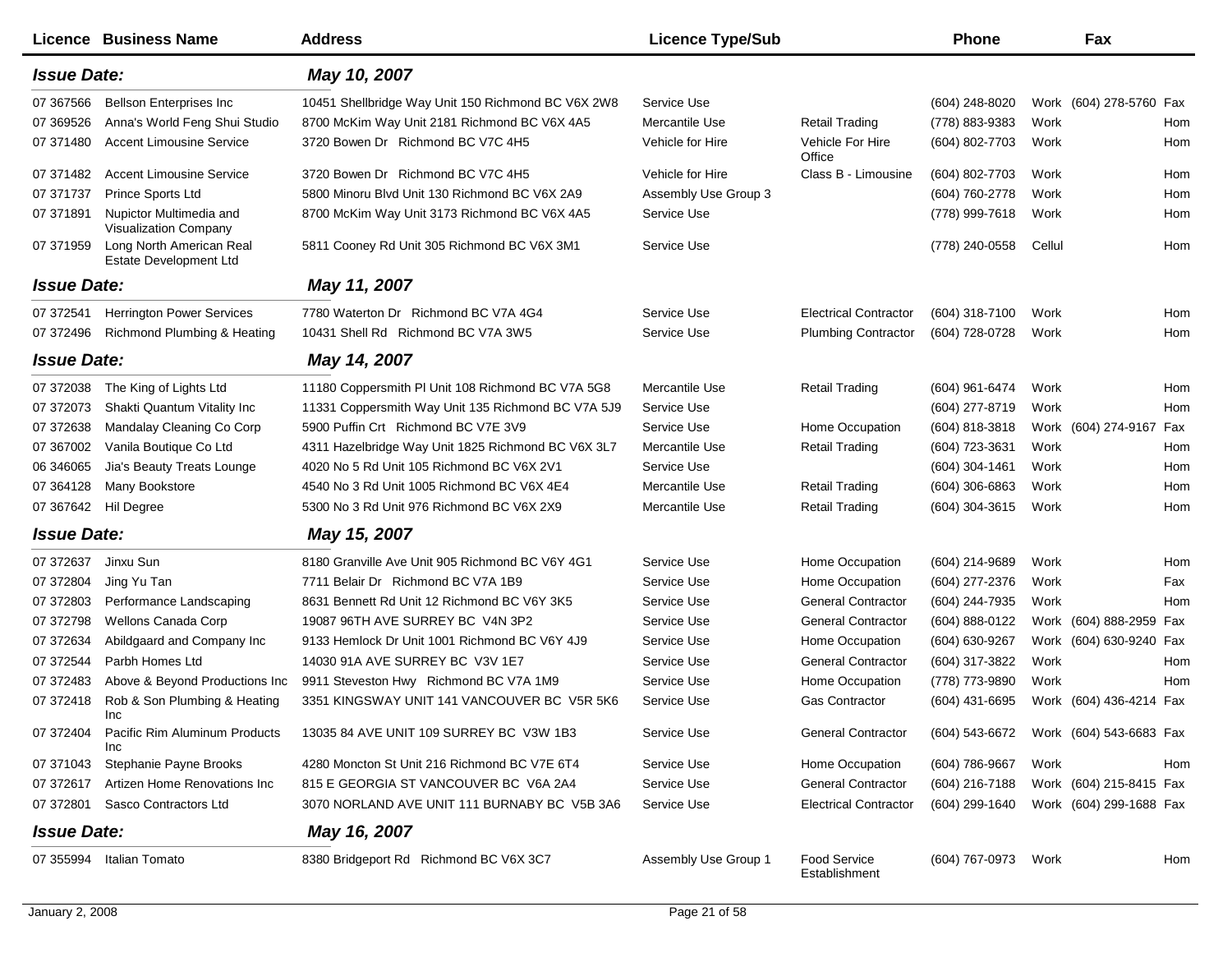|                    | Licence Business Name                                  | <b>Address</b>                                   | <b>Licence Type/Sub</b>         |                                                    | <b>Phone</b>     |        | Fax                     |            |
|--------------------|--------------------------------------------------------|--------------------------------------------------|---------------------------------|----------------------------------------------------|------------------|--------|-------------------------|------------|
| 07 373106          | <b>Addax Freight Limited</b>                           | 4351 Danforth Dr Richmond BC V6X 2X5             | Service Use                     | Home Occupation                                    | (604) 715-7699   | Work   |                         | Hom        |
| 07 373074          | <b>PGH Construction Ltd</b>                            | 15978 36A AVE SURREY BC V3S 0P1                  | Service Use                     | <b>General Contractor</b>                          | (604) 536-1049   |        | Work (604) 536-1089     | Fax        |
| 07 373065          | Guillermo's Family Maintenance                         | 5571 Clearwater Dr Richmond BC V7C 3B4           | Service Use                     | Home Occupation                                    | (604) 454-4929   | Work   |                         | Hom        |
| 07 372882          | Integeral Zone Design                                  | 6611 Minoru Blvd Unit 1309 Richmond BC V6Y 1Y9   | Service Use                     | Home Occupation                                    | (604) 831-4262   | Work   |                         | <b>Hom</b> |
| 07 370941          | Tin Tin Kitchen                                        | 4380 No 3 Rd Unit 1395 Richmond BC V6X 3V7       | Assembly Use Group 1            | Food Service<br>Establishment                      | (778) 863-7827   | Cellul |                         | Hom        |
| 07 372860          | Mike Z Contracting                                     | 5811 No 3 Rd Unit 509 Richmond BC V6X 4L7        | Service Use                     | <b>General Contractor</b>                          | (604) 537-4283   | Work   |                         | Hom        |
| <b>Issue Date:</b> |                                                        | May 17, 2007                                     |                                 |                                                    |                  |        |                         |            |
| 07 373119          | Canasino Business Development                          | 9820 Haddon Dr Unit 4 Richmond BC V7E 1K2        | Service Use                     | Home Occupation                                    | (604) 277-9902   |        | Work (604) 277-9902 Fax |            |
| 07 373302          | H N Hoc Van Nguyen                                     | 3036 E 14 AVE VANCOUVER BC V5M 2J2               | Service Use                     | <b>General Contractor</b>                          | (778) 891-8116   | Work   |                         | Hom        |
| 06 350051          | Acupro Healthcare Centre                               | 8600 Cambie Rd Unit 105 Richmond BC V6X 4K1      | Service Use                     |                                                    | (604) 512-6158   | Work   |                         | Hom        |
| 06 34 2615         | Imprint Plus                                           | 21320 Gordon Way Unit 160 Richmond BC V6W 1J8    | Industrial/Manufacturing<br>Use |                                                    | (604) 321-7147   |        | Work (604) 321-7148     | Fax        |
| 06 350053          | <b>Acupro Healthcare Centre</b>                        | 8600 Cambie Rd Unit 105 Richmond BC V6X 4K1      | Mercantile Use                  | <b>Wholesale Trading</b>                           | (604) 512-6158   | Work   |                         | Hom        |
| <b>Issue Date:</b> |                                                        | May 18, 2007                                     |                                 |                                                    |                  |        |                         |            |
|                    | 07 358108 K Square Cafe                                | 4351 No 3 Rd Unit 170 Richmond BC V6X 3A7        | Assembly Use Group 1            | <b>Food Service</b><br>Establishment, Take-<br>Out | $(604)$ 961-8663 | Work   |                         | Hom        |
| 07 369362          | <b>ZS Education Inc.</b>                               | 6691 Buswell St Richmond BC V6Y 2G9              | Assembly Use Group 3            | <b>Education Institution</b>                       | (604) 612-9968   | Work   |                         | Hom        |
| 07 372642          | <b>B C Maritime Employers</b><br>Association           | 1231 Burdette St Unit 115 Richmond BC V6V 2Z2    | Service Use                     |                                                    | (604) 688-1155   |        | Work (604) 684-2397 Fax |            |
| 07 37 268 3        | Canada Everich Real Estate<br>Group Inc                | 6081 No 3 Rd Unit 908 Richmond BC V6Y 2B2        | Service Use                     |                                                    | (604) 304-3880   |        | Work (604) 638-3126 Fax |            |
| 07 372805          | <b>Extreme Ease Software</b><br>Incorporated           | 11121 Horseshoe Way Unit 238 Richmond BC V7A 5G7 | Service Use                     |                                                    | (604) 204-0030   |        | Work (604) 943-1186 Fax |            |
| <b>Issue Date:</b> |                                                        | May 22, 2007                                     |                                 |                                                    |                  |        |                         |            |
| 07 367274          | <b>Funktion Junktion Sport</b><br>Consignment and More | 3891 Moncton St Richmond BC V7E 3A7              | Mercantile Use                  | <b>Retail Trading</b>                              | $(604)$ 916-5637 | Work   |                         | Hom        |
| 07 373499          | Genie Bra Straps                                       | 9031 General Currie Rd Richmond BC V6Y 1M5       | Service Use                     | Home Occupation                                    | (604) 244-0659   |        | Work (604) 244-0001     | Fax        |
| 07 37 3361         | <b>CMW Construction Ltd</b>                            | 906 HERRMANN ST COQUITLAM BC V3C 6E7             | Service Use                     | <b>General Contractor</b>                          | (778) 861-7703   | Work   |                         | Hom        |
| 07 358303          | East And West Art Culture &<br>Commerce                | 8040 Colonial Dr Unit 104 Richmond BC V7C 4V1    | Service Use                     | Home Occupation                                    | (604) 644-0142   | Work   |                         | Hom        |
| 07 373401          | Heather O' Hara                                        | 8131 Rideau Dr Richmond BC V7A 4M6               | Service Use                     | Home Occupation                                    | (604) 275-9060   | Work   |                         | Hom        |
| <b>Issue Date:</b> |                                                        | May 24, 2007                                     |                                 |                                                    |                  |        |                         |            |
| 07 373623          | <b>Great Wall Construction</b>                         | 1460 E 30 AVE VANCOUVER BC V5N 3A2               | Service Use                     | <b>General Contractor</b>                          | (604) 253-6978   | Work   |                         | Hom        |
| 07 37 35 25        | Aloon                                                  | 8460 Leslie Rd Richmond BC V6X 2V7               | Service Use                     | Home Occupation                                    | (778) 386-5828   | Work   |                         | Hom        |
| 07 373822          | Ahmet Turp Construction Ltd                            | 12480 Blundell Rd Richmond BC V6W 1B3            | Service Use                     | <b>General Contractor</b>                          | (604) 505-0994   | Work   |                         | Hom        |
| 07 373761          | Greg Trinca                                            | 3707 W 19TH AVE VANCOUVER BC V6S 1C5             | Service Use                     | <b>Electrical Contractor</b>                       | (604) 222-2917   |        | Work (604) 222-2917     | Fax        |
| 07 373859          | Jermar Drywall 3000 Ltd                                | 2227 ST JOHN'S ST PORT MOODY BC V3H 2A6          | Service Use                     | <b>General Contractor</b>                          | (604) 939-1382   | Work   |                         | Hom        |
| 07 37 37 45        | WWW.Lazulipassion.com<br>Jewelers Co                   | 4800 Trimaran Dr Unit 15 Richmond BC V7E 4Y7     | Service Use                     | Home Occupation                                    | (604) 295-3922   | Work   |                         | Hom        |
| 07 373625          | <b>Bela Construction Ltd</b>                           | 1668 W 75TH AVE VANCOUVER BC V6P 6G2             | Service Use                     | <b>General Contractor</b>                          | (604) 264-8202   |        | Work (604) 264-8211 Fax |            |
| 07 373578          | <b>BKC Business Solutions Inc</b>                      | 4411 Cameron Crt Richmond BC V6V 2T5             | Service Use                     | Home Occupation                                    | (604) 433-8886   | Work   |                         | Hom        |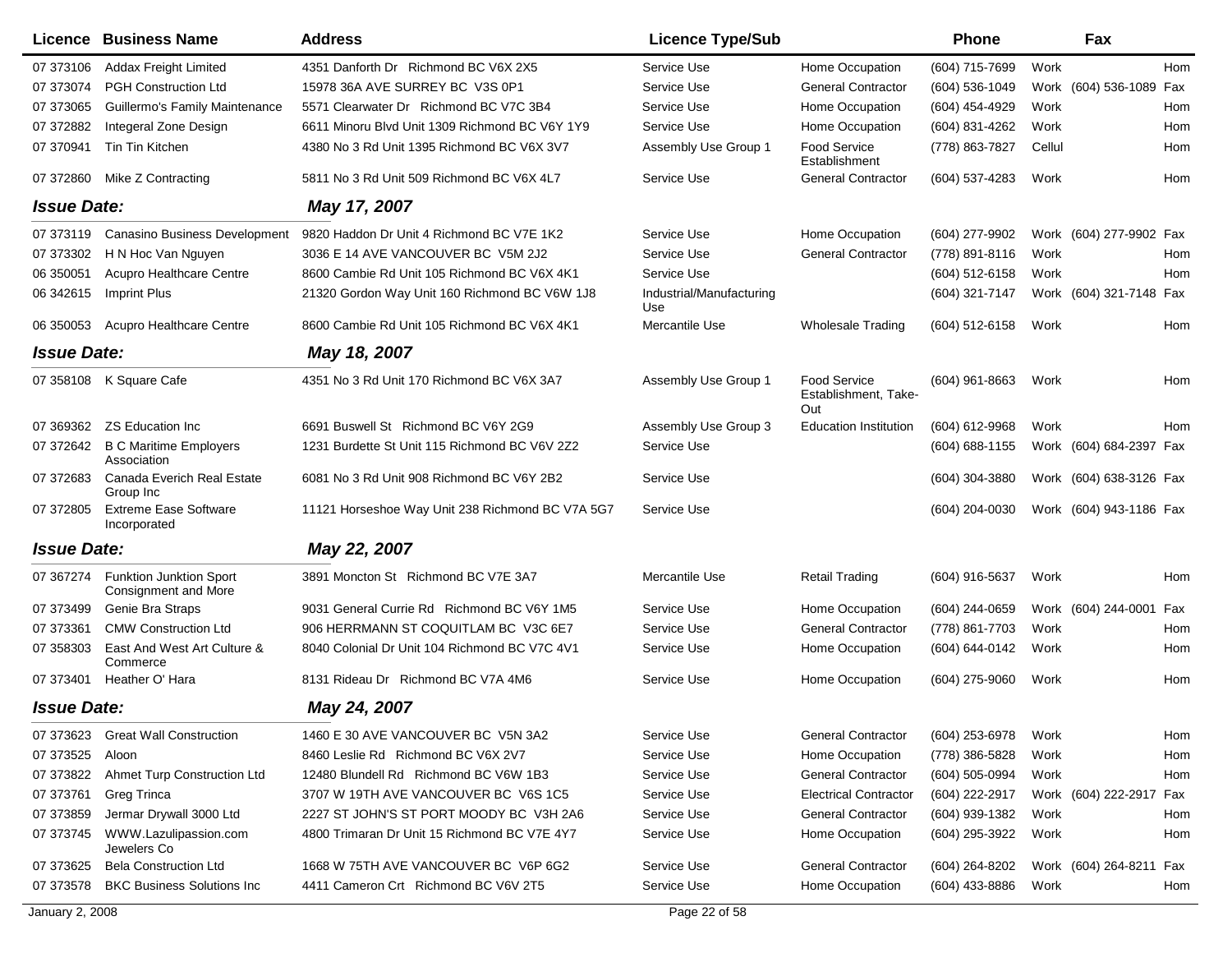|                    | Licence Business Name                                        | <b>Address</b>                                      | <b>Licence Type/Sub</b>         |                                               | Phone                                  |        | Fax                     |     |
|--------------------|--------------------------------------------------------------|-----------------------------------------------------|---------------------------------|-----------------------------------------------|----------------------------------------|--------|-------------------------|-----|
| 07 373541          | <b>Acculine Services Ltd</b>                                 | 115 SCHOOLHOUSE ST UNIT 301 COQUITLAM BC V3K<br>4X8 | Service Use                     | <b>General Contractor</b>                     | (604) 525-0629                         |        | Work (604) 525-6685 Fax |     |
| 07 37 35 33        | Maple Leaf Trading Ltd                                       | 3451 Broadway St Richmond BC V7E 3H6                | Service Use                     | Home Occupation                               | (604) 325-9513                         |        | Work (604) 272-6599 Fax |     |
| 07 373526          | We Fix It You Flip It                                        | 7978 MONTCALM ST VANCOUVER BC V6P 4P3               | Service Use                     | <b>General Contractor</b>                     | $(604)$ 657-1712                       | Cellul |                         | Hom |
| 07 362989          | <b>CDS Providers Ltd</b>                                     | 7480 Westminster Hwy Unit 220 Richmond BC V6X 1A1   | Industrial/Manufacturing<br>Use |                                               | (604) 726-5899                         |        | Work (604) 304-7907 Wor |     |
| 07 373527          | Ayyoub Ramadan                                               | 14463 73 A AVE SURREY BC V3S 0M8                    | Service Use                     | <b>General Contractor</b>                     | (604) 309-1114                         |        | Work (604) 592-9217 Fax |     |
| <b>Issue Date:</b> |                                                              | May 28, 2007                                        |                                 |                                               |                                        |        |                         |     |
| 07 374079          | Simon Siu Ming Kwong                                         | 4931 Foxglove Cr Richmond BC V7C 2K4                | Service Use                     | Home Occupation                               | (604) 277-0018                         | Work   |                         | Hom |
| 07 374152          | Oz Can Contracting                                           | 7615 Chelsea Rd Richmond BC V7C 3S7                 | Service Use                     | <b>General Contractor</b>                     | (604) 241-8422                         |        | Work (604) 241-8422 Fax |     |
| 07 374176          | Pacific Coast Paving Ltd                                     | 20543 40A AVE LANGLEY BC V3A 2Z1                    | Service Use                     | <b>General Contractor</b>                     | (604) 530-8767                         |        | Work (604) 530-8707 Fax |     |
| 07 374137          | T & B Consulting Ltd                                         | 9740 Ryan Cr Richmond BC V7A 2H2                    | Service Use                     | Home Occupation                               | (604) 275-4069                         | Work   |                         | Hom |
| 07 366088          | Tom Towing & Transportation Co                               | 8231 Cambie Rd Unit 150 Richmond BC V6X 1J8         | Service Use                     |                                               | (778) 316-1778                         |        | Work (604) 876-3687 Fax |     |
| 07 362150          | Tom Towing & Transportation Co                               | 8231 Cambie Rd Unit 150 Richmond BC V6X 1J8         | Vehicle for Hire                | Class M - Tow-Truck                           | (778) 316-1778                         |        | Work (604) 876-3687 Fax |     |
| 07 360 685         | Case Q <sub>2</sub>                                          | 4540 No 3 Rd Unit 1180 Richmond BC V6X 4E4          | Mercantile Use                  | <b>Retail Trading</b>                         | (604) 791-9226                         | Work   |                         | Hom |
| 06 34 6843         | Maple Reflexology Therapy<br>Center                          | 6211 Buswell St Unit 130 Richmond BC V6Y 4C3        | Service Use                     | <b>Therapeutic Touch</b><br>Treatments        | (604) 230-7918                         |        | Work (604) 295-0186 Fax |     |
| 07 374138          | <b>TCJ's Money Tree</b>                                      | 5607 Wilson Crt Richmond BC V6V 2P1                 | Service Use                     | Home Occupation                               | (778) 928-1711                         |        | Work (604) 540-7117 Fax |     |
| 07 37 2071         | Drew Sagar                                                   | 7040 Williams Rd Unit 8 Richmond BC V7A 5B4         | Service Use                     | Home Occupation                               | (604) 761-2315                         | Work   |                         | Hom |
| <b>Issue Date:</b> |                                                              | May 29, 2007                                        |                                 |                                               |                                        |        |                         |     |
| 07 374223          | Crystalstar Trading Co                                       | 7380 Elmbridge Way Unit 301 Richmond BC V6X 4A1     | Service Use                     | Home Occupation                               | (604) 276-8788                         |        | Work (604) 276-8788 Fax |     |
| 07 37 43 35        | Hollow Tree Illustration & Design                            | 11531 Trumpeter Dr Richmond BC V7E 3X3              | Service Use                     | Home Occupation                               | (604) 275-3995                         |        | Work (604) 275-3985 Fax |     |
| 07 374322          | Ming Li Renovation Ltd                                       | 7200 Lindsay Rd Unit 102 Richmond BC V7C 3M6        | Service Use                     | <b>General Contractor</b>                     | (604) 271-9575                         |        | Work (604) 271-9575 Fax |     |
| 07 368789          | <b>Castle Cabinets Ltd</b>                                   | 2851 Simpson Rd Unit 120 Richmond BC V6X 2R2        | Industrial/Manufacturing<br>Use |                                               | (604) 304-2833                         |        | Work (604) 304-3395 Fax |     |
|                    | 07 374331 G & M Steel Service Ltd                            | 5980 ENTERPRISE WAY SURREY BC V3S 6S8               | Service Use                     | <b>General Contractor</b>                     | (604) 530-0117                         |        | Work (604) 530-9514 Fax |     |
| <b>Issue Date:</b> |                                                              | May 30, 2007                                        |                                 |                                               |                                        |        |                         |     |
| 07 368922          | Canadian Asia-Pacific Cultural<br>and Educational Centre Ltd | 8388 Capstan Way Unit 1468 Richmond BC V6X 4A7      | Service Use                     |                                               | (604) 232-9187                         |        | Work (604) 232-0687 Fax |     |
| 07 374526          | Diamond Parking Ltd                                          | 11590 Cambie Rd Richmond BC V6X 3Z5                 | Service Use                     | <b>Parking Enforcement</b><br><b>Business</b> | (604) 681-8797                         |        | Work (604) 684-0329 Fax |     |
| <b>Issue Date:</b> |                                                              | May 31, 2007                                        |                                 |                                               |                                        |        |                         |     |
|                    | 07 374742 Veronica Edmondson                                 | 7071 Ash St Richmond BC V6Y 2K9                     | Service Use                     | Home Occupation                               | (604) 607-5838                         |        | Work (604) 278-7414 Fax |     |
|                    | 06 351521 Electronics Centre                                 | 8888 Odlin Cr Unit 1315 Richmond BC V6X 3Z8         | Mercantile Use                  | <b>Wholesale Trading</b>                      | (604) 742-0756 Work (604) 742-0756 Fax |        |                         |     |
| 07 375245          | <b>MHJ</b> Investments                                       | 4920 Westminster Hwy Richmond BC V7C 1B8            | Service Use                     | Home Occupation                               | (778) 838-5053                         | Work   |                         | Hom |
| 07 374808          | Dynamic Imports                                              | 11471 Daniels Rd Richmond BC V6X 1M7                | Service Use                     | Home Occupation                               | $(604)$ 295-5857                       | Work   |                         | Hom |
| 07 362008          | N M Zahir Home Improvement                                   | 11131 No 1 Rd Unit 10 Richmond BC V7E 1S6           | Service Use                     | <b>General Contractor</b>                     | (604) 277-4079                         | Work   |                         | Hom |
| 06 351502          | <b>Electronics Centre</b>                                    | 8888 Odlin Cr Unit 1315 Richmond BC V6X 3Z8         | Mercantile Use                  | <b>Retail Trading</b>                         | (604) 742-0756                         |        | Work (604) 742-0756 Fax |     |
|                    | 07 369302 Unique Web Design                                  | 4140 No 3 Rd Unit 250 Richmond BC V6X 2C2           | Service Use                     |                                               | (604) 722-5647 Work                    |        |                         | Hom |
| <b>Issue Date:</b> |                                                              | <b>June 1, 2007</b>                                 |                                 |                                               |                                        |        |                         |     |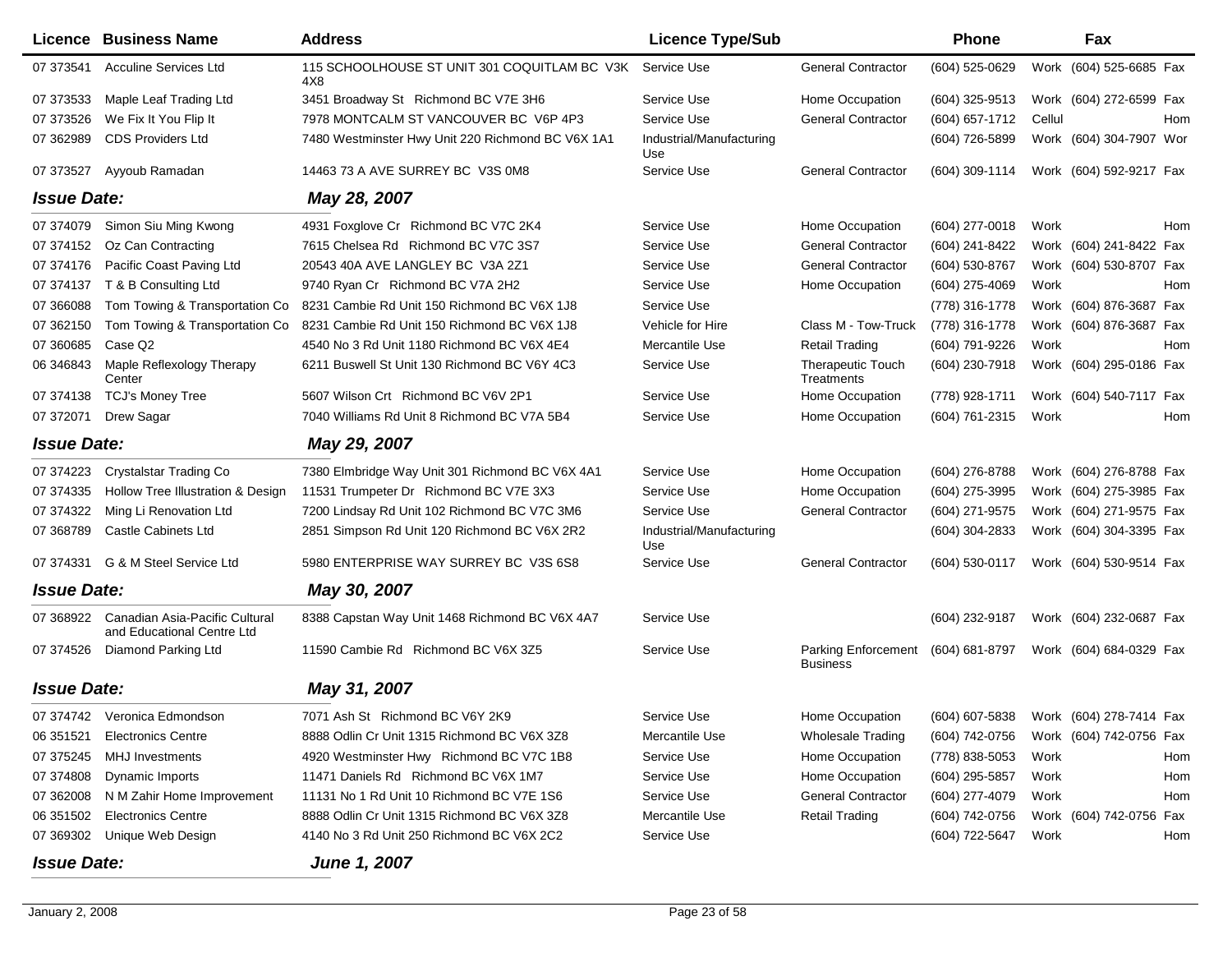|                    | <b>Licence Business Name</b>                             | <b>Address</b>                                                          | <b>Licence Type/Sub</b>         |                                            | <b>Phone</b>       |        | Fax                     |     |
|--------------------|----------------------------------------------------------|-------------------------------------------------------------------------|---------------------------------|--------------------------------------------|--------------------|--------|-------------------------|-----|
| 07 367221          | Pro Bio Natural                                          | 2633 Viking Way Unit 133 Richmond BC V6V 3B6                            | Service Use                     |                                            | (778) 828-1116     | Work   |                         | Hom |
| 07 374184          | West Coast Kids Childrens<br>Furniture Ltd               | 12411 Bridgeport Rd Richmond BC V6V 1J4                                 | Mercantile Use                  | <b>Retail Trading</b>                      | (604) 738-3765     | Work   |                         | Hom |
| 07 375426          | Crocus Landscaping                                       | 3191 Broadway St Richmond BC V7E 2X2                                    | Service Use                     | <b>General Contractor</b>                  | (604) 729-8490     | Work   |                         | Hom |
| 07 375490          | <b>Bravo Music Studio</b>                                | 8020 Ryan Rd Unit 207 Richmond BC V7A 2E5                               | Service Use                     | Home Occupation                            | (604) 241-2832     | Work   |                         | Hom |
| 07 375569          | Alexi Home Services                                      | 4200 Coldfall Rd Unit 3 Richmond BC V7C 1P8                             | Service Use                     | Home Occupation                            | (604) 275-8537     |        | Work (604) 275-8537     | Fax |
| 07 375609          | Paul Diotte                                              | 8760 Greenfield Dr Richmond BC V6W 1H3                                  | Service Use                     | <b>General Contractor</b>                  | (604) 241-0785     | Work   |                         | Hom |
| 07 375610          | Dexity Images                                            | 8211 Spires Rd Richmond BC V6Y 1W1                                      | Service Use                     | Home Occupation                            | (604) 312-7962     | Cellul |                         | Hom |
| <b>Issue Date:</b> |                                                          | June 6, 2007                                                            |                                 |                                            |                    |        |                         |     |
| 07 375988          | <b>Brian King</b>                                        | 3051 Douglas Cr Richmond BC V7B 1G3                                     | Service Use                     | <b>General Contractor</b>                  | (604) 613-2686     | Work   |                         | Hom |
| 07 37 58 27        | TeamArt Millwork Company Ltd                             | 81 E KENT AVE VANCOUVER BC V5X 2X5                                      | Service Use                     | <b>General Contractor</b>                  | $(604) 562 - 6113$ |        | Work (604) 322-1671     | Fax |
| 07 37 60 70        | PSG Logistics & Supply Chain<br>Management Solutions Inc | 6588 Barnard Dr Unit 78 Richmond BC V7C 5R8                             | Service Use                     | Home Occupation                            | (604) 726-5773     | Work   |                         | Hom |
| 07 373399          | Yuhao International Trading Inc                          | 8788 McKim Way Unit 1170 Richmond BC V6X 4E2                            | Mercantile Use                  | <b>Retail Trading</b>                      | (778) 898-8606     | Work   |                         | Hom |
| 07 37 57 47        | Vitta Music Studio                                       | 7480 McMath Rd Richmond BC V6Y 3G2                                      | Service Use                     | Home Occupation                            | (604) 241-7534     |        | Work (604) 241-7530 Fax |     |
| 07 375792          | Servicemaster Restoration                                | 6434 BERESFORD ST BURNABY BC V5E 1B6                                    | Service Use                     | <b>General Contractor</b>                  | (604) 435-1220     |        | Work (604) 435-6115 Fax |     |
| 07 375612          | Win Han Enterprises (Canada)<br>Limited                  | 7911 Alderbridge Way Unit 210 Richmond BC V6X 2A4                       | Mercantile Use                  | <b>Retail Trading</b>                      | (604) 718-6628     |        | Work (604) 718-6633 Hom |     |
| 07 37 60 31        | Green Olive Tree Enterprises Ltd                         | 9091 No 4 Rd Richmond BC V7A 2Y8                                        | Service Use                     | <b>Delivery Services</b>                   | (604) 728-1870     |        | Work (604) 273-1689 Fax |     |
| <b>Issue Date:</b> |                                                          | <b>June 7, 2007</b>                                                     |                                 |                                            |                    |        |                         |     |
| 07 368742          | Chungtao Logistics & Trading Inc                         | 11782 River Rd Unit 148 Richmond BC V6X 1Z7                             | Mercantile Use                  | <b>Wholesale Trading</b>                   | (604) 271-1355     |        | Work (604) 271-1301 Fax |     |
| 07 37 62 72        | Pacific Restaurant Supply Inc                            | 901 E HASTINGS ST VANCOUVER BC V6A 1R9                                  | Service Use                     | <b>General Contractor</b>                  | (604) 216-2566     |        | Work (604) 216-2567 Fax |     |
| 07 37 61 73        | K N S Goldsmith Services Ltd                             | 6551 No 3 Rd Unit 1910 Richmond BC V6Y 2B6                              | Service Use                     |                                            | (604) 244-5959     |        | Work (604) 244-5958 Fax |     |
| 07 375664          | Generation Photography                                   | 5611 Arcadia Rd Unit 14 Richmond BC V6X 2H1                             | Service Use                     | Home Occupation                            | (778) 288-5734     | Work   |                         | Hom |
| 07 369941          | Canadian Asia Pacific C & E<br>Consultant Ltd            | 8388 Capstan Way Unit 1468 Richmond BC V6X 4A7                          | Service Use                     |                                            | (604) 232-9187     |        | Work (604) 232-0687 Fax |     |
| 07 364624          | The Fashion Loft                                         | 4311 Hazelbridge Way Unit 1820 Richmond BC V6X 3L7                      | Mercantile Use                  | <b>Retail Trading</b>                      | (604) 719-8892     | Cellul |                         | Hom |
| 07 361155          | Niche                                                    | 4151 Hazelbridge Way Unit 2590 Richmond BC V6X 4J7                      | Mercantile Use                  | <b>Retail Trading</b>                      | (604) 304-7166     |        | Work (604) 304-1166 Fax |     |
| 07 358311          | Healthstyle Enterprises Inc                              | 11782 River Rd Unit 148 Richmond BC V6X 1Z7                             | Service Use                     |                                            | (778) 883-3499     |        | Work (604) 507-5678 Fax |     |
| 07 374698          | <b>Drive Smart Driving School</b>                        | 3410 BURKHOLDER DR VANCOUVER BC V5S 4M8                                 | Vehicle for Hire                | Class K -<br><b>DriverTraining Vehicle</b> | (604) 992-4863     | Work   |                         | Hom |
| <b>Issue Date:</b> |                                                          | June 11, 2007                                                           |                                 |                                            |                    |        |                         |     |
| 07 362923          | <b>BPG Tuning Sound And Security</b><br>Inc              | 11782 River Rd Unit 142 Richmond BC V6X 1Z7                             | Service Use                     |                                            | (604) 278-4142     |        | Work (604) 278-4142 Fax |     |
| 07 37 6627         | Canada Andlor Trading &<br>Manufacturing Co Ltd          | 8111 Ryan Rd Unit 250 Richmond BC V7A 2E4                               | Service Use                     | Home Occupation                            | (604) 272-6649     | Work   |                         | Hom |
| 07 37 6058         | <b>Affinity Dental Clinic</b>                            | 6551 No 3 Rd Unit 1625 Richmond BC V6Y 2B6                              | Service Use                     |                                            | $(604)$ 821-1111   |        | Work (604) 821-1117 Fax |     |
| 07 37 6725         |                                                          | Prestigious Weddings And Events 5108 Hollyfield Ave Richmond BC V7E 4T8 | Service Use                     | Home Occupation                            | (604) 250-7004     | Work   |                         | Hom |
| 07 371136          | AVM Adult Video Manufacturing                            | 11071 Bridgeport Rd Unit 122 Richmond BC V6X 1T2                        | Industrial/Manufacturing<br>Use |                                            | (604) 889-6534     |        | Work (604) 232-9795 Fax |     |
| 07 367020          | Efunfactory Distribution Ltd                             | 13980 Maycrest Way Unit 103 Richmond BC V6V 3C2                         | Mercantile Use                  | <b>Wholesale Trading</b>                   | (604) 682-8392     |        | Work (604) 648-9419 Fax |     |
| 06 354857          | The Glamorous Queen Fashion<br>Inc                       | 4380 No 3 Rd Unit 1305 Richmond BC V6X 3V7                              | Mercantile Use                  | <b>Retail Trading</b>                      | (604) 303-9832     | Work   |                         | Hom |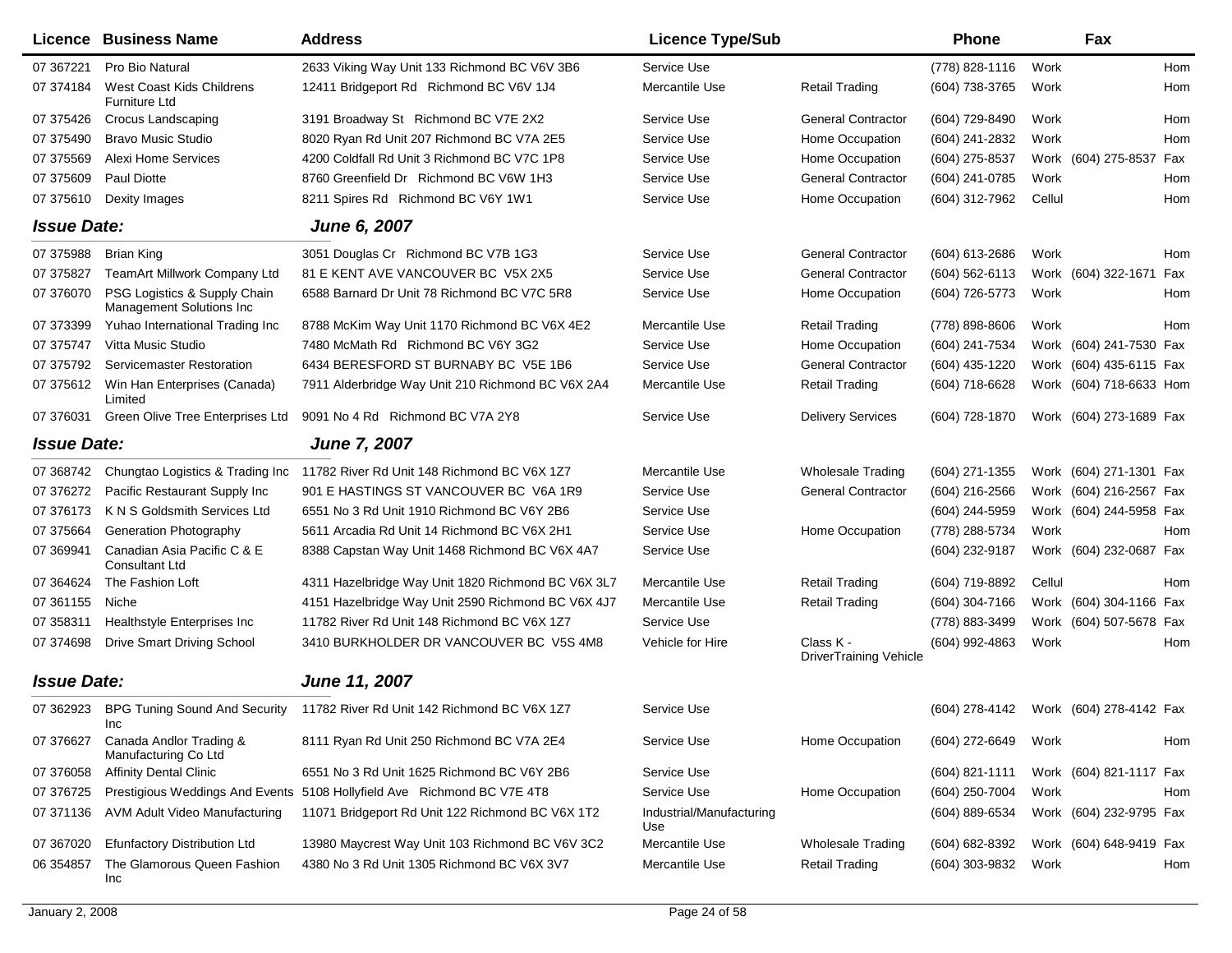|                    | Licence Business Name                                   | <b>Address</b>                                                        | <b>Licence Type/Sub</b> |                                             | <b>Phone</b>        |      | Fax                       |     |
|--------------------|---------------------------------------------------------|-----------------------------------------------------------------------|-------------------------|---------------------------------------------|---------------------|------|---------------------------|-----|
| 06 347579          | Wisdom Talent Pavilion Art<br><b>Centre Limited</b>     | 3779 Sexsmith Rd Unit 1186 Richmond BC V6X 3Z9                        | Assembly Use Group 3    | <b>Education Institution</b>                | (778) 828-3832      | Work |                           | Hom |
| 07 367061          | Lorinser Canada Automobile<br>Tunning Ltd               | 13980 Maycrest Way Unit 103 Richmond BC V6V 3C2                       | Mercantile Use          | <b>Wholesale Trading</b>                    | (604) 682-8395      |      | Work (604) 648-9205 Fax   |     |
| <b>Issue Date:</b> |                                                         | June 12, 2007                                                         |                         |                                             |                     |      |                           |     |
| 07 375567          | Dr Colin Plotkin & Sons<br>Consulting Inc.              | 3088 Francis Rd Unit 27 Richmond BC V7C 5V9                           | Service Use             | Home Occupation                             | (604) 241-9677      | Work |                           | Hom |
| 07 376430          | <b>MKG Construction Ltd</b>                             | 930 SEYMOUR ST UNIT 2701 VANCOUVER BC V6B<br>1B4                      | Service Use             | <b>General Contractor</b>                   | (604) 307-9629      | Work |                           | Hom |
| 07 37 6447         | <b>Ideal Web Enhanced</b>                               | 3595 McKay Dr Richmond BC V6X 3R7                                     | Service Use             | Home Occupation                             | (604) 727-6160      | Work |                           | Hom |
| 07 37 6527         | Anthony Bosecke                                         | 2120 Stirling Ave Richmond BC V7B 1J5                                 | Service Use             | Home Occupation                             | (604) 288-7835      |      | Work (604) 628-7791 Fax   |     |
| 07 37 67 34        | Vanrich Developments Ltd                                | 10831 Bonavista Gate Richmond BC V7E 4P4                              | Service Use             | <b>General Contractor</b>                   | (604) 241-2846      |      | Work (604) 241-2802 Fax   |     |
| 07 37 67 65        | Chatha & Deol Construction Ltd                          | 2274 E 38TH AVE VANCOUVER BC V5P 1H1                                  | Service Use             | <b>General Contractor</b>                   | $(604)$ 325-8006    |      | Work (604) 517-5470 Fax   |     |
| 07 376979          | <b>Schindler Elevator Corporation</b>                   | 1206 WILLIAM ST VANCOUVER BC V6A 2J2                                  | Service Use             | <b>General Contractor</b>                   | (604) 253-2361      |      | Work (604) 253-6234 Fax   |     |
| <b>Issue Date:</b> |                                                         | June 13, 2007                                                         |                         |                                             |                     |      |                           |     |
| 07 376719          | Color Stone Ltd                                         | 9188 Hemlock Dr Unit 1007 Richmond BC V6Y 4J5                         | Service Use             | Home Occupation                             | (604) 232-1230      | Work |                           | Hom |
| 07 377295          | Bulkley Electric (2006) Ltd                             | 14547 FAWN RD TELKWA BC V0J 2X2                                       | Service Use             | <b>Electrical Contractor</b>                | (250) 847-0493      |      | Work (250) 846-9169 Fax   |     |
| 07 37 67 64        | Creative Design & Marketing                             | 7671 Dampier Dr Richmond BC V7C 4M3                                   | Service Use             | Home Occupation                             | (604) 339-9298      | Work |                           | Hom |
| 07 37 67 32        | <b>Blue Ruby</b>                                        | 6551 No 3 Rd Unit 1802 Richmond BC V6Y 2B6                            | Mercantile Use          | <b>Retail Trading</b>                       | (604) 247-2583      |      | Work (604) 247-2584 Fax   |     |
| 07 376108          | <b>Excel Growth Financial Inc</b>                       | 6760 No 3 Rd Unit 200 Richmond BC V6Y 2C2                             | Service Use             |                                             | (604) 304-8282      |      | Work (604) 304-8181 Fax   |     |
| 07 376088          | <b>Excel Pacific Insurance Agency</b><br>Inc            | 6760 No 3 Rd Unit 200 Richmond BC V6Y 2C2                             | Service Use             |                                             | (604) 304-8282      |      | Work (604) 304-8181 Fax   |     |
| 07 37 6695         |                                                         | Marco Plumbing & Heating Co Ltd 5790 MCKINNON ST VANCOUVER BC V5R 4E1 | Service Use             | <b>Plumbing Contractor</b>                  | $(604)$ 889-4008    |      | Work (604) 433-7513 Hom   |     |
| 06 352599          | Germania Country Bread                                  | 3680 Moncton St Richmond BC V7E 3A4                                   | Mercantile Use          | <b>Retail Trading</b>                       | (604) 328-7745      | Work |                           | Hom |
| 07 362747          | <b>Empire Dessert Palace</b>                            | 4540 No 3 Rd Unit 1370 Richmond BC V6X 4E4                            | Assembly Use Group 1    | Food Service<br>Establishment, Take-<br>Out | (604) 317-2261      | Work |                           | Hom |
| <b>Issue Date:</b> |                                                         | June 14, 2007                                                         |                         |                                             |                     |      |                           |     |
|                    | 07 376706 The Fashion For You                           | 6551 No 3 Rd Richmond BC V6Y 2B6                                      | Mercantile Use          | <b>Retail Trading</b>                       | (604) 618-3730      | Work |                           | Hom |
|                    | 07 376710 The Fashion For You                           | 5300 No 3 Rd Richmond BC V6X 2X9                                      | Mercantile Use          | <b>Retail Trading</b>                       | (604) 618-3730      | Work |                           | Hom |
|                    | 07 376813 Modern Beauty Wedding<br>Boutique & Studio Co | 4540 No 3 Rd Unit 1180 Richmond BC V6X 4E4                            | Mercantile Use          | <b>Retail Trading</b>                       | (604) 341-1236      | Work |                           | Hom |
| 07 376856          | Shade Stop                                              | 6060 Minoru Blvd Space 1751 Richmond BC V6Y 2V7                       | Mercantile Use          | Retail Trading                              | (604) 231-0063      | Work |                           | Hom |
|                    | 07 377355 Akash Industries                              | 10600 Bird Rd Richmond BC V6X 1N6                                     | Service Use             | Home Occupation                             | (604) 207-0427      |      | Work (604) 207-0444 Fax   |     |
|                    | 07 377357 Tong's Excavating                             | 7451 No 5 Rd Richmond BC V6Y 2V3                                      | Service Use             | General Contractor                          | (604) 277-3636 Work |      |                           | Hom |
| <b>Issue Date:</b> |                                                         | June 15, 2007                                                         |                         |                                             |                     |      |                           |     |
|                    | 07 377293 Jot Mechanical Ltd                            | 7047 141A ST SURREY BC V3W 5X7                                        | Service Use             | <b>Gas Contractor</b>                       | (604) 825-7475      | Work |                           | Hom |
| 07 377775          | <b>Fun4Kidz General Contractor</b>                      | 9762 LYNDHURST ST BURNABY BC V3V 1E7                                  | Service Use             | <b>General Contractor</b>                   | (604) 329-2112      |      | Work (604) 329-2112 Cellu |     |
| 07 377758          | Designer Blow-Out                                       | 5300 No 3 Rd Unit 866 Richmond BC V6X 2X9                             | Mercantile Use          | <b>Retail Trading</b>                       | (604) 726-1394      | Work |                           | Hom |
| 07 377353          | VooDoo Palace                                           | 4151 Hazelbridge Way Unit 2120 Richmond BC V6X 4J7                    | Mercantile Use          | <b>Retail Trading</b>                       | (604) 295-8177      | Work |                           | Hom |
|                    | 07 377212 Atta Painting & Renovation<br>Company         | 7151 Winchelsea Cr Richmond BC V7C 4E5                                | Service Use             | <b>General Contractor</b>                   | (604) 616-9819      | Work |                           | Hom |
|                    |                                                         |                                                                       |                         |                                             |                     |      |                           |     |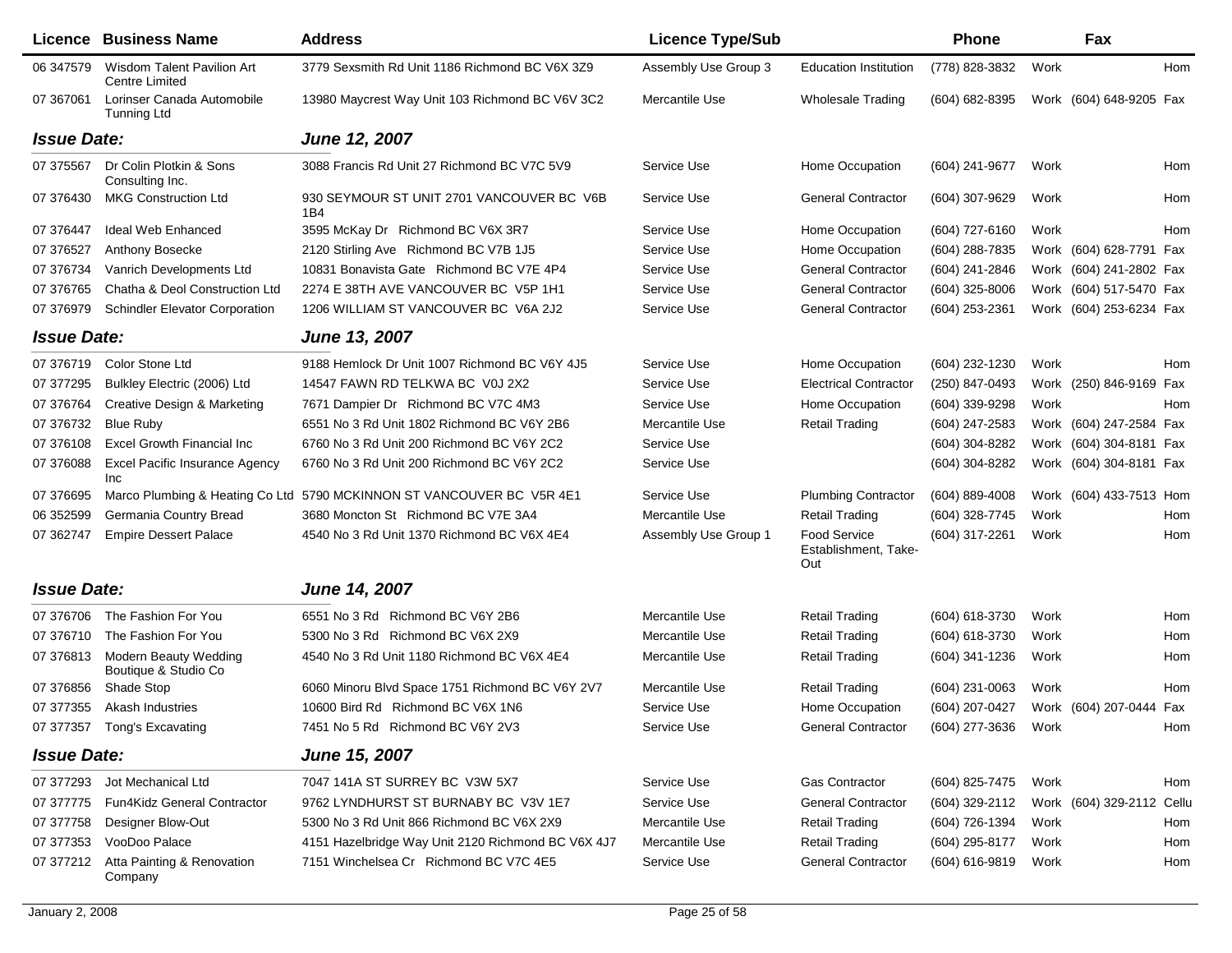|                    | <b>Licence Business Name</b>                           | <b>Address</b>                                      | <b>Licence Type/Sub</b> |                                               | Phone            |      | Fax                     |     |
|--------------------|--------------------------------------------------------|-----------------------------------------------------|-------------------------|-----------------------------------------------|------------------|------|-------------------------|-----|
| 07 377013          | Jameson Professional Painting<br>and Handyman Services | 10460 No 3 Rd Unit 11 Richmond BC V7A 4W5           | Service Use             | <b>General Contractor</b>                     | (604) 272-1447   | Work |                         | Hom |
| 07 376993          | Diamond Parking Ltd                                    | 4800 No 3 Rd Richmond BC V6X 3A6                    | Service Use             | <b>Parking Enforcement</b><br><b>Business</b> | (604) 681-8797   |      | Work (604) 684-0329 Fax |     |
| 07 377754          | Zero -O-Loc Enterprises Ltd                            | 5202 272ND ST LANGLEY BC V4W 1S3                    | Service Use             | <b>General Contractor</b>                     | (604) 607-1101   |      | Work (604) 607-1142 Fax |     |
| <b>Issue Date:</b> |                                                        | June 18, 2007                                       |                         |                                               |                  |      |                         |     |
| 06 352491          | <b>Top Cut Barbers</b>                                 | 8120 No 2 Rd Unit 170 Richmond BC V7C 5J8           | Service Use             |                                               | (604) 271-3344   | Work |                         | Hom |
| 07 364683          | Radiant Tanning Salon Ltd                              | 3591 Chatham St Unit 110 Richmond BC V7E 2Z1        | Mercantile Use          | <b>Retail Trading</b>                         | $(604)$ 916-6060 | Work |                         | Hom |
| 07 374686          | Bazza                                                  | 4311 Hazelbridge Way Unit 1740 Richmond BC V6X 3L7  | Mercantile Use          | <b>Retail Trading</b>                         | $(604)$ 484-8046 | Work |                         | Hom |
| 07 377114          | Kai Yan Enterprise Ltd                                 | 15100 Knox Way Unit 175 Richmond BC V6V 3A6         | Mercantile Use          | <b>Wholesale Trading</b>                      | (604) 233-1995   |      | Work (866) 405-1942 Fax |     |
| 07 377594          | <b>Aumere Fashion Accessories</b>                      | 6551 No 3 Rd Richmond BC V6Y 2B6                    | Mercantile Use          | <b>Retail Trading</b>                         | (604) 339-9024   |      | Work (604) 273-8947 Fax |     |
| <b>Issue Date:</b> |                                                        | June 19, 2007                                       |                         |                                               |                  |      |                         |     |
| 07 377834          | IAJ Connections Inc                                    | 6233 Katsura St Unit 1201 Richmond BC V6Y 4K1       | Service Use             | Home Occupation                               | (604) 295-0710   |      | Work (604) 295-0710 Fax |     |
| 07 377897          | Tom's Mobile Services                                  | 3799 Granville Ave Unit 7 Richmond BC V7C 1C8       | Service Use             | Home Occupation                               | (778) 883-3634   | Work |                         | Hom |
| 07 377894          | <b>Austin Avenue Gifts</b>                             | 8120 General Currie Rd Unit 11 Richmond BC V6Y 3V8  | Service Use             | Home Occupation                               | (604) 273-8168   | Work |                         | Hom |
| 07 377850          | Ya Mei Renovation Construction<br>Ltd                  | 10491 Ainsworth Cr Richmond BC V7A 3V5              | Service Use             | <b>General Contractor</b>                     | (604) 812-8628   |      | Work (604) 277-4802 Fax |     |
| 07 377934          | Diamond Parking Ltd                                    | 3591 Chatham St Richmond BC V7E 2Z1                 | Service Use             | <b>Parking Enforcement</b><br><b>Business</b> | (604) 681-8797   |      | Work (604) 684-0329 Fax |     |
| 07 377849          | <b>Citywide Driving School</b>                         | 6280 Yeats Cr Richmond BC V7E 4C9                   | Vehicle for Hire        | Class K -<br>DriverTraining Vehicle           | (604) 241-7762   | Work |                         | Hom |
| 07 377803          | Medik Carpet Design                                    | 8480 Spires Rd Richmond BC V6Y 1W2                  | Service Use             | <b>General Contractor</b>                     | (604) 273-9976   |      | Work (604) 273-9976 Fax |     |
| 07 377654          | Paramount Seafood International<br>Ltd                 | 9920 Francis Rd Richmond BC V6Y 1B3                 | Service Use             | Home Occupation                               | (607) 272-8188   | Work |                         | Hom |
| 07 377653          | Ke Concepts 2001 Ltd                                   | 33 E 8TH AVE UNIT 207 VANCOUVER BC V5T 1R5          | Service Use             | <b>General Contractor</b>                     | (604) 761-9999   |      | Work (604) 583-1352 Fax |     |
| 07 377848          | <b>Citywide Driving School</b>                         | 6280 Yeats Cr Richmond BC V7E 4C9                   | Vehicle for Hire        | Vehicle For Hire<br>Office                    | (604) 241-7762   | Work |                         | Hom |
| 07 377847          | <b>Hamarna Services</b>                                | 8540 Citation Dr Unit 114 Richmond BC V6Y 3A3       | Service Use             | Home Occupation                               | (604) 214-4490   | Work |                         | Hom |
| <b>Issue Date:</b> |                                                        | <b>June 20, 2007</b>                                |                         |                                               |                  |      |                         |     |
|                    | 04 278055 La Moni Jewellers                            | 4151 Hazelbridge Way Unit 2460 Richmond BC V6X 4J7  | Mercantile Use          | <b>Retail Trading</b>                         | (604) 273-3277   |      | Work (604) 273-3267 Hom |     |
| <b>Issue Date:</b> |                                                        | June 21, 2007                                       |                         |                                               |                  |      |                         |     |
|                    | 07 378534 Creator Contracting and Home<br>Service Ltd  | 3611 Scratchley Cr Richmond BC V6X 3T2              | Service Use             | <b>General Contractor</b>                     | (604) 233-1089   | Work |                         | Hom |
|                    | 07 378613 JD Cleaners                                  | 4951 No 5 Rd Richmond BC V6X 2V5                    | Service Use             | Home Occupation                               | (778) 997-0574   | Work |                         | Hom |
|                    | 07 378315 Dave Rosa                                    | 6800 Lynas Lane Unit 60 Richmond BC V7C 5E2         | Service Use             | <b>Plumbing Contractor</b>                    | (604) 277-4440   | Work |                         | Hom |
| 07 378255          | Sam Yo Decoration Ltd                                  | 7591 Belair Dr Richmond BC V7A 1B7                  | Service Use             | <b>General Contractor</b>                     | (604) 218-8332   | Work |                         | Hom |
| 07 378102          | <b>Trustwave Computing Inc</b>                         | 7088 St Albans Rd Unit 9 Richmond BC V6Y 2K1        | Service Use             | Home Occupation                               | (604) 231-7599   | Work |                         | Hom |
| 07 377799          | Patrick Ho                                             | 8300 General Currie Rd Unit 111 Richmond BC V6Y 3X1 | Service Use             | <b>General Contractor</b>                     | (604) 272-2340   | Hom  |                         | Hom |
| 06 35 6837         | Gopeshwar Database Systems<br>Inc                      | 3640 No 5 Rd Unit 4 Richmond BC V6X 2T7             | Service Use             | Home Occupation                               | (604) 233-1316   | Work |                         | Hom |
| 07 378193          | <b>Madhouse Plumbing</b>                               | 8491 Bowcock Rd Richmond BC V6Y 1C3                 | Service Use             | Home Occupation                               | (604) 861-5841   | Work |                         | Hom |
| <b>Issue Date:</b> |                                                        | <b>June 25, 2007</b>                                |                         |                                               |                  |      |                         |     |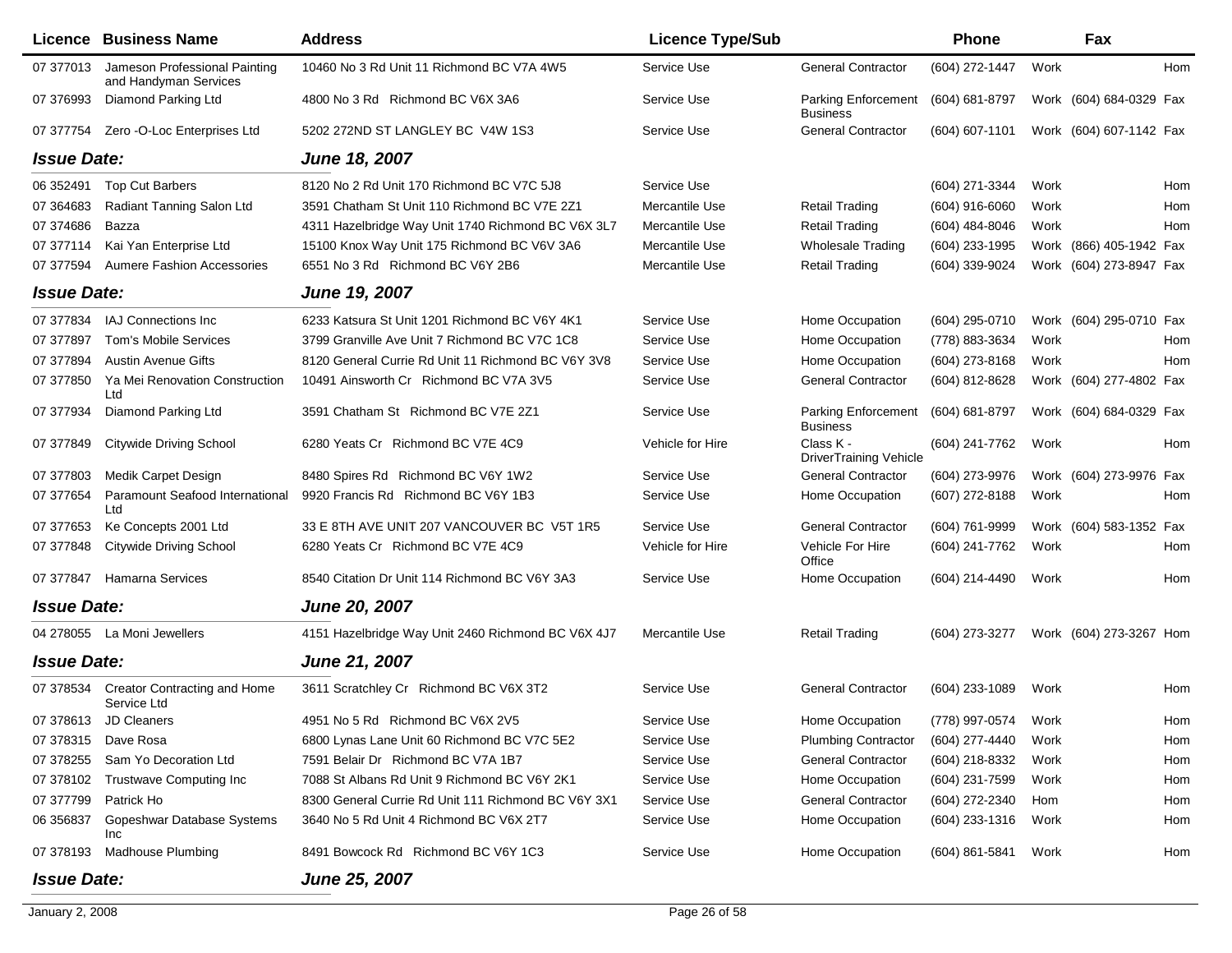|                    | Licence Business Name                               | <b>Address</b>                                        | <b>Licence Type/Sub</b> |                                                    | <b>Phone</b>       |        | Fax                       |            |
|--------------------|-----------------------------------------------------|-------------------------------------------------------|-------------------------|----------------------------------------------------|--------------------|--------|---------------------------|------------|
| 07 37 8778         | Sea-Jae Builders Ltd                                | 16642 CHERRYHILL CR SURREY BC V4N 1W2                 | Service Use             | <b>General Contractor</b>                          | (604) 551-0024     |        | Work (604) 582-9255       | Fax        |
| 07 362374          | Amy's Hair and Beauty Studio                        | 3891 Chatham St Unit 7 Richmond BC V7E 2Z6            | Service Use             |                                                    | (604) 783-2699     | Work   |                           | Hom        |
| 07 378835          | <b>ROIDA Advisory Network</b>                       | 8091 Ryan Rd Unit 137 Richmond BC V7A 2E4             | Service Use             | Home Occupation                                    | (604) 241-0720     | Work   |                           | Hom        |
| 07 378773          | High-End Productions (Canada)                       | 10651 Odlin Rd Unit 12 Richmond BC V6X 1E3            | Service Use             | Home Occupation                                    | (604) 270-4565     | Work   |                           | Hom        |
| 07 378675          | T K N Plumbing & Heating                            | 511 JACKSON AVE VANCOUVER BC V6A 3B6                  | Service Use             | <b>Gas Contractor</b>                              | (604) 253-3298     | Work   |                           | Hom        |
| 07 378874          | R & V Arch Design                                   | 8040 Blundell Rd Unit 206 Richmond BC V6Y 1J8         | Service Use             | Home Occupation                                    | (604) 484-8396     | Work   |                           | Hom        |
| <b>Issue Date:</b> |                                                     | <b>June 26, 2007</b>                                  |                         |                                                    |                    |        |                           |            |
| 07 378996          | Top - Line Plumbing & Heating<br>Ltd                | 12850 69TH AVE SURREY BC V3W 6W4                      | Service Use             | <b>Plumbing Contractor</b>                         | (604) 543-0127     | Work   |                           | Hom        |
| 07 379087          | Solid Rock Steel Fabricating Co<br>Ltd              | 17780 DALY RD SURREY BC V4N 4M5                       | Service Use             | <b>General Contractor</b>                          | 60458111511        |        | Work (604) 581-5156 Fax   |            |
| 07 379157          | Music Bee Academy                                   | 3635 Lam Dr Richmond BC V7C 5T3                       | Service Use             | Home Occupation                                    | (778) 999-2888     | Work   |                           | Hom        |
| 07 379013          | <b>Modern Terminal Ltd</b>                          | 11371 Twigg PI Richmond BC V6V 3C9                    | Service Use             |                                                    | $(604)$ 873-1666   |        | Work (604) 295-3200       | Fax        |
| 07 379001          | Eugene's Pro-Painting                               | 2946 KEETS DR COQUITLAM BC V3C 4R6                    | Service Use             | <b>General Contractor</b>                          | (604) 468-1440     | Work   |                           | <b>Hom</b> |
| 07 379000          | Canaan Shipping Co Ltd                              | 11371 Twigg PI Richmond BC V6V 3C9                    | Service Use             |                                                    | $(604)$ 873-1666   |        | Work (604) 295-3200 Fax   |            |
| 07 378997          | Canaan Transport Group Inc                          | 11371 Twigg PI Richmond BC V6V 3C9                    | Service Use             |                                                    | (604) 873-1666     |        | Work (604) 295-3200       | Fax        |
| 07 378948          | <b>Black Truck Projects</b>                         | 10751 Mortfield Rd Unit 20 Richmond BC V7A 2W1        | Service Use             | <b>General Contractor</b>                          | (604) 317-3063     | Work   |                           | Hom        |
| 07 378940          | C-3 Demolition and Salvage                          | 11351 Blundell Rd Richmond BC V6Y 1L4                 | Service Use             | Home Occupation                                    | (604) 351-5589     |        | Cellul (604) 278-1918 Fax |            |
| 07 378908          | <b>Westcoast Trucking</b>                           | 8600 Greenfield Dr Richmond BC V7A 4N7                | Service Use             | Home Occupation                                    | (604) 728-3560     |        | Work (604) 304-3570       | Fax        |
| 07 378902          | <b>Panther Mobile</b>                               | 7471 Blundell Rd Unit 210 Richmond BC V6Y 1J6         | Service Use             | Home Occupation                                    | (778) 899-2777     | Work   |                           | Hom        |
| 07 371298          | <b>Big Orange</b>                                   | 6060 Minoru Blvd Space 2261 Richmond BC V6Y 2V7       | Assembly Use Group 1    | Food Service<br>Establishment                      | (604) 951-9360     | Work   |                           | Hom        |
| 07 378895          | Terra/Max Financial Inc                             | 11675 7th Ave Unit 314 Richmond BC V7E 4X4            | Service Use             | Home Occupation                                    | (604) 241-1170     |        | Work (604) 240-2215       | Cellu      |
| 07 378993          | Darren Darwin                                       | 2468 ATKINS AVE UNIT 411 PORT COQUITLAM BC<br>V3C 1Y9 | Service Use             | <b>Electrical Contractor</b>                       | (778) 233-7333     | Cellul |                           | Hom        |
| <b>Issue Date:</b> |                                                     | <b>June 27, 2007</b>                                  |                         |                                                    |                    |        |                           |            |
| 07 370666          | The Ronin Trading Co                                | 6551 No 3 Rd Space 1635 Richmond BC V6Y 2B6           | Mercantile Use          | <b>Retail Trading</b>                              | (604) 783-8212     | Work   |                           | Hom        |
| 07 379201          | <b>LESL Instruction</b>                             | 10040 No 4 Rd Richmond BC V7A 2Z4                     | Service Use             | Home Occupation                                    | (604) 244-8610     |        | Work (604) 244-8610 Fax   |            |
| <b>Issue Date:</b> |                                                     | <b>June 28, 2007</b>                                  |                         |                                                    |                    |        |                           |            |
| 07 379214          | K Square Studio                                     | 4351 No 3 Rd Unit 220 Richmond BC V6X 3A7             | Service Use             |                                                    | $(604)$ 961-8663   | Cellul |                           | Hom        |
| 07 379373          | Commercial Door & Glass Ltd                         | 19257 ENTERPRISE WAY UNIT 30 SURREY BC V3S<br>6J8     | Service Use             | <b>General Contractor</b>                          | (604) 532-1943     |        | Work (604) 532-1936 Fax   |            |
| 07 379897          | Relay/Virgin #8313                                  | 3880 Grant McConachie Way Richmond BC                 | Mercantile Use          | <b>Retail Trading</b>                              | (604) 232-9531     | Work   |                           | Hom        |
|                    | 07 379202 A K Shooter Club                          | 4351 No 3 Rd Unit 220 Richmond BC V6X 3A7             | Assembly Use Group 3    | Commercial<br>Entertainment                        | (604) 961-8663 Fax |        |                           | Hom        |
| <b>Issue Date:</b> |                                                     | June 29, 2007                                         |                         |                                                    |                    |        |                           |            |
|                    | 07 378616 Homedelight                               | 12753 Vulcan Way Unit 165 Richmond BC V6V 1J7         | Service Use             |                                                    | (604) 270-4822     |        | Work (604) 270-4834 Fax   |            |
| 04 278761          | Ocean Sanitary Ware and Light<br><b>Fixture Ltd</b> | 5811 No 3 Rd Richmond BC V6X 2C9                      | Service Use             |                                                    | (604) 278-2219     |        | Work (604) 278-2219 Fax   |            |
| 07 380223          | Jang Mo Jib Korean Restaurant                       | 4151 Hazelbridge Way Unit 3200 Richmond BC V6X 4J7    | Assembly Use Group 1    | <b>Food Service</b><br>Establishment, Take-<br>Out | (604) 273-0712     |        | Work (604) 872-0799 Hom   |            |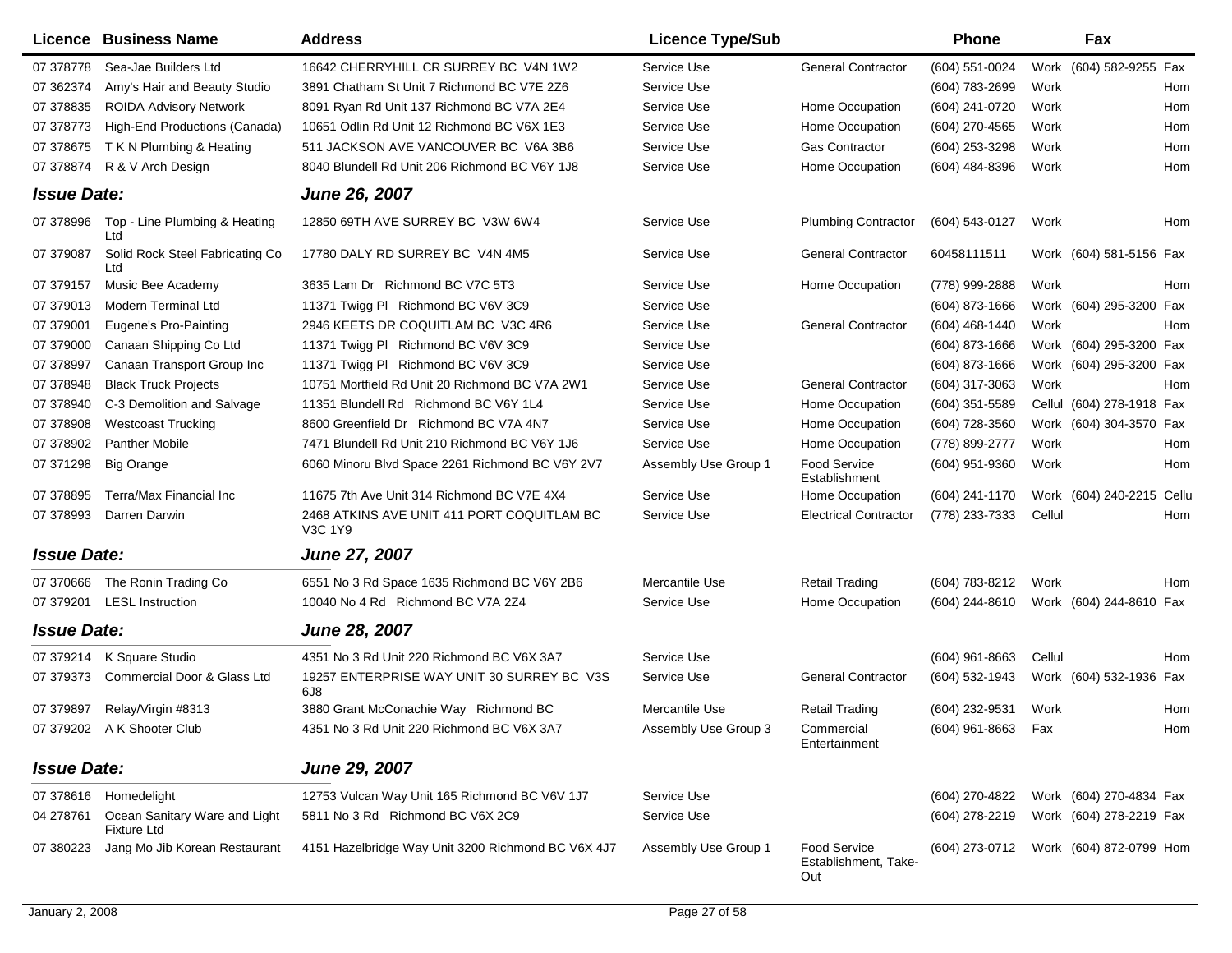|                    | Licence Business Name                      | <b>Address</b>                                               | <b>Licence Type/Sub</b>         |                                      | <b>Phone</b>     |      | Fax                        |
|--------------------|--------------------------------------------|--------------------------------------------------------------|---------------------------------|--------------------------------------|------------------|------|----------------------------|
| 07 380156          | Serge Belley                               | 5961 125TH SURREY BC V3X 1X2                                 | Service Use                     | <b>General Contractor</b>            | (604) 771-6894   |      | Work (604) 595-6913 Fax    |
| 07 367906          | Moh Trading Ltd                            | 11938 Bridgeport Rd Unit 280 Richmond BC V6X 1T2             | Mercantile Use                  | Wholesale Trading                    | (604) 590-4910   |      | Work (604) 590-4910 Fax    |
| 06 354465          | Studio 200 Entertainment Inc               | 12611 Vulcan Way Unit 200 Richmond BC V6V 1V6                | Assembly Use Group 3            | <b>Health Studio</b>                 | (604) 270-8688   | Work | Hom                        |
| 06 341983          | Riverside Banquet Hall Ltd                 | 1231 Burdette St Unit 300 Richmond BC V6V 2Z2                | Assembly Use Group 3            | <b>Banguet Room</b>                  | (604) 244-7755   |      | Work (604) 244-7522 Fax    |
| 06 34 2018         | Riverside Banquet Hall Ltd                 | 1231 Burdette St Unit 300 Richmond BC V6V 2Z2                | Assembly Use Group 1            | <b>Food Catering</b>                 | (604) 244-7755   |      | Work (604) 244-7522 Fax    |
| <b>Issue Date:</b> |                                            | <b>July 4, 2007</b>                                          |                                 |                                      |                  |      |                            |
| 07 379088          | Free Energy Solutions Inc                  | 12851 Clarke PI Unit 140 Richmond BC V6V 2H9                 | Service Use                     |                                      | (604) 303-9050   |      | Work (604) 303-9055 Fax    |
| 07 370959          | Hilti (Canada) Limited                     | 8131 Westminster Hwy Unit 108 Richmond BC V6Y 1A7            | Mercantile Use                  | <b>Retail Trading</b>                | (800) 363-4458   | Work | Hom                        |
| 07 380493          | Wisa Healthy Homes                         | 1089 WEST BROADWAY ST UNIT 80 VANCOUVER BC<br><b>V6H 1E5</b> | Service Use                     | <b>General Contractor</b>            | (604) 261-6632   |      | Work (604) 738-6673 Fax    |
| 07 380213          | Juno Transportation Corp                   | 4851 Miller Rd Unit 145 Richmond BC V7B 1K7                  | Service Use                     | <b>Delivery Services</b>             | (604) 270-0850   |      | Work (604) 270-0857 Hom    |
| 07 380193          | <b>Saylon Cleaning Services</b>            | 8660 Granville Ave Unit 205 Richmond BC V6Y 3H1              | Service Use                     | Home Occupation                      | (604) 295-3841   | Work | Hom                        |
| 07 380175          | Xpress Group E-Store                       | 10510 Hollybank Dr Richmond BC V7E 4S5                       | Service Use                     | Home Occupation                      | (778) 883-7428   | Work | Hom                        |
| 07 379995          | Falcon Pacific Developments Ltd            | 145 SCHOOL HOUSE UNIT 1 COQUITLAM BC V3K 4X8                 | Service Use                     | <b>General Contractor</b>            | (604) 618-8245   | Work | Hom                        |
| 07 379089          | Free Energy Solutions Inc                  | 4611 Viking Way Unit 260 Richmond BC V6V 2K9                 | Service Use                     |                                      | $(604)$ 303-9050 |      | Work (604) 303-9055<br>Fax |
| 07 378935          | Pot & Plant                                | 4151 Hazelbridge Way Unit 1850 Richmond BC V6X 4J7           | Mercantile Use                  | <b>Retail Trading</b>                | (604) 295-6692   | Work | Hom                        |
| 07 37 84 73        | Smartlives Marketing &<br>Distribution     | 22788 Norton Crt Unit 21 Richmond BC V6V 2W7                 | Service Use                     | Home Occupation                      | (604) 519-6785   | Work | Hom                        |
| 07 377954          | Mega Hair                                  | 5300 No 3 Rd 3 Richmond BC V6X 2X9                           | Mercantile Use                  | <b>Retail Trading</b>                | $(604)$ 599-6800 |      | Work (604) 599-0996 Fax    |
| 07 377673          | <b>Spring Educational Centre</b>           | 11051 No 3 Rd Richmond BC V7A 1X3                            | Assembly Use Group 3            | <b>Education Institution</b>         | (604) 512-6186   | Work | Fax                        |
| 07 37 3841         | <b>TR Progressive Services</b>             | 8131 Westminster Hwy Unit 108 Richmond BC V6Y 1A7            | Service Use                     |                                      | (778) 228-0758   | Work | Hom                        |
| 07 378937          | Party Goodies                              | 4151 Hazelbridge Way Unit 3700 Richmond BC V6X 4J7           | Mercantile Use                  | <b>Retail Trading</b>                | (604) 295-8178   | Work | Hom                        |
| 07 37 6703         | <b>Nature's Reflections</b>                | 5300 No 3 Rd Unit 948 Richmond BC V6X 2X9                    | Mercantile Use                  | <b>Retail Trading</b>                | (604) 270-0010   | Work | Hom                        |
| <b>Issue Date:</b> |                                            | <b>July 5, 2007</b>                                          |                                 |                                      |                  |      |                            |
| 07 380455          | <b>Riverside Interiors</b>                 | 4868 GEORGIA ST BURNABY BC V5C 2V9                           | Service Use                     | <b>General Contractor</b>            | (604) 291-9555   |      | Work (604) 291-9556 Hom    |
| 07 378927          | Fareconnect.com Travel British<br>Columbia | 21000 Westminster Hwy Unit 2150 Richmond BC V6V 2S9          | Service Use                     | <b>Travel Agency</b>                 | (604) 303-7526   |      | Work (604) 303-8722 Fax    |
| 07 378942          | Parts Now ULC                              | 21000 Westminster Hwy Unit 2130 Richmond BC V6V 2S9          | Mercantile Use                  | <b>Wholesale Trading</b>             | (450) 246-2133   |      | Work (604) 204-1107 Fax    |
| 07 379902          | <b>Greenland Food Ltd</b>                  | 1880 Savage Rd Richmond BC V6V 3A5                           | Mercantile Use                  | <b>Wholesale Trading</b>             | $(604)$ 214-6691 |      | Work (604) 214-6697 Fax    |
| 07 380167          | Airlux Heating And<br>Airconditioning Ltd  | 15100 Knox Way Unit 160 Richmond BC V6V 3A6                  | Mercantile Use                  | <b>Wholesale Trading</b>             | (604) 304-3429   |      | Work (866) 895-9712 Fax    |
| 07 380194          | A K Industries Inc.                        | 1851 Savage Rd Unit 2140 Richmond BC V6V 1R1                 | Mercantile Use                  | <b>Wholesale Trading</b>             | $(604)$ 821-1508 |      | Work (604) 821-1428 Fax    |
| 07 380391          | C A M Co Contracting                       | 11779 64B AVE DELTA BC V4E 2E1                               | Service Use                     | <b>General Contractor</b>            | (604) 507-7591   |      | Work (877) 886-1153 Fax    |
|                    | 07 378926 Ecosmart Products                | 5910 No 6 Rd Unit 102 Richmond BC V6V 1Z1                    | Mercantile Use                  | Wholesale Trading                    | (604) 828-2133   |      | Work (604) 683-0515 Fax    |
| 07 380323          | Liebherr Canada Ltd                        | 21300 Gordon Way Unit 158 Richmond BC V6W 1J8                | Service Use                     |                                      | (604) 270-3266   |      | Work (604) 270-3254 Fax    |
| 07 365283          | Belle Oasis Beauty Centre Inc              | 3779 Sexsmith Rd Unit 1138 Richmond BC V6X 3Z9               | Service Use                     |                                      | (778) 859-3188   | Work | Hom                        |
| 07 378733          | Strong International Trading Inc           | 3840 Jacombs Rd Unit 109 Richmond BC V6V 1Y6                 | Mercantile Use                  | <b>Wholesale Trading</b>             | (604) 270-3381   |      | Work (604) 270-3381 Fax    |
| 06 355163          | Beauty Full Lady Spa                       | 4400 Hazelbridge Way Unit 530 Richmond BC V6X 3R8            | Service Use                     |                                      | $(604)$ 551-8823 |      | Work (604) 261-0289 Fax    |
| 07 368611          | iSign Media Corp                           | 21331 Gordon Way Unit 1210 Richmond BC V6W 1J9               | Service Use                     |                                      | $(604)$ 303-8600 |      | Work ( ) 604-2701<br>Fax   |
| 07 375665          | Cheung Kee Fast Food                       | 8260 Westminster Hwy Unit 1365 Richmond BC V6X 3Y2           | Assembly Use Group 1            | <b>Food Service</b><br>Establishment | (778) 319-2628   | Work | Hom                        |
| 07 37 69 34        | KI Environmental Services Inc              | 6751 Graybar Rd Unit 170 Richmond BC V6W 1H3                 | Industrial/Manufacturing<br>Use |                                      | (604) 270-0332   |      | Work (604) 270-0306 Fax    |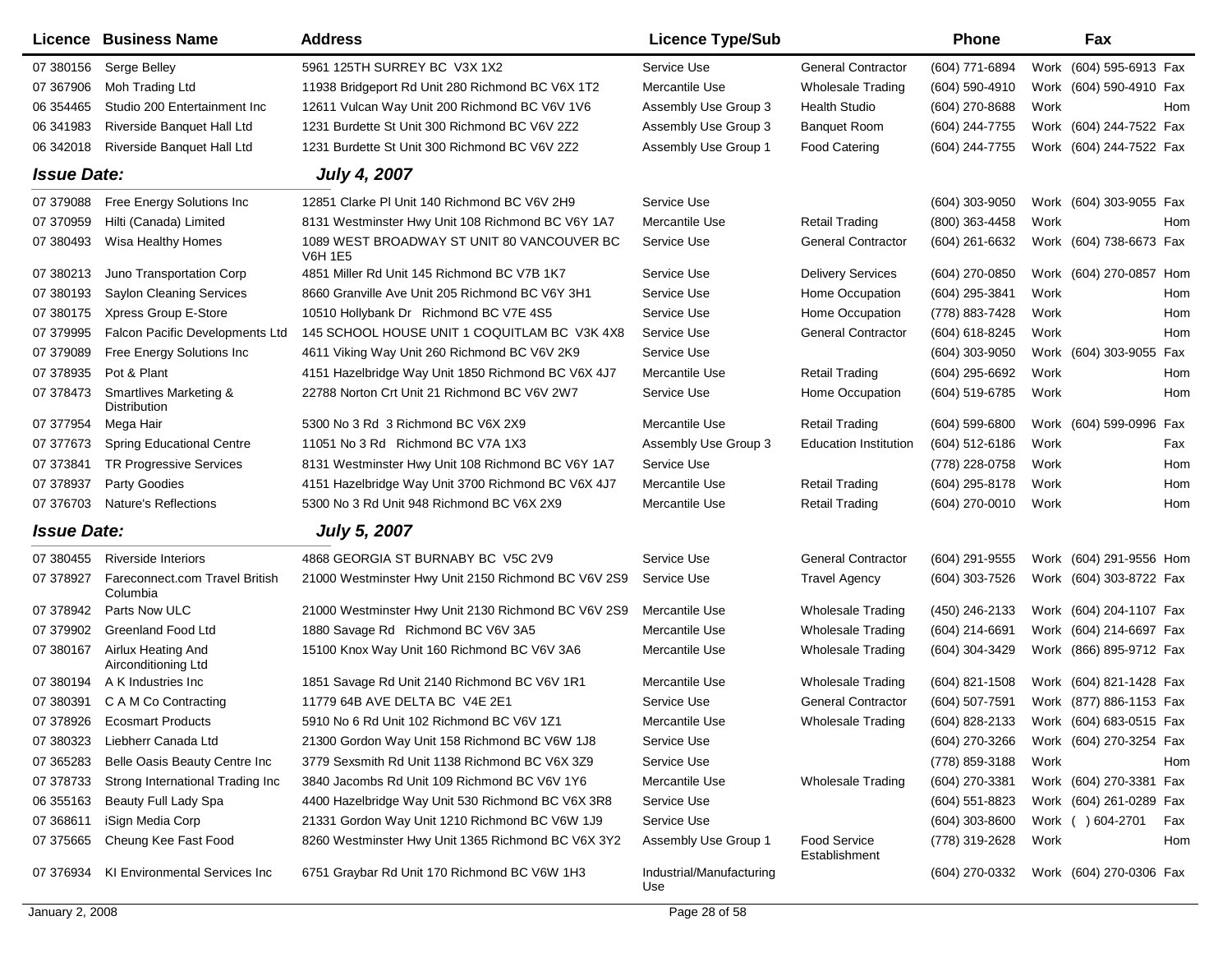|                    | Licence Business Name                              | <b>Address</b>                                    | <b>Licence Type/Sub</b>         |                           | <b>Phone</b>   |        | Fax                     |            |
|--------------------|----------------------------------------------------|---------------------------------------------------|---------------------------------|---------------------------|----------------|--------|-------------------------|------------|
| 07 377173          | <b>OTC Valuations Ltd</b>                          | 11871 Horseshoe Way Unit 1131 Richmond BC V7A 5H5 | Service Use                     |                           | (604) 275-5220 |        | Work (604) 275-5222 Fax |            |
| 07 377833          | LOL World Holdings Inc                             | 3830 Jacombs Rd Unit 105 Richmond BC V6V 1Y6      | Mercantile Use                  | <b>Wholesale Trading</b>  | (604) 270-0812 |        | Work (604) 270-7278 Fax |            |
| 07 377837          | Sicon Signs                                        | 21320 Gordon Way Unit 110 Richmond BC V6W 1J8     | Service Use                     |                           | (604) 273-5512 |        | Work (604) 273-5513 Hom |            |
| <b>Issue Date:</b> |                                                    | <b>July 9, 2007</b>                               |                                 |                           |                |        |                         |            |
| 07 380481          | Intelligent Batteries Inc                          | 13700 Mayfield PI Unit 2120 Richmond BC V6V 2E4   | Service Use                     |                           | (604) 207-0567 |        | Work (604) 207-0552 Fax |            |
| 07 378854          | Solo Rent a Car                                    | 12371 Bridgeport Rd Unit 12 Richmond BC V6V 1J4   | Service Use                     |                           | (604) 759-5099 |        | Work (604) 521-5155 Fax |            |
| 07 378905          | Axis Metal Works Inc                               | 1350 Valmont Way Unit 4 Richmond BC V6V 1Y4       | Industrial/Manufacturing<br>Use |                           | (604) 247-1350 |        | Work (604) 648-9232 Fax |            |
| 07 379077          | Wave Soft Technologies Corp                        | 4611 Viking Way Unit 250 Richmond BC V6V 2K9      | Service Use                     |                           | (604) 303-0699 |        | Work (604) 303-2490 Fax |            |
| 07 379156          | VIS Information Inc.                               | 13988 Cambie Rd Unit 323 Richmond BC V6V 2K4      | Mercantile Use                  | <b>Wholesale Trading</b>  | (604) 273-1386 |        | Work (604) 273-1381 Fax |            |
| 07 379199          | <b>WestX Business Solutions</b>                    | 13351 Commerce Pkwy Unit 1263 Richmond BC V6V 2X7 | Service Use                     |                           | (604) 214-8590 |        | Work (604) 214-8591 Fax |            |
| 07 378679          | Van Chien Chuan Wu Style Tai<br>Chi Chuan          | 3757 Jacombs Rd Unit 205 Richmond BC V6V 2R3      | Assembly Use Group 3            | <b>Health Studio</b>      | (604) 836-8936 | Work   |                         | Hom        |
| 07 380320          | <b>Cyclone Power Wash</b>                          | 9415 Laka Dr Richmond BC V7E 5X6                  | Service Use                     | Home Occupation           | (778) 998-3609 | Work   |                         | Hom        |
| 06 353912          | <b>ITP Canada Security Solutions</b><br>Ltd        | 11080 Bridgeport Rd Unit 150 Richmond BC V6X 1T2  | Mercantile Use                  | <b>Wholesale Trading</b>  | (604) 214-9994 |        | Work (604) 214-9963 Fax |            |
| 07 378416          | Capilano Computing Systems Ltd                     | 2631 Viking Way Unit 218 Richmond BC V6V 3B5      | Service Use                     |                           | (604) 522-6200 |        | Work (604) 263-1176 Fax |            |
| 07 380477          | Intelligent Batteries Inc.                         | 13700 Mayfield PI Unit 2120 Richmond BC V6V 2E4   | Mercantile Use                  | <b>Wholesale Trading</b>  | (604) 207-0567 |        | Work (604) 207-0552 Fax |            |
| 07 380297          | Canadian Oil Painting                              | 13988 Cambie Rd Unit 373 Richmond BC V6V 2K4      | Mercantile Use                  | <b>Wholesale Trading</b>  | (778) 297-3008 | Work   |                         | Hom        |
| 07 380562          | <b>AR Collection Solution</b>                      | 2040 No 4 Rd Richmond BC V6X 2L3                  | Service Use                     | Home Occupation           | (778) 227-0997 | Cellul |                         | Hom        |
| 07 380324          | Aqua Star Canada Corp                              | 13351 Commerce Pkwy Unit 1243 Richmond BC V6V 2X7 | Service Use                     |                           | (604) 277-3520 |        | Work (604) 277-3526 Fax |            |
| 07 366640          | <b>Highmont Holdings Ltd</b>                       | 13931 Bridgeport Rd Richmond BC V6V 1J6           | Service Use                     |                           | (604) 270-1725 |        | Work (604) 278-0540 Fax |            |
| 07 380321          | <b>Accredited Home Lenders</b><br>Canada Inc       | 13777 Commerce Pkwy Unit 350 Richmond BC V6V 2X3  | Service Use                     |                           | (604) 304-2400 |        | Work (604) 248-0443 Fax |            |
| 07 355760          | <b>Ace Embroidery</b>                              | 3511 Viking Way Unit 11 Richmond BC V6V 1W1       | Industrial/Manufacturing<br>Use |                           | (604) 231-9449 |        | Work (604) 231-9448 Fax |            |
| 07 358704          | PBM                                                | 2651 No 5 Rd Richmond BC V6X 2S8                  | Mercantile Use                  | <b>Wholesale Trading</b>  | (604) 439-1494 |        | Work (604) 439-9461 Fax |            |
| 07 37 6628         | Queens Singing Training Centre                     | 3751 Jacombs Rd Unit 220 Richmond BC V6V 2R4      | Service Use                     |                           | (778) 882-9616 | Work   |                         | <b>Hom</b> |
| 07 366203          | Global Innovative Services Inc                     | 2188 No 5 Rd Unit 150 Richmond BC V6X 2T1         | Mercantile Use                  | <b>Wholesale Trading</b>  | (604) 232-0677 |        | Work (604) 232-0977 Hom |            |
| 07 366746          | <b>TTICL Computer</b>                              | 13982 Cambie Rd Unit 143 Richmond BC V6V 2K2      | Mercantile Use                  | <b>Wholesale Trading</b>  | (604) 248-0180 |        | Work (604) 248-0181 Fax |            |
| 07 367161          | Futech Signs & Displays Inc                        | 2188 No 5 Rd Unit 150 Richmond BC V6X 2T1         | Mercantile Use                  | <b>Wholesale Trading</b>  | (604) 821-0081 |        | Work (604) 708-0689 Fax |            |
| 07 368635          | Allan's Metal Works & Food<br><b>Equipment Ltd</b> | 11500 Bridgeport Rd Unit 102 Richmond BC V6X 1T2  | Industrial/Manufacturing<br>Use |                           | (604) 325-3538 |        | Work (604) 278-1325 Fax |            |
| 07 371105          | Hemy Freight System Ltd                            | 12868 Clarke PI Unit 130 Richmond BC V6V 2H1      | Service Use                     |                           | (604) 270-8366 |        | Work (604) 270-8861 Fax |            |
| 07 372397          | Vancouver Guangci Chinese<br>Medicine Clinic       | 8888 Odlin Cr Unit 3030 Richmond BC V6X 3Z8       | Service Use                     |                           | (604) 818-2668 | Work   |                         | Hom        |
| 07 372958          | Lottery & Gift Centre                              | 8181 Cambie Rd Unit 1195 Richmond BC V6X 3X9      | Mercantile Use                  | <b>Retail Trading</b>     | (604) 322-6613 | Work   |                         | Hom        |
| 07 373279          | Quantum Seafood Ltd                                | 12851 Clarke PI Unit 130 Richmond BC V6V 2H9      | Service Use                     |                           | (778) 883-3591 | Work   |                         | Hom        |
| 07 358743          | TML Management Group Ltd                           | 11460 Voyageur Way Unit 7 Richmond BC V6X 3E1     | Service Use                     |                           | (604) 232-4040 |        | Work (604) 248-1688 Fax |            |
| <b>Issue Date:</b> |                                                    | <b>July 10, 2007</b>                              |                                 |                           |                |        |                         |            |
| 07 380813          | Pro Built Masonry Ltd                              | 18868 69TH AVE UNIT 8 SURREY BC V4N 5K7           | Service Use                     | <b>General Contractor</b> | (604) 788-4026 | Work   |                         | Hom        |
| 07 380876          | Chung's Renovation                                 | 6400 Steele Crt Richmond BC V7E 4G7               | Service Use                     | <b>General Contractor</b> | (778) 883-8698 | Work   |                         | Hom        |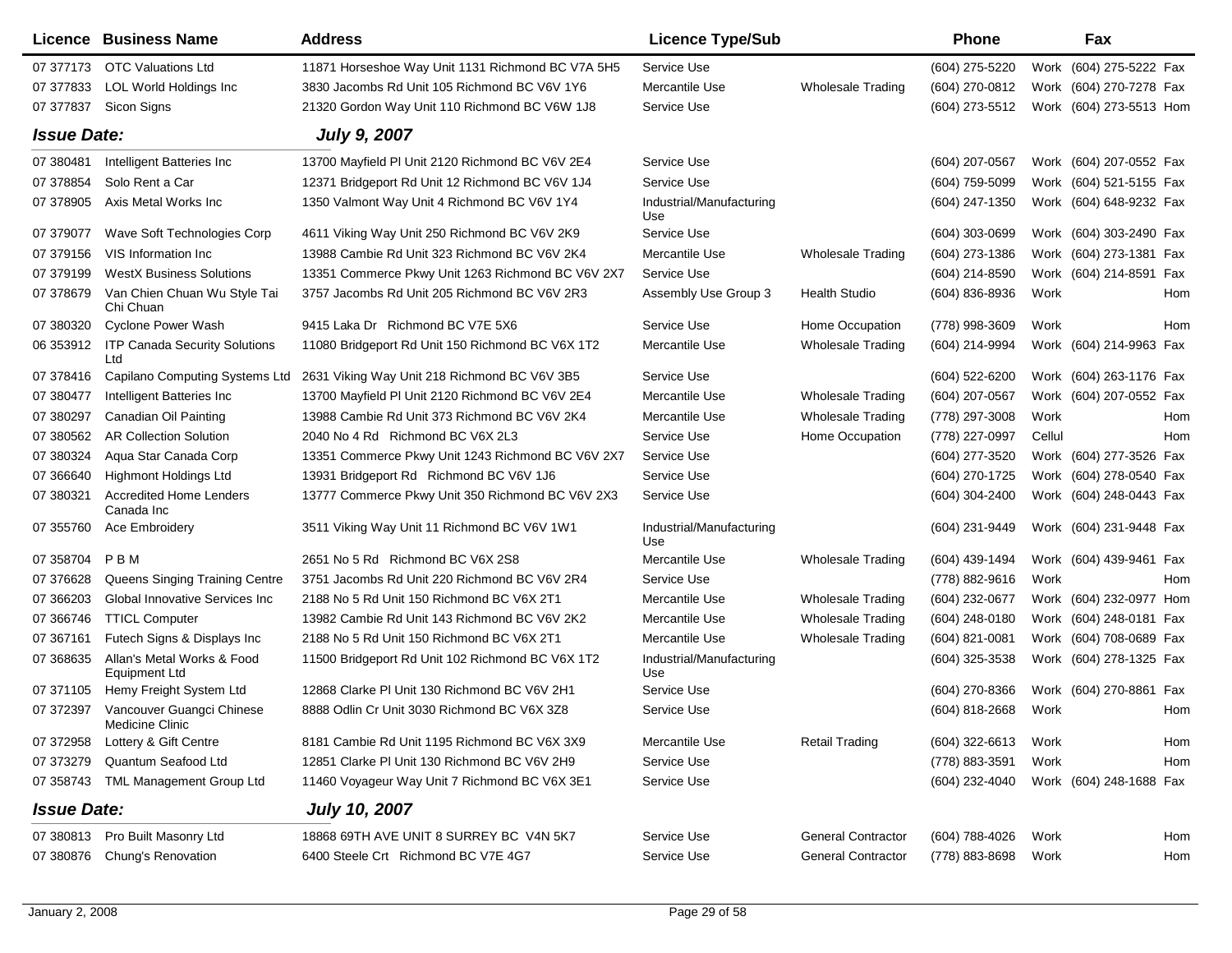|                    | <b>Licence Business Name</b>                       | <b>Address</b>                                   | <b>Licence Type/Sub</b>         |                                             | Phone              |        | Fax                       |     |
|--------------------|----------------------------------------------------|--------------------------------------------------|---------------------------------|---------------------------------------------|--------------------|--------|---------------------------|-----|
| 07 380868          | Multiple International Consulting<br>Co            | 8535 Jones Rd Unit 308 Richmond BC V6Y 1L7       | Service Use                     | Home Occupation                             | (604) 295-8322     | Work   |                           | Hom |
| 07 380854          | Custom Pool and Sps                                | 13123 MARINE DR SURREY BC V4A 1E4                | Service Use                     | <b>General Contractor</b>                   | (604) 418-7665     | Work   |                           | Hom |
| 07 380825          | <b>WOW Staged Property</b>                         | 7288 No 3 Rd Unit 208 Richmond BC V6Y 3Y1        | Service Use                     | Home Occupation                             | $(604)$ 908-1216   |        | Cellul (604) 273-2243 Hom |     |
| 07 380784          | Point Blank Installations Inc                      | 8863 192 ST SURREY BC V4N 3W6                    | Service Use                     | <b>General Contractor</b>                   | (604) 882-5143     |        | Work (604) 882-5163 Fax   |     |
| 07 380748          | Broadway Plumbing &<br>Contracting                 | 3978 W 22ND AVE VANCOUVER BC V6S 1K1             | Service Use                     | <b>Plumbing Contractor</b>                  | $(604)$ 351-3353   | Work   |                           | Hom |
| 07 380737          | <b>EPG Construction Ltd</b>                        | 10220 Aintree Cr Richmond BC V7A 3T8             | Service Use                     | <b>General Contractor</b>                   | (604) 609-6456     | Work   |                           | Hom |
| 07 380695          | Amoda Custom Floral Designs<br>Co                  | 2200 Anson Ave Richmond BC V7B 1H8               | Service Use                     | Home Occupation                             | (604) 782-7242     | Work   |                           | Hom |
| 07 380818          | Sonata Park                                        | 4538 KINGSWAY UNIT 515 BURNABY BC V5H 4T9        | Service Use                     | <b>General Contractor</b>                   | (604) 437-9908     |        | Work (604) 437-1155 Fax   |     |
| 07 380817          | <b>Contemporary Millwork</b>                       | 11076 SWAN CR SURREY BC V3R 5B6                  | Service Use                     | <b>General Contractor</b>                   | (604) 951-2435     | Work   |                           | Hom |
| <b>Issue Date:</b> |                                                    | <b>July 11, 2007</b>                             |                                 |                                             |                    |        |                           |     |
|                    | 07 376975 Tasty Lane Enterprises Ltd               | 3700 No 3 Rd Unit 1075 Richmond BC V6X 3X2       | Assembly Use Group 1            | Food Service<br>Establishment, Take-<br>Out | $(604)$ 303-0113   | Work   |                           | Hom |
| 07 381316          | <b>Blue Pine Enterprises Ltd</b>                   | RR 2 19070 51B AVE SURREY BC V3S 0L5             | Service Use                     | <b>General Contractor</b>                   | (604) 574-3036     |        | Work (604) 576-0498 Fax   |     |
| 07 381255          | Protocol (BC) Production Inc                       | 13120 Bathgate PI Richmond BC V6V 1Z2            | Service Use                     |                                             | (604) 821-1033     |        | Work (604) 821-1037 Fax   |     |
| 07 380133          | The Village Garden                                 | 11280 No 2 Rd Richmond BC V7E 2E7                | Mercantile Use                  | Roadside Stand                              | (604) 271-5276     | Work   |                           |     |
| 07 37 32 62        | Quantum Seafood Ltd                                | 12831 Clarke PI Unit 150 Richmond BC V6V 2H9     | Mercantile Use                  | <b>Wholesale Trading</b>                    | (778) 883-3591     | Work   |                           | Hom |
| 07 368077          | V I B Motors Ltd                                   | 3851 No 3 Rd Richmond BC V6X 2B8                 | Mercantile Use                  | Automobile Dealer                           | (604) 657-2165     | Cellul |                           | Hom |
| 07 367349          | Pegasus Life Care Inc                              | 11800 River Rd Unit 116 Richmond BC V6X 1Z7      | Mercantile Use                  | <b>Wholesale Trading</b>                    | (604) 303-9952     |        | Work (604) 303-9926 Fax   |     |
| 07 381053          | Southland Tiles Inc                                | 4168 FRASER ST VANCOUVER BC V5V 4E8              | Service Use                     | General Contractor                          | (604) 875-0883     |        | Work (604) 875-1663 Fax   |     |
| <b>Issue Date:</b> |                                                    | <b>July 12, 2007</b>                             |                                 |                                             |                    |        |                           |     |
| 07 381216          | Cove Tops Ltd                                      | 7950 VENTURE ST BURNABY BC V5A 1V3               | Service Use                     | <b>General Contractor</b>                   | (604) 420-2221     |        | Work (604) 420-5697 Fax   |     |
| 07 361673          | Eagle Stone Enterprise Ltd                         | 15500 River Rd Unit 185 Richmond BC V6V 2X2      | Industrial/Manufacturing<br>Use |                                             | (604) 278-7889     |        | Work (604) 278-7889 Fax   |     |
| 07 377078          | <b>Quality West Imports</b>                        | 6260 Graybar Rd Unit 160 Richmond BC V6W 1H6     | Mercantile Use                  | <b>Wholesale Trading</b>                    | (604) 722-3636     |        | Work (604) 241-3883 Fax   |     |
| 07 380498          | New Look Furniture                                 | 2471 Vauxhall PI Richmond BC V6V 1Z5             | Mercantile Use                  | <b>Wholesale Trading</b>                    | (604) 738-8883     |        | Work (604) 676-1069 Fax   |     |
| 07 380925          | <b>Enwave Corporation</b>                          | 13560 Maycrest Way Unit 2100 Richmond BC V6V 2J7 | Service Use                     |                                             | $(604) 806 - 6110$ |        | Work (604) 806-6112 Fax   |     |
| 07 380926          | R B Plumbing                                       | 973 WEST 7TH AVE UNIT 9 VANCOUVER BC V5Z 1G5     | Service Use                     | <b>Plumbing Contractor</b>                  | (604) 803-5973     | Work   |                           | Hom |
| 07 381174          | <b>Welur Marketing Company</b>                     | 8333 Jones Rd Unit 359 Richmond BC V6Y 3W9       | Service Use                     | Home Occupation                             | (604) 295-6366     |        | Work (604) 295-6366 Fax   |     |
| 07 381338          | J T Business Development<br><b>Corporation Ltd</b> | 4631 Shell Rd Unit 170 Richmond BC V6X 3M4       | Service Use                     |                                             | (604) 272-6671     |        | Work (604) 218-0464 Fax   |     |
| 07 381473          | Pro-Bel Enterprises Ltd                            | 350 S E KENT AVE UNIT 103 VANCOUVER BC V5X 4N6   | Service Use                     |                                             | (604) 687-1301     |        | Work (604) 687-1306 Fax   |     |
|                    | 07 381513 Inner City Signs Ltd                     | 19567 FRASER HWY UNIT 312 SURREY BC V3S 9A4      | Service Use                     | <b>General Contractor</b>                   | (604) 530-1135     |        | Work (604) 530-1135 Fax   |     |
| 07 381564          | <b>Superior Construction</b>                       | 10968 Dennis Cr Richmond BC V7A 3S4              | Service Use                     | <b>General Contractor</b>                   | (604) 644-1230     | Work   |                           | Hom |
|                    | 07 381196 Polbay Contracting Ltd                   | 7744 LAWRENCE DR BURNABY BC V5A 3M7              | Service Use                     | <b>General Contractor</b>                   | (604) 420-5587     |        | Work (604) 420-5548 Fax   |     |
| <b>Issue Date:</b> |                                                    | <b>July 13, 2007</b>                             |                                 |                                             |                    |        |                           |     |
| 07 381680          | Tros Aluminum Installations Ltd                    | 187 FINDHORN CR MAPLE ON L6A 1M3                 | Service Use                     | <b>General Contractor</b>                   | (985) 832-9992     |        | Work (985) 832-9993 Fax   |     |
| 07 379086          | <b>Proactive Solution</b>                          | 6551 No 3 Rd Space 1527 Richmond BC V6Y 2B6      | Mercantile Use                  | <b>Retail Trading</b>                       | (604) 232-1664     | Work   |                           | Hom |
| 07 379316 Rx West  |                                                    | 8279 Saba Rd Unit 115 Richmond BC V6Y 4B6        | Mercantile Use                  | <b>Wholesale Trading</b>                    | (778) 995-2009     |        | Work (604) 677-3392 Fax   |     |
|                    |                                                    |                                                  |                                 |                                             |                    |        |                           |     |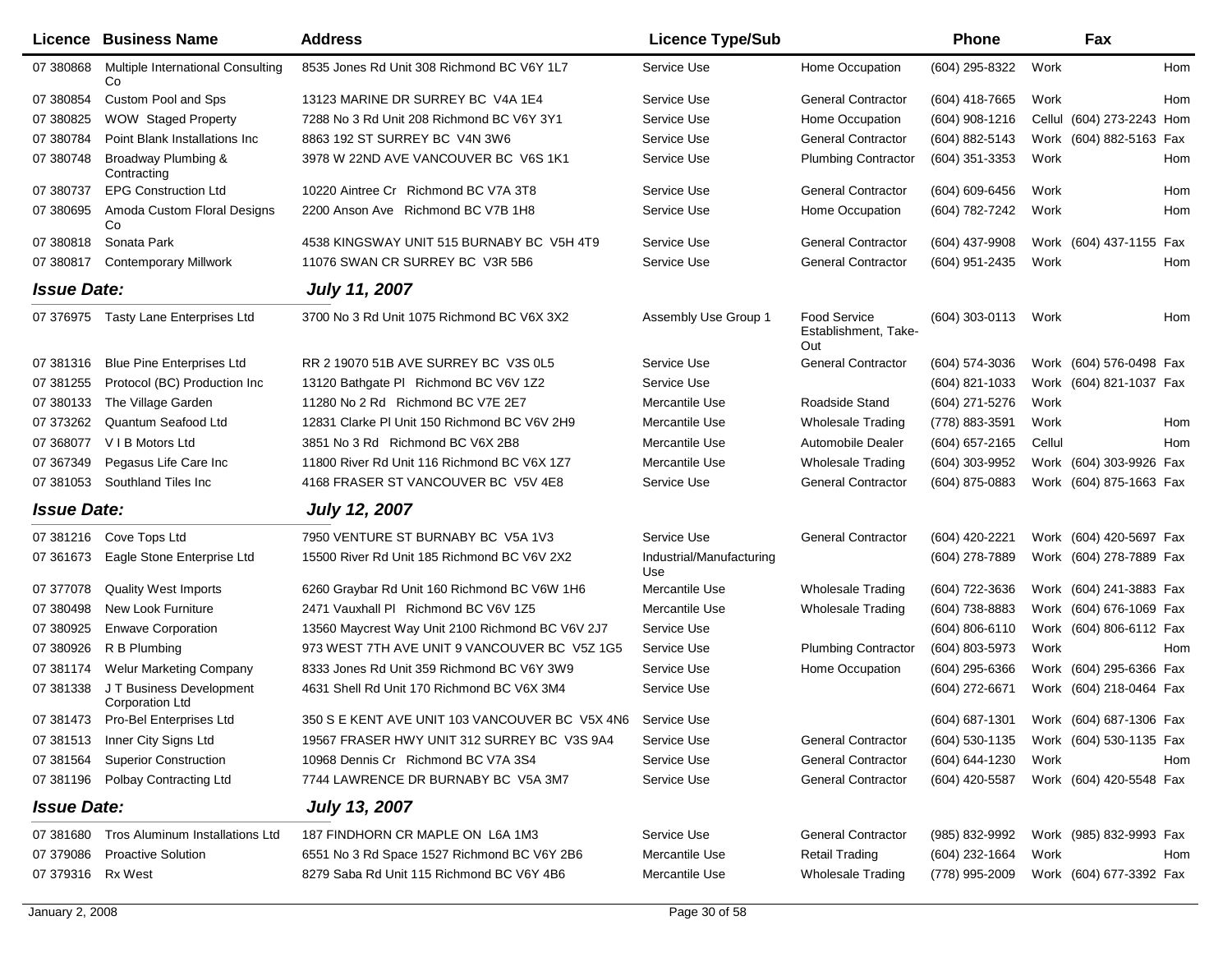|                    | Licence Business Name                          | <b>Address</b>                                                 | <b>Licence Type/Sub</b>         |                           | <b>Phone</b>       |      | Fax                     |
|--------------------|------------------------------------------------|----------------------------------------------------------------|---------------------------------|---------------------------|--------------------|------|-------------------------|
| 07 380395          | Thai Curry Sauce                               | 6091 Dyke Rd Unit 115 Richmond BC V7E 3R3                      | Industrial/Manufacturing<br>Use |                           | (604) 271-7187     |      | Work (604) 598-3370 Fax |
| 07 380814          | LT Custom Machining                            | 1301 Valmont Way Unit 4 Richmond BC V6V 1Y3                    | Industrial/Manufacturing<br>Use |                           | (604) 244-9296     |      | Work (604) 244-8674 Fax |
| 07 380819          | Thomson & Page Limited                         | 1600 Valmont Way Unit 3 Richmond BC V6V 1Y4                    | Service Use                     |                           | (604) 738-5144     |      | Work (604) 738-4364 Fax |
| 07 380865          | Lansdowne LTC #2 - BC Lottery<br>Corp          | 5300 No 3 Rd Richmond BC V6X 2X9                               | Mercantile Use                  | <b>Retail Trading</b>     | (604) 771-9228     | Work | Hom                     |
| 07 379079          | Seeswing                                       | 4611 Viking Way Unit 120 Richmond BC V6V 2K9                   | Industrial/Manufacturing<br>Use |                           | (604) 248-4400     |      | Work (778) 219-9777 Fax |
| 07 381414          | <b>All-Pro Blind Services</b>                  | 12353 66 AVE SURREY BC V3W 2A3                                 | Service Use                     | <b>General Contractor</b> | (604) 592-0282     |      | Work (604) 592-0284 Fax |
| 07 381402          | <b>Barry Davids Consulting</b>                 | 8231 Granville Ave Unit 222 Richmond BC V6Y 3A4                | Service Use                     | Home Occupation           | (604) 821-0004     |      | Work (604) 821-0004 Fax |
| 07 381717          | Phoenix Spray Systems Ltd                      | 13125 78A AVE UNIT 103 SURREY BC V3W 9B6                       | Service Use                     | <b>General Contractor</b> | (604) 594-0224     |      | Work (604) 594-0324 Fax |
| 07 381014          | Abtech Office (Imaging)<br>Solutions Inc       | 12815 Clarke PI Unit 110 Richmond BC V6V 2H9                   | Service Use                     |                           | (604) 278-7826     |      | Work (604) 248-1131 Fax |
| 07 362317          | <b>Forward Enterprises Ltd</b>                 | 11760 Voyageur Way Unit 120 Richmond BC V6X 3G9                | Service Use                     |                           | (604) 773-3697     | Work | Hom                     |
| 07 381433          | Advantage Bike Racks & Lockers<br>Inc          | 9003 SHAUGHNESSY ST VANCOUVER BC V6P 6R9                       | Service Use                     | <b>General Contractor</b> | (604) 734-2575     |      | Work (604) 734-2875 Fax |
| 07 379076          | Jarvis Imports (2000) Ltd                      | 13700 Mayfield PI Unit 1125 Richmond BC V6V 2E4                | Service Use                     |                           | (604) 273-8777     |      | Work (604) 273-8763 Fax |
| 07 357749          | Valleyden Leather Designs Inc                  | 15100 Knox Way Unit 165 Richmond BC V6V 3A6                    | Industrial/Manufacturing<br>Use |                           | (604) 215-3303     |      | Work (604) 215-3307 Fax |
| 07 362377          | <b>Booming Signs</b>                           | 12860 Clarke PI Unit 160 Richmond BC V6V 2H1                   | Industrial/Manufacturing<br>Use |                           | (778) 389-7328     | Work | Hom                     |
| 06 34 610 7        | New Horizon Home Products Inc                  | 1500 Valmont Way Unit 3 Richmond BC V6V 1Y4                    | Mercantile Use                  | Wholesale Trading         | (604) 250-1572     |      | Work (604) 939-1828 Fax |
| 07 371377          | Can - Virtue Investment<br>Management Ltd      | 8791 Beckwith Rd Richmond BC V6X 1V4                           | Mercantile Use                  | <b>Wholesale Trading</b>  | (604) 295-8733     | Work | Hom                     |
| 07 378494          | <b>Premier Spa</b>                             | 6060 Minoru Blvd Space 1930 Richmond BC V6Y 2V7                | Mercantile Use                  | <b>Retail Trading</b>     | (604) 231-0771     |      | Work (604) 295-5837 Fax |
| 07 37 87 57        | Mcsoli Tours Inc                               | 5760 Minoru Blvd Unit 204 Richmond BC V6X 2A9                  | Service Use                     |                           | (604) 247-0066     | Work | Hom                     |
| 07 378913          | <b>Primerica Financial Services</b>            | 13988 Maycrest Way Unit 115 Richmond BC V6V 3C3                | Service Use                     |                           | (604) 273-4737     |      | Work (866) 841-3416 Fax |
| 07 378417          | Drive Fitness Inc                              | 7740 Alderbridge Way Unit 140 Richmond BC V6X 2A3              | Assembly Use Group 3            | <b>Health Studio</b>      | (604) 214-9778     |      | Work (604) 214-9755 Fax |
| 07 379034          | Laughing Out Loud T-Shirts<br>Retail Inc       | 6551 No 3 Rd Space 1641 Richmond BC V6Y 2B6                    | Mercantile Use                  | <b>Retail Trading</b>     | (604) 940-0192     |      | Work (604) 940-0182 Fax |
| 07 378916          | Nitro Distribution Inc                         | 6791 Elmbridge Way Unit 102 Richmond BC V7C 4N1                | Service Use                     |                           | (604) 244-3011     |      | Work (604) 244-3022 Fax |
| <b>Issue Date:</b> |                                                | <b>July 16, 2007</b>                                           |                                 |                           |                    |      |                         |
| 07 381770          | Inside Edge Hockey Training Ltd                | 207 MORAY ST PORT MOODY BC V3H 3T5                             | Service Use                     |                           | (604) 861-7741     |      | Work (604) 461-6769 Hom |
| <b>Issue Date:</b> |                                                | <b>July 17, 2007</b>                                           |                                 |                           |                    |      |                         |
|                    | 07 381967 Elite Closet Ltd                     | PO BOX 352 ABBOTSFORD STATION ABBOTSFORD<br>BC V2S 6Z6         | Service Use                     | <b>General Contractor</b> | (604) 855-4188     |      | Work (604) 855-6199 Fax |
|                    | 07 381015 Merali & Co Chartered<br>Accountants | 11780 Hammersmith Way Unit 220 Richmond BC V7A 5E9 Service Use |                                 |                           | (604) 241-7860     |      | Work (604) 241-7820 Fax |
| 07 381073          | Scene Ideas Inc                                | 2420 Shell Rd Unit 115 Richmond BC V6X 2P1                     | Industrial/Manufacturing<br>Use |                           | $(604) 696 - 1393$ |      | Work (604) 357-1393 Fax |
| 07 381100          | Meridian Stone Inc                             | 5560 Minoru Blvd Unit 107 Richmond BC V6X 2A9                  | Industrial/Manufacturing<br>Use |                           | (604) 723-9366     |      | Work (604) 273-9367 Fax |
| 07 381969          | Peter Ross 2002 Ltd                            | 1635 MACDONALD AVE BURNABY BC V5C 4P1                          | Service Use                     | <b>General Contractor</b> | (604) 299-7174     |      | Work (604) 299-5322 Fax |
| 07 381678          | <b>Digital Match</b>                           | 8368 Capstan Way Unit 1316 Richmond BC V6X 4B4                 | Mercantile Use                  | <b>Retail Trading</b>     | (604) 304-2586     |      | Work (604) 304-2587 Fax |
| 07 381013          | Bamboo Eco Enterprises Ltd                     | 11460 Voyageur Way Unit 6 Richmond BC V6X 3E1                  | Service Use                     |                           | (604) 279-8982     |      | Work (866) 807-0379 Fax |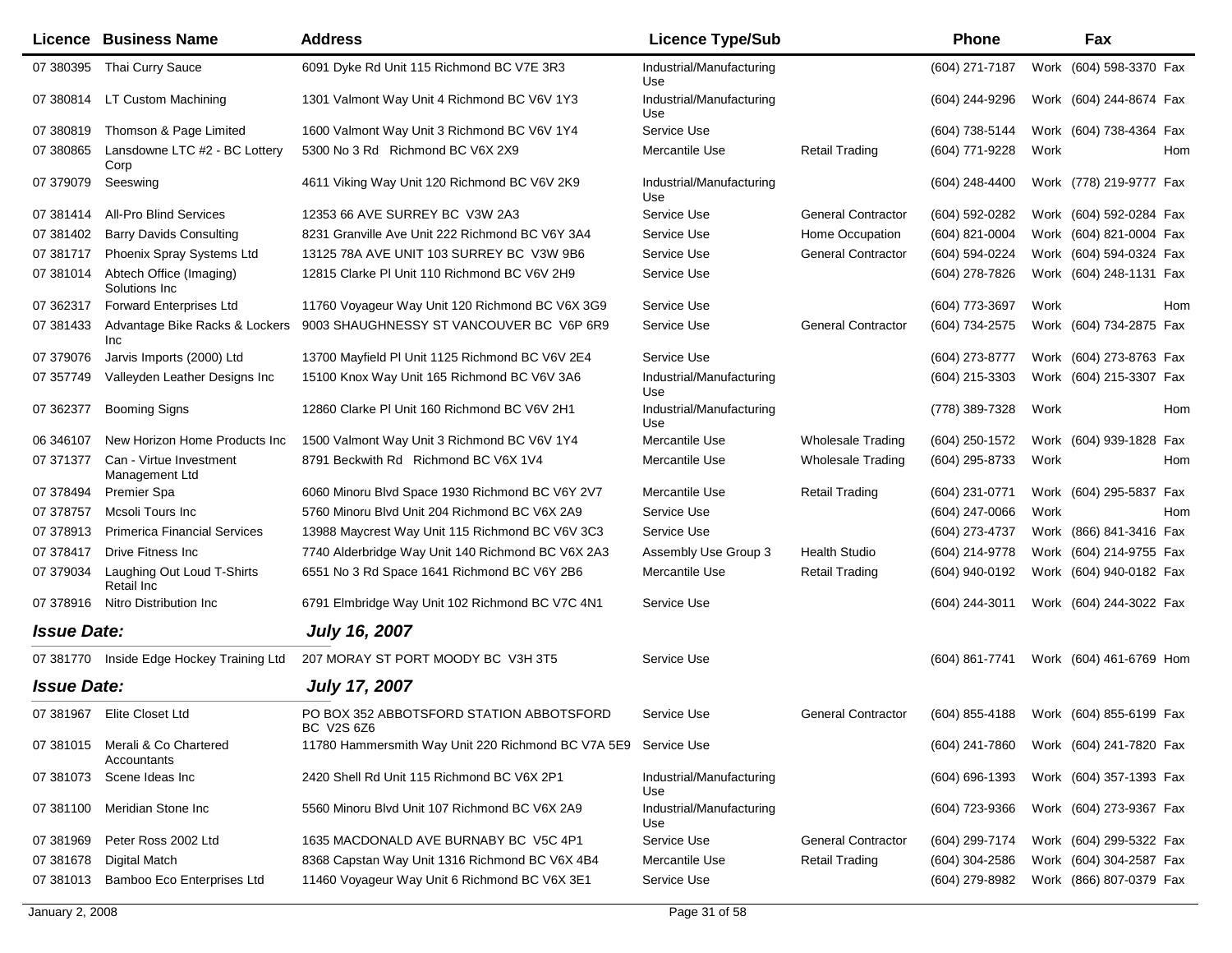|                    | Licence Business Name                   | <b>Address</b>                                                   | <b>Licence Type/Sub</b>         |                              | <b>Phone</b>     |        | Fax                       |     |
|--------------------|-----------------------------------------|------------------------------------------------------------------|---------------------------------|------------------------------|------------------|--------|---------------------------|-----|
| 07 377354          | <b>Freedman Shoes</b>                   | 6551 No 3 Rd Unit 1572 Richmond BC V6Y 2B6                       | Mercantile Use                  | <b>Retail Trading</b>        | (604) 244-7495   |        | Work (604) 244-7495 Fax   |     |
| 07 381455          | Leader Enterprise Co Ltd                | 5900 No 3 Rd Unit 300 Richmond BC V6X 3P7                        | Mercantile Use                  | <b>Wholesale Trading</b>     | (604) 270-9279   |        | Work (604) 270-9012 Fax   |     |
| 07 380994          | Rema Logistics & Trade Ltd              | 11938 Bridgeport Rd Unit 210 Richmond BC V6X 1T2                 | Service Use                     |                              | (604) 722-9708   |        | Work (604) 277-4518 Fax   |     |
| 07 380860          | City Chef                               | 12500 Horseshoe Way Unit 150 Richmond BC V7A 5K2                 | Mercantile Use                  | <b>Wholesale Trading</b>     | (604) 271-5332   |        | Work (604) 271-5334 Fax   |     |
| 07 378951          | Three Plus Foods Ltd                    | 11786 River Rd Unit 108 Richmond BC V6X 3Z3                      | Mercantile Use                  | <b>Wholesale Trading</b>     | (604) 232-0815   |        | Work (604) 232-0815 Fax   |     |
| 07 377830          | <b>Richmond Suzuki</b>                  | 3791 No 3 Rd Richmond BC V6X 2B8                                 | Mercantile Use                  | Automobile Dealer            | (604) 273-0331   |        | Work (604) 249-0300 Fax   |     |
| 07 374697          | Nature Stone Jewellery                  | 6060 Minoru Blvd Space 2165 Richmond BC V6Y 2V7                  | Mercantile Use                  | <b>Retail Trading</b>        | (604) 377-1966   |        | Work (604) 266-4178 Fax   |     |
| 07 368019          | J & G International Trade Ltd           | 8211 Westminster Hwy Unit 120 Richmond BC V6X 1A7                | Mercantile Use                  | <b>Retail Trading</b>        | (604) 272-5648   |        | Work (604) 272-5648 Fax   |     |
| 07 364470          | Kardium Inc                             | 12851 Rowan PI Unit 100 Richmond BC V6V 2K5                      | Service Use                     |                              | (778) 318-3684   | Cellul |                           | Hom |
| 07 378658          | Sea To Sky Seafood                      | 11051 Blundell Rd Richmond BC V6Y 1L4                            | Service Use                     | Home Occupation              | (604) 233-1890   |        | Work (604) 233-1809 Fax   |     |
| <b>Issue Date:</b> |                                         | <b>July 18, 2007</b>                                             |                                 |                              |                  |        |                           |     |
| 07 381861          | Rapid Landscape Inc                     | 12449 191ST ST UNIT 51 PITT MEADOWS BC V3Y 2R4                   | Service Use                     | <b>General Contractor</b>    | (604) 969-5110   |        | Work (604) 465-1598 Fax   |     |
| 07 381804          | <b>Azimuth Transport</b>                | 8900 Citation Dr Unit 211 Richmond BC V6Y 3A3                    | Service Use                     | <b>Delivery Services</b>     | (604) 233-0794   |        | Work (604) 233-0794 Fax   |     |
| 07 382219          | Kapa Holding Inc                        | 3261 E 15TH AVE VANCOUVER BC V5M 2L3                             | Service Use                     | <b>General Contractor</b>    | (604) 729-6636   |        | Work (604) 669-3381 Fax   |     |
| 07 382099          | Blue Mountain Technologies Inc          | 10842 166TH ST SURREY BC V4N 5E2                                 | Service Use                     | <b>General Contractor</b>    | $(604)$ 585-8338 |        | Work (604) 585-7338 Fax   |     |
| 07 382057          | Skywalker High-Rise Services Ltd        | 1395 W 14TH ST UNIT 2 VANCOUVER BC V64 1R2                       | Service Use                     |                              | (604) 733-7180   |        | Work (604) 608-1604 Cellu |     |
| 07 381793          | Norben Electric Ltd                     | 998 HARBOURSIDE DR UNIT 106 NORTH VANCOUVER<br><b>BC V7P 3T2</b> | Service Use                     | <b>Electrical Contractor</b> | (604) 980-3311   |        | Work (604) 980-3369 Fax   |     |
| 07 381633          | QP Construction Cleaning Ltd            | 14705 69TH AVE BC V3S 2C5                                        | Service Use                     | <b>General Contractor</b>    | (604) 596-0492   |        | Work (604) 596-0495 Fax   |     |
| 07 381758          | <b>Uptime Digital Services</b>          | 6640 Riverdale Dr Richmond BC V7C 2G1                            | Service Use                     | Home Occupation              | (604) 765-5284   | Work   |                           | Hom |
| 07 381753          | Allan Window Technologies Inc           | 8555 GREENALL AVE UNIT 5 BURNABY BC V5J 3M8                      | Service Use                     | <b>General Contractor</b>    | (604) 291-8952   |        | Work (604) 291-8957 Fax   |     |
| 07 381694          | Gurpal S Kular and Kalvir K<br>Sanghesa | 9451 Granville Ave Richmond BC V6Y 1P9                           | Service Use                     | <b>General Contractor</b>    | (604) 214-8015   |        | Work (604) 214-8015 Fax   |     |
| 07 381879          | <b>Intrepid Construction</b>            | 3295 Georgia St Richmond BC V7E 2R4                              | Service Use                     | <b>General Contractor</b>    | (604) 862-3938   | Work   |                           | Hom |
| <b>Issue Date:</b> |                                         | <b>July 19, 2007</b>                                             |                                 |                              |                  |        |                           |     |
| 07 381378          | Tierney's Wholesale Ltd                 | 5930 No 6 Rd Unit 324 Richmond BC V6V 1Z1                        | Service Use                     |                              | (604) 273-5408   |        | Work (604) 303-9553 FAX   |     |
| 07 382335          | <b>Brenta Projects Ltd</b>              | 2810 NORLAND AVE BURNABY BC V5B 3A6                              | Service Use                     | <b>General Contractor</b>    | (604) 430-5887   |        | Work (604) 430-5881 Hom   |     |
| 07 382334          | Westpro Constructors Group Ltd          | 8241 129 ST SURREY BC V3W 0A6                                    | Service Use                     | <b>General Contractor</b>    | (604) 592-9767   |        | Work (604) 592-9766 Fax   |     |
| 07 382163          | <b>Linemax Survey Service</b>           | 7600 Decourcy Cr Richmond BC V7C 4E9                             | Service Use                     | Home Occupation              | (604) 278-3747   | Work   |                           | Hom |
| 07 381715          | Look4 Computer Tech Inc                 | 3771 Jacombs Rd Unit 160 Richmond BC V6V 2L9                     | Mercantile Use                  | <b>Wholesale Trading</b>     | (604) 278-9383   |        | Work (604) 278-9387 Fax   |     |
| 07 381566          | Spick & Span Trading Ltd                | 11181 Voyageur Way Unit 130 Richmond BC V6X 3N9                  | Mercantile Use                  | <b>Wholesale Trading</b>     | $(604)$ 288-8268 |        | Work (604) 288-8392 Fax   |     |
| 07 381395          | Vancouver GPS Rentals                   | 5911 Minoru Blvd Unit 111 Richmond BC V6X 4C7                    | Mercantile Use                  | Retail Trading               | (604) 726-2847   | Cellul |                           | Hom |
| 07 367445          | <b>Brighthouse Education Corp</b>       | 7100 Granville Ave Richmond BC V6Y 1N8                           | Assembly Use Group 3            | <b>Education Institution</b> | (604) 802-9869   | Work   |                           | Hom |
| 07 381562          | Golden Key Sportswear Ltd               | 12011 Riverside Way Richmond BC V6W 1K6                          | Service Use                     |                              | (604) 272-1299   |        | Work (604) 272-1297 Fax   |     |
| 06 348334          | Free Sky Packaging Ltd                  | 11460 Voyageur Way Unit 6 Richmond BC V6X 3E1                    | Mercantile Use                  | <b>Wholesale Trading</b>     | (778) 231-1819   | Work   |                           | Hom |
| 07 381293          | Arien Industries Canada Ltd             | 11500 Bridgeport Rd Unit 107 Richmond BC V6X 1T2                 | Industrial/Manufacturing<br>Use |                              | $(604)$ 233-6691 |        | Work (604) 233-7791 Fax   |     |
| 07 368360          | Kingswood Flooring Ltd                  | 5188 Westminster Hwy Unit 108 Richmond BC V7C 5S7                | Mercantile Use                  | <b>Retail Trading</b>        | (416) 918-9393   | Work   |                           | Hom |
| 07 375630          | Northwest Hydraulic Consultants<br>Ltd  | 11500 River Rd Richmond BC V6X 1Z7                               | Industrial/Manufacturing<br>Use |                              | $(604)$ 980-6011 |        | Work (604) 980-9264 Fax   |     |
| 07 380479          | Mr Bin Disposal Ltd                     | 11611 Twigg PI Richmond BC V6V 2K7                               | Service Use                     |                              | (604) 720-3638   | Fax    |                           | Hom |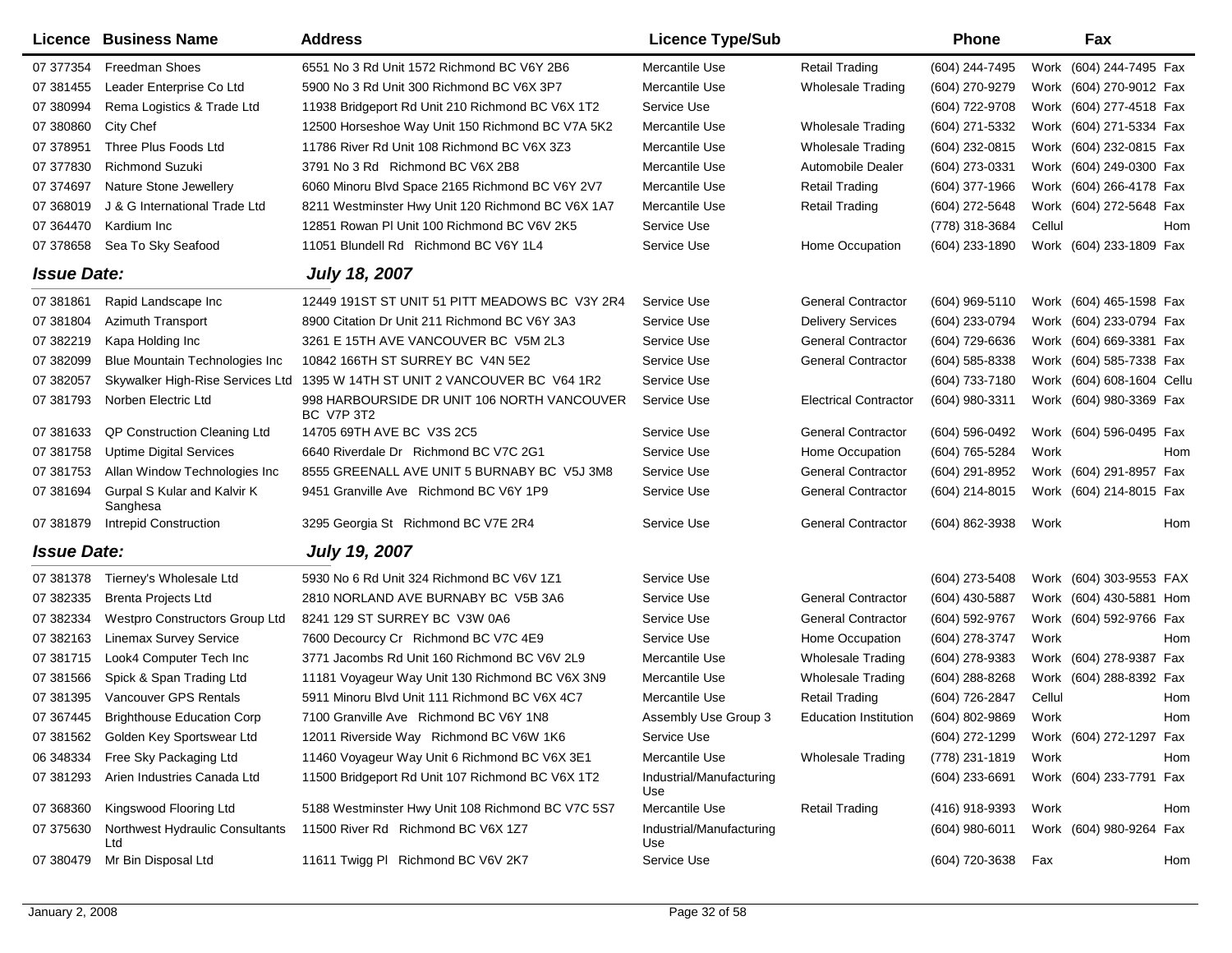|                    | <b>Licence Business Name</b>                  | <b>Address</b>                                      | <b>Licence Type/Sub</b>         |                              | <b>Phone</b>       |        | Fax                       |
|--------------------|-----------------------------------------------|-----------------------------------------------------|---------------------------------|------------------------------|--------------------|--------|---------------------------|
| 07 380736          | <b>ARK Manufacturing Inc</b>                  | 12180 Horseshoe Way Unit 5 Richmond BC V7A 4V5      | Industrial/Manufacturing<br>Use |                              | (604) 204-0058     |        | Work (604) 204-0058 Fax   |
|                    | 07 381075 Leo Lover Fashions Ltd              | 4380 No 3 Rd Unit 1410 Richmond BC V6X 3V7          | Mercantile Use                  | <b>Retail Trading</b>        | (778) 889-7376     | Work   | Hom                       |
| <b>Issue Date:</b> |                                               | <b>July 20, 2007</b>                                |                                 |                              |                    |        |                           |
|                    | 07 382504 Dave Rosa                           | 6800 Lynas Lane Unit 60 Richmond BC V7C 5E2         | Service Use                     | <b>Gas Contractor</b>        | (604) 277-4440     | Work   | Hom                       |
| 06 35 69 97        | Teldon Marketing Inc                          | 3500 Viking Way Richmond BC V6V 1N6                 | Service Use                     |                              | (604) 273-4500     |        | Work (604) 273-6100 Fax   |
| <b>Issue Date:</b> |                                               | <b>July 24, 2007</b>                                |                                 |                              |                    |        |                           |
| 07 382337          | YM Multicultural Music Therapy                | 9431 Kingswood Dr Richmond BC V7A 3X6               | Service Use                     | Home Occupation              | (778) 999-5926     |        | Work (604) 448-1339 Fax   |
| 07 383057          | <b>Blair Consulting</b>                       | 4371 Blair Dr Richmond BC V6X 4C3                   | Service Use                     | Home Occupation              | (604) 836-2353     | Work   | Hom                       |
| 07 383058          | <b>CVA Technical Services</b>                 | 8640 Blundell Rd Unit 1 Richmond BC V6Y 1K1         | Service Use                     | Home Occupation              | (604) 231-8114     |        | Work (604) 220-1603 Cellu |
| <b>Issue Date:</b> |                                               | <b>July 26, 2007</b>                                |                                 |                              |                    |        |                           |
| 07 382696          | <b>Harcez Fine Foods Services</b>             | 8500 Lansdowne Rd Unit 127 Richmond BC V6X 3G4      | Service Use                     | Home Occupation              | (604) 272-8034     |        | Work (604) 272-8034 Fax   |
| 07 383818          | S & A Trucking Ltd                            | 8180 Lurgan Rd Richmond BC V6Y 1H9                  | Service Use                     |                              | (604) 241-7270     |        | Work (604) 241-7270 Fax   |
| 07 382998          | Goldlane Homes Ltd                            | 7579 118TH ST DELTA BC V4C 6G9                      | Service Use                     | <b>General Contractor</b>    | (604) 825-0121     |        | Work (604) 507-1894 Fax   |
| 07 382703          | <b>Yuhong Services</b>                        | 12411 Jack Bell Dr Unit 37 Richmond BC V6V 2S5      | Service Use                     | Home Occupation              | (604) 839-7255     | Cellul | Hom                       |
| 07 382957          | <b>Arthur Smid Electrical</b>                 | 3348 BLOSSOM CRT ABBOTSFORD BC V3G 2Y5              | Service Use                     | <b>Electrical Contractor</b> | $(604) 864 - 8002$ | Work   | Hom                       |
| 07 382817          | A & S Insulation                              | 13025 96TH AVE SURREY BC V3V 1Y2                    | Service Use                     | <b>General Contractor</b>    | (604) 773-9400     | Work   | Hom                       |
| <b>Issue Date:</b> |                                               | <b>July 31, 2007</b>                                |                                 |                              |                    |        |                           |
| 07 382003          | Daffo                                         | 2088 No 5 Rd Unit 200 Richmond BC V6X 2T1           | Mercantile Use                  | Wholesale Trading            | (604) 279-1994     |        | Work (604) 279-1948 Fax   |
| 07 380993          | Energykeys Nutrition Inc                      | 3871 No 3 Rd Unit 100 Richmond BC V6X 2B8           | Mercantile Use                  | <b>Retail Trading</b>        | $(604)$ 278-0321   |        | Work (604) 214-8230 Fax   |
| 07 381457          | Yu Guo Enterprises Ltd                        | 12240 Horseshoe Way Unit 11 Richmond BC V7A 4X9     | Mercantile Use                  | <b>Wholesale Trading</b>     | (604) 277-1399     |        | Work (604) 277-1396 Fax   |
| 07 381563          | Canada Shoe (1998) Corp                       | 20800 Westminster Hwy Unit 3148 Richmond BC V6V 2W3 | Mercantile Use                  | <b>Wholesale Trading</b>     | (604) 273-1535     |        | Work (604) 273-5939 Fax   |
| 07 381713          | 7388888 Chinese Directory Ltd                 | 8328 Capstan Way Unit 1108 Richmond BC V6X 4B6      | Service Use                     |                              | (604) 293-2211     |        | Work (604) 293-0129 Fax   |
| 07 381714          | <b>INC Business Lawyers</b>                   | 11871 Horseshoe Way Unit 1201 Richmond BC V7A 5H5   | Service Use                     |                              | (604) 272-6960     |        | Work (604) 272-6959 Fax   |
| 07 381780          | <b>OTT Industries Ltd</b>                     | 11951 Mitchell Rd Unit 180 Richmond BC V6V 1T5      | Industrial/Manufacturing<br>Use |                              | (604) 324-6883     |        | Work (604) 324-6883 Fax   |
| 07 381786          | <b>Hyte Traditional Medicine</b>              | 5911 Cooney Rd Unit 5 Richmond BC V6X 4H2           | Service Use                     |                              | $(604)$ 618-6889   | Work   | Hom                       |
| 07 381842          | AA Management Ltd                             | 8600 Cambie Rd Unit 150 Richmond BC V6X 4K1         | Service Use                     |                              | (604) 207-2002     |        | Work (604) 207-2008 Fax   |
| 07 381850          | Spectrum Electric Ltd                         | 11791 Hammersmith Way Unit 110 Richmond BC V7A 5C6  | Service Use                     | <b>Electrical Contractor</b> | (604) 275-9894     |        | Work (604) 327-1020 Hom   |
| 07 381937          | <b>SR Girardi Consulting</b>                  | 12820 Clarke PI Unit 240 Richmond BC V6V 2H1        | Service Use                     |                              | (604) 880-2947     | Work   | Hom                       |
| 07 381997          | London Drugs Ltd                              | 12300 Horseshoe Way Unit 218 Richmond BC V7A 4Z1    | Service Use                     |                              | (604) 272-7400     |        | Work (604) 272-4623 Fax   |
|                    | 07 382101 WHB International Terminals Inc     | 11388 No 5 Rd Unit 120 Richmond BC V7A 4E7          | Service Use                     |                              | (604) 278-4643     |        | Work (604) 278-4642 Fax   |
| 07 382161          | Kong San Jade Jewellery Co                    | 4540 No 3 Rd Unit 1330 Richmond BC V6X 4E4          | Mercantile Use                  | <b>Retail Trading</b>        | (604) 231-9952     | Work   | Hom                       |
| 07 382178          | <b>Tiver International Development</b><br>Ltd | 10451 Shellbridge Way Unit 150 Richmond BC V6X 2W8  | Service Use                     |                              | (604) 278-5720     |        | Work (604) 278-5760 Fax   |
| 07 382183          | Swisscare & Laboratories Inc                  | 10451 Shellbridge Way Unit 150 Richmond BC V6X 2W8  | Service Use                     |                              | (604) 249-2892     |        | Work (604) 278-5760 Fax   |
| 07 382187          | Wellgenex Sciences Inc                        | 10451 Shellbridge Way Unit 150 Richmond BC V6X 2W8  | Service Use                     |                              | (604) 249-2896     |        | Work (604) 278-5760 Fax   |
| 07 382197          | Forienken Enterprises Inc                     | 10451 Shellbridge Way Unit 150 Richmond BC V6X 2W8  | Service Use                     |                              | (604) 248-8028     |        | Work (604) 278-5760 Fax   |
| 07 382237          | Island Cedar Fencing Ltd                      | 1051 Page St Richmond BC V6V 2Y4                    | Industrial/Manufacturing<br>Use |                              | $(604)$ 301-9500   |        | Work (604) 275-3159 Fax   |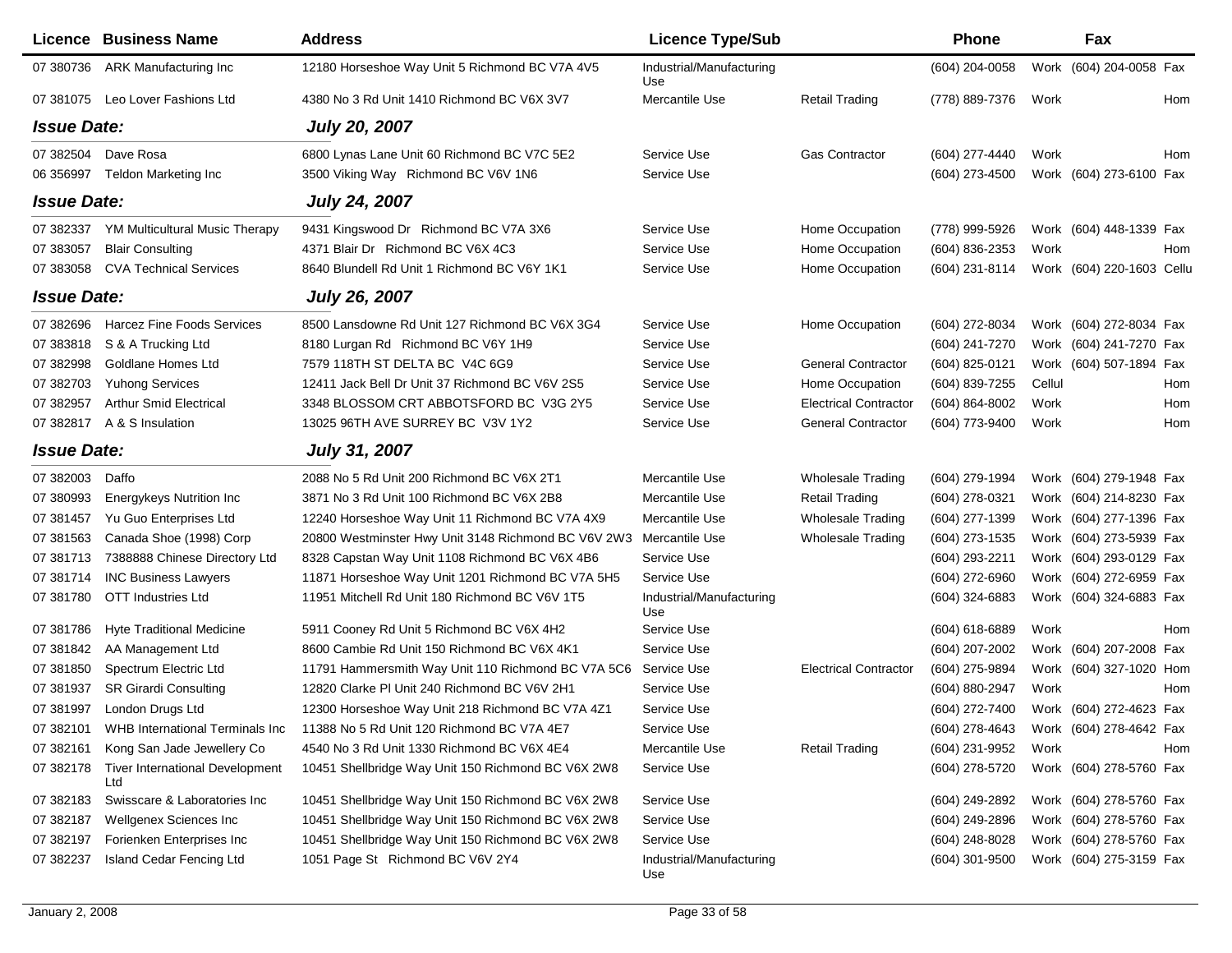|                    | <b>Licence Business Name</b>                  | <b>Address</b>                                     | <b>Licence Type/Sub</b>         |                           | <b>Phone</b>     |      | Fax                     |  |
|--------------------|-----------------------------------------------|----------------------------------------------------|---------------------------------|---------------------------|------------------|------|-------------------------|--|
| 07 383741          | Canada Scaffold Supply Co Ltd                 | 12320 Mitchell Rd Richmond BC V6V 1M8              | Service Use                     |                           | (604) 324-7691   |      |                         |  |
| 07 380871          | Pharmasave Health Centre #038                 | 10151 No 3 Rd Unit 116 Richmond BC V7A 4R6         | Mercantile Use                  | <b>Retail Trading</b>     | (604) 241-2898   |      | Work (604) 241-2810 Fax |  |
| 07 380893          | E & J Gallo Winery Canada Ltd                 | 13071 Vanier PI Unit 220 Richmond BC V6V 2J1       | Service Use                     |                           | (604) 232-9100   |      | Work (604) 232-9115 Fax |  |
| 07 381974          | Global Ideas Enterprises Ltd                  | 4011 Viking Way Unit 120 Richmond BC V6V 2K9       | Mercantile Use                  | <b>Wholesale Trading</b>  | (604) 303-7371   |      | Work (604) 303-7331 Fax |  |
| 07 372497          | Inter-Pacific Trading Corporation             | 1091 Millcarch St Unit 110 Richmond BC V6V 2H4     | Mercantile Use                  | <b>Wholesale Trading</b>  | (604) 321-1205   |      | Work (604) 321-1276 Fax |  |
| 07 381237          | <b>LMG Corp</b>                               | 12520 Horseshoe Way Unit 158 Richmond BC V7A 5K2   | Service Use                     |                           | (604) 241-8546   |      | Work (604) 241-8564 Fax |  |
| 07 358860          | FTS Holdings Ltd                              | 7800 River Rd Richmond BC V6X 1X7                  | Service Use                     |                           | (604) 270-1651   |      | Work (604) 270-6217 Fax |  |
| 07 359905          | <b>Mil Sted Communications</b>                | 11151 Bridgeport Rd Richmond BC V6X 1T3            | Mercantile Use                  | <b>Wholesale Trading</b>  | (604) 273-2877   |      | Work (604) 270-8534 Fax |  |
| 07 360112          | <b>Blackstone Industrial Products</b><br>Ltd  | 3011 Viking Way Unit 220 Richmond BC V6V 1W1       | Service Use                     |                           | (604) 244-7140   |      | Work (604) 276-2250 Fax |  |
| 07 362462          | Nansen Enterprises Ltd                        | 2691 Viscount Way Unit 107 Richmond BC V6V 2R5     | Industrial/Manufacturing<br>Use |                           | $(604)$ 272-0668 | Work | Hom                     |  |
| 07 362744          | 104 Investments Ltd                           | 1771 Savage Rd Richmond BC V6V 1R1                 | Service Use                     | <b>General Contractor</b> | (778) 889-5256   |      | Work (604) 288-2569 Fax |  |
| 07 365060          | China International Stone &<br>Marble Ltd     | 4671 Vanguard Rd Richmond BC V6X 2P7               | Mercantile Use                  | <b>Wholesale Trading</b>  | (604) 270-4288   |      | Work (604) 270-4288 Fax |  |
| 07 367909          | Sea Harbour Food & Beverage<br>Management Ltd | 11782 River Rd Unit 160 Richmond BC V6X 1Z7        | Service Use                     |                           | (604) 277-1135   |      | Work (604) 303-9320 Fax |  |
| 07 368806          | European Classic Furniture Ltd                | 12560 Bridgeport Rd Unit 150 Richmond BC V6V 2N5   | Mercantile Use                  | <b>Retail Trading</b>     | (604) 691-8087   | Work | Hom                     |  |
| 07 370652          | POS Touch                                     | 3851 Jacombs Rd Unit 200 Richmond BC V6V 2H7       | Mercantile Use                  | <b>Wholesale Trading</b>  | (778) 233-9216   | Work | Hom                     |  |
| 07 371211          | L & M Fashion Wholesale Direct<br>Inc         | 12851 Bathgate Way Unit 7 Richmond BC V6V 1Y5      | Mercantile Use                  | <b>Wholesale Trading</b>  | (778) 898-6898   | Work | Hom                     |  |
| 07 37 6508         | Lorenzo Clothing Inc                          | 6060 Minoru Blvd Unit 2212 Richmond BC V6Y 2V7     | Mercantile Use                  | <b>Retail Trading</b>     | (604) 304-3547   |      | Work (604) 502-8101 Fax |  |
| 07 379083          | Trim - Line Graphics Of<br>Vancouver Inc      | 21600 Westminster Hwy Unit 125 Richmond BC V6V 2V1 | Service Use                     |                           | (604) 875-1153   |      | Work (604) 232-1370 Fax |  |
| 06 347396          | <b>Money Mart</b>                             | 11020 No 5 Rd Unit 108 Richmond BC V7A 4E7         | Service Use                     |                           | (604) 808-5265   | Work | Hom                     |  |
| 07 378316          | <b>Pioneer Sprouts</b>                        | 6451 No 7 Rd Richmond BC V6W 1E8                   | Mercantile Use                  | <b>Wholesale Trading</b>  | (604) 270-1040   |      | Work (604) 214-9718 Fax |  |
| 07 380573          | Medisca                                       | 21300 Gordon Way Unit 153 Richmond BC V6W 1J8      | Mercantile Use                  | Wholesale Trading         | (604) 232-9494   |      | Work (604) 232-9498 Fax |  |
| 07 370934          | Cargo Dynamics Logistics Inc                  | 11180 Voyageur Way Unit 280 Richmond BC V6X 3N8    | Service Use                     |                           | (604) 273-1882   |      | Work (604) 273-1887 Fax |  |
| 07 37 6607         | Lovely Lovely Fashions Inc                    | 8120 No 2 Rd Unit 190 Richmond BC V7C 5J9          | Mercantile Use                  | <b>Retail Trading</b>     | (604) 272-9300   |      | Work (604) 272-9300 Fax |  |
| 07 372580          | O Crystal Promotions Inc                      | 2288 No 5 Rd Unit 140 Richmond BC V6X 2T1          | Mercantile Use                  | <b>Wholesale Trading</b>  | (604) 836-2007   | Work | <b>Hom</b>              |  |
| 07 376107          | Soul of Anime                                 | 6060 Minoru Blvd Unit 2126 Richmond BC V6Y 2V7     | Mercantile Use                  | <b>Retail Trading</b>     | (604) 231-1875   |      | Work (604) 271-0576 Fax |  |
| 07 374789          | Kendrick Equipment (2003) Ltd                 | 2633 Viking Way Unit 158 Richmond BC V6V 3B6       | Service Use                     | <b>General Contractor</b> | (604) 207-9921   |      | Work (604) 207-9924 Fax |  |
| 07 374174          | Auto West Infiniti Ltd                        | 13720 Smallwood PI Richmond BC V6V 1W8             | Mercantile Use                  | Automobile Dealer         | (604) 231-9378   |      | Work (604) 231-9338 Fax |  |
| 07 37 35 37        | Mofa Digital Fashion                          | 4311 Hazelbridge Way Unit 1780 Richmond BC V6X 3L7 | Mercantile Use                  | <b>Retail Trading</b>     | (604) 780-8214   | Work | Hom                     |  |
| 07 37 6704         | Queens Park Laser And Skin<br>Care Centre     | 3779 Sexsmith Rd Unit 2123 Richmond BC V6X 3Z9     | Service Use                     |                           | (778) 891-3567   | Work | Hom                     |  |
| <b>Issue Date:</b> |                                               | <b>August 1, 2007</b>                              |                                 |                           |                  |      |                         |  |
| 07 384661          | Maple Red Winery Ltd                          | 7291 Moffatt Rd Unit 210 Richmond BC V6Y 1X9       | Service Use                     | Home Occupation           | (604) 303-0979   | Work | Hom                     |  |
| 07 384397          | Zen Plumbing & Heating                        | 1710 COTTON DR VANCOUVER BC V5N 3V2                | Service Use                     | <b>Gas Contractor</b>     | (604) 802-6145   | Work | Hom                     |  |
| 07 385009          | Nordel Construction Ltd                       | 17665 66A AVE UNIT 701 SURREY BC V3S 2A7           | Service Use                     | <b>General Contractor</b> | (604) 576-4838   |      | Work (604) 576-4851 Fax |  |
| 07 384768          | Sparetime                                     | 3860 Youngmore Rd Richmond BC V7C 1R6              | Service Use                     | Home Occupation           | (604) 271-5768   |      | Work (604) 271-5769 Fax |  |
| 07 384436          | Truva Forming Constracting Ltd                | 8651 Westminster Hwy Unit 323 Richmond BC V6X 3E3  | Service Use                     | <b>General Contractor</b> | (604) 214-3715   |      | Work (604) 648-8141 Fax |  |
| 07 384326          | Harpal Brar                                   | 9117 SNOWDON PL SURREY BC V3V 7T5                  | Service Use                     | <b>General Contractor</b> | (604) 716-8452   |      | Work (604) 501-2093 Fax |  |
| 07 384340          | <b>DVG Painting</b>                           | 7460 Moffatt Rd Unit 10 Richmond BC V6Y 1X8        | Service Use                     | <b>General Contractor</b> | (604) 272-0758   | Work | Hom                     |  |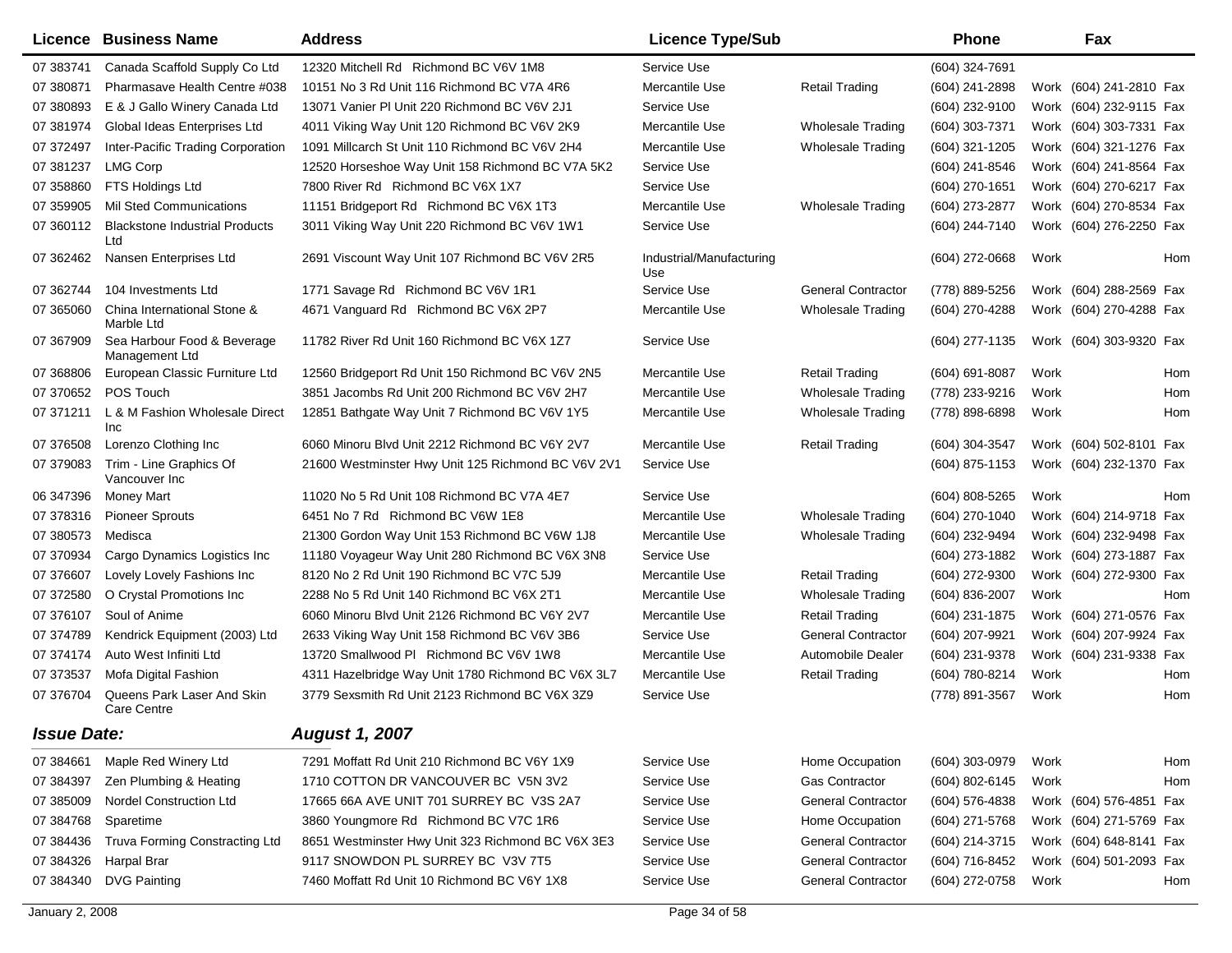|                    | Licence Business Name                          | <b>Address</b>                                            | <b>Licence Type/Sub</b>         |                                             | <b>Phone</b>                           |      | Fax                     |     |
|--------------------|------------------------------------------------|-----------------------------------------------------------|---------------------------------|---------------------------------------------|----------------------------------------|------|-------------------------|-----|
| 07 384451          | <b>Canapacific Construction Inc</b>            | 10040 Dennis Cr Richmond BC V7A 3R8                       | Service Use                     | <b>General Contractor</b>                   | (604) 726-1621                         |      | Work (604) 272-3873 Fax |     |
| <b>Issue Date:</b> |                                                | <b>August 2, 2007</b>                                     |                                 |                                             |                                        |      |                         |     |
| 07 382502          | <b>AUSP Enterprises Co Ltd</b>                 | 10451 Shellbridge Way Unit 150 Richmond BC V6X 2W8        | Service Use                     |                                             | (604) 278-5720                         |      | Work (604) 278-5760 Fax |     |
| 07 385108          | Summitt Energy BC LP                           | 100 MILVERTON DR UNIT 608 MISSISSAUGA ON L5R              | Service Use                     |                                             | $(905)$ 366-7020                       |      | Work (905) 366-7063 Hom |     |
| 07 384528          | Mobidia Technology Inc                         | 4H1<br>10451 Shellbridge Way Unit 230 Richmond BC V6X 2W8 | Service Use                     |                                             | (604) 304-8640                         |      | Work (604) 304-8447 Fax |     |
| 07 383786          | Gold Legend Consulting Ltd                     | 10451 Shellbridge Way Unit 150 Richmond BC V6X 2W8        | Service Use                     |                                             | $(604)$ 249-2881                       |      | Work (604) 278-5760 Fax |     |
| 07 383697          | Canada Scaffold Supply Co Ltd                  | 11615 Eburne Way Richmond BC V6V 2M1                      | Service Use                     |                                             | (604) 324-7691                         |      |                         |     |
| 07 382807          | <b>Bentall Real Estate Services</b>            | 10451 Shellbridge Way Unit 90 Richmond BC V6X 2W8         | Service Use                     |                                             | (604) 233-1044                         |      | Work (604) 233-1844 Fax |     |
| 07 382695          | <b>Computer Horseracing Guide</b>              | 7671 Alderbridge Way Unit 300 Richmond BC V6X 1Z9         | Service Use                     |                                             | (604) 279-1897                         |      | Work (604) 279-1896 Fax |     |
| 07 382692          | Wee Step Enterprises Ltd                       | 2639 Viking Way Unit 155 Richmond BC V6V 3B7              | Service Use                     |                                             | $(604)$ 304-7595                       |      | Work (604) 304-7596 Fax |     |
| 07 382503          | Van Scale Models Ltd                           | 10451 Shellbridge Way Unit 150 Richmond BC V6X 2W8        | Service Use                     |                                             | (778) 668-5298                         | Work |                         | Hom |
| 07 382499          | <b>Prosperity Business Travel Ltd</b>          | 10451 Shellbridge Way Unit 150 Richmond BC V6X 2W8        | Service Use                     |                                             | (604) 249-2809                         |      | Work (604) 278-5760 Fax |     |
| 07 382323          | Canada Inter-Mile Excursion Ltd                | 10451 Shellbridge Way Unit 150 Richmond BC V6X 2W8        | Service Use                     |                                             | $(604)$ 518-5906                       |      | Work (604) 277-8767 Fax |     |
| 07 381899          | Canacme Consulting Inc                         | 12800 Bathgate Way Unit 8 Richmond BC V6V 1Z4             | Mercantile Use                  | <b>Wholesale Trading</b>                    | (604) 247-2219                         |      | Work (604) 247-2219 Fax |     |
| 07 37 3221         | Jadeit and Crystal Place                       | 8260 Westminster Hwy Unit 1290 Richmond BC V6X 3Y2        | Mercantile Use                  | Retail Trading                              | (778) 889-1268                         | Work |                         | Hom |
| 07 363130          | H & N Enterprises                              | 8279 Saba Rd Unit 185 Richmond BC V6Y 4B6                 | Service Use                     | <b>General Contractor</b>                   | (778) 836-8886                         |      | Work (604) 303-7049 Fax |     |
| 07 362076          | Harmonic Physiotherapy                         | 4751 Garden City Rd Unit 200 Richmond BC V6X 3M7          | Service Use                     | <b>Registered Massage</b><br>Therapy Clinic | $(604)$ 874-8668                       |      | Work (604) 874-8668 Fax |     |
| 07 358206          | Shangri-La Foot Reflexology                    | 4351 No 3 Rd Unit 155 Richmond BC V6X 3A7                 | Service Use                     | <b>Therapeutic Touch</b><br>Treatments      | $(604)$ 303-9128                       |      | Work (604) 278-9338 Fax |     |
| 06 340992          | Universal Granite Ltd                          | 1411 Valmont Way Unit 1 Richmond BC V6V 1Y3               | Industrial/Manufacturing<br>Use |                                             | $(604)$ 437-7201                       |      | Work (604) 321-6003 Fax |     |
|                    | 07 382510 Aeon Financial Inc                   | 10451 Shellbridge Way Unit 150 Richmond BC V6X 2W8        | Service Use                     |                                             | (604) 278-5720                         |      | Work (604) 278-5760 Fax |     |
| <b>Issue Date:</b> |                                                | <b>August 7, 2007</b>                                     |                                 |                                             |                                        |      |                         |     |
| 07 381972          | Gienow Windows & Doors                         | 21300 Gordon Way Unit 178 Richmond BC V6W 1J8             | Mercantile Use                  | Wholesale Trading                           | (604) 270-1488                         | Work |                         | Hom |
| 07 382694          | <b>Cheyenne Millwork</b>                       | 12417 No 2 Rd Unit 165 Richmond BC V7E 2G3                | Industrial/Manufacturing<br>Use |                                             | (604) 272-5322                         |      | Work (604) 272-5322 Fax |     |
| 07 382397          | Zybotix Systems Inc                            | 21320 Gordon Way Unit 125 Richmond BC V6W 1J8             | Industrial/Manufacturing<br>Use |                                             | $(604)$ 270-0800                       |      | Work (604) 270-2069 Fax |     |
| 07 382418          | <b>Freedom Medical Robotics Ltd</b>            | 21320 Gordon Way Unit 125 Richmond BC V6W 1J8             | Service Use                     |                                             | (604) 270-0884                         |      | Work (604) 270-2009 Fax |     |
| 07 382762          | <b>JW Benton Ltd</b>                           | 3850 Jacombs Rd Unit 106 Richmond BC V6V 1Y6              | Mercantile Use                  | Wholesale Trading                           | (604) 279-9099                         |      | Work (604) 279-0577 Fax |     |
| 07 381816          | <b>Maxtop Enterprises Inc</b>                  | 3830 Jacombs Rd Unit 107 Richmond BC V6V 1Y6              | Mercantile Use                  | <b>Wholesale Trading</b>                    | (604) 420-1295                         |      | Work (604) 420-1297 Fax |     |
| 07 379314          | Eastar Industries Inc                          | 10451 Shellbridge Way Unit 232 Richmond BC V6X 2W8        | Service Use                     |                                             | (604) 231-9766                         |      | Work (604) 231-9763 Fax |     |
|                    | 07 379074 Commercial Logistics Inc             | 16133 Blundell Rd Richmond BC V6W 0A3                     | Service Use                     |                                             | (604) 540-2582 Work (604) 540-2583 Fax |      |                         |     |
|                    | 07 377835 Westran Portside Terminal<br>Limited | 16060 Portside Rd Richmond BC V6W 1M1                     | Service Use                     |                                             | (604) 244-1975 Work (604) 244-7973 Fax |      |                         |     |
| 07 382460          | Long Champ Promotion Inc                       | 11460 Voyageur Way Unit 1 Richmond BC V6X 3E1             | Mercantile Use                  | <b>Wholesale Trading</b>                    | (604) 276-0086                         |      | Work (604) 276-0087 Fax |     |
|                    | 07 381970 Architectural Windows & Doors        | 21300 Gordon Way Unit 178 Richmond BC V6W 1J8             | Mercantile Use                  | <b>Wholesale Trading</b>                    | (604) 270-1488                         | Work |                         | Hom |
| <b>Issue Date:</b> |                                                | <b>August 8, 2007</b>                                     |                                 |                                             |                                        |      |                         |     |
| 07 384651          | Redekop Kroeker Development<br>Inc             | 11590 Cambie Rd Unit 210 Richmond BC V6X 3Z5              | Service Use                     |                                             | (604) 214-3487                         |      | Work (604) 214-3449 Fax |     |
|                    | 07 384039 S & J Sales Co Ltd                   | 3571 Viking Way Unit 3 Richmond BC V6V 1W1                | Mercantile Use                  | <b>Wholesale Trading</b>                    | (604) 244-2361                         |      | Work (604) 244-2371 Fax |     |
| January 2, 2008    |                                                |                                                           | Page 35 of 58                   |                                             |                                        |      |                         |     |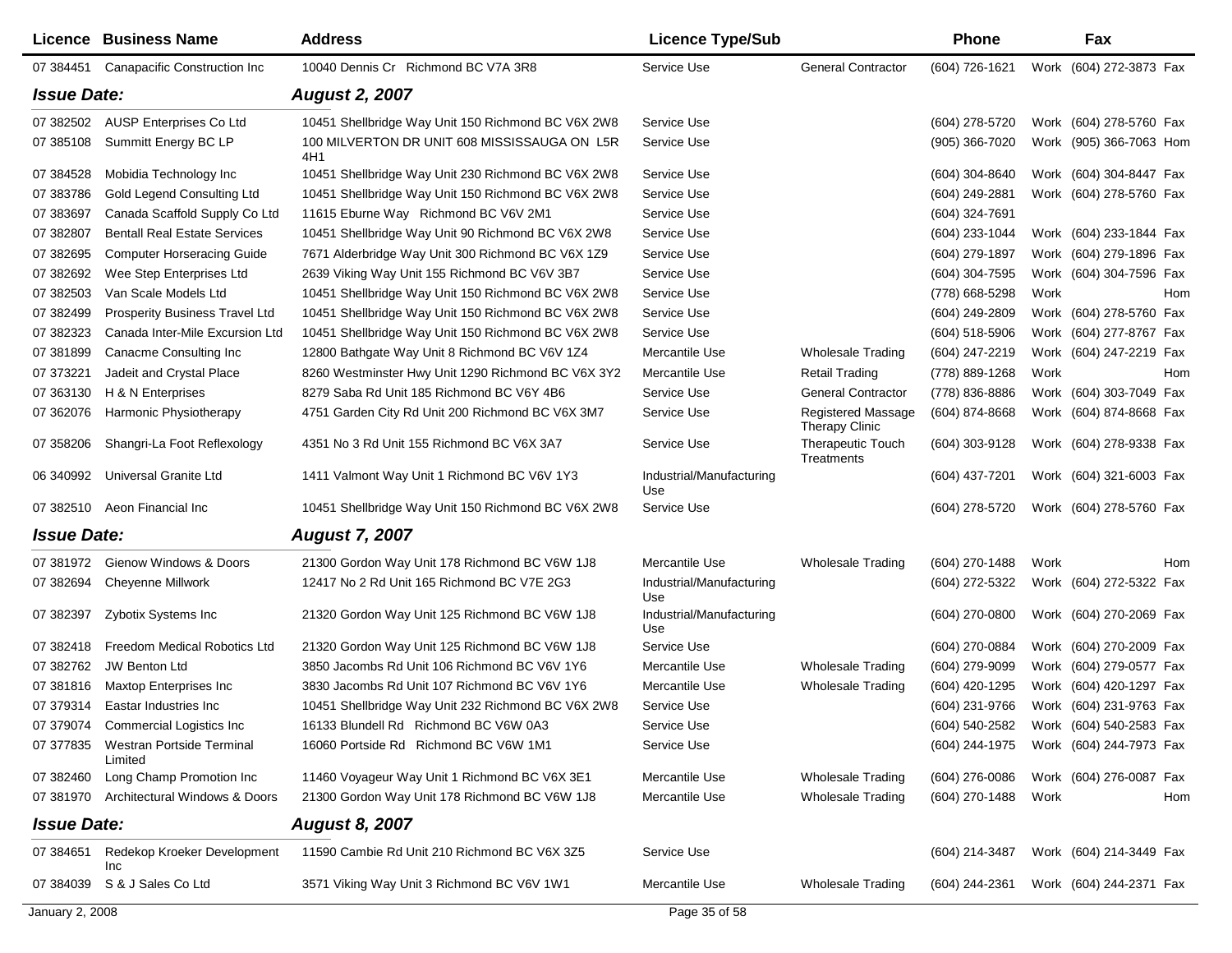|                    | Licence Business Name                         | <b>Address</b>                                     | <b>Licence Type/Sub</b>         |                              | <b>Phone</b>     |      | Fax                       |     |
|--------------------|-----------------------------------------------|----------------------------------------------------|---------------------------------|------------------------------|------------------|------|---------------------------|-----|
| 07 384379          | Pharmeng International Inc.                   | 10691 Shellbridge Way Unit 210 Richmond BC V6X 2W8 | Service Use                     |                              | $(604)$ 303-0445 |      | Work (604) 303-0432 Hom   |     |
| 07 384380          | Chiho Meats Ltd                               | 12815 Clarke PI Unit 110 Richmond BC V6V 2H9       | Service Use                     |                              | (604) 270-8067   | Work |                           | Hom |
| 07 384383          | Datawitness Online Ltd                        | 10451 Shellbridge Way Unit 113 Richmond BC V6X 2W8 | Service Use                     |                              | (604) 273-8894   |      | Work (604) 207-0914 Fax   |     |
| 07 384384          | <b>FaithLife Financial</b>                    | 10451 Shellbridge Way Unit 218 Richmond BC V6X 2W8 | Service Use                     |                              | (604) 244-0202   |      | Work (604) 244-0205 Fax   |     |
| 07 384385          | Huasheng (Canada) Financial<br>Management Ltd | 10451 Shellbridge Way Unit 220 Richmond BC V6X 2W8 | Service Use                     |                              | (604) 270-9690   |      | Work (604) 270-9691 Fax   |     |
| 07 382690          | Mexx Kids                                     | 6551 No 3 Rd Unit 1438 Richmond BC V6Y 2B6         | Mercantile Use                  | <b>Retail Trading</b>        | (604) 273-6392   |      | Work (604) 295-7099 Fax   |     |
| 07 384441          | <b>DGA Design</b>                             | 3011 Viking Way Unit 210 Richmond BC V6V 1W1       | Service Use                     |                              | (604) 232-9944   |      | Work (604) 232-9945 Fax   |     |
| 07 382679          | I Voice Comm Telnetwork Inc<br>(IVC)          | 11786 River Rd Unit 150 Richmond BC V6X 3Z3        | Service Use                     |                              | (604) 278-9677   |      | Work (604) 278-9177 Fax   |     |
| 07 384386          | <b>Skyline Gold Corporation</b>               | 10451 Shellbridge Way Unit 212 Richmond BC V6X 2W8 | Service Use                     |                              | (604) 270-3878   |      | Work (604) 270-3858 Fax   |     |
| 07 380214          | The Children's Place #3206                    | 6551 No 3 Rd Unit 1586 Richmond BC V6Y 2B6         | Mercantile Use                  | <b>Retail Trading</b>        | (604) 207-1774   | Work |                           | Hom |
| 07 372620          | Defy Gravity Dance Company Inc                | 12371 Horseshoe Way Unit 130 Richmond BC V7A 4X6   | Assembly Use Group 3            |                              | (604) 272-0808   | Work |                           | Hom |
| 07 384038          | Taikoo Lighting                               | 2931 Olafsen Ave Unit 109 Richmond BC V6X 2R4      | Mercantile Use                  | <b>Wholesale Trading</b>     | (604) 278-7220   |      | Work (604) 278-7240 Fax   |     |
| 07 378914          | <b>Wavecrest Real Estate Services</b>         | 10551 Shellbridge Way Unit 168 Richmond BC V6X 2W9 | Service Use                     |                              | (604) 817-5178   | Work |                           | Hom |
| 07 380304          | USA - Canada International<br>Investment Inc  | 8888 Odlin Cr Unit 3300 Richmond BC V6X 3Z8        | Service Use                     |                              | (604) 273-1955   |      | Work (604) 272-8070 Fax   |     |
| 07 380325          | The Nike Store                                | 6551 No 3 Rd Unit 1592 Richmond BC V6Y 2B6         | Mercantile Use                  | <b>Retail Trading</b>        | $(604)$ 276-0015 |      | Work (604) 276-0073 Fax   |     |
| 07 380338          | Goget Express (Vancouver) Inc                 | 11180 Voyageur Way Unit 170 Richmond BC V6X 3N8    | Service Use                     |                              | $(604)$ 207-8868 |      | Work (604) 207-8893 Fax   |     |
| 07 380895          | Soft Moc                                      | 6060 Minoru Blvd Unit 1934 Richmond BC V6Y 2V7     | Mercantile Use                  | <b>Retail Trading</b>        | (604) 232-1159   | Work |                           | Hom |
| 07 380922          | Jacob                                         | 6551 No 3 Rd Unit 1634 Richmond BC V6Y 2B6         | Mercantile Use                  | <b>Retail Trading</b>        | (604) 244-9192   | Work |                           | Hom |
| 07 381556          | Stephen Law                                   | 4060 Vanguard Rd Richmond BC V6X 2P4               | Service Use                     |                              | (604) 288-7717   |      | Work (604) 657-8223 Cellu |     |
| 07 376188          | Bang-On-T-Shirts                              | 6060 Minoru Blvd Unit 2232 Richmond BC V6Y 2V7     | Mercantile Use                  | Retail Trading               | (604) 232-0573   |      | Work (604) 232-0570 Fax   |     |
| <b>Issue Date:</b> |                                               | <b>August 9, 2007</b>                              |                                 |                              |                  |      |                           |     |
| 07 370744          | Kidooland Art Studio                          | 8766 McKim Way Unit 1025 Richmond BC V6X 4G4       | Assembly Use Group 3            | <b>Education Institution</b> | (604) 518-3885   | Work |                           | Hom |
| 07 385511          | Pacifica First Management Ltd                 | 2006 MAIN ST UNIT 218 VANCOUVER BC V5T 3C2         | Service Use                     |                              | (604) 876-6400   |      | Work (604) 876-5198 Fax   |     |
| 07 384989          | <b>Higgs Construction Ltd</b>                 | 3007 W 37TH AVE VANCOUVER BC V6N 2V1               | Service Use                     | <b>General Contractor</b>    | (604) 619-5639   |      | Work (604) 261-6960 Fax   |     |
| 07 385429          | <b>Chem Coat Tech Services</b>                | 8431 Ash St Richmond BC V6Y 2S4                    | Service Use                     | Home Occupation              | (604) 272-4554   |      | Work (604) 277-6471 Fax   |     |
| 07 385528          | <b>Allicon Consulting Corp</b>                | 7633 St Albans Rd Unit 306 Richmond BC V6Y 3W7     | Service Use                     | Home Occupation              | (604) 780-6828   | Work |                           | Hom |
| 07 385293          | Eagle Valley Excavating Inc                   | 22921 OLD YALE RD LANGLEY BC V2Y 2V3               | Service Use                     | <b>General Contractor</b>    | (604) 897-2704   |      | Work (604) 530-7099 Fax   |     |
| 07 385281          | <b>Generation X-cavating</b>                  | 351 COLUMBIA ST ABBOTSFORD BC V2T 5X7              | Service Use                     | <b>General Contractor</b>    | (604) 557-0740   |      | Work (604) 557-0740 Fax   |     |
| 07 384405          | Rocky Hill Wine Factory                       | 8351 Alexandra Rd Unit 130 Richmond BC V6X 1C3     | Service Use                     |                              | (604) 278-8891   |      | Work (604) 278-8891 Fax   |     |
| 07 384381          | Front Line Psychology                         | 11331 Coppersmith Way Unit 155 Richmond BC V7A 5J9 | Service Use                     |                              | (604) 274-7267   |      | Work (604) 274-7260 Fax   |     |
| 07 383857          | <b>BBM Construction Ltd</b>                   | 11711 80 A AVE DELTA BC V4C 1Z1                    | Service Use                     | <b>General Contractor</b>    | (604) 590-0612   |      | Work ) - $e$              | Hom |
|                    | 07 373069 Starlight Food Supply Ltd           | 11786 River Rd Unit 108 Richmond BC V6X 3Z3        | Mercantile Use                  | <b>Wholesale Trading</b>     | (604) 889-0637   |      | Work (604) 437-8687 Fax   |     |
| 07 369382          | Berger & Company                              | 8400 Granville Ave Unit 130 Richmond BC V6Y 1P6    | Service Use                     |                              | (604) 273-9959   |      | Work (604) 273-9910 Fax   |     |
| 07 382500          | Ryan Manufacturing Inc                        | 11960 Hammersmith Way Unit 150 Richmond BC V7A 5C9 | Industrial/Manufacturing<br>Use |                              | (604) 277-5551   |      | Work (604) 277-5556 Fax   |     |
|                    | 07 384708 Ocean Marine Systems Ltd            | 12520 Horseshoe Way Unit 108 Richmond BC V7A 5K2   | Mercantile Use                  | <b>Wholesale Trading</b>     | (604) 214-1499   |      | Work (604) 214-1423 Fax   |     |
| <b>Issue Date:</b> |                                               | <b>August 10, 2007</b>                             |                                 |                              |                  |      |                           |     |
| 07 383800          | Steveston Marine & Hardware                   | 11871 Horseshoe Way Unit 2117 Richmond BC V7A 5H5  | Service Use                     |                              | (604) 277-7031   |      | Work (604) 275-7612 Fax   |     |
| 07 384400          | Leading Edge Forming Ltd                      | 137 GLACIER ST UNIT 107 COQUITLAM BC V3K 5Z1       | Service Use                     | <b>General Contractor</b>    | (604) 472-1727   |      | Work (604) 472-1766 Fax   |     |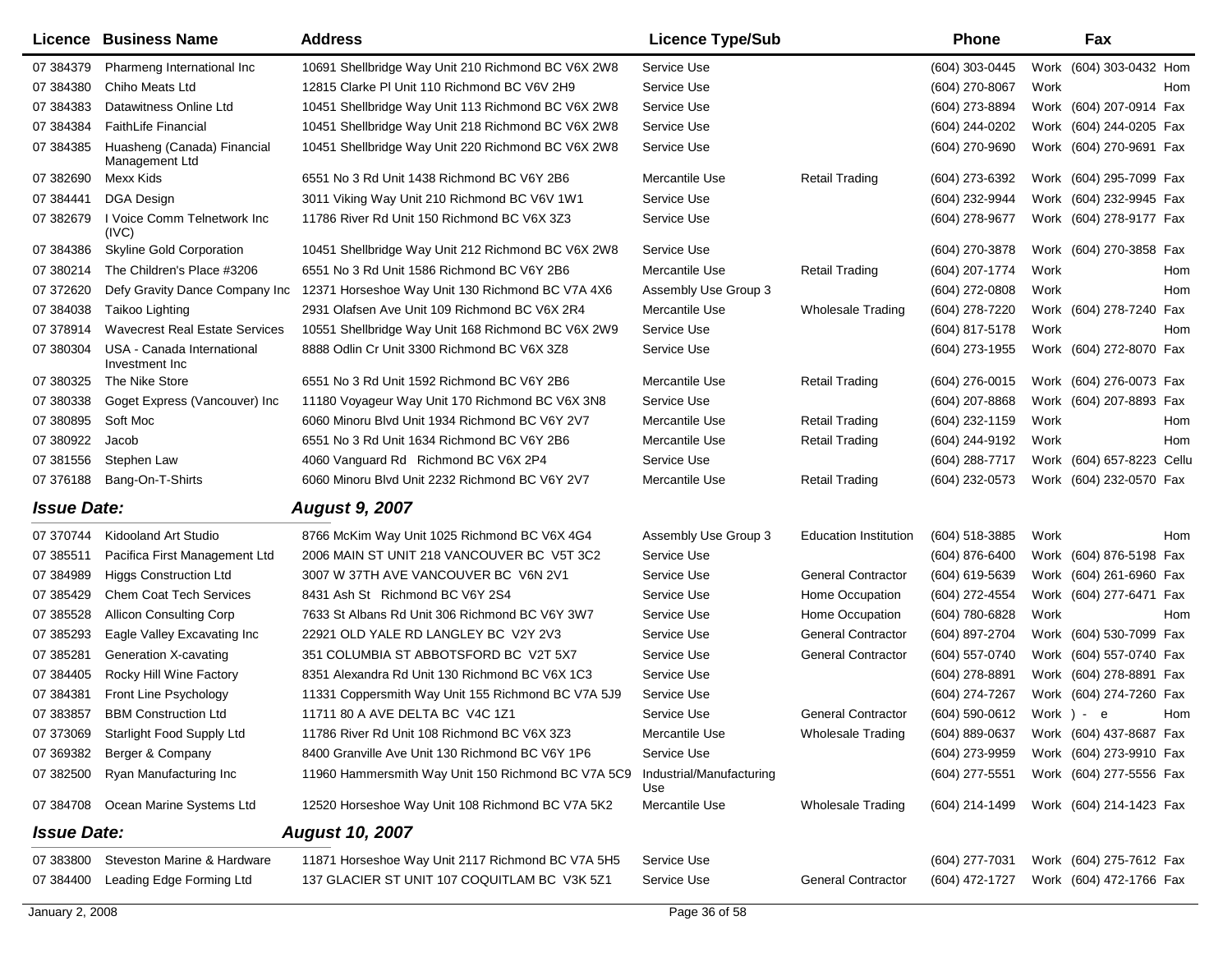|                    | Licence Business Name                                       | <b>Address</b>                                     | <b>Licence Type/Sub</b>         |                              | <b>Phone</b>       |        | Fax                                    |
|--------------------|-------------------------------------------------------------|----------------------------------------------------|---------------------------------|------------------------------|--------------------|--------|----------------------------------------|
| 07 385737          | JSP Enterprises Inc                                         | 3444 E 51ST AVE VANCOUVER BC V5S 1S6               | Service Use                     |                              | (604) 431-9291     | Work   | Hom                                    |
| 07 371378          | Devon Stone Arts Inc                                        | 11782 River Rd Unit 116 Richmond BC V6X 1Z7        | Industrial/Manufacturing<br>Use |                              | (604) 984-8984     | Work   | Hom                                    |
| 07 385732          | Raptor Ranch                                                | 5379 BAYNES ST ABBOTSFORD BC V4X 1R5               | Service Use                     |                              | $(604)$ 308-3010   | Work   | Hom                                    |
| <b>Issue Date:</b> |                                                             | <b>August 13, 2007</b>                             |                                 |                              |                    |        |                                        |
| 07 385215          | East & West Vancouver Cartage<br>Inc                        | 7080 River Rd Unit 106 Richmond BC V6X 1X5         | Service Use                     |                              | $(604)$ 270-1113   |        | Work (604) 270-1009 Fax                |
| 07 385011          | <b>Vermillion Properties Corp</b>                           | 6660 Graybar Rd Unit 170 Richmond BC V6W 1H9       | Service Use                     |                              | (604) 288-9770     |        | Work (604) 288-9771 Fax                |
| 07 384988          | L Y K Foods Ltd                                             | 8888 Odlin Cr Unit 2000 Richmond BC V6X 3Z8        | Service Use                     |                              | (604) 276-8923     |        | Work (604) 276-8925 Fax                |
| 07 385095          | Polar Bear Electronics Ltd                                  | 8788 McKim Way Unit 1265 Richmond BC V6X 4E2       | Mercantile Use                  | <b>Wholesale Trading</b>     | (604) 288-1794     | Work   | Hom                                    |
| 07 385208          | King of Courts                                              | 11600 Bridgeport Rd Unit 4 Richmond BC V6X 1T2     | Assembly Use Group 3            | <b>Health Studio</b>         | (604) 726-8181     |        | Work (604) 275-1078 Fax                |
| 07 382078          | Sea Land Air Management Ltd                                 | 4151 Hazelbridge Way Unit 2190 Richmond BC V6X 4J7 | Service Use                     |                              | (604) 295-8176     | Work   | Hom                                    |
| 07 385233          | Taam's Home Economic Centre<br>Inc                          | 8888 Odlin Cr Unit 3065 Richmond BC V6X 3Z8        | Assembly Use Group 3            | <b>Education Institution</b> | (604) 278-3056     |        | Work (604) 278-3056 Fax                |
| 07 385350          | Soccer Link                                                 | 8700 McKim Way Unit 1033 Richmond BC V6X 4A5       | Mercantile Use                  | <b>Retail Trading</b>        | (604) 207-8711     |        | Work (604) 207-8728 Fax                |
| 07 385812          | Americanada Immigration and<br><b>Business Services Ltd</b> | 7571 Belair Dr Richmond BC V7A 1B7                 | Service Use                     | Home Occupation              | (604) 295-3266     |        | Work (604) 295-3266 Fax                |
| 07 385988          | Surjit Singh and Gurchetan Aujla                            | 9920 Gilbert Rd Richmond BC V7E 2G9                | Service Use                     | <b>General Contractor</b>    | (604) 277-5052     |        | Work (604) 277-5052 Fax                |
| 07 386189          | Virk Trucking                                               | 4631 Carter Dr Richmond BC V6X 3V5                 | Service Use                     | Home Occupation              | (604) 241-9741     |        | Work (604) 241-9741 Fax                |
| 07 384980          | Ultimate Skateboard Distributor<br>Inc                      | 11788 River Rd Unit 112 Richmond BC V6X 1Z7        | Mercantile Use                  | <b>Wholesale Trading</b>     | (604) 276-9425     |        | Work (604) 276-9426 Fax                |
| 07 386016          | Dalip Sandhu Trucking                                       | 5820 Gibbons Dr Richmond BC V7C 2C7                | Service Use                     | Home Occupation              | (604) 728-1433     |        | Work (604) 275-7871 Hom                |
| 07 384975          | Kluane International Drilling Inc                           | 11460 Voyageur Way Unit 8 Richmond BC V6X 3E1      | Mercantile Use                  | <b>Wholesale Trading</b>     | (604) 303-6715     |        | Work (604) 303-6716 Fax                |
| 07 384809          | Tan's Music Group Ltd                                       | 8788 McKim Way Unit 1280 Richmond BC V6X 4E2       | Service Use                     |                              | (604) 278-9328     | Work   |                                        |
| 07 384743          | Plush Toy City                                              | 4151 Hazelbridge Way Unit 3390 Richmond BC V6X 4J7 | Mercantile Use                  | <b>Retail Trading</b>        | (604) 295-8191     |        | Work (604) 295-8192 Fax                |
| 07 384648          | The Pilates Group                                           | 13040 No 2 Rd Unit 100 Richmond BC V7E 2G1         | Assembly Use Group 3            |                              | (778) 895-4148     |        | Work (604) 271-1273 Fax                |
| 07 384590          | Vancouver Art Auction Club                                  | 6081 No 3 Rd Unit 809 Richmond BC V6Y 2B2          | Service Use                     |                              | (778) 892-9898     | Work   | Hom                                    |
| 07 384431          | Veritas Millwork Ltd                                        | 27487 55TH AVE LANGLEY BC V4W 3Y1                  | Service Use                     |                              | $(604) 626 - 4080$ |        | Work (604) 626-4030 Fax                |
| 07 384979          | <b>Energold Drilling Corp</b>                               | 11460 Voyageur Way Unit 8 Richmond BC V6X 3E1      | Mercantile Use                  | <b>Wholesale Trading</b>     | (604) 303-6715     |        | Work (604) 303-6716 Fax                |
| 07 381439          | People Innovation Canada Inc                                | 4151 Hazelbridge Way Unit 2620 Richmond BC V6X 4J7 | Mercantile Use                  | <b>Retail Trading</b>        | (778) 998-8155     | Cellul | Hom                                    |
| 07 380495          | <b>Future Living</b>                                        | 13988 Cambie Rd Unit 328 Richmond BC V6V 2K4       | Mercantile Use                  | <b>Wholesale Trading</b>     | (604) 278-6721     |        | Work (604) 278-6726 Fax                |
| 07 380195          | Pappas Furs Designers Ltd                                   | 4151 Hazelbridge Way Unit 2470 Richmond BC V6X 4J7 | Mercantile Use                  | <b>Retail Trading</b>        | (604) 821-1570     |        | Work (604) 821-1575 Fax                |
| 07 37 8717         | SG & Associates Chartered<br>Accountants                    | 8211 Ackroyd Rd Unit 270 Richmond BC V6X 3K8       | Service Use                     |                              | $(604)$ 278-1069   |        | Work (604) 278-3273 Fax                |
| 07 373101          | J C Bunny Bunny Trading Co Ltd                              | 1600 Valmont Way Unit 4 Richmond BC V6V 1Y4        | Service Use                     |                              | $(604)$ 278-0761   |        | Work (604) 278-0761 Fax                |
|                    | 07 384569 Mapletrip Tourism Ltd                             | 8888 Odlin Cr Unit 2185 Richmond BC V6X 3Z8        | Service Use                     |                              |                    |        | (604) 273-8712 Work (604) 273-8912 Fax |
| <b>Issue Date:</b> |                                                             | <b>August 14, 2007</b>                             |                                 |                              |                    |        |                                        |
| 07 377358          | Xcetera                                                     | 6551 No 3 Rd Unit 1810 Richmond BC V6Y 2B6         | Mercantile Use                  | <b>Retail Trading</b>        | (604) 207-1026     |        | Work (514) 341-5619 Fax                |
| 07 385586          | Golden Harvest Industries Ltd                               | 7455 Moffatt Rd Unit 208 Richmond BC V6Y 1X9       | Service Use                     | <b>Gas Contractor</b>        | (604) 729-3827     |        | Work (604) 233-1867 Fax                |
| 07 385569          | Design Plumbing & Heating                                   | 1728 4TH AVE VANCOUVER BC V5N 1K1                  | Service Use                     | <b>Plumbing Contractor</b>   | (604) 729-5214     | Work   | Hom                                    |
| 07 385582          | Metro Design & Construction Ltd                             | 1268 BROADWAY ST UNIT 230 VANCOUVER BC V6H<br>1G6  | Service Use                     | <b>General Contractor</b>    | (778) 861-7686     |        | Cellul (604) 736-8978 Fax              |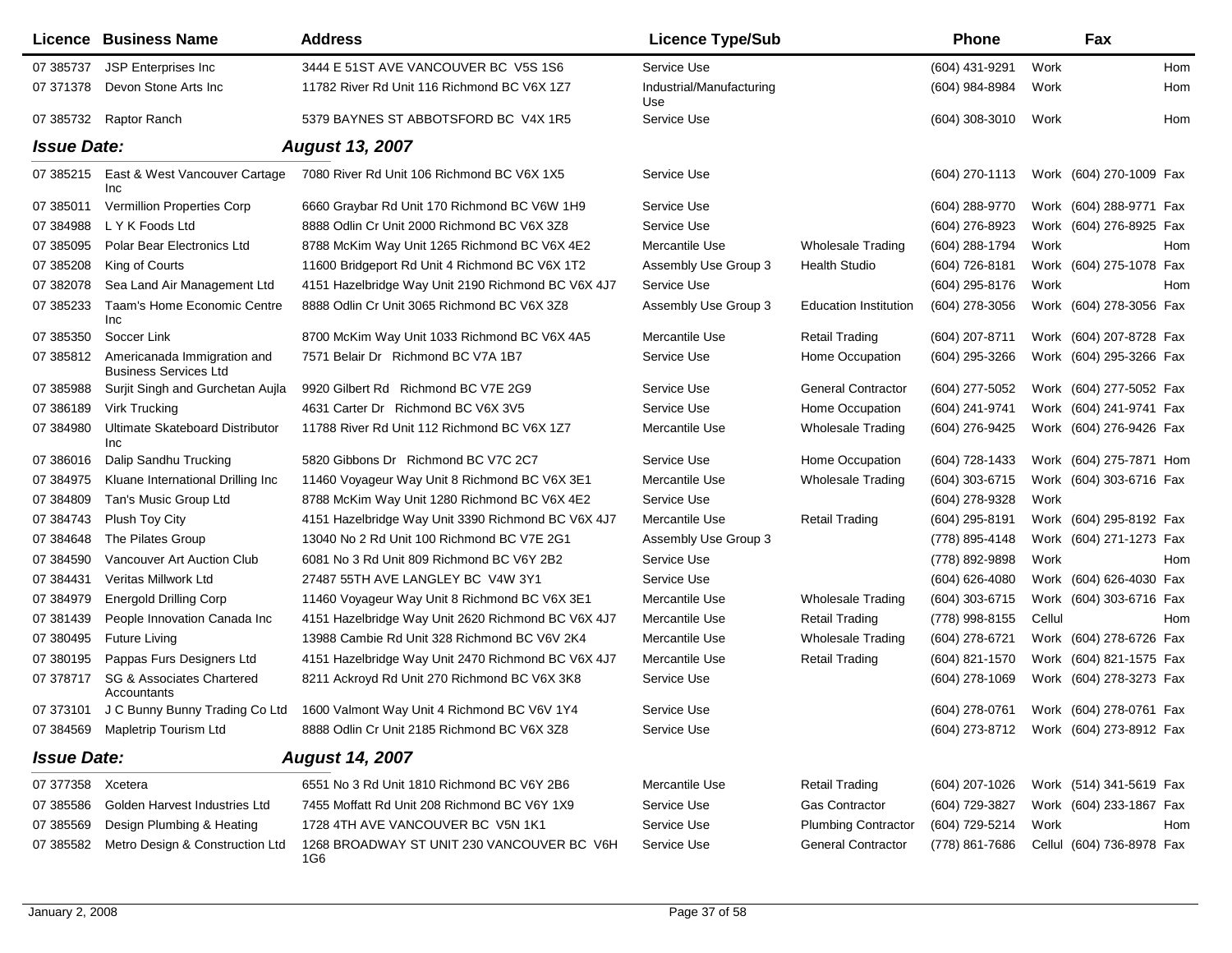|                    | Licence Business Name                          | <b>Address</b>                                             | <b>Licence Type/Sub</b>         |                              | <b>Phone</b>     |        | Fax                     |     |
|--------------------|------------------------------------------------|------------------------------------------------------------|---------------------------------|------------------------------|------------------|--------|-------------------------|-----|
| <b>Issue Date:</b> |                                                | <b>August 15, 2007</b>                                     |                                 |                              |                  |        |                         |     |
| 07 381339          | <b>Land Products</b>                           | 15100 Knox Way Unit 120 Richmond BC V6V 3A6                | Industrial/Manufacturing<br>Use |                              | (604) 278-1986   |        | Work (604) 278-1986 Fax |     |
| 07 386277          | S V Construction Ltd                           | 3663 VIMY CR VANCOUVER BC V5M 4B6                          | Service Use                     | <b>General Contractor</b>    | (604) 454-0898   |        | Work (604) 454-0898 Fax |     |
| 07 386618          | Asanti Development Ltd                         | 1576 W 58TH AVE VANCOUVER BC V6P 1W7                       | Service Use                     | <b>General Contractor</b>    | (604) 537-5688   |        | Work (604) 261-8570 Fax |     |
| 07 386705          | <b>Sharma Accounting Services</b>              | 10591 Dennis Cr Richmond BC V7A 3R6                        | Service Use                     | Home Occupation              | (604) 807-8769   | Work   |                         | Hom |
| <b>Issue Date:</b> |                                                | <b>August 16, 2007</b>                                     |                                 |                              |                  |        |                         |     |
| 07 384404          | Technolube Inc                                 | 12180 Horseshoe Way Unit 6 Richmond BC V7A 4Y5             | Mercantile Use                  | Wholesale Trading            | (604) 204-0144   |        | Work (604) 275-3599 Fax |     |
| 07 373460          | Jun Comic Club                                 | 4751 Garden City Rd Unit 210 Richmond BC V6X 3M7           | Mercantile Use                  | <b>Retail Trading</b>        | (604) 338-8978   | Work   |                         | Hom |
| 07 386201          | Cosmo Computer & Photo<br>Imaging              | 8766 McKim Way Unit 1005 Richmond BC V6X 4G4               | Service Use                     |                              | (604) 278-7746   | Work   |                         | Hom |
| 07 385760          | Canada West Wood Flooring<br>Solutions Inc     | 11220 Voyageur Way Unit 3 Richmond BC V6X 3E1              | Service Use                     |                              | (604) 214-0962   |        | Work (604) 214-0902 Fax |     |
| 07 385590          | <b>Omnexis Consulting Corporation</b>          | 13071 Vanier PI Unit 280 Richmond BC V6V 2J1               | Service Use                     |                              | $(604)$ 249-5001 |        | Work (604) 303-7773 Fax |     |
| 07 385581          | Aimity (BC) Financial Group Ltd                | 8788 McKim Way Unit 3130 Richmond BC V6X 4E2               | Service Use                     |                              | (604) 244-7321   |        | Work (604) 288-1542 Fax |     |
| 07 385128          | J A Electric Inc                               | 12417 No 2 Rd Unit 215 Richmond BC V7E 6H6                 | Service Use                     |                              | (604) 576-5012   |        | Work (604) 574-5084 Fax |     |
| 07 384453          | Smell This! Aromatherapy Inc                   | 15100 Knox Way Unit 130 Richmond BC V6V 3A6                | Mercantile Use                  | <b>Wholesale Trading</b>     | (604) 957-9984   |        | Work (604) 957-9875 Fax |     |
| 07 369102          | Translink Shipping (Canada) Inc                | 10760 Shellbridge Way Unit 196 Richmond BC V6X 3H1         | Service Use                     |                              | $(206)$ 363-8888 | Work   |                         | Hom |
| 07 384117          | <b>Bsquare Software Solutions Inc</b>          | 3751 Shell Rd Unit 100 Richmond BC V6X 2W2                 | Service Use                     |                              | (604) 214-9869   |        | Work (604) 214-9864     | Fax |
| 07 382360          | Joy Beauty School                              | 4811 Hazelbridge Way Unit 180 Richmond BC V6X 3K7          | Assembly Use Group 3            | <b>Education Institution</b> | (604) 876-8233   | Work   |                         | Hom |
| 07 381256          | Dr Qi Zhang Dental Office                      | 8400 Granville Ave Unit 120 Richmond BC V6Y 1P6            | Service Use                     |                              | (604) 247-0020   | Work   |                         | Hom |
| 07 380302          | China Modern Bookshop                          | 4400 Hazelbridge Way Unit 210 Richmond BC V6X 3R8          | Mercantile Use                  | <b>Retail Trading</b>        | $(604)$ 581-6778 |        | Work (604) 581-6778     | Hom |
| 07 378932          | Pin Pin Fashion                                | 4380 No 3 Rd Unit 1520 Richmond BC V6X 3V7                 | Mercantile Use                  | <b>Retail Trading</b>        | (604) 278-0535   | Work   |                         | Hom |
| 07 384359          | Acclaim Ability Management Inc                 | 10451 Shellbridge Way Unit 200 Richmond BC V6X 2W8         | Service Use                     |                              | (604) 304-1858   |        | Work (604) 304-1865 Fax |     |
| <b>Issue Date:</b> |                                                | <b>August 17, 2007</b>                                     |                                 |                              |                  |        |                         |     |
| 07 387065          | <b>Action Mechanical</b>                       | 7020 GRAY AVE BURNABY BC V5J 3Y8                           | Service Use                     | <b>Plumbing Contractor</b>   | (778) 228-1324   | Work   |                         | Hom |
| <b>Issue Date:</b> |                                                | <b>August 19, 2007</b>                                     |                                 |                              |                  |        |                         |     |
| 07 386587          | Advanced Tax Services Inc                      | 11590 Cambie Rd Unit 210 Richmond BC V6X 3Z5               | Service Use                     |                              | (604) 214-3487   |        | Work (604) 214-3449 Fax |     |
| 07 386603          | Knight Attendant                               | P O BOX 60260 FRASER POSTAL OUTLET<br>VANCOUVER BC V5W 4B5 | Service Use                     |                              | (778) 863-9620   | Work   |                         | Hom |
| 07 387152          | <b>Torresan Contracting</b>                    | 9 HETT CREEK DR PORT MOODY BC V3H 4Z7                      | Service Use                     | <b>General Contractor</b>    | (604) 469-7908   |        | Work (604) 469-4987     | Fax |
| 07 387148          | <b>Shawstek Computer Tecnologies</b><br>Inc    | 7571 Belair Dr Richmond BC V7A 1B7                         | Service Use                     | Home Occupation              | (604) 928-6386   | Work   |                         | Hom |
| 07 386923          | J Power Personal Training<br>Service           | 6800 Lynas Lane Unit 7 Richmond BC V7C 5E2                 | Service Use                     | Home Occupation              | (604) 518-9319   | Cellul |                         | Hom |
| 07 386812          | Protec Electrical Services Inc                 | 680 CLARKSON ST UNIT 704 NEW WESTMINSTER BC<br>V3M 6X9     | Service Use                     | <b>Electrical Contractor</b> | (778) 322-8255   |        | Work (604) 521-8255 Fax |     |
| 07 386768          | Netcold Refrigeration & Air<br>Conditioning Co | 4453 PANDORA ST BURNABY BC V5C 2B8                         | Service Use                     |                              | (604) 728-2348   |        | Work (604) 298-2198 Fax |     |
| 07 386745          | Xiang Yu Weng                                  | 11571 Thorpe Rd Unit 46 Richmond BC V6X 1J5                | Service Use                     | Home Occupation              | (604) 303-0589   | Work   |                         | Hom |
| 07 387154          | Nesika Insurance Services Inc                  | 12740 Trites Rd Richmond BC V7E 3R8                        | Service Use                     |                              | (604) 448-9196   |        | Work (604) 448-9197 Fax |     |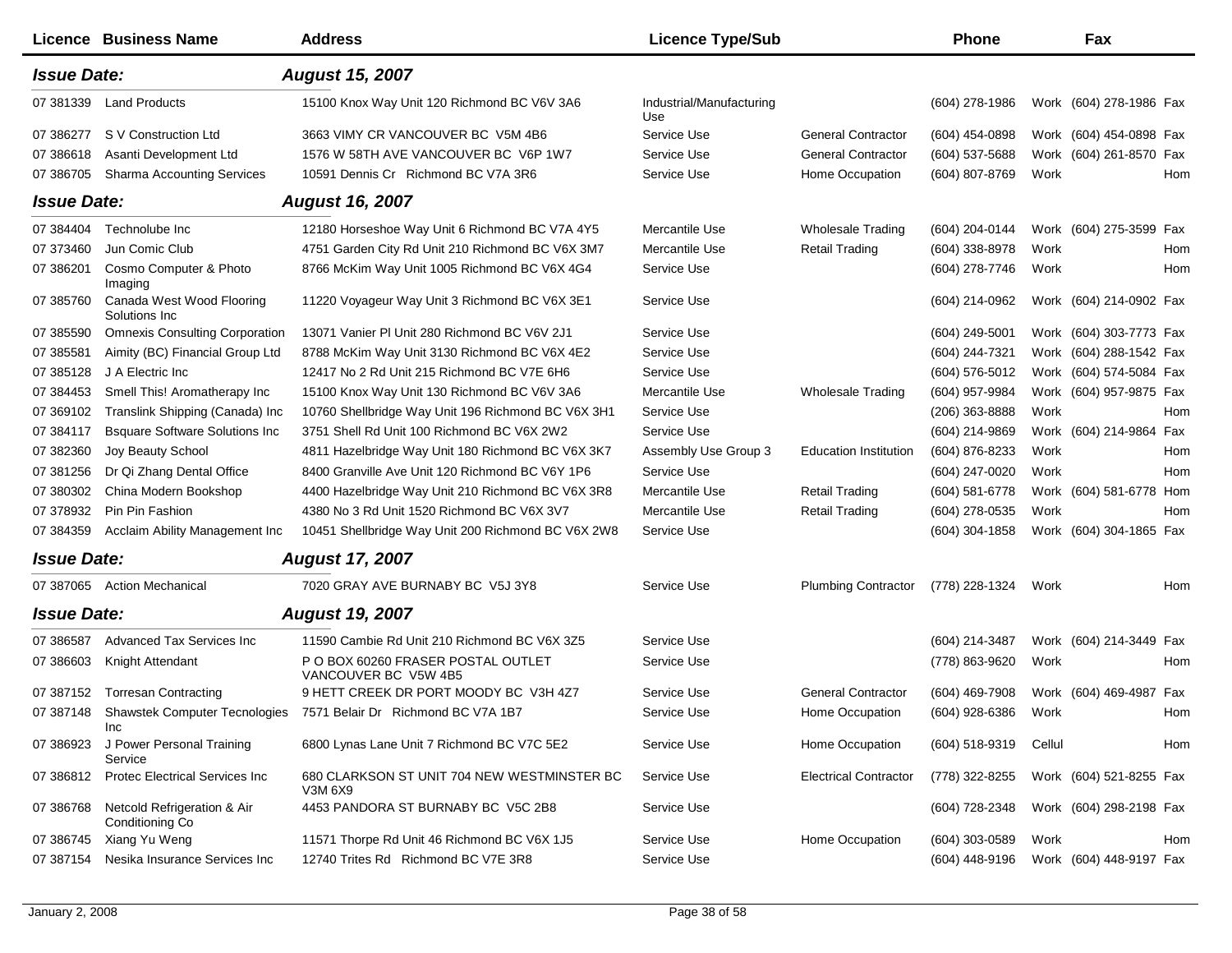|                    | Licence Business Name                           | <b>Address</b>                                                   | <b>Licence Type/Sub</b>         |                                             | <b>Phone</b>   |      | Fax                     |       |
|--------------------|-------------------------------------------------|------------------------------------------------------------------|---------------------------------|---------------------------------------------|----------------|------|-------------------------|-------|
| 07 368642          | First Balanced Health Center Inc                | 8600 Cambie Rd Unit 230 Richmond BC V6X 4K1                      | Industrial/Manufacturing<br>Use |                                             | (604) 273-8277 |      | Work (604) 273-7998 Fax |       |
| 07 386566          | <b>Carnarvon Properties Ltd</b>                 | 3257 W 35TH AVE VANCOUVER BC V6N 2N4                             | Service Use                     | <b>General Contractor</b>                   | (604) 263-5925 |      | Work (604) 263-5925 Fax |       |
| 06 354420          | Triple Five Transport Inc                       | 11531 Eburne Way Richmond BC V6V 2Y6                             | Service Use                     |                                             | (604) 327-4483 |      | Work (604) 327-4098 Fax |       |
| 07 386384          | Done Right Bookkeeping Service                  | 8600 Westminster Hwy Unit 205 Richmond BC V6X 1A8                | Service Use                     | Home Occupation                             | (604) 999-9117 |      | Work (604) 244-5999 Fax |       |
| 07 386383          | <b>Propertyworks Building Solutions</b>         | 2385 10TH AVE VANCOUVER BC V6K 2J2                               | Service Use                     | <b>General Contractor</b>                   | (604) 803-2660 | Work |                         | Hom   |
| 07 385635          | Far East Video Ltd                              | 8580 Alexandra Rd Unit 1200 Richmond BC V6X 4B3                  | Mercantile Use                  | <b>Retail Trading</b>                       | (604) 732-9911 | Work |                         | Hom   |
| 07 384990          | N W Prestige Enterprises Inc.                   | 12800 Bathgate Way Unit 8 Richmond BC V6V 1Z4                    | Service Use                     |                                             | (604) 304-3816 |      | Work (604) 304-9495 Fax |       |
| 07 384488          | Canada 2000 Antiques                            | 4720 Vanguard Rd Richmond BC V6X 2P8                             | Mercantile Use                  | <b>Wholesale Trading</b>                    | (604) 303-8841 |      | Work (604) 303-8842 Fax |       |
| 07 382199          | Hydro-West Scaffolding Ltd                      | 11571 Mitchell Rd Richmond BC V6V 1T5                            | Service Use                     |                                             | (604) 301-1413 |      | Work (604) 301-1430 Fax |       |
| 07 38 66 26        | Wai Hong Health Food Ltd                        | 8788 McKim Way Unit 1260 Richmond BC V6X 4E2                     | Mercantile Use                  | <b>Retail Trading</b>                       | (604) 773-6071 |      | Work (604) 247-2218 Fax |       |
| <b>Issue Date:</b> |                                                 | <b>August 20, 2007</b>                                           |                                 |                                             |                |      |                         |       |
| 07 387166          | One World Building Services<br>Corporation      | 8700 Minler Rd Richmond BC V7C 3T9                               | Service Use                     | <b>General Contractor</b>                   | (604) 999-3945 |      | Work (604) 304-1055 Fax |       |
| 07 386804          | Virzani Enterprises Ltd                         | 10400 Scotsdale Ave Richmond BC V7E 3V1                          | Service Use                     | Home Occupation                             | (778) 232-6824 | Work |                         | Hom   |
| 07 382325          | <b>Terra Nova Market</b>                        | 6011 No 1 Rd Unit 100 Richmond BC V7C 1T4                        | Mercantile Use                  | <b>Retail Trading</b>                       | (604) 270-8625 |      | Work (604) 789-9961     | Cellu |
| 07 382103          | Simply Pie Bakery                               | 2540 Simpson Rd Unit 170 Richmond BC V6X 2P9                     | Industrial/Manufacturing<br>Use |                                             | (604) 626-1899 | Work |                         | Hom   |
| 07 381960          | Alive Health Centre Ltd                         | 2680 Shell Rd Unit 133 Richmond BC V6X 4C9                       | Mercantile Use                  | <b>Wholesale Trading</b>                    | (604) 273-6266 |      | Work (604) 273-6121 Fax |       |
| 07 379090          | Starbucks Coffee #4849                          | 8525 Sea Island Way Richmond BC V6X 0A8                          | Assembly Use Group 1            | Food Service<br>Establishment, Take-<br>Out | (206) 318-8705 |      | Work (206) 318-0109 Fax |       |
| 07 372398          | Jun Chen TCM & Acupucture<br>Clinic             | 8140 Cook Rd Unit 206 Richmond BC V6Y 1V1                        | Service Use                     |                                             | (604) 270-8158 |      | Work (604) 270-8158 Fax |       |
| 07 37 6994         | S & W Pepper House<br>(Richmond) Restaurant     | 6820 No 3 Rd Richmond BC V6Y 2C4                                 | Assembly Use Group 1            | <b>Food Service</b><br>Establishment        | (778) 892-4598 | Work |                         | Hom   |
| <b>Issue Date:</b> |                                                 | <b>August 21, 2007</b>                                           |                                 |                                             |                |      |                         |       |
| 07 387223          | The Whole Being Yoga<br>Company Inc             | 5880 Dover Cr Unit 240 Richmond BC V7C 5P5                       | Service Use                     | Home Occupation                             | (604) 448-0271 | Work |                         | Hom   |
| 07 387278          | <b>True Blue Painting Services</b>              | 963 CORNWALL PL PORT COQUITLAM BC V3B 5N5                        | Service Use                     | <b>General Contractor</b>                   | (778) 888-2047 | Work |                         | Hom   |
| 07 387343          | Keen Mechanical Systems                         | 1033 ST GEORGE AVE UNIT 102 NORTH VANCOUVER<br><b>BC V7L 3H5</b> | Service Use                     | <b>Plumbing Contractor</b>                  | (604) 220-1720 | Work |                         | Hom   |
| 07 387048          | <b>Rylands Homes Ltd</b>                        | 5380 Granville Ave Richmond BC V7C 1E7                           | Service Use                     | <b>General Contractor</b>                   | (604) 271-7369 |      | Work (604) 271-7369 Fax |       |
| 07 387344          | Keen Mechanical Systems                         | 1033 ST GEORGE AVE UNIT 102 NORTH VANCOUVER<br>BC V7L 3H5        | Service Use                     | <b>Gas Contractor</b>                       | (604) 220-1720 | Work |                         | Hom   |
|                    | 07 387043 Floor to Sealing                      | 55 HAWTHORN DR UNIT 8 PORT MOODY BC V3H 0B3                      | Service Use                     | <b>General Contractor</b>                   | (604) 808-1251 | Work |                         | Hom   |
|                    | 07 384137 Ufancio Security Ltd                  | 7011 No 8 Rd Richmond BC                                         | Service Use                     | Private Investigation<br>Agency             | (604) 290-5739 |      | Work (604) 940-0848 Fax |       |
|                    | 07 387069 Profile Custom Painting               | 10550 Hollymount Dr Richmond BC V7E 4Z2                          | Service Use                     | <b>General Contractor</b>                   | (778) 227-4644 | Work |                         | Hom   |
| <b>Issue Date:</b> |                                                 | <b>August 22, 2007</b>                                           |                                 |                                             |                |      |                         |       |
| 07 387300          | Kingtong Crystal Ltd                            | 8040 Colonial Dr Unit 202 Richmond BC V7C 4V1                    | Service Use                     | Home Occupation                             | (604) 960-1532 |      | Work (604) 277-7510 Fax |       |
| 07 387642          | Open House Staging &<br>Decorating              | 10161 Hollymount Dr Richmond BC V7E 4T5                          | Service Use                     | Home Occupation                             | (604) 277-5599 | Work |                         |       |
| 07 387541          | <b>Ballard Security Group Canada</b><br>Limited | 999 CANADA PL UNIT 404 VANCOUVER BC V6C 3E2                      | Service Use                     | Private Investigation<br>Agency             | (604) 879-7763 |      | Work (604) 295-0514 Fax |       |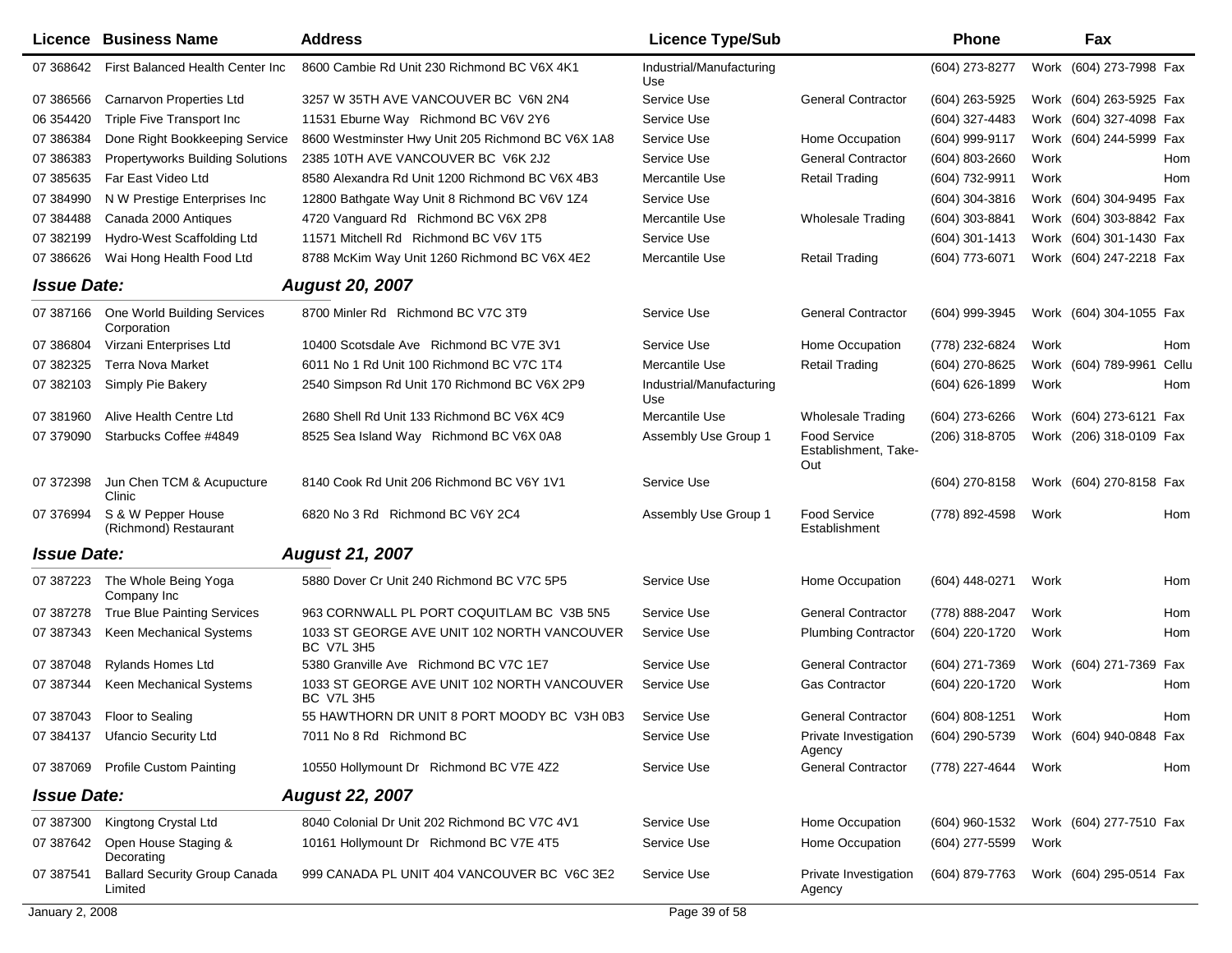|                    | Licence Business Name                                       | <b>Address</b>                                                | <b>Licence Type/Sub</b>         |                                        | <b>Phone</b>     |      | Fax                     |  |
|--------------------|-------------------------------------------------------------|---------------------------------------------------------------|---------------------------------|----------------------------------------|------------------|------|-------------------------|--|
| 07 387230          | West Coast Drywall                                          | 720 6TH ST UNIT 133 NEW WESTMINSTER BC V3L<br>3C <sub>5</sub> | Service Use                     | <b>General Contractor</b>              | (604) 328-4915   | Work | Hom                     |  |
| 07 387214          | <b>Lower Mainland Heating Services</b>                      | 3415 EAST 5TH AVE VANCOUVER BC V5M 1P6                        | Service Use                     | <b>Gas Contractor</b>                  | (604) 434-0812   |      | Work (604) 434-0812 Fax |  |
| 07 382702          | Watson Enterprises Inc                                      | 2188 No 5 Rd Unit 170 Richmond BC V6X 2T1                     | Mercantile Use                  | <b>Wholesale Trading</b>               | (604) 276-0466   |      | Work (604) 276-0465 Fax |  |
| 07 381201          | Emerald Sea Research and<br>Consulting                      | 6911 Graybar Rd Richmond BC V6W 1H3                           | Service Use                     | Home Occupation                        | (604) 618-8274   | Work | Hom                     |  |
| 07 387577          | L'Trade World Unlimited                                     | 11571 Thorpe Rd Unit 34 Richmond BC V6X 1J5                   | Service Use                     | Home Occupation                        | (778) 883-6125   | Work | Hom                     |  |
| <b>Issue Date:</b> |                                                             | <b>August 23, 2007</b>                                        |                                 |                                        |                  |      |                         |  |
| 07 387599          | EC Finishing Woodworker Co                                  | 9660 Gilbert Rd Richmond BC V7E 2G8                           | Service Use                     | <b>General Contractor</b>              | $(604)$ 338-8163 | Work | Hom                     |  |
| 07 387124          | Pro-Biz Enterprises (Canada) Inc                            | 7080 River Rd Unit 202 Richmond BC V6X 1X5                    | Service Use                     |                                        | (604) 273-4528   |      | Work (604) 232-0685 Fax |  |
| 07 386774          | <b>Propulsion Systems</b>                                   | 11571 Eburne Way Richmond BC V6V 2M1                          | Service Use                     |                                        | (604) 975-9334   |      | Work (604) 947-9166 Fax |  |
| 07 386647          | Viva Health Products Ltd                                    | 12300 Horseshoe Way Unit 118 Richmond BC V7A 4Z1              | Mercantile Use                  | <b>Wholesale Trading</b>               | (604) 277-8482   |      | Work (604) 277-8483 Fax |  |
| 07 386778          | Triple H Services Ltd                                       | 11571 Eburne Way Richmond BC V6V 2M1                          | Service Use                     |                                        | (604) 277-1282   |      | Work (604) 277-9495 Fax |  |
| 07 386972          | Vancouver International Buddhist<br><b>Progress Society</b> | 8181 Cambie Rd Unit 6660 Richmond BC V6X 3X9                  | Mercantile Use                  | <b>Retail Trading</b>                  | (604) 273-0369   |      | Work (604) 273-0256 Fax |  |
| 07 387003          | World Courier Of Canada Ltd                                 | 3751 Shell Rd Unit 170 Richmond BC V6X 2W2                    | Service Use                     | <b>Delivery Services</b>               | (604) 232-9444   |      | Work (604) 232-9445 Fax |  |
| 07 387149          | Phonemore                                                   | 8531 Alexandra Rd Unit 128 Richmond BC V6X 1C3                | Mercantile Use                  | <b>Retail Trading</b>                  | $(604)$ 303-9115 | Work | Hom                     |  |
| 07 387174          | <b>Corus Custom Networks</b>                                | 10551 Shellbridge Way Unit 30 Richmond BC V6X 2W9             | Service Use                     |                                        | $(604)$ 232-1660 |      | Work (604) 244-0599 Fax |  |
| 07 387226          | Global Solar Energy Inc                                     | 8300 General Currie Rd Unit 337 Richmond BC V6Y 3X1           | Service Use                     | Home Occupation                        | (604) 215-1378   |      | Work (604) 215-1378 Fax |  |
| 07 387738          | <b>ATC Contracting</b>                                      | 3650 201A ST LANGLEY BC V3A 6B9                               | Service Use                     | <b>General Contractor</b>              | (604) 817-0340   | Work | Hom                     |  |
| 07 387397          | <b>Classy Visions Possibility Centre</b>                    | 3651 Moncton St Unit 290 Richmond BC V7E 3A5                  | Service Use                     |                                        | (604) 786-9529   | Work | Hom                     |  |
| 07 387574          | Alice Iu Garden Design                                      | 10584 Kozier Dr Richmond BC V7E 5L7                           | Service Use                     | Home Occupation                        | (604) 773-8189   |      | Work (604) 241-9388 Fax |  |
| 07 387259          | <b>PTPS</b>                                                 | 33263 BOURQUIN CR UNIT 104 ABBOTSFORD BC V2S<br>1Y3           | Service Use                     | <b>Electrical Contractor</b>           | $(604)$ 308-2060 | Work | Hom                     |  |
| 07 386531          | Mirrs Interiors                                             | 11071 Bridgeport Rd Unit 123 Richmond BC V6X 1T3              | Industrial/Manufacturing<br>Use |                                        | (604) 278-6477   | Work | Hom                     |  |
| 07 381792          | <b>Abest Building Supplies</b>                              | 2268 No 5 Rd Unit 190 Richmond BC V6X 2T1                     | Mercantile Use                  | <b>Wholesale Trading</b>               | (604) 730-9628   | Work | Hom                     |  |
| 07 387571          | Intristic                                                   | 9831 Berry Rd Richmond BC V7A 2M9                             | Service Use                     | Home Occupation                        | (604) 277-4759   | Work | Hom                     |  |
| 07 370882          | Milocan Trading (Canada) Inc                                | 3511 Viking Way Unit 4 Richmond BC V6V 1W1                    | Mercantile Use                  | <b>Wholesale Trading</b>               | (604) 618-2343   | Work | Hom                     |  |
| 07 372157          | <b>Bel'Air Products North America</b><br>Ltd                | 13680 Bridgeport Rd Unit 9 Richmond BC V6V 1V3                | Service Use                     |                                        | (604) 715-8722   | Work | Hom                     |  |
| 07 378947          | <b>Show Attitude</b>                                        | 4151 Hazelbridge Way Unit 3380 Richmond BC V6X 4J7            | Mercantile Use                  | Retail Trading                         | (604) 219-0218   | Work | Hom                     |  |
| 07 381677          | Catwalk Hair and Beauty Salon                               | 3779 Sexsmith Rd Unit 2187 Richmond BC V6X 3Z9                | Service Use                     |                                        | $(604)$ 278-1000 | Work | Hom                     |  |
| 07 386530          | ConeTec                                                     | 12140 Vulcan Way Richmond BC V6V 1J8                          | Service Use                     |                                        | (604) 273-4311   |      | Work (604) 273-4066 Fax |  |
| 07 382181          | A & J Karting Equipment Ltd                                 | 12811 Clarke PI Unit 170 Richmond BC V6V 2H9                  | Service Use                     |                                        | (604) 279-0329   |      | Work (604) 279-0839 Fax |  |
| 07 384448          | In Touch Holistic Bodywork And<br>Massage                   | 8040 Garden City Rd Unit 112 Richmond BC V6Y 2N9              | Service Use                     | <b>Therapeutic Touch</b><br>Treatments | (604) 716-0190   | Work | Hom                     |  |
| 07 385517          | <b>Goldtex Enterprises Inc</b>                              | 8700 McKim Way Unit 3208 Richmond BC V6X 4A5                  | Mercantile Use                  | <b>Wholesale Trading</b>               | (604) 279-0323   |      | Work (604) 279-0300 Fax |  |
| 07 385641          | K Lam Team Personal Office                                  | 11180 Voyageur Way Unit 250 Richmond BC V6X 3N8               | Service Use                     |                                        | (604) 788-2626   |      | Work (778) 297-8808 Fax |  |
| 07 385668          | Care-Life Health International Inc                          | 6151 Westminster Hwy Unit 131 Richmond BC V7C 4V4             | Mercantile Use                  | <b>Wholesale Trading</b>               | (604) 270-6522   |      | Work (604) 270-6516 Fax |  |
| 07 385742          | Canlum Resources Industry Ltd                               | 7080 River Rd Unit 234 Richmond BC V6X 1X5                    | Service Use                     |                                        | (604) 270-0408   |      | Work (604) 270-0409 Fax |  |
| 07 386525          | <b>YFS International Trade</b><br>Corporation               | 2680 Shell Rd Unit 158 Richmond BC V6X 4C9                    | Service Use                     |                                        | (604) 760-3183   |      |                         |  |
| 07 386528          | Adara Systems Ltd                                           | 12140 Vulcan Way Richmond BC V6V 1J8                          | Industrial/Manufacturing<br>Use |                                        | $(604)$ 273-6013 |      | Work (604) 273-4066 Fax |  |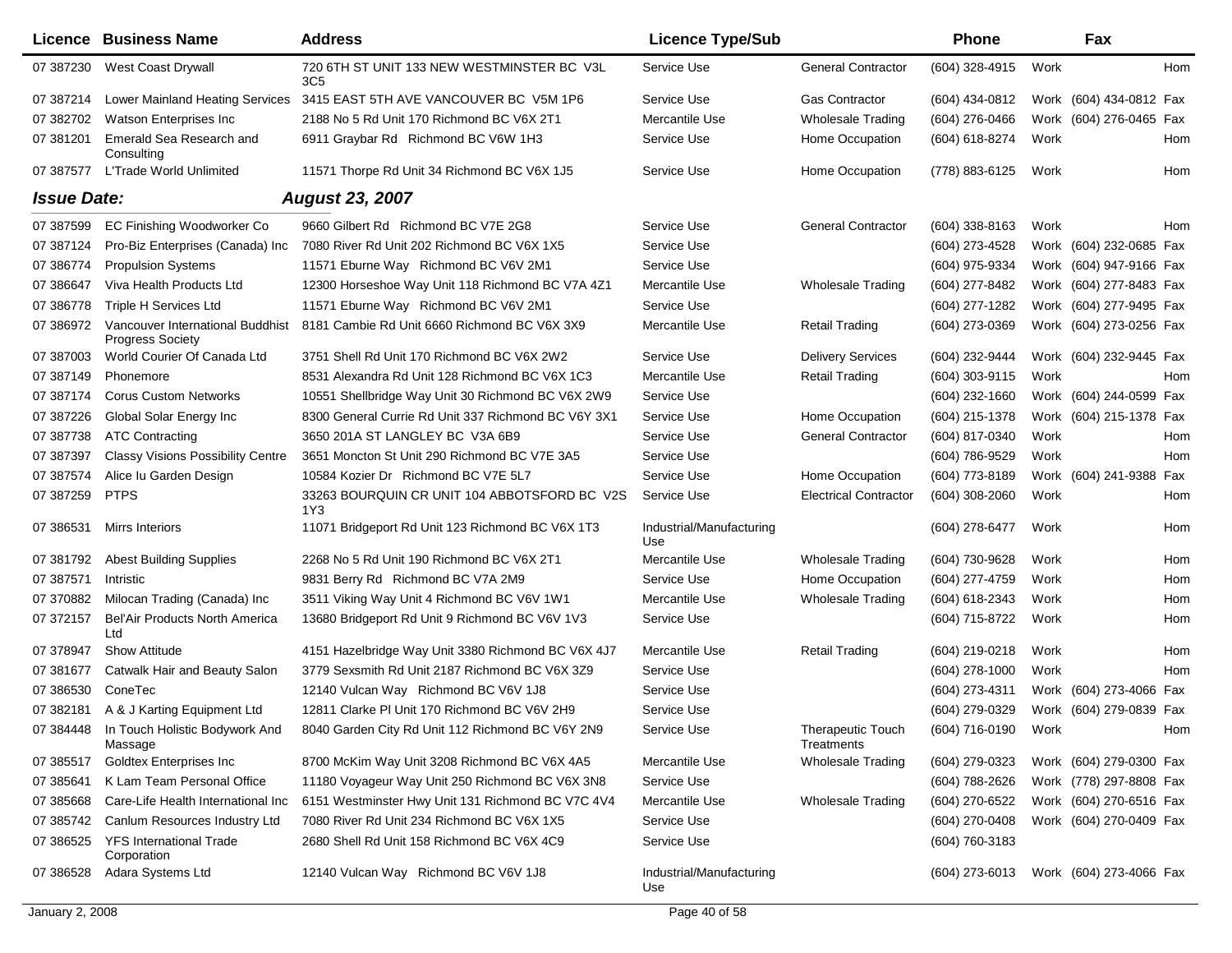|                    | <b>Licence Business Name</b>                 | <b>Address</b>                                                              | <b>Licence Type/Sub</b> |                                             | Phone            |      | Fax                       |
|--------------------|----------------------------------------------|-----------------------------------------------------------------------------|-------------------------|---------------------------------------------|------------------|------|---------------------------|
| 07 381474          | Decovista Home Fashions Inc                  | 11151 Horseshoe Way Unit 24 Richmond BC V7A 4S5                             | Mercantile Use          | <b>Wholesale Trading</b>                    | (604) 304-0384   |      | Work (604) 304-0384 Fax   |
| <b>Issue Date:</b> |                                              | <b>August 24, 2007</b>                                                      |                         |                                             |                  |      |                           |
| 07 387480          | Luminus Solution Inc                         | 4540 No 3 Rd Unit 1385 Richmond BC V6X 4E4                                  | Mercantile Use          | <b>Retail Trading</b>                       | $(604)$ 266-2453 |      | Work (604) 742-0184 Fax   |
| 07 387606          | FM Photo Ltd                                 | 8181 Cambie Rd Unit 6620 Richmond BC V6X 3X9                                | Service Use             |                                             | (604) 244-8889   | Work | FAX                       |
| 07 387542          |                                              | Dr Herman Shen Optometric Corp 8181 Cambie Rd Unit 1160 Richmond BC V6X 3X9 | Service Use             |                                             | (604) 278-8657   | Work | Hom                       |
| 07 387481          | Luminus Solution Inc                         | 4231 Hazelbridge Way Unit 155 Richmond BC V6X 3L7                           | Mercantile Use          | <b>Retail Trading</b>                       | $(604)$ 266-2453 |      | Work (604) 742-0184 Fax   |
| 07 386785          | <b>Dominion Equipment</b>                    | 11571 Mitchell Rd Richmond BC V6V 1T5                                       | Service Use             |                                             | (604) 482-2375   |      | Work (604) 325-1121 Fax   |
| 07 386777          | Preferred Professional Insurance<br>Services | 10451 Shellbridge Way Unit 145 Richmond BC V6X 2W8                          | Service Use             |                                             | (604) 303-7444   |      | Work (604) 303-7449 Fax   |
| 07 386771          | Vitelle Dermatology Laboratories<br>Inc      | 2639 Viking Way Unit 180 Richmond BC V6V 3B7                                | Mercantile Use          | Wholesale Trading                           | (604) 279-5552   |      | Work (604) 278-5519 Fax   |
| 07 384387          | A T B Motorcars Inc                          | 8531 Capstan Way Unit 170 Richmond BC V6X 1R3                               | Service Use             |                                             | (604) 279-9006   | Work |                           |
| 07 387931          | Annabelle Cormack                            | 12326 Buchanan St Richmond BC V7E 6T8                                       | Service Use             | Home Occupation                             | 6047345584 4     | Work | Hom                       |
| 07 386769          | Vitelle Dermatology Laboratories<br>Inc      | 2631 Viking Way Unit 223 Richmond BC V6V 3B5                                | Mercantile Use          | Wholesale Trading                           | (604) 279-5552   |      | Work (604) 278-5519 Fax   |
| <b>Issue Date:</b> |                                              | <b>August 27, 2007</b>                                                      |                         |                                             |                  |      |                           |
|                    | 07 387342 Extreme Pita                       | 11020 No 5 Rd Unit 123 Richmond BC V7A 4E7                                  | Assembly Use Group 1    | <b>Food Service</b><br>Establishment        | (604) 304-2866   |      | Work (604) 304-2867 Fax   |
| 07 387849          | Top Western Cultural Exchange<br>Inc         | 6081 No 3 Rd Unit 628 Richmond BC V6Y 2B2                                   | Service Use             |                                             | (604) 713-8638   |      | Work (604) 713-8639 Fax   |
| 07 387842          | Emily Ho                                     | 6081 No 3 Rd Unit 802 Richmond BC V6Y 2B2                                   | Service Use             |                                             | (778) 882-7293   | Work | Hom                       |
| 07 387839          | Winifred Enterprise Ltd                      | 6081 No 3 Rd Unit 808 Richmond BC V6Y 2B2                                   | Service Use             |                                             | (604) 270-6838   |      | Work (604) 270-6809 Hom   |
| 07 387838          | Canasia Creations Ltd                        | 6081 No 3 Rd Unit 808 Richmond BC V6Y 2B2                                   | Service Use             |                                             | (604) 669-3830   |      | Work (604) 270-6809 Fax   |
| 07 387837          | Denlux Enterprises (Canada) Ltd              | 6081 No 3 Rd Unit 820 Richmond BC V6Y 2B2                                   | Service Use             |                                             | (604) 278-0659   |      | Work (604) 278-0669 Fax   |
| 07 386703          | Oxford Learning Institute                    | 4400 Hazelbridge Way Unit 550 Richmond BC V6X 3R8                           | Assembly Use Group 3    | <b>Education Institution</b>                | (604) 214-4698   |      | Work (604) 214-4699 Fax   |
| 07 386684          | Aoneko                                       | 4380 No 3 Rd Unit 1400 Richmond BC V6X 3V7                                  | Mercantile Use          | <b>Retail Trading</b>                       | (604) 637-4362   |      | Work (604) 637-4362 Fax   |
| 07 385991          | Landmark Royal Enterprises Ltd               | 4400 Hazelbridge Way Unit 370 Richmond BC V6X 3R8                           | Service Use             |                                             | (778) 881-8116   | Work | Hom                       |
| 07 381618          | Posh Charcoal Collaborating<br>Dining        | 3779 Sexsmith Rd Unit 1123 Richmond BC V6X 3Z9                              | Assembly Use Group 1    | <b>Food Service</b><br>Establishment        | (604) 303-7674   | Work | Hom                       |
| 07 377162          | Earth Wind & Spa                             | 5951 Minoru Blvd Unit 133 Richmond BC V6X 4B1                               | Service Use             |                                             | (604) 782-1288   | Work | Hom                       |
| 07 374316          | <b>Dreamwork Marketing</b>                   | 8877 Odlin Cr Unit 121 Richmond BC V6X 3Z7                                  | Service Use             |                                             | (604) 231-8784   | Work | Hom                       |
| 07 387150          | Phonemore                                    | 8888 Odlin Cr Unit 1325 Richmond BC V6X 3Z8                                 | Mercantile Use          | <b>Retail Trading</b>                       | (604) 303-9195   | Work | Hom                       |
| <b>Issue Date:</b> |                                              | <b>August 28, 2007</b>                                                      |                         |                                             |                  |      |                           |
|                    | 07 387080 Kam Sa Seafood Restaurant Ltd      | 4200 No 3 Rd Unit 190 Richmond BC V6X 2C2                                   | Assembly Use Group 1    | <b>Food Service</b><br>Establishment        | (604) 821-0383   |      | Work (604) 821-0383 Fax   |
| 07 387760          | Ipro Technology Solution Inc                 | 7695 St Albans Rd Unit 33 Richmond BC V6Y 3W8                               | Service Use             | Home Occupation                             | (604) 771-8778   | Work | Hom                       |
| 07 380776          | Past Tense Massage Therapy                   | 12251 No 1 Rd Unit 210 Richmond BC V7E 1T6                                  | Service Use             | <b>Registered Massage</b><br>Therapy Clinic | (604) 272-3895   | Work | Hom                       |
| 07 37 64 28        | Noah's Ark School                            | 11371 No 3 Rd Richmond BC V7A 1X3                                           | Assembly Use Group 3    | <b>Education Institution</b>                | (604) 526-2684   |      | Work (604) 526-2684 Fax   |
| <b>Issue Date:</b> |                                              | <b>August 29, 2007</b>                                                      |                         |                                             |                  |      |                           |
| 07 387864          | <b>Richmond Counselling Centre</b>           | 6051 Gilbert Rd Unit 311 Richmond BC V7C 3V3                                | Service Use             |                                             | (604) 273-3451   |      | Work (604) 273-3426 Fax   |
| 07 388070          | Jon the Builder                              | 7340 Moffatt Rd Unit 317 Richmond BC V6Y 1X8                                | Service Use             | <b>General Contractor</b>                   | (604) 272-3895   |      | Work (778) 846-3899 Cellu |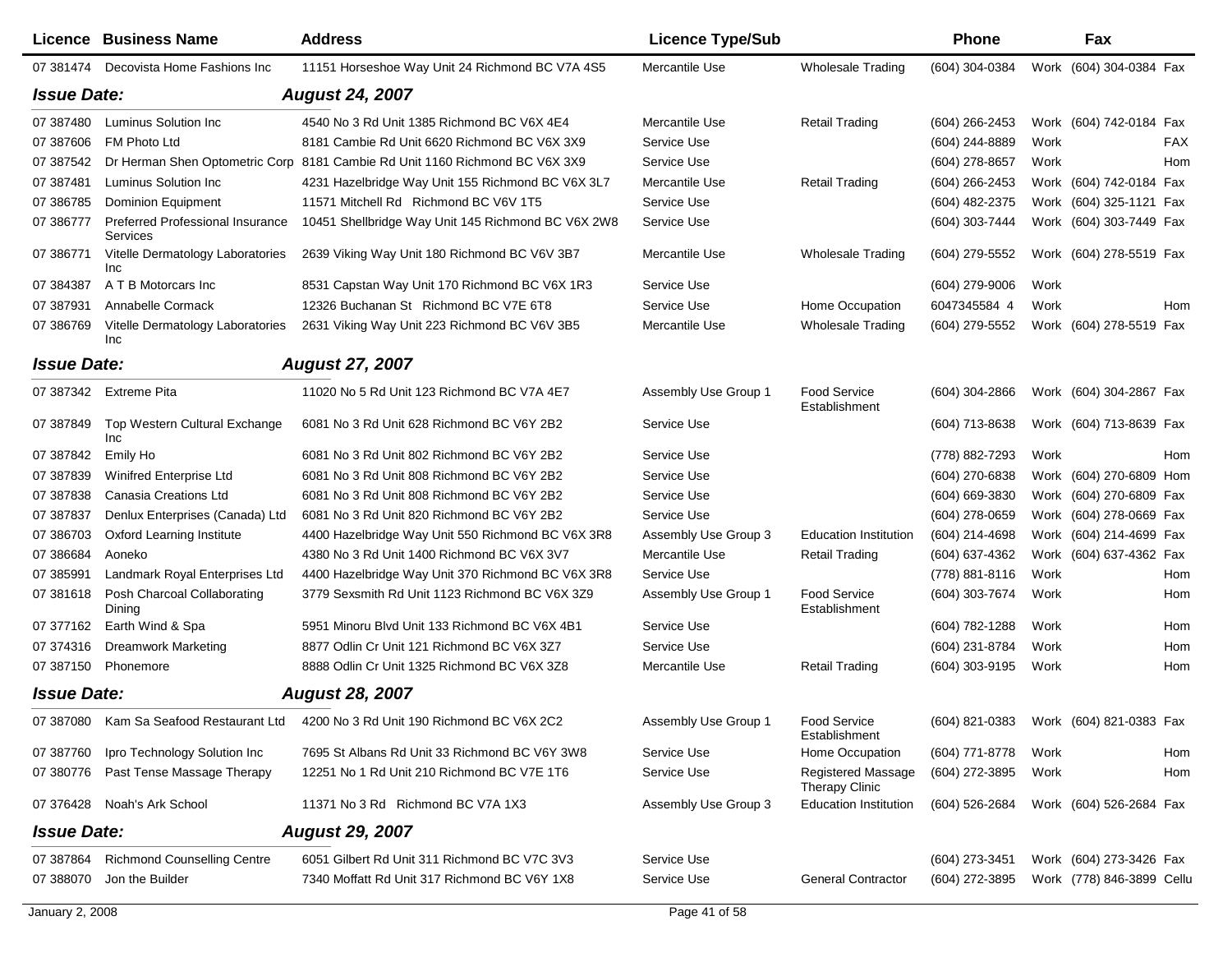|                    | Licence Business Name                                | <b>Address</b>                                      | <b>Licence Type/Sub</b>         |                              | <b>Phone</b>   |      | Fax                                    |     |
|--------------------|------------------------------------------------------|-----------------------------------------------------|---------------------------------|------------------------------|----------------|------|----------------------------------------|-----|
| 07 388284          | <b>PNC Maintenance Services</b>                      | 6511 Gilbert Rd Unit 122 Richmond BC V7C 3V9        | Service Use                     | Home Occupation              | (604) 637-8615 |      | Work (604) 637-8615 Fax                |     |
| 07 388041          | Clearwater Plumbing & Heating<br>Ltd                 | 4718 SARDIS ST BURNABY BC V5H 1L5                   | Service Use                     | <b>Plumbing Contractor</b>   | (604) 728-2009 | Work |                                        | Hom |
| 07 387964          | AY Towing                                            | 6051 Azure Rd Unit 203 Richmond BC V7C 2P6          | Vehicle for Hire                | Class M - Tow-Truck          | (604) 690-2001 | Work |                                        | Hom |
| 07 387963          | AY Towing                                            | 6051 Azure Rd Unit 203 Richmond BC V7C 2P6          | Vehicle for Hire                | Vehicle For Hire<br>Office   | (604) 690-2001 | Work |                                        | Hom |
| 07 387882          | Life Long Learning Centre                            | 7900 Westminster Hwy Unit 138 Richmond BC V6X 1A5   | Service Use                     |                              | (604) 233-0195 |      | Work (604) 233-0186 Hom                |     |
| 07 387881          | <b>Excel Business Consulting</b><br>Company          | 7900 Westminster Hwy Unit 118 Richmond BC V6X 1A5   | Service Use                     |                              | (604) 233-0195 |      | Work (604) 233-0186 Fax                |     |
| 07 388060          | <b>Belani Accounting Services</b>                    | 6100 Azure Rd Richmond BC V7C 2P4                   | Service Use                     | Home Occupation              | (604) 244-8266 |      | Work (604) 244-8266 Fax                |     |
| 07 387724          | Jeremiah Financial Group (2007)<br>Ltd               | 5951 No 3 Rd Unit 750 Richmond BC V6X 2E3           | Service Use                     |                              | (604) 788-1228 |      | Work (604) 273-0221 Fax                |     |
| 07 387546          | Dr Peter W K Tsang Inc                               | 6051 Gilbert Rd Unit 205 Richmond BC V7C 3V3        | Service Use                     |                              | (604) 278-9116 |      | Work (604) 207-7757 Fax                |     |
| 07 387543          | Easycell Communication Ltd                           | 4151 Hazelbridge Way Unit 3310 Richmond BC V6X 4J7  | Mercantile Use                  | <b>Retail Trading</b>        | (604) 295-6628 | Work |                                        | Hom |
| 07 387156          | Compugen Inc                                         | 13151 Vanier PI Unit 130 Richmond BC V6V 2J1        | Service Use                     |                              | (604) 209-7930 |      | Work (604) 801-5551 Hom                |     |
| 07 387155          | Compugen Inc                                         | 13151 Vanier PI Unit 130 Richmond BC V6V 2J1        | Mercantile Use                  | <b>Wholesale Trading</b>     | (604) 209-7930 |      | Work (604) 801-5551 Hom                |     |
| 07 386656          | <b>WKG Refrigeration</b>                             | 1168 HAZELTON ST VANCOUVER BC V5K 4H9               | Service Use                     | <b>General Contractor</b>    | (604) 816-8662 |      | Work (604) 639-5201 Fax                |     |
| 07 382878          | Wes Har Asbestos Analysis &<br><b>Consulting Ltd</b> | 2188 No 5 Rd Unit 170 Richmond BC V6X 2T1           | Service Use                     |                              | (604) 279-9445 |      | Work (604) 279-9447 Fax                |     |
| 07 380877          | <b>Honda Financial Services</b>                      | 13711 International PI Unit 110 Richmond BC V6V 2Z8 | Service Use                     |                              | (877) 700-3552 |      | Work (604) 278-6627 Fax                |     |
| 07 388275          | <b>Corex Environmental Ltd</b>                       | 8591 Sierpina Dr Richmond BC V7A 4M8                | Service Use                     | Home Occupation              | (604) 277-5755 |      | Work (604) 277-5785 Fax                |     |
| 07 387861          | <b>AAE Express Corp</b>                              | 4800 No 3 Rd Unit 125 Richmond BC V6X 3A6           | Service Use                     |                              | (604) 214-0666 |      | Work (604) 214-0665 Fax                |     |
| <b>Issue Date:</b> |                                                      | <b>August 30, 2007</b>                              |                                 |                              |                |      |                                        |     |
| 07 388263          | Care Plus Home & Health<br>Services                  | 6081 No 3 Rd Unit 807 Richmond BC V6Y 2B2           | Service Use                     |                              | (604) 273-8283 |      | Work (604) 273-8689 Fax                |     |
| 07 388479          | Elite Furniture Ltd                                  | 6879 RUSSELL AVE BURNABY BC V5J 4R8                 | Service Use                     | <b>General Contractor</b>    | (604) 438-8931 |      | Work (604) 439-8857 Fax                |     |
| 07 388240          | All For Woman                                        | 3700 No 3 Rd Richmond BC V6X 2C1                    | Mercantile Use                  | <b>Retail Trading</b>        | (604) 277-7758 |      | Work (604) 277-7758 Fax                |     |
| 07 388074          | Steven K Wong MD FRCPC                               | 6051 Gilbert Rd Unit 205 Richmond BC V7C 3V3        | Service Use                     |                              | (604) 278-9116 | Work |                                        | Hom |
| 07 388067          | <b>Evertrust Financial Services Inc</b>              | 5900 No 3 Rd Unit 560 Richmond BC V6X 3P7           | Service Use                     |                              | (604) 303-9700 |      | Work (604) 303-9705 Fax                |     |
| 07 387558          | Waychuan International<br>Enterprises Ltd            | 3700 No 3 Rd Richmond BC V6X 2C1                    | Mercantile Use                  | <b>Retail Trading</b>        | (604) 278-3189 | Work |                                        | Hom |
| 07 387538          | Pegasus Global Investment<br>Management Inc          | 11800 River Rd Unit 112 Richmond BC V6X 1Z7         | Mercantile Use                  | <b>Wholesale Trading</b>     | (604) 303-9988 |      | Work (604) 303-9926 Fax                |     |
| 07 381841          | Alex Goldie Custom Furniture                         | 1060 Millcarch St Unit 125 Richmond BC V6V 2H4      | Industrial/Manufacturing<br>Use |                              | (604) 779-7436 |      | Work (604) 221-1494 Fax                |     |
| 07 386403          | Neo Marketing                                        | 3551 Viking Way Unit 106 Richmond BC V6V 1W1        | Service Use                     |                              | (604) 720-2898 | Work |                                        | Hom |
|                    | 07 388061 Rocg Core Consulting Inc                   | 8171 Ackroyd Rd Unit 4080 Richmond BC V6X 3K1       | Service Use                     |                              |                |      | (604) 247-1077 Work (604) 273-8876 Fax |     |
| <b>Issue Date:</b> |                                                      | September 4, 2007                                   |                                 |                              |                |      |                                        |     |
| 07 388079          | Vance Financial Group Inc                            | 5811 Cooney Rd Unit 201 Richmond BC V6X 3M1         | Service Use                     |                              | (604) 233-0123 |      | Work (604) 271-4863 Fax                |     |
| 07 388025          | Piano & Language International                       | 4540 No 3 Rd Unit 1135 Richmond BC V6X 4E4          | Assembly Use Group 3            | <b>Education Institution</b> | (604) 773-9871 | Work |                                        | Hom |
| <b>Issue Date:</b> |                                                      | September 6, 2007                                   |                                 |                              |                |      |                                        |     |
| 07 388071          | Far West Industries Inc.                             | 11686 Steveston Hwy Unit 7000 Richmond BC V7A 1N6   | Mercantile Use                  | <b>Retail Trading</b>        | (778) 297-9537 | Work |                                        | Hom |
| 07 389131          | Canada Timber Trading Ltd                            | 7371 McMath Rd Richmond BC V6Y 1B6                  | Service Use                     | Home Occupation              | (604) 371-0371 | Work |                                        | Hom |
|                    |                                                      |                                                     |                                 |                              |                |      |                                        |     |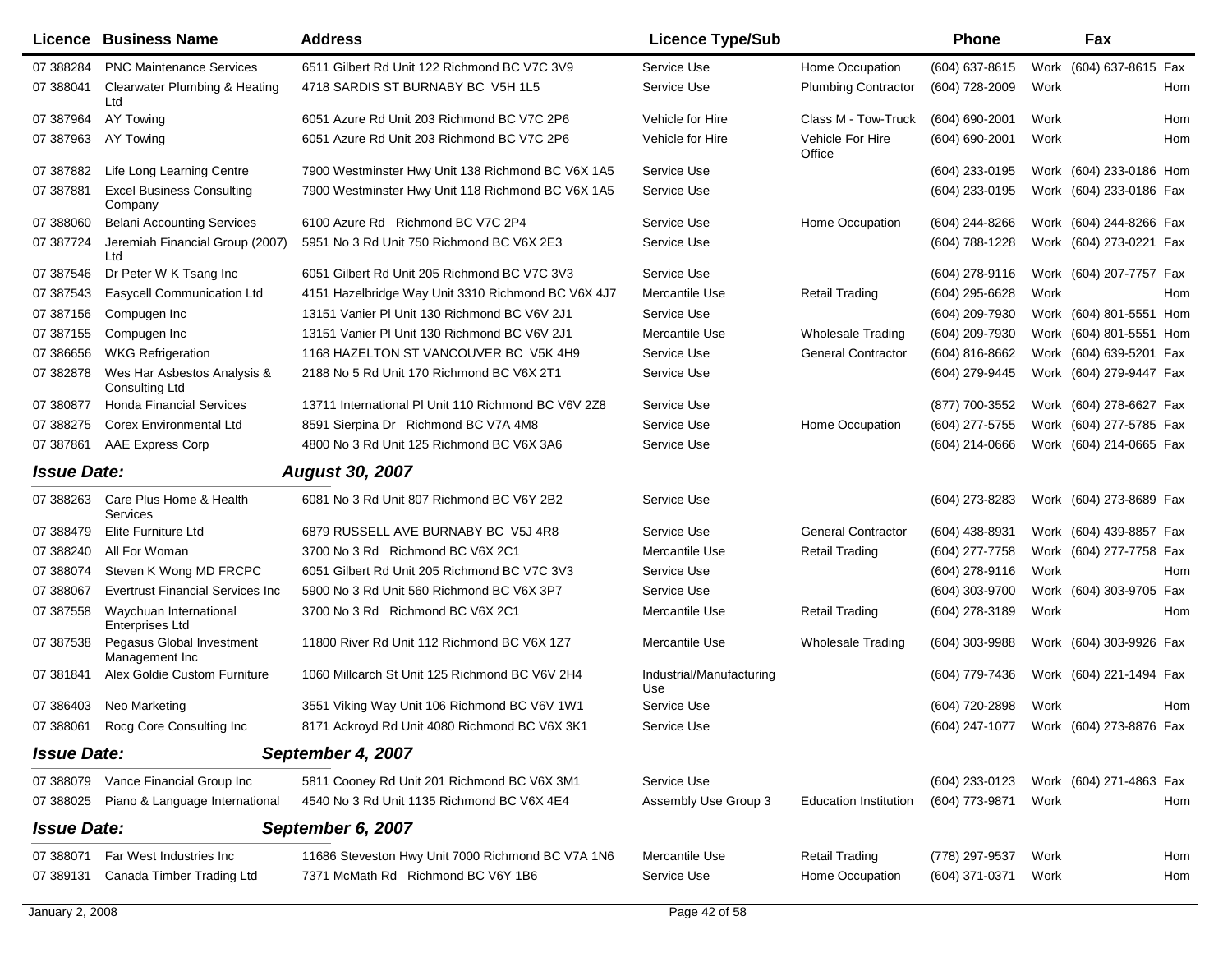|                    | Licence Business Name                         | <b>Address</b>                                     | <b>Licence Type/Sub</b> |                                      | <b>Phone</b>     | Fax                 |                         |
|--------------------|-----------------------------------------------|----------------------------------------------------|-------------------------|--------------------------------------|------------------|---------------------|-------------------------|
| 07 389121          | <b>LS Enterprises</b>                         | 3580 Springthorne Cr Richmond BC V7E 1Z7           | Service Use             | Home Occupation                      | (778) 829-2815   |                     | Work (604) 241-9214 Fax |
| 07 389071          | <b>Reliable Packing Service</b>               | 7200 Lindsay Rd Unit 301 Richmond BC V7C 3M6       | Service Use             | Home Occupation                      | (604) 288-4680   |                     | Work (604) 288-4680 Fax |
| 07 389067          | <b>Surjit Sing Dhaliwal</b>                   | 7478 ASHBURN ST VANCOUVER BC V5S 2K9               | Service Use             | <b>General Contractor</b>            | (604) 266-3222   | Work                | Hom                     |
| 07 389058          | <b>VP Developments</b>                        | 1623 ANGELO AVE PORT COQUITLAM BC V3B 1C8          | Service Use             | <b>General Contractor</b>            | (604) 552-0473   |                     | Work (604) 552-0483 Fax |
| 07 388068          | The Butler Did It Catering Co Inc             | 6911 No 3 Rd Richmond BC V6Y 2C1                   | Assembly Use Group 1    | <b>Food Service</b><br>Establishment | (604) 739-3663   |                     | Work (604) 739-3686 Fax |
| 07 384740          | Price Just 4 U                                | 4151 Hazelbridge Way Unit 3510 Richmond BC V6X 4J7 | Mercantile Use          | Retail Trading                       | (604) 295-8178   | Work                | Hom                     |
| 07 373544          | <b>B C SPCA</b>                               | 7791 Steveston Hwy Richmond BC V7A 1L9             | Service Use             |                                      | (604) 681-7271   |                     | Work (604) 681-7022 Fax |
| 07 389064          | <b>Rowtech Services</b>                       | 13179 INVERNESS PL SURREY BC V3V 6X1               | Service Use             | <b>Plumbing Contractor</b>           | (604) 628-7847   |                     | Work (604) 628-7847 Fax |
| <b>Issue Date:</b> |                                               | September 7, 2007                                  |                         |                                      |                  |                     |                         |
| 07 389679          | <b>Richmond Pallet Picker</b><br>Corporation  | 8651 Westminster Hwy Unit 113 Richmond BC V6X 3E3  | Service Use             | Home Occupation                      | (604) 818-6029   | Work                | Hom                     |
| 07 381560          | <b>Empire Supermarket Ltd</b>                 | 2620 Simpson Rd Unit 120 Richmond BC V6X 2P9       | Mercantile Use          | <b>Wholesale Trading</b>             | (604) 278-8890   |                     | Work (604) 278-8597 Fax |
| 07 389781          | Johnson Lap-Kay Chan                          | 7551 Lombard Rd Richmond BC V7C 3M9                | Service Use             | <b>General Contractor</b>            | (604) 657-1168   |                     | Work (604) 448-0803 Fax |
| 07 389788          | Microsoft Canada Development<br>Center Co     | 13511 Commerce Pkwy Richmond BC V6V 2J8            | Service Use             |                                      |                  | Work                | Hom                     |
| 07 389767          | Sunny MTP                                     | 8751 Minler Rd Richmond BC V7C 3V1                 | Service Use             | Home Occupation                      | (604) 617-1718   | Work (604) 275-0810 | Fax                     |
| 07 389764          | Jayne Kor                                     | 10600 Kozier Dr Richmond BC V7E 5L7                | Service Use             | Home Occupation                      | (604) 204-2005   | Work                | Hom                     |
| 07 389123          | Ai's Sports & Fashion                         | 5560 Arcadia Rd Unit 308 Richmond BC V6X 2G9       | Service Use             | Home Occupation                      | (604) 715-5609   | Work                | Hom                     |
| 07 387597          | Alliance Healthfood Limited                   | 4540 No 3 Rd Unit 1315 Richmond BC V6X 4E4         | Mercantile Use          | <b>Retail Trading</b>                | (604) 304-3310   | Work                | Hom                     |
| 07 387151          | J - Zone Tea House                            | 3031 Beckman PI Unit 140 Richmond BC V6X 3R2       | Assembly Use Group 1    | Food Service<br>Establishment        | (604) 273-1888   | Work                | Hom                     |
| 07 385755          | <b>ABI Limited Humanitarian</b><br>Fountation | 3779 Sexsmith Rd Unit 1228 Richmond BC V6X 3Z9     | Service Use             |                                      | (604) 687-8639   |                     | Work (604) 231-0768 Fax |
| 07 386048          | Linda Bellman Designs                         | 10140 Lassam Rd Richmond BC V7E 2C1                | Service Use             | Home Occupation                      | (604) 271-0946   | Work                | Hom                     |
| 07 389184          | <b>REC Royal Education Centre</b>             | 8520 Rosemary Ave Richmond BC V7A 2K9              | Service Use             | Home Occupation                      | (778) 828-3691   | Work                | Hom                     |
| <b>Issue Date:</b> |                                               | <b>September 10, 2007</b>                          |                         |                                      |                  |                     |                         |
| 07 389759          | M K Y Fashion Imports                         | 3751 Bamfield Dr Richmond BC V6X 3B4               | Service Use             |                                      | (604) 821-0965   | Work                | Hom                     |
| 07 389809          | Atlas Landscaping & Fencing Ltd               | 20391 Westminster Hwy Richmond BC V6V 1B3          | Service Use             | <b>General Contractor</b>            | (778) 891-4556   |                     | Work (604) 270-2835 Fax |
| <b>Issue Date:</b> |                                               | <b>September 11, 2007</b>                          |                         |                                      |                  |                     |                         |
| 07 389922          | Yut Ming Wong                                 | 3260 Regina Ave Richmond BC V6X 2K7                | Service Use             | <b>General Contractor</b>            | (604) 277-7289   | Work                | Hom                     |
| 07 390008          | Century Plumbing & Heating Ltd                | 8055 EVANS PKWY CHILLIWACK BC V2R 5R7              | Service Use             | <b>Plumbing Contractor</b>           | (604) 795-9171   |                     | Work (604) 795-6472 Fax |
| 07 389919          | Moleni Gifts                                  | 10180 Bamberton Dr Richmond BC V7A 1K3             | Service Use             | Home Occupation                      | (604) 789-6276   |                     | Work (604) 271-1475 Fax |
|                    | 07 389911 H - P Renovation                    | 22031 Wilson Ave Richmond BC V6V 2P1               | Service Use             | <b>General Contractor</b>            | (604) 523-6388   | Work                | Hom                     |
| 07 389837          | <b>Steveston Restaurant Group</b>             | 3031 Williams Rd Unit 14 Richmond BC V7E 1H9       | Service Use             | <b>General Contractor</b>            | (604) 271-5440   | Hom                 | (604) 834-0693 Cellu    |
| 07 387559          | <b>Cupid Gems</b>                             | 4311 Hazelbridge Way Unit 1830 Richmond BC V6X 3L7 | Mercantile Use          | <b>Retail Trading</b>                | $(604)$ 518-2861 | Work                | Hom                     |
|                    | 07 389915 Viti Janitoral Service              | PO BOX 60255 VANCOUVER BC V3W 4B5                  | Service Use             |                                      | (604) 596-8014   | Work                | Hom                     |
| <b>Issue Date:</b> |                                               | <b>September 12, 2007</b>                          |                         |                                      |                  |                     |                         |
|                    | 07 390007 Prince Art Gallery Company          | 11474 Kingcome Ave Richmond BC V7A 4S2             | Service Use             | Home Occupation                      | $(604)$ 277-8861 | Work                | Hom                     |
| 07 390158          | K & N Automotive Ltd                          | 5400 Airport Rd Unit 108 Richmond BC V7B 1B4       | Service Use             |                                      | (604) 304-1381   |                     | Work (604) 304-1679 Fax |
|                    | 07 390131 Allure Homes Ltd                    | 5671 46A AVE DELTA BC V4K 1N8                      | Service Use             | <b>General Contractor</b>            | (778) 898-7070   |                     | Work (604) 946-7236 Hom |
| January 2, 2008    |                                               |                                                    | Page 43 of 58           |                                      |                  |                     |                         |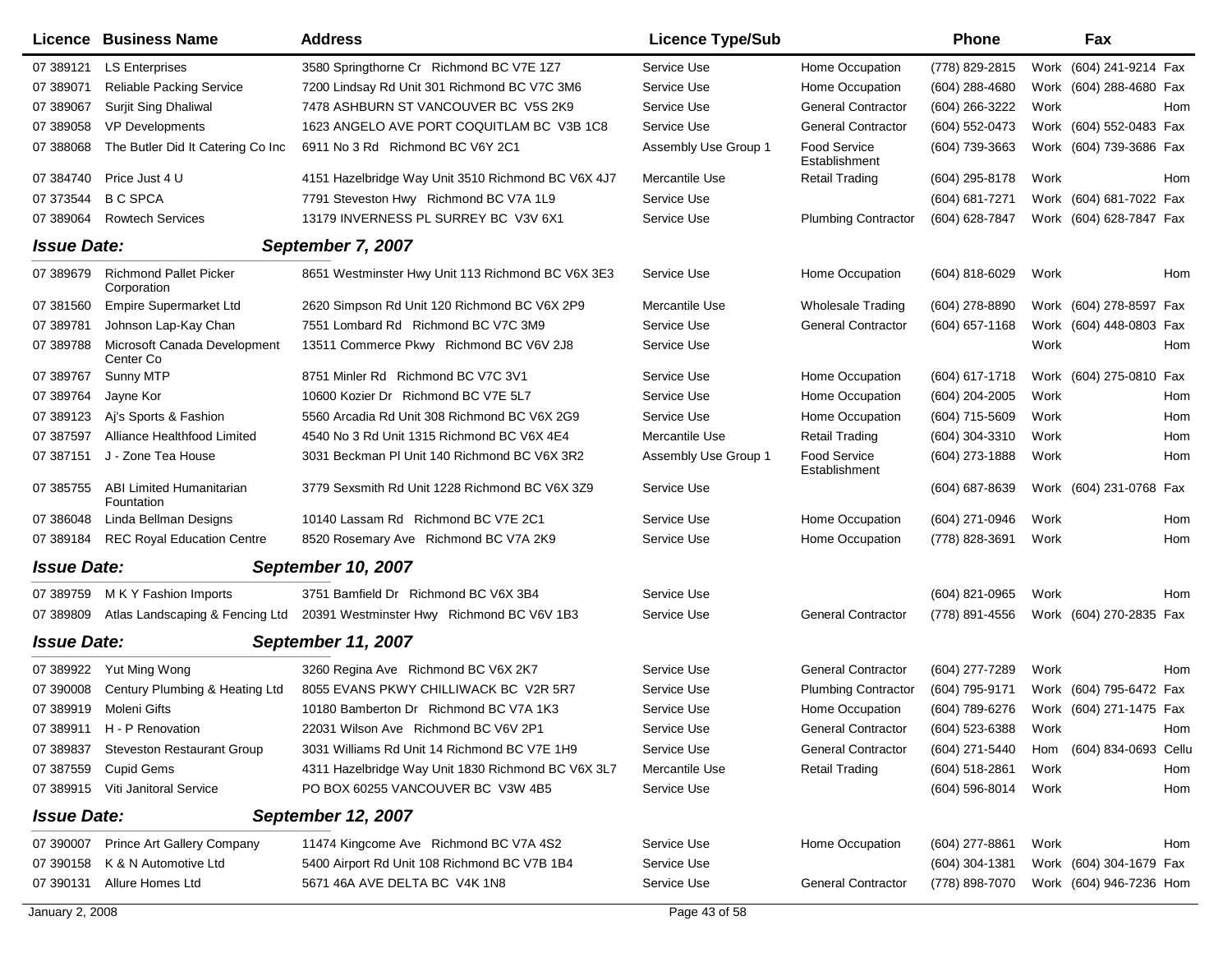|                    | Licence Business Name                        | <b>Address</b>                                         | <b>Licence Type/Sub</b> |                              | <b>Phone</b>     |        | Fax                     |     |
|--------------------|----------------------------------------------|--------------------------------------------------------|-------------------------|------------------------------|------------------|--------|-------------------------|-----|
| 07 390031          | Great Wave Developments Ltd                  | 5588 RUMBLE ST BURNABY BC V5J 2C1                      | Service Use             | <b>General Contractor</b>    | (604) 537-8769   |        | Work (604) 438-9938 Fax |     |
| 07 381784          | <b>Hampton College</b>                       | 8010 Saba Rd Unit 110 Richmond BC V6Y 4B2              | Assembly Use Group 3    | <b>Education Institution</b> | (604) 764-8578   | Work   |                         | Hom |
| 07 390009          | <b>Mamabrain Enterprises</b>                 | 6931 Dunsany PI Richmond BC V7C 4N8                    | Service Use             | Home Occupation              | (604) 788-0258   | Cellul |                         | Hom |
| 07 382958          | <b>Gemini Administration Services</b><br>Ltd | 10451 Shellbridge Way Unit 125 Richmond BC V6X 2W8     | Service Use             |                              | (604) 270-7281   |        | Work (604) 270-8116 Fax |     |
| 07 382777          | WD Cole Insurance Services Ltd               | 10451 Shellbridge Way Unit 125 Richmond BC V6X 2W8     | Service Use             |                              | (604) 270-7281   |        | Work (604) 270-8116 Fax |     |
| 07 390018          | Asian Accessory Trading Ltd                  | 8328 Minler Rd Richmond BC V7C 3T7                     | Service Use             | Home Occupation              | (604) 277-4168   | Work   |                         | Hom |
| <b>Issue Date:</b> |                                              | <b>September 13, 2007</b>                              |                         |                              |                  |        |                         |     |
| 07 389654          | Narmin Rahemtulla                            | 5890 No 3 Rd Unit 170 Richmond BC V6X 3P6              | Service Use             |                              | (604) 818-1909   | Work   |                         | Hom |
| 07 390190          | Judy Link                                    | 9100 Auburn Dr Richmond BC V7A 5A8                     | Service Use             | Home Occupation              | (604) 271-3849   | Work   |                         | Hom |
| 07 390350          | Next Homes Const and<br>Renovations Ltd      | 5910 MCKEE ST BURNABY BC V5J 2V5                       | Service Use             | <b>General Contractor</b>    | $(604)$ 961-8505 |        | Work (604) 436-0725 Fax |     |
| 07 389655          | Jennifer Kong                                | 5890 No 3 Rd Unit 170 Richmond BC V6X 3P6              | Service Use             |                              | (604) 961-7223   | Work   |                         | Hom |
| 07 388102          | Enhance! Dermagraphics Studio<br>Inc         | 5890 No 3 Rd Unit 160 Richmond BC V6X 2E1              | Service Use             |                              | (604) 270-9506   | Work   |                         | Hom |
| 07 388081          | Nikuya Meats Ltd                             | 11220 Voyageur Way Unit 1 Richmond BC V6X 3E1          | Mercantile Use          | <b>Wholesale Trading</b>     | (604) 273-4129   |        | Work (604) 214-2941 Fax |     |
| 07 388032          | <b>Access Plumbing-Heating</b>               | 9691 GIBSON RD CHILLIWACK BC V2P 6H4                   | Service Use             | <b>Gas Contractor</b>        | (604) 799-3429   |        | Work (604) 795-5380 Fax |     |
| 07 380918          | <b>Superior Energy Management</b><br>Gas LP  | 6450 ROBERTS ST UNIT 185 BURNABY BC V5G 4E1            | Service Use             |                              | (778) 329-0690   |        | Work (778) 329-0693 Fax |     |
| 07 388519          | Liberty Tax Service Inc                      | 8788 McKim Way Unit 1200 Richmond BC V6X 4E2           | Service Use             |                              | (604) 207-1077   |        | Work (604) 633-0298 Fax |     |
| 07 389763          | Sasha's Hair Co                              | 5890 No 3 Rd Unit 170 Richmond BC V6X 3P6              | Service Use             |                              | (604) 329-1283   | Work   |                         | Hom |
| <b>Issue Date:</b> |                                              | <b>September 17, 2007</b>                              |                         |                              |                  |        |                         |     |
| 07 390618          | <b>Canadian Air Charters</b>                 | 5360 Airport Rd Unit 110 Richmond BC V7B 1B4           | Service Use             |                              | 60420472471      |        | Work (604) 207-2473 Fax |     |
| 07 390620          | Catcan Holdings Inc                          | 145 W KEITH RD SUITE 317 NORTH VANCOUVER BC<br>V7M 1L3 | Service Use             | <b>General Contractor</b>    | (604) 726-3240   |        | Work (604) 929-0378 Fax |     |
| 07 390608          | <b>BC Fibre Glass Ltd</b>                    | 8580 Camden Cr Richmond BC V7C 3G4                     | Service Use             | <b>General Contractor</b>    | (604) 277-9778   | Work   |                         | Hom |
| 07 388412          | Cain Sweet Co                                | 11871 Horseshoe Way Unit 1201 Richmond BC V7A 5H5      | Service Use             |                              | (604) 241-7770   |        | Work (604) 241-7772 Fax |     |
| 07 390656          | Langara Fishing Lodge Ltd                    | 4440 Cowley Cr Richmond BC V7B 1B8                     | Service Use             |                              | (604) 232-5532   |        | Work (604) 232-5500 Hom |     |
| <b>Issue Date:</b> |                                              | <b>September 18, 2007</b>                              |                         |                              |                  |        |                         |     |
| 07 390152          | Core Power Holdings Ltd                      | 8260 Granville Ave Unit 250 Richmond BC V6Y 1P3        | Service Use             |                              | (604) 278-4015   | Work   |                         | Hom |
| 07 390693          | St Jean's Cannery &<br>Smokehouse            | 4440 Stark St Richmond BC V7B 1A1                      | Service Use             |                              | (604) 270-3384   | Work   |                         | Hom |
| 07 390851          | Best Home Kitchen Cabinets Inc               | 13065 84 AVE UNIT 122 & SURREY BC V3W 1B3              | Service Use             | <b>General Contractor</b>    | (604) 591-8171   |        | Work (604) 591-8170 Fax |     |
|                    | 07 390816 Lucsuhin Employment Services       | 5811 No 3 Rd Unit 1110 Richmond BC V6X 4L7             | Service Use             | Home Occupation              | (778) 888-6844   | Work   |                         | Hom |
|                    | 07 390810 All-In-One Equation Renovation     | 08701 66 AVE UNIT 160 SURREY BC V3S 4P3                | Service Use             | <b>General Contractor</b>    | (604) 805-2308   |        | Work (604) 576-8784 Fax |     |
| 07 390753          | Designer Option                              | 4440 Cowley Cr Richmond BC V7B 1B8                     | Mercantile Use          | <b>Retail Trading</b>        | (604) 421-5886   |        | Work (604) 421-5818 Fax |     |
| 07 390735          | 5 J's General Services                       | 7800 Heather St Unit 2 Richmond BC V6Y 2P9             | Service Use             | Home Occupation              | (604) 207-2805   | Work   |                         | Hom |
| 07 390694          | St Jean's Cannery &<br>Smokehouse            | 4440 Stark St Richmond BC V7B 1A1                      | Mercantile Use          | <b>Retail Trading</b>        | (604) 270-3384   | Work   |                         | Hom |
|                    | 07 390692 St Jean's Cannery &<br>Smokehouse  | 4440 Cowley Cr Richmond BC V7B 1B8                     | Service Use             |                              | (604) 270-3384   | Work   |                         | Hom |
| 07 390691          | <b>CJB Restoration</b>                       | 34595 3RD AVE UNIT 102 ABBOTSFORD BC V2S 8B7           | Service Use             | <b>General Contractor</b>    | (604) 864-8884   |        | Work (604) 864-8883 Fax |     |
|                    | 07 390572 Ray Dahms Services                 | 7240 Moffatt Rd Unit 13 Richmond BC V6Y 3N7            | Service Use             |                              | (604) 247-1294   |        | Work (604) 247-1294 Fax |     |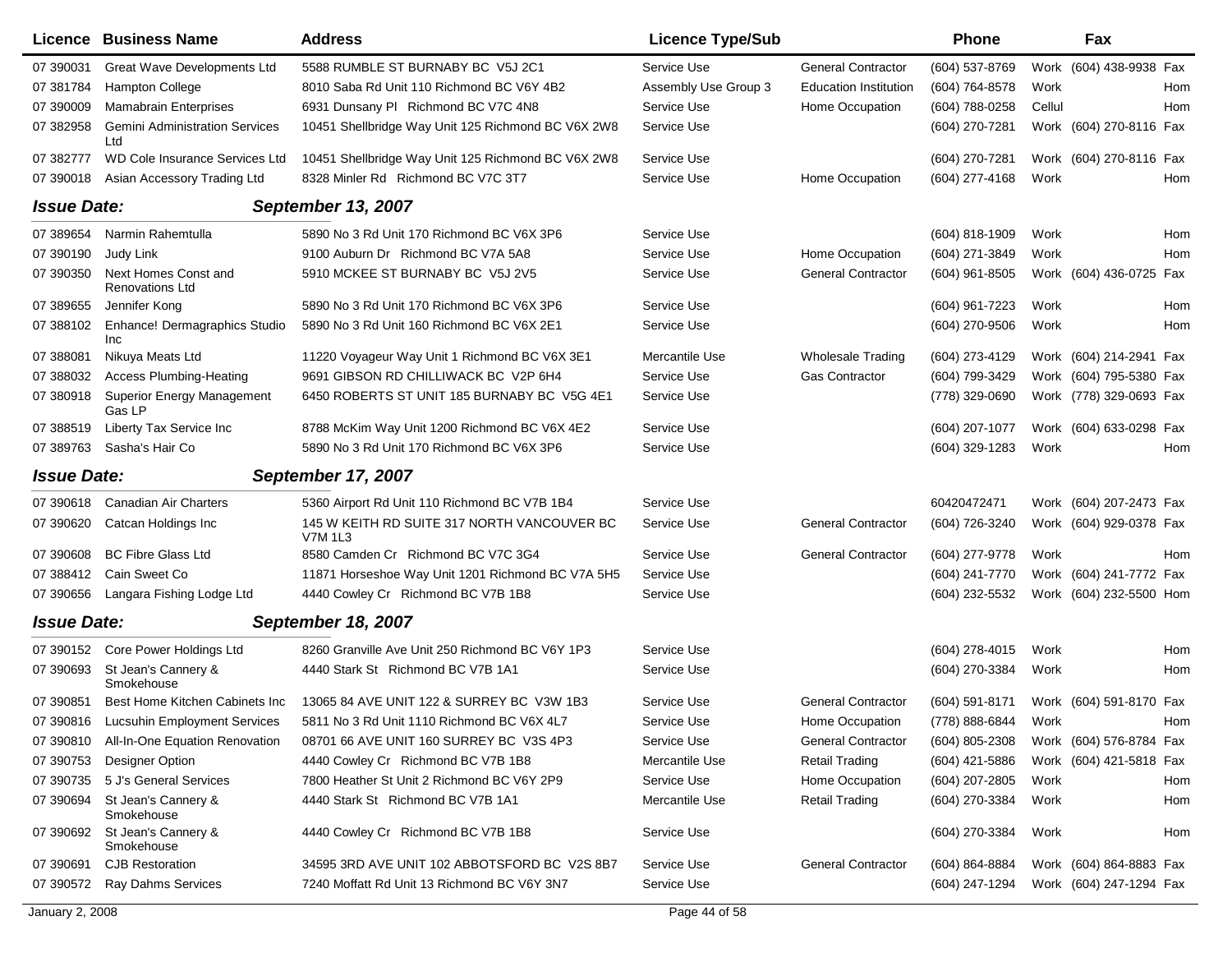|                    | Licence Business Name                              | <b>Address</b>                                                   | <b>Licence Type/Sub</b> |                                            | Phone            |        | Fax                                    |
|--------------------|----------------------------------------------------|------------------------------------------------------------------|-------------------------|--------------------------------------------|------------------|--------|----------------------------------------|
| 07 390453          | AJD Contracting                                    | 8840 Rosemary Ave Richmond BC V7A 2K9                            | Service Use             | <b>General Contractor</b>                  | (604) 275-3997   |        | Work (778) 991-2727 Cellu              |
| 07 390170          | Realcap Property Advisors Inc                      | 11860 Hammersmith Way Unit 128 Richmond BC V7A 5G1               | Service Use             |                                            | (604) 628-8710   |        | Work (604) 628-8785 Fax                |
| 07 389913          | <b>Canadian Corporate Consultants</b><br>Ltd       | 11331 Coppersmith Way Unit 250 Richmond BC V7A 5J9               | Service Use             |                                            | (604) 241-4400   |        | Work (604) 241-4419 Fax                |
| 07 380334          | Heng Xing Enterprises (Canada)<br>Co Ltd           | 7331 Afton Dr Richmond BC V7A 1A2                                | Service Use             | Home Occupation                            | (604) 303-6678   |        | Work (604) 303-6678 Fax                |
| 07 390353          | J Jansen Contracting Ltd                           | 120 E 2ND AVE UNIT 202 NORTH VANCOUVER BC V7L<br>1C <sub>3</sub> | Service Use             | <b>General Contractor</b>                  | (604) 375-8785   | Work   | Hom                                    |
| <b>Issue Date:</b> |                                                    | <b>September 19, 2007</b>                                        |                         |                                            |                  |        |                                        |
| 07 391020          | <b>DNA Electric Ltd</b>                            | 1952 KINGSWAY AVE UNIT 418 PORT COQUITLAM BC<br>V3C 6C2          | Service Use             | <b>Electrical Contractor</b>               | (604) 472-0869   |        | Work (604) 472-0851 Fax                |
| 07 390211          | <b>Lucsuhin Employment Services</b>                | 5811 No 3 Rd Unit 1110 Richmond BC V6X 4L7                       | Service Use             | Home Occupation                            | (778) 888-6877   | Cellul | Hom                                    |
| 07 382697          | Harcez Fine Foods Services                         | 8500 Lansdowne Rd Unit 127 Richmond BC V6X 3G4                   | Service Use             | Home Occupation                            | (604) 272-8034   |        | Work (604) 272-8034 Fax                |
| 07 391021          | <b>Conquest Vacations Company</b>                  | 5400 Airport Rd Unit 311 Richmond BC V7B 1B4                     | Service Use             | <b>Travel Agency</b>                       | (604) 273-4866   |        | Work (604) 273-4895 Fax                |
| <b>Issue Date:</b> |                                                    | <b>September 20, 2007</b>                                        |                         |                                            |                  |        |                                        |
| 07 387106          | The Palms Reflexology Center<br>Inc                | 8380 Lansdowne Rd Unit 120 Richmond BC V6X 3M6                   | Service Use             | <b>Therapeutic Touch</b><br>Treatments     | (604) 278-0608   | Work   | Hom                                    |
| 07 388099          | Tina Tse Acupuncture Clinic                        | 7331 Heather St Unit 53 Richmond BC V6Y 4M3                      | Service Use             | Home Occupation                            | (604) 272-9675   | Work   | Hom                                    |
| 07 389707          | EQ3                                                | 12553 Bridgeport Rd Unit 130 Richmond BC V6V 1J4                 | Mercantile Use          | <b>Retail Trading</b>                      | (604) 271-8852   |        | Work (604) 271-8824 Fax                |
| 07 390696          | <b>Target Irrigation Sprinklers</b>                | 9031 Ryan PI Richmond BC V7A 2G6                                 | Service Use             | <b>General Contractor</b>                  | (604) 271-2261   |        | Hom (604) 271-2261 Fax                 |
| 07 390892          | Cheng Soon Enterprises Ltd                         | 9280 Pauleshin Cr Richmond BC V7E 6P2                            | Service Use             | Home Occupation                            | (604) 277-8832   |        | Work (604) 277-8832 Fax                |
| 07 390893          | Corky's Handyman Service                           | 3580 Regent St Richmond BC V7E 2N4                               | Service Use             | <b>General Contractor</b>                  | (604) 805-0408   |        | Work (604) 275-3744 Fax                |
| 07 390987          | Feng's Dental Equipment                            | 6060 Azure Gate Richmond BC V7C 2V9                              | Service Use             | Home Occupation                            | (604) 303-0773   | Work   | Hom                                    |
| 07 391095          | <b>Top Hat Cleaning</b>                            | 8280 No 2 Rd Unit 21 Richmond BC V7C 4P3                         | Service Use             | Home Occupation                            | (604) 710-4488   | Work   | Hom                                    |
| 07 391171          | <b>Hawkair Aviation Services Ltd</b>               | 4440 Cowley Cr Richmond BC V7B 1B8                               | Service Use             |                                            | (604) 273-3575   |        | Work (604) 273-3095 Fax                |
| <b>Issue Date:</b> |                                                    | <b>September 21, 2007</b>                                        |                         |                                            |                  |        |                                        |
| 07 391232          | Mora Cordero Investments                           | 7088 Lynnwood Dr Unit 42 Richmond BC V7C 5V3                     | Service Use             | Home Occupation                            | (604) 241-9414   |        | Work (604) 241-9414 Fax                |
| 07 391278          | 545385 BC Ltd                                      | 6450 EAST BLVD UNIT 120 VANCOUVER BC V6M 3V9                     | Service Use             | <b>General Contractor</b>                  | (604) 261-3494   |        | Work (604) 266-1582 Fax                |
| 07 391252          | Iris Deco                                          | 8680 Ash St Richmond BC V6Y 2S3                                  | Service Use             | Home Occupation                            | $(604)$ 272-6606 | Work   | <b>Hom</b>                             |
| 07 389199          | <b>Williams Driver Training</b>                    | 8171 Colonial Dr Unit 212 Richmond BC V7C 4W9                    | Vehicle for Hire        | Class K -<br><b>DriverTraining Vehicle</b> | (604) 710-1886   |        | Work (604) 277-4407 Fax                |
| 07 389198          | <b>Williams Driver Training</b>                    | 8171 Colonial Dr Unit 212 Richmond BC V7C 4W9                    | Vehicle for Hire        | Vehicle For Hire<br>Office                 | (604) 710-1886   |        | Work (604) 277-4407 Fax                |
| 07 388499          | Fantasy Homes Ltd                                  | 13583 89A AVE SURREY BC V3V 8A6                                  | Service Use             | <b>General Contractor</b>                  | (604) 723-2469   |        | Work (604) 596-9759 Fax                |
|                    | 07 391258 Beacon International Despatch<br>Limited | 5000 Miller Rd Unit 2114 Richmond BC V7B 1K9                     | Service Use             |                                            |                  |        | (604) 278-3410 Work (604) 278-3412 Fax |
| <b>Issue Date:</b> |                                                    | <b>September 24, 2007</b>                                        |                         |                                            |                  |        |                                        |
| 07 380330          | <b>Chaos Hair Studio</b>                           | 4231 Hazelbridge Way Unit 250 Richmond BC V6X 3L7                | Service Use             |                                            | (604) 304-3594   |        | Work (604) 304-1886 Fax                |
| 07 390345 Garda    |                                                    | 5455 Airport Rd Richmond BC V7B 1B5                              | Service Use             |                                            | (604) 270-3755   |        | Work (604) 270-3765 Fax                |
|                    | 07 391350 Lai's Renovation                         | 9660 Gilbert Rd Richmond BC V7E 2G8                              | Service Use             | <b>General Contractor</b>                  | (604) 961-6561   | Work   | Hom                                    |
| <b>Issue Date:</b> |                                                    | <b>September 25, 2007</b>                                        |                         |                                            |                  |        |                                        |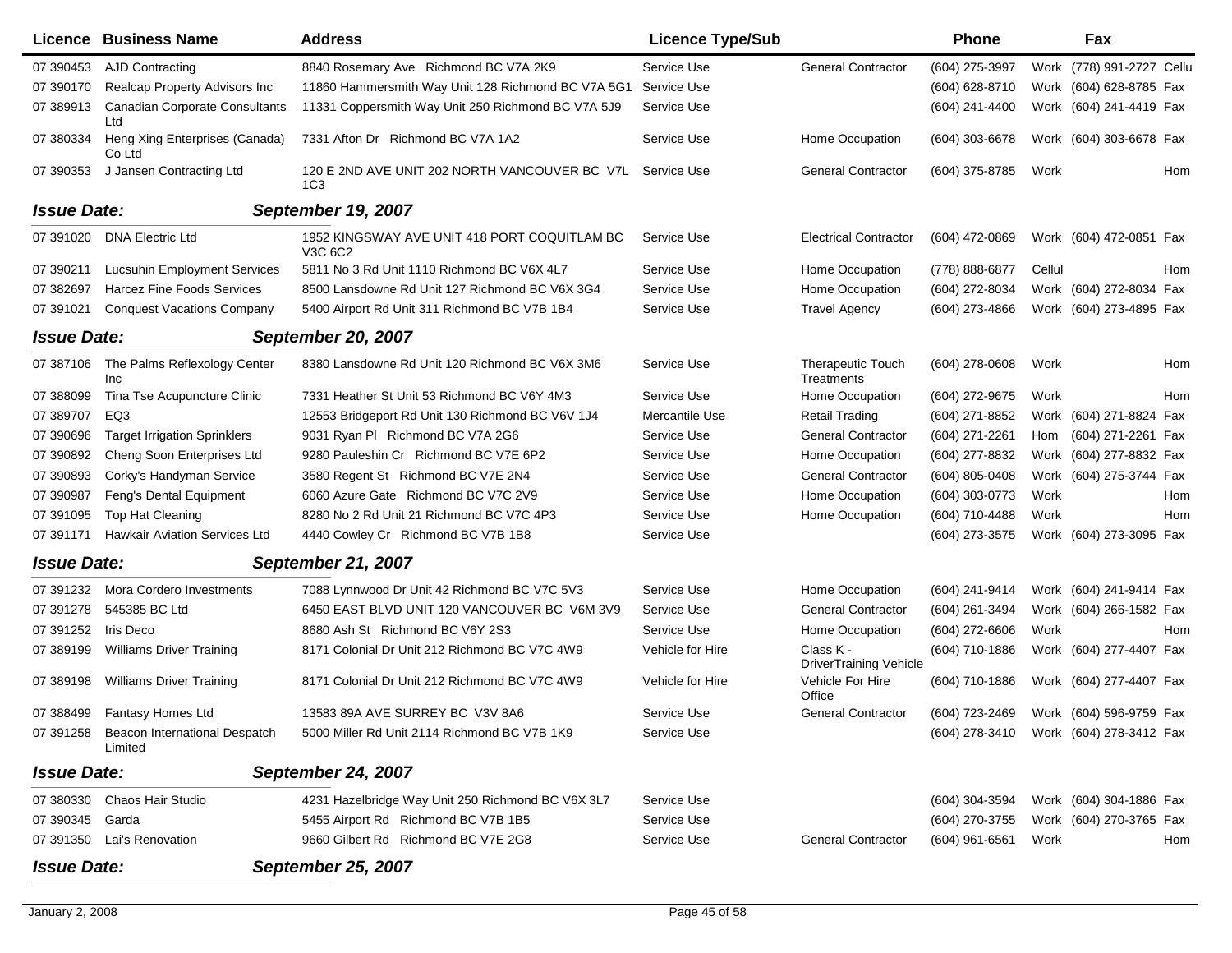|                    | <b>Licence Business Name</b>                         | <b>Address</b>                                     | <b>Licence Type/Sub</b> |                                               | Phone              |      | Fax                     |
|--------------------|------------------------------------------------------|----------------------------------------------------|-------------------------|-----------------------------------------------|--------------------|------|-------------------------|
|                    | 07 391952 Chartright Air Inc                         | 4360 Agar Dr Richmond BC V7B 1A3                   | Service Use             |                                               | (604) 207-4288     |      | Work (604) 207-4299 Fax |
| <b>Issue Date:</b> |                                                      | <b>September 26, 2007</b>                          |                         |                                               |                    |      |                         |
|                    | 07 392056 Par-Can Enterprises Ltd                    | 505 E 45TH AVE VANCOUVER BC V5W 1X6                | Service Use             | <b>General Contractor</b>                     | (604) 327-0641     | Work | Hom                     |
| <b>Issue Date:</b> |                                                      | <b>September 27, 2007</b>                          |                         |                                               |                    |      |                         |
| 07 383938          | <b>Teldon Corporate Services</b>                     | 12751 Vulcan Way Unit 100 Richmond BC V6V 3C8      | Service Use             |                                               | (604) 231-3454     |      | Work (604) 231-3425 Fax |
| 07 392340          | Air Tiger Express (Canada) Ltd                       | 5200 Miller Rd Unit 106 Richmond BC V7B 1K5        | Service Use             |                                               | (604) 207-0446     |      | Work (604) 207-0445 Fax |
| 07 392335          | Diamond Parking Ltd                                  | 5811 No 3 Rd Richmond BC V6X 4L7                   | Service Use             |                                               | $(604) 681 - 8797$ |      | Work (604) 684-0329 Fax |
| 07 392334          | Diamond Parking Ltd                                  | 4340 No 3 Rd Richmond BC V6X 2C2                   | Service Use             | <b>Parking Enforcement</b><br><b>Business</b> | (604) 681-8797     |      | Work (604) 684-0329 Fax |
| 07 392305          | <b>Natural Green Aromatics</b>                       | 5560 Arcadia Rd Unit 103 Richmond BC V6X 2G9       | Service Use             | Home Occupation                               | (778) 318-3855     | Work | Hom                     |
| 07 392303          | <b>Razor Construction Ltd</b>                        | 2075 BRIGANTINE DR UNIT 18 COQUITLAM BC V3K<br>7B8 | Service Use             | <b>General Contractor</b>                     | (604) 529-9200     |      | Work (604) 529-9204 Fax |
| 07 392294          | Love Death & Sacrifice Apparel<br>Limited            | 6237 Lynas Lane Richmond BC V7C 5A1                | Service Use             | Home Occupation                               | (604) 218-5821     | Work | Hom                     |
| 07 391896          | M Lu Renovation Ltd                                  | 1272 E KING EDWARD AVE VANCOUVER BC V5V 2G4        | Service Use             | <b>General Contractor</b>                     | (778) 895-2618     | Work | Hom                     |
| 07 391894          | <b>Pros Enterprises Ltd</b>                          | 5191 Cranbrook Ave Richmond BC V7C 4K8             | Service Use             | Home Occupation                               | (604) 275-9056     |      | Work (604) 275-9056 Fax |
| 07 391415          | <b>Hockey Basics</b>                                 | 14200 Riverport Way Unit 112 Richmond BC V6W 1M3   | Service Use             | Home Occupation                               | (604) 295-1519     |      | Work (604) 295-1519 Fax |
| 05 319388          | Mega Sources Inc                                     | 4011 Viking Way Unit 260 Richmond BC V6V 2K9       | Service Use             |                                               | (604) 232-0800     |      | Work (604) 232-0803 Fax |
| 07 387063          | <b>Pusen International Enterprise</b><br>Corp        | 5600 Parkwood Way Unit 450 Richmond BC V6V 2M2     | Mercantile Use          | <b>Wholesale Trading</b>                      | (778) 297-6668     |      | Work (778) 297-8889 Fax |
| 07 390412          | Artexgo Courier                                      | 9060 Francis Rd Richmond BC V6Y 1B1                | Service Use             |                                               | (604) 278-4639     |      | Work (604) 274-2438 Fax |
| 07 391899          | Getty's Garden Development Ltd                       | 8700 Minler Rd Richmond BC V7C 3T9                 | Service Use             | <b>General Contractor</b>                     | (778) 896-6669     | Work | Hom                     |
| <b>Issue Date:</b> |                                                      | <b>October 1, 2007</b>                             |                         |                                               |                    |      |                         |
| 07 391030          | Galina Sharamova                                     | 5890 No 3 Rd Unit 170 Richmond BC V6X 3P6          | Service Use             |                                               | (604) 837-7307     | Work | Hom                     |
| 07 392562          | <b>Rupert Plumbing And Heating</b><br>Contractor Ltd | 3177 EAST 3RD AVE VANCOUVER BC V5M 1J3             | Service Use             | <b>Plumbing Contractor</b>                    | (604) 709-4590     | Work | Hom                     |
| 07 392561          | <b>Rupert Plumbing And Heating</b><br>Contractor Ltd | 3177 EAST 3RD AVE VANCOUVER BC V5M 1J3             | Service Use             | <b>Gas Contractor</b>                         | (604) 709-4590     | Work | Hom                     |
| 07 392560          | Atlanta Carpets Inc                                  | 32851 LONDON AVE UNIT 1 MISSION BC V2V 6M7         | Service Use             | <b>General Contractor</b>                     | (604) 820-1456     |      | Work (604) 820-8959 Fax |
| 07 392554          | PricewaterhouseCoopers LLP                           | 250 HOWE ST UNIT 250 VANCOUVER BC V6C 3S7          | Service Use             |                                               | (604) 806-7000     |      | Work (604) 806-7806 Fax |
| 07 392528          | Sidhu Plumbing and Heating Ltd                       | 13309 88 A AVE SURREY BC V3V 7W4                   | Service Use             | <b>Plumbing Contractor</b>                    | $(604)$ 961-0515   | Work | Hom                     |
| 07 392505          | <b>Atpro Powerclean Services</b>                     | 9240 Glenacres Dr Unit 55 Richmond BC V7A 1Y7      | Service Use             | Home Occupation                               | (604) 790-3615     |      | Work (604) 271-7339 Fax |
| 07 392503          | <b>IGS Electric Ltd</b>                              | 17750 65A AVE UNIT 311 SURREY BC V3S 5N4           | Service Use             | <b>Electrical Contractor</b>                  | $(604)$ 574-1614   |      | Work (604) 574-1629 Fax |
| 07 392497          | The West Coast Fishing Club                          | 4540 Cowley Cr Richmond V7B 1B8                    | Service Use             |                                               | (604) 233-9232     |      | Work (604) 270-3660 Fax |
| 07 391416          | International Fitness Vacation                       | 13040 No 2 Rd Unit 180 Richmond BC V7E 2G1         | Assembly Use Group 3    | <b>Health Studio</b>                          | (604) 275-3609     |      | Work (604) 275-8745 Fax |
| 07 390346          | Viker Manufacture Co Ltd                             | 6191 Westminster Hwy Unit 203 Richmond BC V7C 4V4  | Service Use             |                                               | (604) 303-7722     |      | Work (604) 303-7720 Fax |
| 07 389192          | <b>BC China Tours Inc.</b>                           | 8010 Saba Rd Unit 210 Richmond BC V6Y 4B2          | Service Use             | <b>Travel Agency</b>                          | (604) 247-1788     |      | Work (604) 247-1789 Fax |
| 07 389191          | Geodis Wilson Canada Ltd                             | 10551 Shellbridge Way Unit 135 Richmond BC V6X 2W9 | Service Use             |                                               | (604) 304-4525     | Work | Hom                     |
| 07 386845          | Alive Publishing Group Inc                           | 12751 Vulcan Way Unit 100 Richmond BC V6V 3C8      | Service Use             |                                               | $(604)$ 295-9333   |      | Work (604) 295-9101 Fax |
| 07 386824          | Alive Publishing Group Inc                           | 12751 Vulcan Way Unit 100 Richmond BC V6V 3C8      | Service Use             |                                               | $(604)$ 295-9333   |      | Work (604) 295-9101 Fax |
| 07 392491          | Oak Bay Marine Group South<br>Terminal               | 4440 Cowley Cr Richmond BC V7B 1B8                 | Service Use             |                                               | (250) 598-3368     |      | Work (250) 598-3014 Fax |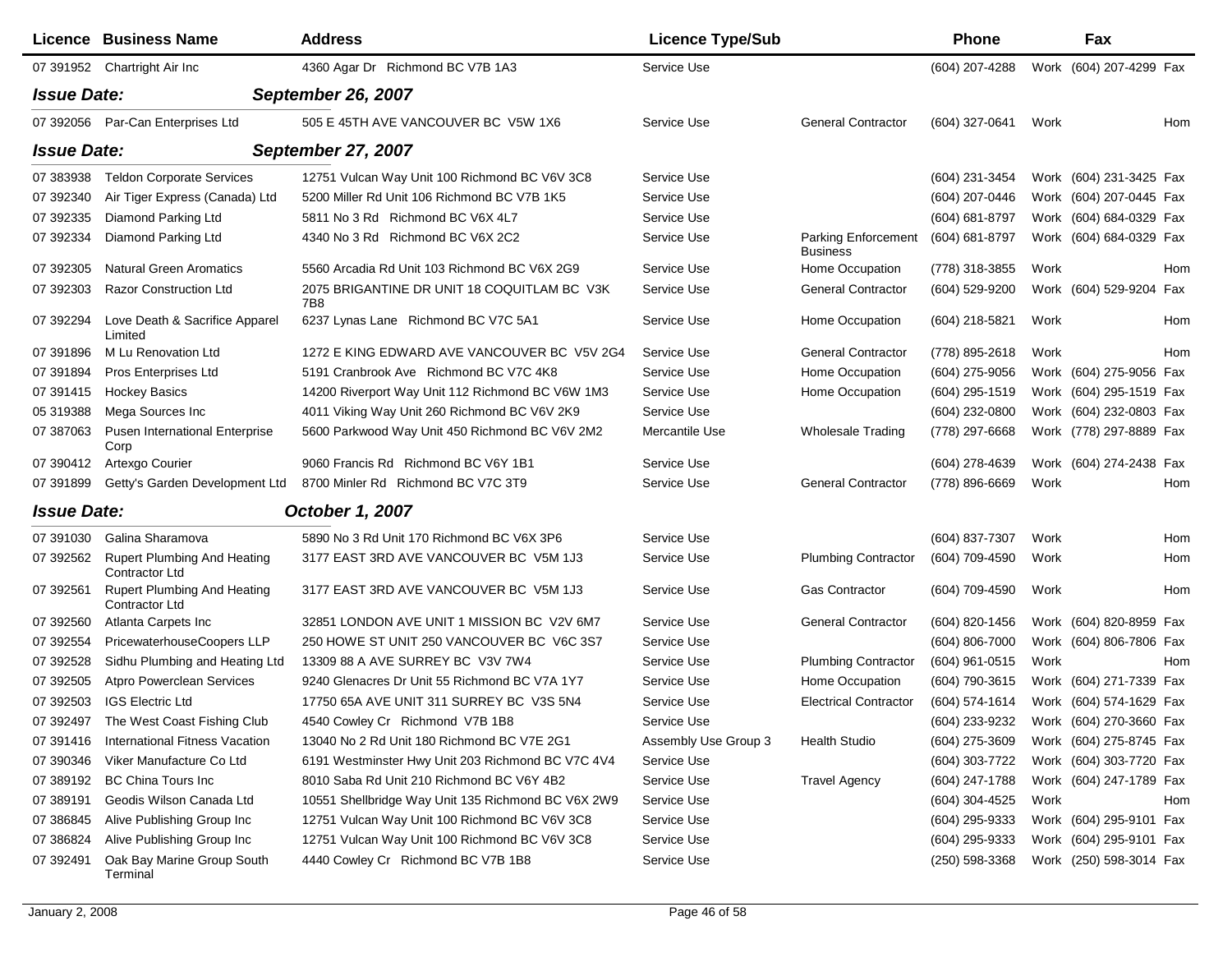|                    | <b>Licence Business Name</b>                  | <b>Address</b>                                      | <b>Licence Type/Sub</b>         |                              | Phone            |      | Fax                     |     |
|--------------------|-----------------------------------------------|-----------------------------------------------------|---------------------------------|------------------------------|------------------|------|-------------------------|-----|
| <b>Issue Date:</b> |                                               | October 2, 2007                                     |                                 |                              |                  |      |                         |     |
| 07 392553          | Canadian Primefx International<br>Consultants | 10191 Bissett Dr Richmond BC V7A 4K8                | Service Use                     | Home Occupation              | (604) 304-1599   |      | Work (604) 304-1599 Fax |     |
| 06 344859          | P & G Blueberry Farm                          | 6271 No 5 Rd Richmond BC V6Y 2V1                    | Mercantile Use                  | Roadside Stand               | (604) 582-4623   | Work |                         | Hom |
| 07 392570          | <b>Global Travel</b>                          | 5000 Miller Rd Unit 2140 Richmond BC V7B 1K9        | Service Use                     | <b>Travel Agency</b>         | (604) 247-2220   | Work |                         | Hom |
| 07 392591          | <b>Omega Consulting Services</b>              | 11391 7th Ave Unit 13 Richmond BC V7E 4J4           | Service Use                     | Home Occupation              | (604) 277-3559   | Work |                         | Hom |
| 07 392482          | G V Kirk Electric Ltd                         | 1521 COLUMBIA ST NORTH VANCOUVER BC V7J 1A3         | Service Use                     | <b>Electrical Contractor</b> | (604) 988-5607   |      | Work (604) 988-0975 Fax |     |
| 07 392483          | G O S Contracting                             | 10670 Hollymount Dr Richmond BC V7E 4Z2             | Service Use                     | <b>General Contractor</b>    | (604) 603-2885   | Work |                         | Hom |
| 07 392496          | <b>YF Creations</b>                           | 7511 No 4 Rd Unit 27 Richmond BC V6Y 4K4            | Service Use                     | Home Occupation              | (604) 232-0101   |      | Work (604) 232-0101 Fax |     |
| <b>Issue Date:</b> |                                               | October 3, 2007                                     |                                 |                              |                  |      |                         |     |
| 07 392476          | New Century International<br>Trading Inc      | 10451 Shellbridge Way Unit 150 Richmond BC V6X 2W8  | Service Use                     |                              | (604) 231-5989   | Work |                         | Hom |
| 07 392711          | Cargolux Airlines International S<br>A        | 4840 Miller Rd Unit 150 Richmond BC V7B 1K7         | Service Use                     |                              | (604) 270-0035   |      | Work (604) 270-7738 Fax |     |
| 07 392692          | Power 3 Contracting                           | 12471 Cameron Dr Richmond BC V6V 2T6                | Service Use                     | <b>General Contractor</b>    | (604) 270-2198   |      | Work (604) 233-1657 Fax |     |
| 07 392633          | <b>Barca Enterprises Ltd</b>                  | 6082 Russ Baker Way Richmond BC V7B 1B4             | Service Use                     | <b>Delivery Services</b>     | (604) 233-0606   |      | Work (604) 233-0607 Fax |     |
| 07 392571          | Canada CIBS Investment And<br>Trade Inc       | 10451 Shellbridge Way Unit 150 Richmond BC V6X 2W8  | Service Use                     |                              | (778) 371-1841   |      | Work (604) 909-4037 Fax |     |
| 07 392412          | <b>Access Networking</b>                      | 10100 No 3 Rd Unit 203 Richmond BC V7A 1W5          | Service Use                     |                              | (604) 720-8228   |      | Work (604) 277-3355 Fax |     |
| 07 389927          | Glamor By Jente Fashion Ltd                   | 4311 Hazelbridge Way Unit 1705 Richmond BC V6X 3L7  | Mercantile Use                  | <b>Retail Trading</b>        | (604) 304-3854   |      | Work (604) 304-3856 Fax |     |
| 07 389783          | Dr Jaswant S Bhopal Inc                       | 8279 Saba Rd Unit 160 Richmond BC V6Y 4B6           | Service Use                     |                              | (604) 273-6641   | Work |                         | Hom |
| 07 389760          | Team 3000 Realty Ltd                          | 6411 Buswell St Unit 303 Richmond BC V6Y 2G5        | Service Use                     |                              | (604) 270-9091   |      | Work (604) 270-9091     | Fax |
| 07 389279          | Shijian Bao & Co                              | 6700 No 3 Rd Unit 204 Richmond BC V6Y 2C3           | Service Use                     |                              | (778) 862-4009   | Work |                         | Hom |
| 07 389159          | Alex Hupka Denturist                          | 8055 Anderson Rd Unit 224 Richmond BC V6Y 1S2       | Service Use                     |                              | (604) 279-9151   |      | Work (604) 279-9161     | Fax |
| 07 366223          | N K Auto Importers Canada Ltd                 | 21320 Westminster Hwy Unit 2123 Richmond BC V6V 1B4 | Mercantile Use                  | Automobile Dealer            | (778) 858-9587   | Work |                         | Hom |
| 07 39 2601         | <b>Hedi Renovation Services</b>               | 7151 Moffatt Rd Unit 17 Richmond BC V6Y 1X9         | Service Use                     | <b>General Contractor</b>    | (604) 644-1478   | Work |                         | Hom |
| <b>Issue Date:</b> |                                               | October 4, 2007                                     |                                 |                              |                  |      |                         |     |
| 07 392411          | <b>Lasting Electric</b>                       | 3747 ULSTER ST PORT COQUITLAM BC V3B 7H1            | Service Use                     | <b>Electrical Contractor</b> | (604) 657-1829   | Work |                         | Hom |
| 07 392854          | <b>Sterling Plumbing &amp; Heating</b>        | 1118 BERDALE CRT BURNABY BC V5B 3NG                 | Service Use                     | <b>Plumbing Contractor</b>   | (778) 737-7741   | Work |                         | Hom |
| 07 392943          | Aeroflite International Services<br>Ltd       | 4760 Inglis Dr Richmond BC V7B 1W4                  | Service Use                     |                              | (604) 270-1107   |      | Work ( ) 60-4270        | Fax |
| 07 392933          | S D Finishing Carpentry                       | 3671 Rees Rd Richmond BC V6X 2S4                    | Service Use                     | <b>General Contractor</b>    | (604) 276-8432   |      | Work (604) 276-8432 Fax |     |
| 07 392918          | M & P Plumbing & Heating Ltd                  | 6355 125A ST SURREY BC V3X 3N1                      | Service Use                     | <b>Gas Contractor</b>        | (604) 807-6265   |      | Work (604) 590-3688 Fax |     |
| 07 392915          | M & P Plumbing & Heating Ltd                  | 6355 125A ST SURREY BC V3X 3N1                      | Service Use                     | <b>Plumbing Contractor</b>   | (604) 807-6265   |      | Work (604) 590-3688 Fax |     |
| 05 305087          | Spectrum Stone Ltd                            | 12440 Vulcan Way Unit 120 Richmond BC V6V 1J8       | Industrial/Manufacturing<br>Use |                              | (604) 278-7764   |      | Work (604) 278-6449 Fax |     |
| 07 392750          | <b>B Cusano Contracting Inc</b>               | 9715 192ND ST SURREY BC V4N 4C7                     | Service Use                     | <b>General Contractor</b>    | (604) 888-0323   |      | Work (604) 888-5527 Fax |     |
| 07 392395          | T Y Janitorial Services Ltd                   | 5800 Cooney Rd Unit 201 Richmond BC V6X 3A8         | Service Use                     | Home Occupation              | (604) 783-1748   | Work |                         | Hom |
| 07 392333          | Western Protection Alliance Inc               | 11771 Horseshoe Way Unit 1 Richmond BC V7A 4V4      | Service Use                     |                              | (604) 271-7475   |      | Work (604) 271-7477 Fax |     |
| 07 392330          | <b>Steveston Kids</b>                         | 11839 Dunford Rd Richmond BC V7E 3M6                | Service Use                     | Home Occupation              | (604) 812-5658   |      | Work (604) 304-8535 Fax |     |
| 07 392270          | Newchieve Enterprises Inc                     | 4140 No 3 Rd Unit 250 Richmond BC V6X 2C2           | Service Use                     |                              | (778) 883-7746   |      | Work (604) 303-6788 Fax |     |
| 07 392495          | Larry Wallis Enterprises                      | 11871 Horseshoe Way Unit 1201 Richmond BC V7A 5H5   | Service Use                     |                              | $(604)$ 204-2606 |      | Work (604) 204-2603 Fax |     |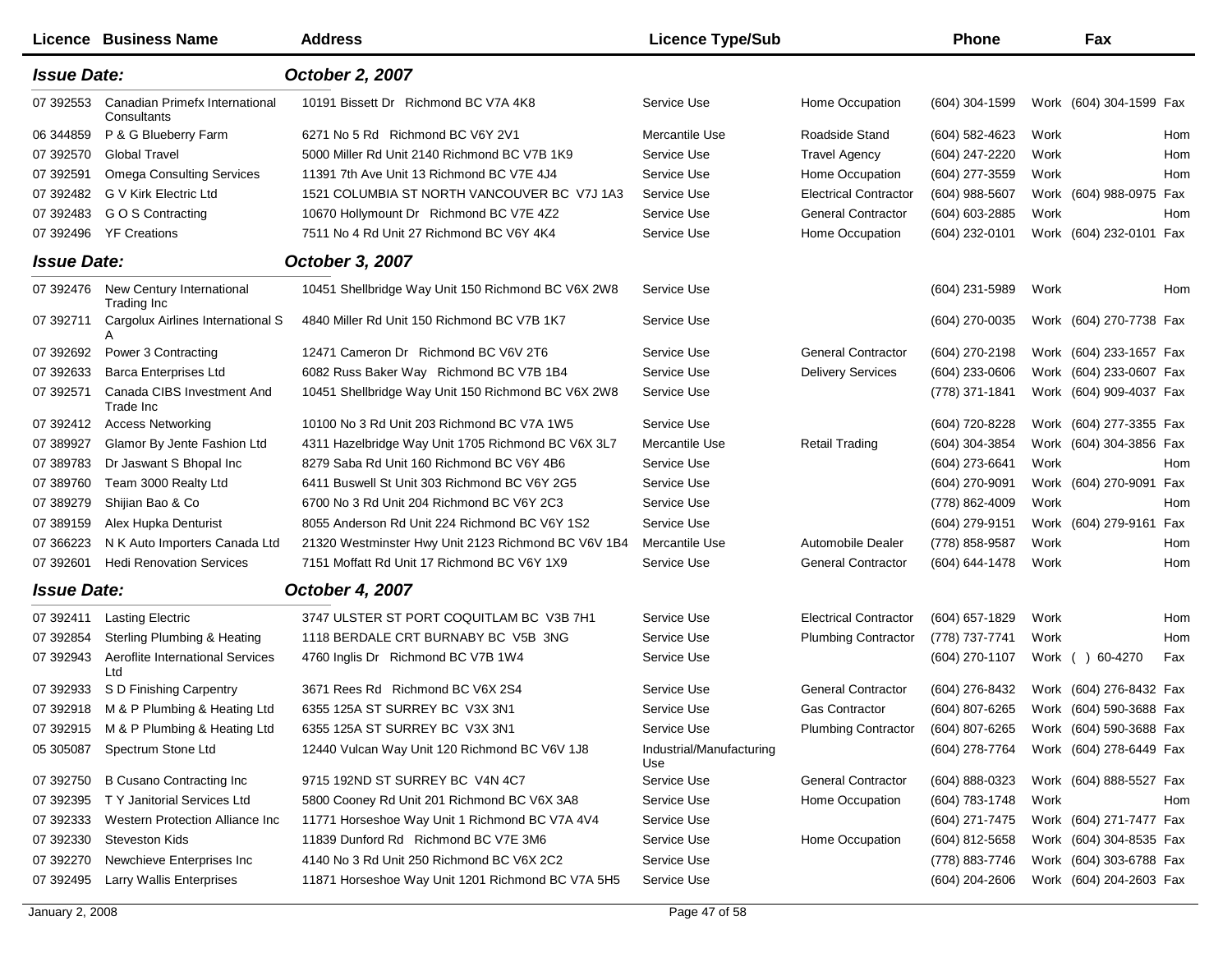|                    | Licence Business Name                                             | <b>Address</b>                                     | <b>Licence Type/Sub</b> |                                             | <b>Phone</b>       |        | Fax                     |     |
|--------------------|-------------------------------------------------------------------|----------------------------------------------------|-------------------------|---------------------------------------------|--------------------|--------|-------------------------|-----|
| <b>Issue Date:</b> |                                                                   | October 5, 2007                                    |                         |                                             |                    |        |                         |     |
| 07 389196          | ZDQ Trading                                                       | 4140 No 3 Rd Unit 250 Richmond BC V6X 2C2          | Service Use             |                                             | (604) 249-2817     | Work   |                         | Hom |
| 07 392532          | Tung & Co                                                         | 8833 Odlin Cr Unit 240 Richmond BC V6X 3Z7         | Service Use             |                                             | (604) 273-9273     |        | Work (604) 273-9274     | Fax |
| 07 389194          | <b>ZDQ International Travel</b><br>(Canada) Ltd                   | 4140 No 3 Rd Unit 250 Richmond BC V6X 2C2          | Service Use             |                                             | (604) 249-2817     | Work   |                         | Hom |
| 07 379933          | Supow International Holding Co<br>Ltd                             | 2631 Viking Way Unit 148 Richmond BC V6V 3B5       | Mercantile Use          | Wholesale Trading                           | $(604)$ 232-1665   |        | Work (604) 232-4485 Fax |     |
| 07 359305          | <b>Reliable Contracting</b>                                       | 11635 Eburne Way Richmond BC V6V 2M1               | Service Use             | <b>General Contractor</b>                   | (604) 325-3130     |        | Work (604) 325-3132 Fax |     |
| 07 369494          | Callaway Golf Canada Ltd                                          | 13480 Crestwood PI Unit 215 Richmond BC V6V 2K1    | Service Use             |                                             | (416) 843-9679     | Work   |                         | Hom |
| 07 388264          | <b>LWA International Consultant</b><br>(Canada) Co Ltd            | 8351 Alexandra Rd Unit 210 Richmond BC V6X 3P3     | Service Use             |                                             | (604) 231-9431     |        | Work (604) 231-9431 Fax |     |
|                    | 07 393015 S & S Sandhu Drywall Ltd                                | 12349 IONA PL SURREY BC V3V 6P5                    | Service Use             | <b>General Contractor</b>                   | (604) 720-3111     | Work   |                         | Hom |
| <b>Issue Date:</b> |                                                                   | October 9, 2007                                    |                         |                                             |                    |        |                         |     |
| 07 389163          | The Empire Life Insurance<br>company                              | 5811 Cooney Rd Unit 602 Richmond BC V6X 3M1        | Service Use             |                                             | (604) 232-5557     |        | Work (604) 232-5556 Fax |     |
| 07 393211          | 0754566 BC Ltd                                                    | PO BOX 75033 MAIN STREET VANCOUVER BC V5X<br>4V7   | Service Use             | <b>General Contractor</b>                   | (604) 780-9700     |        | Work (604) 326-1143 Fax |     |
| 07 393210          | 0727458 BC Ltd                                                    | 13027 68TH AVE SURREY BC V3W 3E5                   | Service Use             | <b>General Contractor</b>                   | (604) 649-1235     |        | Work (604) 581-0495 Fax |     |
| 07 393175          | <b>Baseline Development Ltd</b>                                   | 3746 MANOR ST BURNABY BC V5G 1A6                   | Service Use             | <b>General Contractor</b>                   | (604) 728-0067     | Work   |                         | Hom |
| 07 389761          | <b>Prescription Plus Pharmacy</b>                                 | 4871 Shell Rd Unit 1215 Richmond BC V6X 3Z6        | Mercantile Use          | <b>Wholesale Trading</b>                    | (604) 270-2061     |        | Work (604) 270-2067 Fax |     |
| 07 388419          | Vanderlande Industries Inc                                        | 8000 River Rd Richmond BC V6X 1X7                  | Service Use             | <b>General Contractor</b>                   | (604) 244-9998     |        | Work (604) 244-9995 Fax |     |
| 07 386252          | AK Immigration Consultants Inc.                                   | 4871 Shell Rd Unit 2240 Richmond BC V6X 3Z6        | Service Use             |                                             | $(604)$ 598-8383   |        | Work (604) 598-8386 Fax |     |
| 07 393076          | SportMark Management Group                                        | 777 HORNBY ST UNIT 1050 VANCOUVER BC V6Z 2T3       | Service Use             |                                             | $(604) 608 - 4490$ | Work   |                         | Hom |
| <b>Issue Date:</b> |                                                                   | October 10, 2007                                   |                         |                                             |                    |        |                         |     |
| 07 391290          | Beard Papa's Canada Store                                         | 4151 Hazelbridge Way Unit 3160 Richmond BC V6X 4J7 | Assembly Use Group 1    | Food Service<br>Establishment, Take-<br>Out | (604) 295-8193     | Work   |                         | Hom |
| 07 392151          | Ex Tax Auditor & Co Ltd                                           | 8279 Saba Rd Unit 165 Richmond BC V6Y 4B6          | Service Use             |                                             | (604) 270-4400     |        | Work (604) 270-4410 Fax |     |
| 07 393245          | Serpentine Cedar Roofing Ltd                                      | 8910 256 ST FORT LANGLEY BC V1M 3N7                | Service Use             | <b>General Contractor</b>                   | $(604) 888 - 9616$ |        | Work (604) 467-5120 Fax |     |
| 07 392697          | 49 Health Care Staffing Corp                                      | 6651 Lynas Lane Unit 203 Richmond BC V7C 3K8       | Service Use             | Home Occupation                             | (778) 297-4503     | Work ) |                         | Hom |
| 07 373662          | Racing Devil Hobbies                                              | 4151 Hazelbridge Way Unit 3470 Richmond BC V6X 4J7 | Mercantile Use          | <b>Retail Trading</b>                       | (604) 295-6625     | Work   |                         | Hom |
| 07 390332          | <b>Everforex Financial Corp</b>                                   | 5900 No 3 Rd Unit 430 Richmond BC V6X 3P7          | Service Use             |                                             | (778) 858-6655     | Work   |                         | Hom |
| 07 391290          | Bean Factory Ltd                                                  | 4151 Hazelbridge Way Unit 3160 Richmond BC V6X 4J7 | Assembly Use Group 1    | Food Service<br>Establishment, Take-<br>Out | (604) 295-6693     | Work   |                         | Hom |
| 07 386193          | Lotus Hygiene Systems Inc                                         | 4151 Hazelbridge Way Unit 1320 Richmond BC V6X 4J7 | Mercantile Use          | Retail Trading                              | (604) 273-0353     |        | Work (604) 273-9653 Fax |     |
| 07 393205          | Structural Steel Details Depot -<br>S <sub>2</sub> D <sub>2</sub> | 11811 Montego St Richmond BC V6X 1H6               | Service Use             | Home Occupation                             | (604) 288-7265     | Work   |                         | Hom |
| <b>Issue Date:</b> |                                                                   | October 11, 2007                                   |                         |                                             |                    |        |                         |     |
| 07 388059          | M & S Marketing Ltd                                               | 11240 Bridgeport Rd Unit 205 Richmond BC V6X 1T2   | Service Use             |                                             | (604) 812-5594     | Hom    |                         | Hom |
| 07 393353          | The Jean Spot Enterprises                                         | 11511 Steveston Hwy Unit 22 Richmond BC V7A 1N8    | Service Use             | Home Occupation                             | (604) 916-8688     | Hom    |                         | Hom |
| 07 393374          | Alcademe Management Ltd                                           | 8480 Spires Rd Richmond BC V6Y 1W2                 | Service Use             | Home Occupation                             | (604) 273-9976     |        | Work (604) 273-9976 Fax |     |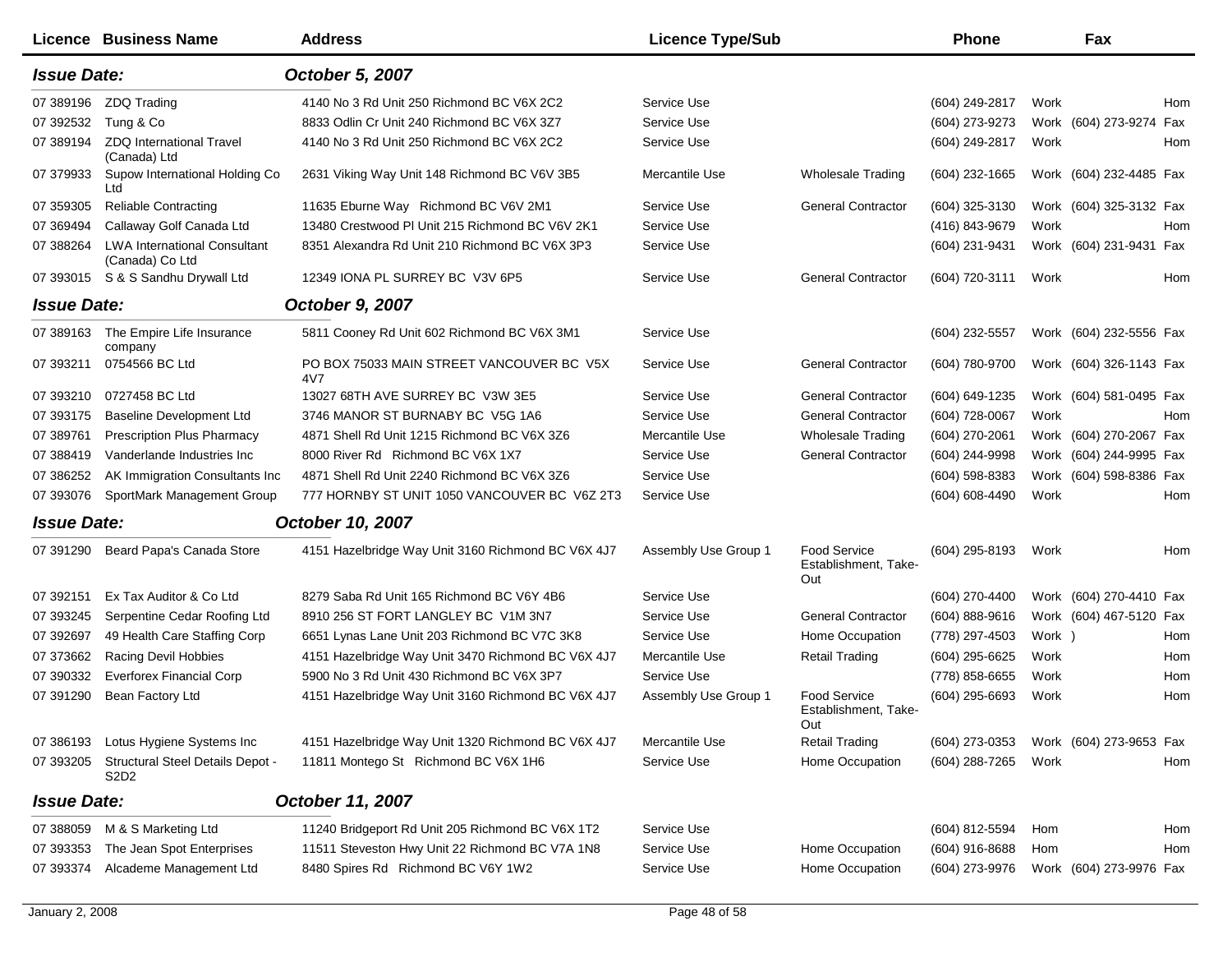|                    | <b>Licence Business Name</b>                       | <b>Address</b>                                     | <b>Licence Type/Sub</b>         |                                                    | Phone               | Fax                     |     |
|--------------------|----------------------------------------------------|----------------------------------------------------|---------------------------------|----------------------------------------------------|---------------------|-------------------------|-----|
| <b>Issue Date:</b> |                                                    | October 15, 2007                                   |                                 |                                                    |                     |                         |     |
| 07 382938          | Cube Inc                                           | 4151 Hazelbridge Way Unit 3370 Richmond BC V6X 4J7 | Mercantile Use                  | Retail Trading                                     | (604) 729-0936      | Work                    | Hom |
| 07 393702          | A T International Enterprise Corp                  | 8700 Granville Ave Unit 106 Richmond BC V6Y 3H2    | Service Use                     | Home Occupation                                    | (604) 295-6065      | Work (604) 295-6065 Fax |     |
| 07 393658          | <b>Trafa Pharmaceutical Supplies</b>               | 12551 Cambie Rd Unit 31 Richmond BC V6V 2A4        | Service Use                     | Home Occupation                                    | $(60)$ 456-2449     | Work (604) 270-7514 Fax |     |
| 07 393645          | Arinc International Of Canada<br><b>ULC</b>        | 5360 Airport Rd Unit 328 Richmond BC V7B 1B4       | Service Use                     |                                                    | (604) 288-7842      | Work (604) 288-7462 Fax |     |
| 07 393443          | Latitude Logistics Inc                             | 6081 No 3 Rd Unit 805 Richmond BC V6Y 2B2          | Service Use                     |                                                    | (604) 275-6324      | Work (604) 275-6391 Fax |     |
| 07 393467          | <b>Hearthstone Ventures</b>                        | 3541 STEVENSON ST PORT COQUITLAM BC V3B 4M5        | Service Use                     | <b>Gas Contractor</b>                              | (778) 861-4206      | Work                    | Hom |
| <b>Issue Date:</b> |                                                    | October 16, 2007                                   |                                 |                                                    |                     |                         |     |
| 07 393011          | Terra Archaeology Limited                          | 11871 Horseshoe Way Unit 2113 Richmond BC V7A 5H5  | Service Use                     |                                                    | (604) 230-3075      | Work                    | Hom |
| 07 393734          | Thermocool Refridgeration &<br><b>HVAC Ltd</b>     | 7405 116 ST DELTA BC V4C 5T1                       | Service Use                     | <b>Electrical Contractor</b>                       | (604) 594-2770      | Work (604) 594-5355 Fax |     |
| 07 393737          | Rolando O Ambrosio                                 | 9099 No 1 Rd Richmond BC V7E 1R6                   | Service Use                     | Home Occupation                                    | (604) 244-0821      | Work                    | Hom |
| 07 393629          | Van 001 Technology                                 | 8775 Jones Rd Unit 103 Richmond BC V6Y 3Y9         | Service Use                     | Home Occupation                                    | (604) 771-7053      | Work                    | Hom |
| 07 393564          | Anne Bruinn                                        | 3323 DUNBAR ST SUITE 201 VANCOUVER BC V6S<br>2B9   | Service Use                     |                                                    | (778) 898-3647      | Work                    | Hom |
| 07 392644          | <b>Blue Marble Architecture Inc.</b>               | 11121 Horseshoe Way Unit 208 Richmond BC V7A 5G7   | Service Use                     |                                                    | (604) 275-2277      | Work (604) 275-2299 Fax |     |
| 07 393578          | 0756509 BC Ltd                                     | 12240 Osprey Dr Richmond BC V7E 3S6                | Service Use                     | Home Occupation                                    | (604) 271-6762      | Work                    | Hom |
| <b>Issue Date:</b> |                                                    | October 17, 2007                                   |                                 |                                                    |                     |                         |     |
| 06 357378          | Oak Tree House Inc                                 | 7831 Minoru Blvd Richmond BC V6Y 1Z3               | Service Use                     |                                                    | (604) 233-2288      | Work (604) 233-2289 Fax |     |
| 07 382379          | Nitto Tire Canada Inc                              | 7791 Nelson Rd Unit 120 Richmond BC V6W 1G3        | Service Use                     |                                                    | (604) 304-1970      | Work (604) 304-1971 Fax |     |
| 07 393878          | <b>Campbell's Masonry Construction</b>             | 3736 154A ST SURREY BC V3S 0H2                     | Service Use                     | <b>General Contractor</b>                          | (604) 312-3497      | Work                    | Hom |
| 07 393880          | Quality Renovation Co                              | 5318 PRINCE EDWARD ST VANCOUVER BC V5W 2X6         | Service Use                     | <b>General Contractor</b>                          | (604) 323-2853      | Work (604) 323-2853 Fax |     |
| <b>Issue Date:</b> |                                                    | October 18, 2007                                   |                                 |                                                    |                     |                         |     |
| 07 389895          | <b>Addictive Sportswear</b>                        | 7011 Elmbridge Way Unit 173 Richmond BC V7C 4V5    | Industrial/Manufacturing<br>Use |                                                    | $(604)$ 278-4501    | Work                    |     |
| 07 394142          | <b>Cross Border Vehicle Services</b><br><b>Inc</b> | 17280 Fedoruk Rd Richmond BC V6V 1C7               | Service Use                     | Home Occupation                                    | (604) 328-4438      | Work (604) 278-4993 Fax |     |
| 07 388459          | Yung Ho Soy Drink                                  | 8181 Cambie Rd Unit 2255 Richmond BC V6X 3X9       | Assembly Use Group 1            | <b>Food Service</b><br>Establishment, Take-<br>Out | (604) 232-9969      | Work                    | Hom |
| 07 394057          | Golden A E International<br>Enterprise Inc         | 4933 Fisher Dr Unit 76 Richmond BC V6X 3Z2         | Service Use                     | Home Occupation                                    | (604) 295-8681      | Work                    | Hom |
|                    | 07 394144 Jang In Construction Co                  | 11354 Kingcome Ave Richmond BC V7A 4W1             | Service Use                     | General Contractor                                 | (604) 295-0957 Work |                         | Hom |
| 07 393954          | Coast Inked Media                                  | 5500 Langtree Ave Richmond BC V7C 4L3              | Service Use                     | Home Occupation                                    | (604) 808-0512      | Work                    | Hom |
| 07 392912          | Little Shop Of Flowers &<br>Convenience Store Ltd  | 9951 Williams Rd Richmond BC V7A 1H3               | Mercantile Use                  | <b>Retail Trading</b>                              | (778) 552-6276      | Work                    | Hom |
| 07 389795          | Coco Spring Int'l Biotech Inc                      | 6081 No 3 Rd Unit 708 Richmond BC V6Y 2B2          | Service Use                     |                                                    | (604) 270-4628      | Work (604) 270-4618 Fax |     |
| 07 389653          | Canadian International Events<br>Corp              | 6081 No 3 Rd Unit 610 Richmond BC V6Y 2B2          | Service Use                     |                                                    | $(604)$ 713-8383    | Work (604) 713-8639 Fax |     |
| 07 389182          | Mimi M K Luk Law Corp                              | 6081 No 3 Rd Unit 728 Richmond BC V6Y 2B2          | Service Use                     |                                                    | (604) 713-8668      | Work (604) 713-8667 Fax |     |
| 07 388503          | Tian Bao Travel Ltd                                | 7900 Westminster Hwy Unit 111 Richmond BC V6X 1A5  | Service Use                     | <b>Travel Agency</b>                               | (604) 273-6133      | Work (604) 273-6131 Fax |     |
| 07 388200          | Metro-Pro Insurance                                | 5631 No 3 Rd Unit 206 Richmond BC V6X 2C7          | Service Use                     |                                                    | (604) 231-7722      | Work (604) 207-1635 Fax |     |
| January 2, 2008    |                                                    |                                                    | Page 49 of 58                   |                                                    |                     |                         |     |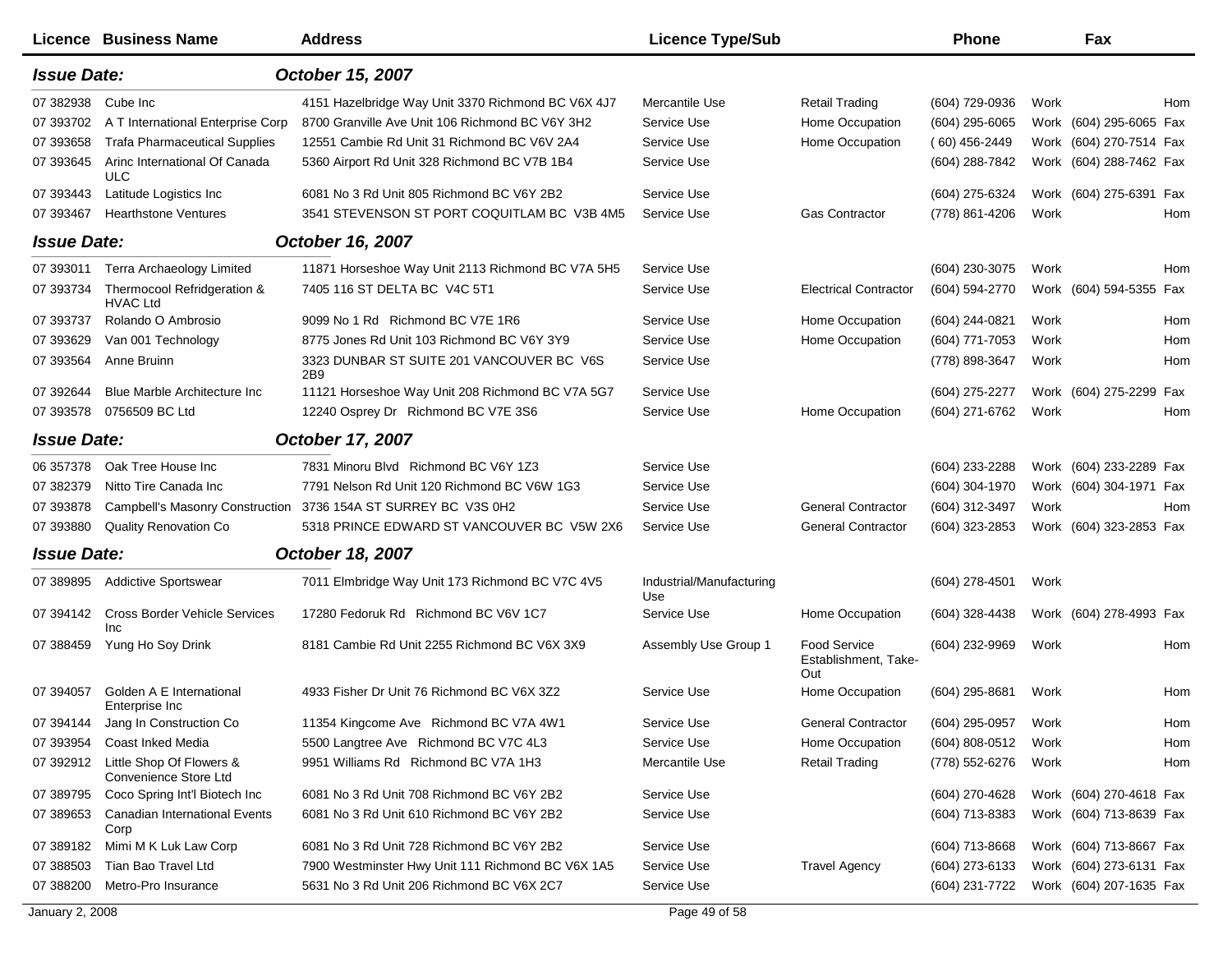|                    | Licence Business Name                               | <b>Address</b>                                                 | <b>Licence Type/Sub</b>         |                              | Phone               |      | Fax                     |
|--------------------|-----------------------------------------------------|----------------------------------------------------------------|---------------------------------|------------------------------|---------------------|------|-------------------------|
| 07 389068          | Eastmoon Trade Ltd                                  | 6081 No 3 Rd Unit 603 Richmond BC V6Y 2B2                      | Service Use                     |                              | (778) 282-1079      |      | Work (778) 282-1079 Fax |
| 07 389829          | OneWorld Assist Inc.                                | 6081 No 3 Rd Richmond BC V6Y 2B2                               | Service Use                     |                              | $(604)$ 278-4108    |      | Work (604) 276-4593 Fax |
| <b>Issue Date:</b> |                                                     | October 19, 2007                                               |                                 |                              |                     |      |                         |
| 07 394218          | PSI Plumbing and Heating                            | 5875 150TH ST SURREY BC V3S 0S5                                | Service Use                     | <b>Plumbing Contractor</b>   | (604) 590-2270      | Work | <b>Hom</b>              |
| 07 394313          | <b>Maidment Transport</b>                           | 7464 Chelsea PI Richmond BC V7C 3S9                            | Service Use                     | Home Occupation              | (604) 241-7464      |      | Work (778) 219-0075 Hom |
| 07 394256          | Khela Excavating Ltd                                | 310 BOYNE ST NEW WESTMINSTER BC V3M 5K1                        | Service Use                     | <b>General Contractor</b>    | (778) 384-5050      |      | Work (604) 521-6624 Fax |
| 07 394220          | <b>Drover Masonry</b>                               | 6438 KING GEORGE HWY UNIT 19 SURREY BC V3W<br>4Z3              | Service Use                     | <b>General Contractor</b>    | (604) 501-2461      |      | Work (604) 501-2464 Fax |
| 07 394216          | PSI Plumbing and Heating                            | 5875 150TH ST SURREY BC V3S 0S5                                | Service Use                     | <b>Gas Contractor</b>        | (604) 590-2270      | Work | Hom                     |
| 07 385291          | Neil Pan Art School                                 | 8888 Odlin Cr Unit 2085 Richmond BC V6X 3Z8                    | Assembly Use Group 3            | <b>Education Institution</b> | (604) 616-7680      | Work | Hom                     |
| 07 394234          | Source Electric Inc                                 | 4308 FRANCES ST BURNABY BC V5C 2R3                             | Service Use                     | <b>Electrical Contractor</b> | (604) 218-9300      |      | Work (604) 676-2825 Fax |
| <b>Issue Date:</b> |                                                     | October 22, 2007                                               |                                 |                              |                     |      |                         |
|                    | 07 381799 DWS Logistics Inc                         | 12080 Horseshoe Way Richmond BC V7A 4V5                        | Service Use                     |                              | (604) 275-1144      |      | Work (604) 275-1165 Fax |
| <b>Issue Date:</b> |                                                     | October 23, 2007                                               |                                 |                              |                     |      |                         |
| 07 387720          | Da Hua International Trading Co<br>Ltd              | 11880 Hammersmith Way Unit 170 Richmond BC V7A 5C8 Service Use |                                 |                              | (604) 271-8618      |      | Work (604) 271-8218 Fax |
| 07 394359          | Altus Immigration Ltd                               | 11260 Schooner Crt Richmond BC V7E 4L1                         | Service Use                     | Home Occupation              | (604) 630-7780      | Work | Hom                     |
| 07 394363          | Jeff's Garage Doors Services                        | 6380 Swift Ave Richmond BC V7E 4H1                             | Service Use                     | <b>General Contractor</b>    | (778) 883-8370      | Work | Hom                     |
| <b>Issue Date:</b> |                                                     | <b>October 24, 2007</b>                                        |                                 |                              |                     |      |                         |
| 07 394235          | <b>Maslink Consultant Ltd</b>                       | 6081 No 3 Rd Unit 810 Richmond BC V6Y 2B2                      | Service Use                     |                              | (604) 713-8768      |      | Work (604) 713-8762 Fax |
| 07 394574          | <b>Prism Security Systems Ltd</b>                   | 5754 WINCH ST BURNABY BC V5B 2L2                               | Service Use                     | <b>General Contractor</b>    | (800) 688-1946      |      | Work (604) 320-6591 Fax |
| 07 394593          | Sherwood Park Homes Ltd                             | 7360 137TH ST UNIT 335 SURREY BC V3W 1A3                       | Service Use                     | <b>General Contractor</b>    | (604) 715-1200      |      | Work (604) 591-6890 Fax |
| 07 393663          | Cientis Technologies Inc                            | 6051 Gilbert Rd Unit 201 Richmond BC V7C 3V3                   | Assembly Use Group 3            | <b>Education Institution</b> | (604) 247-0400      |      | Work (604) 276-8717 Hom |
| 07 392479          | Jersey City Canada Inc                              | 6551 No 3 Rd Unit 1314 Richmond BC V6Y 2B6                     | Mercantile Use                  | <b>Retail Trading</b>        | (604) 247-0665      |      | Work (604) 247-0667 Fax |
| 07 380930          | La Vie En Rose Aqua                                 | 6060 Minoru Blvd Unit 2206 Richmond BC V6Y 2V7                 | Mercantile Use                  | <b>Retail Trading</b>        | (604) 295-8028      | Work | Hom                     |
| 07 393716          | David L H Wong MD FRCSC Inc                         | 7031 Westminster Hwy Unit 230 Richmond BC V6X 1A3              | Service Use                     |                              | (604) 273-2928      |      | Work (604) 273-7489 Fax |
| <b>Issue Date:</b> |                                                     | October 25, 2007                                               |                                 |                              |                     |      |                         |
| 07 393719          | Dr Cigdem Arkuran Inc                               | 6091 Gilbert Rd Richmond BC V7C 5L8                            | Service Use                     |                              | (604) 244-7657      |      | Work (604) 244-7914 Fax |
| 07 394797          | Lava Yoga & Fitness Inc                             | 9040 Ryan PI Richmond BC V7A 2G7                               | Service Use                     | Home Occupation              | (778) 837-1974      | Work | Hom                     |
| 07 394770          | Uni-Leader Enterprises Inc                          | 6623 HALIFAX ST BURNABY BC V5B 2P9                             | Service Use                     | <b>General Contractor</b>    | (604) 677-0434      |      | Work (604) 677-0426 Fax |
|                    | 07 394762 Paw2Paw Pet Services                      | 5380 Smith Dr Unit 71 Richmond BC V6V 2K8                      | Service Use                     | Home Occupation              | (604) 816-5658 Work |      | Hom                     |
|                    | 07 394738 Claytonwood Electrical<br>Contracting Inc | 18366 CLAYTONWOOD CR SURREY BC V3W 7N4                         | Service Use                     | <b>Electrical Contractor</b> | $(604)$ 575-6901    |      | Work (604) 575-6902 Fax |
|                    | 04 273172 Viceroy Homes Limited                     | 12171 Horseshoe Way Unit 110 Richmond BC V7A 4V4               | Industrial/Manufacturing<br>Use |                              | (604) 274-8700      |      | Work (604) 274-8787 Fax |
| 07 394213          | Martina Interiors And Company                       | 11780 Hammersmith Way Unit 121 Richmond BC V7A 5E9             | Service Use                     |                              | (604) 241-1477      |      | Work (604) 272-9966 Fax |
| 07 393071          | <b>Natural Health Craft</b>                         | 6551 No 3 Rd Richmond BC V6Y 2B6                               | Mercantile Use                  | <b>Retail Trading</b>        | (604) 992-2088      | Work | Hom                     |
| 07 392950          | Ed's Linen                                          | 7900 Alderbridge Way Unit 200 Richmond BC V6X 2A5              | Service Use                     |                              | (604) 270-4169      |      | Work (604) 270-4434 Fax |
| 07 392934          | Jiahua Int' Investments (Canada)<br>Inc.            | 7791 Alderbridge Way Richmond BC V6X 2A4                       | Service Use                     |                              | (604) 729-9663      |      | Work (604) 263-3639 Fax |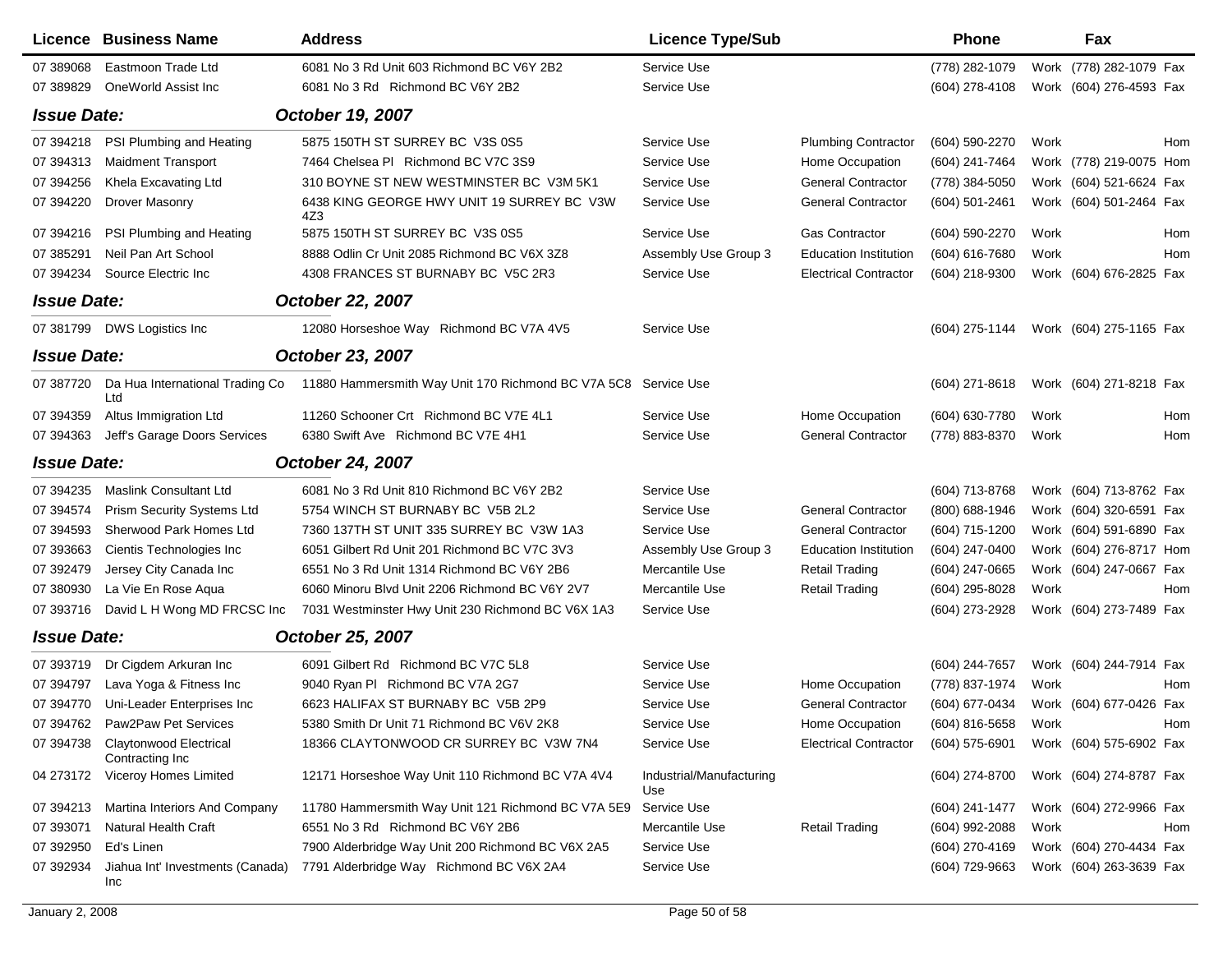|                    | <b>Licence Business Name</b>                                  | <b>Address</b>                                                                                | <b>Licence Type/Sub</b>         |                                                    | <b>Phone</b>       | Fax                        |     |
|--------------------|---------------------------------------------------------------|-----------------------------------------------------------------------------------------------|---------------------------------|----------------------------------------------------|--------------------|----------------------------|-----|
| 07 392296          | Vivacious                                                     | 6060 Minoru Blvd Space 2165 Richmond BC V6Y 2V7                                               | Mercantile Use                  | <b>Retail Trading</b>                              | (778) 881-5152     | Cellul (604) 677-6504 Prim |     |
| 07 390016          | I Broker Power                                                | 7080 River Rd Unit 210 Richmond BC V6X 1X5                                                    | Service Use                     |                                                    | (604) 247-0466     | Work                       | Hom |
| 07 388072          | Minglian Holdings Ltd                                         | 6061 No 3 Rd Unit 110 Richmond BC V6Y 2B2                                                     | Service Use                     |                                                    | (604) 276-0400     | Work (604) 276-0568 Fax    |     |
| 07 37 54 67        | Novadag Technologies Inc                                      | 6300 River Rd Unit 100 Richmond BC V6X 1X5                                                    | Industrial/Manufacturing<br>Use |                                                    | (604) 232-9861     | Work (604) 232-9841 Fax    |     |
| 07 393017          | Canada Four Z Cultural Corp                                   | 7791 Alderbridge Way Richmond BC V6X 2A4                                                      | Service Use                     |                                                    | (604) 420-1865     | Work (604) 420-1878 Fax    |     |
| 07 394637          | <b>Great Life Moments Videography</b>                         | 4639 St Brides Crt Richmond BC V7E 5V2                                                        | Service Use                     | Home Occupation                                    | (604) 277-2664     | Work                       | Hom |
| <b>Issue Date:</b> |                                                               | October 29, 2007                                                                              |                                 |                                                    |                    |                            |     |
| 02 222605          | <b>RBC Royal Bank</b>                                         | 8171 Ackroyd Rd Unit 1950 Richmond BC V6X 3K1                                                 | Service Use                     |                                                    | $(604) 668 - 8888$ | Work (604) 665-8363 Fax    |     |
| 07 390522          | D S Lee Engineering Ltd                                       | 8171 Cook Rd Unit 300 Richmond BC V6Y 3T8                                                     | Service Use                     |                                                    | (604) 276-2555     | Work (604) 276-0050 Hom    |     |
| <b>Issue Date:</b> |                                                               | October 30, 2007                                                                              |                                 |                                                    |                    |                            |     |
| 07 394928          | B W Fire Protection & Pipe Ltd                                | 12640 228TH ST MAPLE RIDGE BC V2X 6M8                                                         | Service Use                     | Sprinkler Contractor                               | (604) 377-4049     | Work (604) 463-8179 Fax    |     |
| 07 395022          | National Car Rental (Canada) Inc                              | 4440 Cowley Cr Richmond BC V7B 1B8                                                            | Vehicle for Hire                | Vehicle For Hire<br>Office                         | (604) 273-6572     | Work (604) 278-7915 Fax    |     |
| 07 395054          | Can-Link International<br>Education Management<br>(Canada) Co | 5800 Cooney Rd Unit 103 Richmond BC V6X 3A8                                                   | Service Use                     | Home Occupation                                    | (604) 207-1213     | Work (604) 207-1213 Fax    |     |
| 07 395016          | Heli-One                                                      | 4520 Agar Dr Richmond BC V7B 1A3                                                              | Service Use                     |                                                    | (604) 276-0100     | Work (604) 276-0110 Fax    |     |
| 07 394974          | <b>Skyline Painting Ltd</b>                                   | 6588 SOUTHOAKS CR UNIT 90 BURNABY BC V5E 4K1                                                  | Service Use                     | <b>General Contractor</b>                          | (604) 323-3769     | Work (604) 540-5111 Hom    |     |
| 07 395017          | Heli-One                                                      | 4740 Agar Dr Richmond V7B 1A3                                                                 | Service Use                     |                                                    | (604) 276-0100     | Work (604) 276-0110 Fax    |     |
| 07 393881          | Romuzi Designs Ltd                                            | 11871 Horseshoe Way Unit 1171 Richmond BC V7A 5H5                                             | Mercantile Use                  | <b>Wholesale Trading</b>                           | (604) 277-3310     | Work (604) 277-3369 Fax    |     |
| 07 393639          | <b>BIS Photo</b>                                              | 8003 Anderson Rd Richmond BC V6Y 1S1                                                          | Service Use                     |                                                    | (778) 867-7345     | Work                       | Hom |
| 07 389099          | <b>Elite Laser Centre</b>                                     | 5461 No 3 Rd Richmond BC V6X 2C7                                                              | Service Use                     |                                                    | (604) 321-7060     | Work                       | Hom |
| 07 387561          | U Good Hot Pot Restaurant Ltd                                 | 8338 Capstan Way Unit 1213 Richmond BC V6X 4B5                                                | Assembly Use Group 1            | Food Service<br>Establishment                      | (604) 338-8389     | Work (778) 297-3928 Fax    |     |
| 07 384419          | Fu Yuang Fast Food                                            | 8260 Westminster Hwy Unit 2350 Richmond BC V6X 3Y2                                            | Assembly Use Group 1            | <b>Food Service</b><br>Establishment, Take-<br>Out | (778) 838-9953     | Work                       | Hom |
| 07 368160          | Chinese Tea Art Gallery Inc                                   | 4380 No 3 Rd Unit 1280 Richmond BC V6X 3V7                                                    | Mercantile Use                  | <b>Retail Trading</b>                              | (604) 270-1135     | Work (604) 270-1135 Fax    |     |
| 07 395025          | National Car Rental (Canada) Inc                              | 4440 Cowley Cr Richmond BC V7B 1B8                                                            | Vehicle for Hire                | Class J - Rental<br>Vehicle                        | (604) 273-6572     | Work (604) 278-7915 Fax    |     |
| 07 394873          | ShopItDirect.com                                              | 5760 Moncton St Richmond BC V7E 3B4                                                           | Service Use                     | Home Occupation                                    | (778) 228-3469     | Work                       | Hom |
| <b>Issue Date:</b> |                                                               | October 31, 2007                                                                              |                                 |                                                    |                    |                            |     |
|                    |                                                               | 07 395717 Winsome Management Company 1788 SOUTHEAST KENT AVE UNIT 207 VANCOUVER<br>BC V5P 2S7 | Service Use                     |                                                    | (604) 324-7519     | Work                       | Hom |
| 07 395797          | <b>Advantage Services</b>                                     | 2075 BRIGANTINE DR UNIT 7 COQUITLAM BC V3K 7B8                                                | Service Use                     | <b>Plumbing Contractor</b>                         | (604) 521-4900     | Work (604) 521-4940 Fax    |     |
| 07 395735          | O Canada Swimming School                                      | 6200 Livingstone PI Richmond BC V7C 5J5                                                       | Service Use                     | Home Occupation                                    | (604) 233-6918     | Work (604) 233-6918 Fax    |     |
| 07 395695          | DaisyAnne Designs                                             | 3411 Springfield Dr Unit 225 Richmond BC V7E 1Z1                                              | Service Use                     | Home Occupation                                    | (604) 274-5927     | Work                       | Hom |
| 07 386830          | S S Stainless Inc                                             | 6260 Graybar Rd Unit 120 Richmond BC V6W 1H6                                                  | Industrial/Manufacturing<br>Use |                                                    | (604) 278-7271     | Work (604) 278-7271 Fax    |     |
| 07 389369          | Yousun United Investment<br>Development Ltd                   | 10451 Shellbridge Way Unit 150 Richmond BC V6X 2W8                                            | Service Use                     |                                                    | (604) 248-8029     | Work (604) 278-5760 Fax    |     |
| 07 395795          | <b>Advantage Services</b>                                     | 2075 BRIGANTINE DR UNIT 7 COQUITLAM BC V3K 7B8                                                | Service Use                     | <b>General Contractor</b>                          | $(604)$ 521-4900   | Work (604) 521-4940 Fax    |     |
| 07 389207          | Fusion Business Group Inc                                     | 5811 Cooney Rd Unit 305 Richmond BC V6X 3M1                                                   | Service Use                     |                                                    | (604) 269-6622     | Work (604) 269-6623 Fax    |     |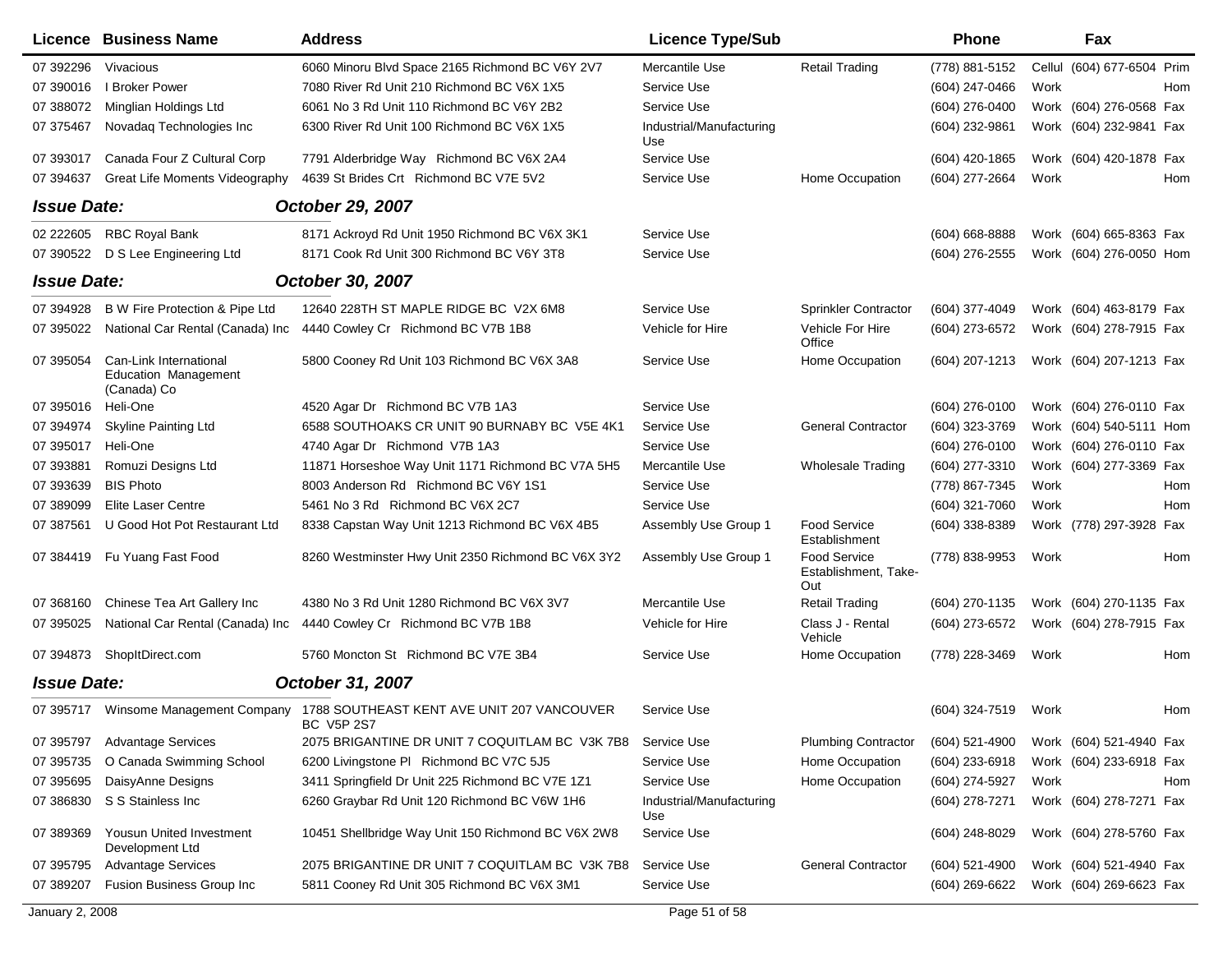|                    | Licence Business Name             | <b>Address</b>                                                      | <b>Licence Type/Sub</b> |                              | <b>Phone</b>     |      | Fax                     |     |
|--------------------|-----------------------------------|---------------------------------------------------------------------|-------------------------|------------------------------|------------------|------|-------------------------|-----|
| 07 394980          | Zhou's Enterprises Canada Ltd     | 10451 Shellbridge Way Unit 150 Richmond BC V6X 2W8                  | Service Use             |                              | (778) 227-0326   |      | Work (604) 709-3586 Fax |     |
| <b>Issue Date:</b> |                                   | <b>November 1, 2007</b>                                             |                         |                              |                  |      |                         |     |
| 07 395918          | New Era Finishing Ltd             | 11691 Mellis Dr Richmond BC V6X 1L9                                 | Service Use             | Home Occupation              | (778) 863-5100   | Work |                         | Hom |
| 07 395957          | All Season Solution               | 9188 Cook Rd Unit 1202 Richmond BC V6Y 4M1                          | Service Use             | Gas Contractor               | (604) 782-6561   | Work |                         | Hom |
| 07 395866          | <b>MND Development Ltd</b>        | 13325 76TH AVE UNIT 3 SURREY BC V3W 2V8                             | Service Use             | <b>General Contractor</b>    | (604) 338-6571   |      | Work (778) 297-3811 Fax |     |
| 06 34 28 14        | Pets Mobility                     | 12500 Horseshoe Way Unit 140 Richmond BC V7A 5K2                    | Service Use             |                              | (604) 274-7387   |      | Work (604) 274-7380 Fax |     |
| <b>Issue Date:</b> |                                   | <b>November 2, 2007</b>                                             |                         |                              |                  |      |                         |     |
| 07 395993          | Select Gutters Inc                | 5521 192 ST UNIT 104 SURREY BC V3S 8E5                              | Service Use             | <b>General Contractor</b>    | (604) 882-3076   |      | Work (778) 571-2331 Fax |     |
| 07 396030          | Westin Plumbing & Heating Ltd     | 3868 MYRTLE ST BURNABY BC V5C 4E9                                   | Service Use             | <b>Plumbing Contractor</b>   | $(604)$ 862-0868 | Work |                         | Hom |
| 07 39 6093         | Aligned Floor Coverings Inc       | 5489 BRYNE ROAD UNIT 162 BURNABY BC V5J 3J1                         | Service Use             | <b>General Contractor</b>    | (604) 298-8279   |      | Work (604) 298-8571 Fax |     |
| 07 395862          | <b>B C Accounting Service Ltd</b> | 6081 No 3 Rd Unit 629 Richmond BC V6Y 2B2                           | Service Use             |                              | (604) 288-1284   |      | Work (604) 277-5683 Fax |     |
| <b>Issue Date:</b> |                                   | <b>November 5, 2007</b>                                             |                         |                              |                  |      |                         |     |
| 07 39 6191         | Westin Plumbing & Heating Ltd     | 3868 MYRTLE ST BURNABY BC V5C 4E9                                   | Service Use             | <b>Gas Contractor</b>        | (604) 862-0868   | Work |                         | Hom |
| <b>Issue Date:</b> |                                   | November 6, 2007                                                    |                         |                              |                  |      |                         |     |
| 07 39 6371         | Geoforce Energy Solutions Inc     | 27257 12B AVE ALDERGROVE BC V4W 2P7                                 | Service Use             | <b>Gas Contractor</b>        | (604) 626-0468   |      | Work (604) 626-4409 Fax |     |
| 07 39 64 33        | Kenny Wong Electrical             | 9312 116TH ST DELAT BC V4C 5W9                                      | Service Use             | <b>General Contractor</b>    | (604) 537-7008   | Work |                         | Hom |
| 07 396168          | Chateau Design Homes Ltd          | 13045 84TH AVE UNIT 103 SURREY BC V3W 1B3                           | Service Use             | <b>General Contractor</b>    | (604) 592-3117   |      | Work (604) 592-3118 Fax |     |
| 07 396236          | Kelly Rabb                        | 10728 GUILDFORD DR UNIT 132 SURREY BC V3R 1W6                       | Service Use             | <b>Plumbing Contractor</b>   | (604) 816-7501   |      | Work (604) 588-6078 Fax |     |
| 07 396253          | <b>Eastern Trading</b>            | 10800 Swinton Cr Richmond BC V7A 3T3                                | Service Use             | Home Occupation              | (778) 233-2966   | Work |                         | Hom |
| <b>Issue Date:</b> |                                   | <b>November 7, 2007</b>                                             |                         |                              |                  |      |                         |     |
| 07 396293          | <b>Great City Alarms Ltd</b>      | 15350 105 AVE UNIT 2 SURREY BC V3R 0G7                              | Service Use             | <b>General Contractor</b>    | (604) 599-5662   | Work |                         | Hom |
| 07 39 6545         | <b>Synaptofact Consulting</b>     | 8820 Bairdmore Cr Richmond BC V7C 1M7                               | Service Use             | Home Occupation              | (604) 818-0765   | Work |                         | Hom |
| 07 39 6573         | Perfect Siding Ltd                | 14640 64TH AVE UNIT 304 SURREY BC V3S 1X7                           | Service Use             | <b>General Contractor</b>    | (604) 543-7331   |      | Work (604) 543-7363 Fax |     |
| <b>Issue Date:</b> |                                   | November 8, 2007                                                    |                         |                              |                  |      |                         |     |
| 07 39 6699         | Ltd                               | H J M Renovation & Construction 1179 DURANT DR COQUITLAM BC V3B 6P7 | Service Use             | <b>General Contractor</b>    | (604) 723-0986   | Work |                         | Hom |
| 07 39 6753         | <b>Fusion Security Inc</b>        | 999 W HASTINGS ST VANCOUVER BC V6C 2W2                              | Service Use             | <b>General Contractor</b>    | (604) 647-6470   |      | Work (604) 647-6476 Fax |     |
| 07 39 6717         | Rose Security Services Inc        | 2 DOWDING RD PORT MOODY BC V3H 2Z6                                  | Service Use             | <b>General Contractor</b>    | (604) 469-4899   |      | Work (604) 469-2206 Fax |     |
| 07 39 6470         | <b>Labers Productions Ltd</b>     | 4591 Larkspur Ave Richmond BC V7C 2H9                               | Service Use             | Home Occupation              | (604) 271-7766   |      | Work (604) 274-2823 Hom |     |
| 07 39 6399         | Susan Pollock                     | 1425 W 71 AVE UNIT 308 VANCOUVER BC V6P 3B6                         | Service Use             |                              | $(604)$ 261-1819 | Work |                         | Hom |
| 07 39 6370         | 0805877 BC Ltd                    | 7360 137TH ST SUITE 335 SURREY BC V3W 1A3                           | Service Use             | <b>General Contractor</b>    | (604) 715-1200   |      | Work (604) 591-6890 Hom |     |
| 07 394978          | <b>Catalyst Paper</b>             | 3600 Lysander Lane Unit 200 Richmond BC V7B 1C3                     | Service Use             |                              | (604) 274-4400   |      | Work (604) 247-0512 Fax |     |
| 07 388165          | Kenny Hair Group                  | 7771 Westminster Hwy Unit 135 Richmond BC V6X 1A4                   | Service Use             |                              | (250) 885-8529   | Work |                         | Hom |
| 07 39 6734         | <b>Bally's Fast-Electric</b>      | 688 62ND AVE E VANCOUVER BC V5X 3X2                                 | Service Use             | <b>Electrical Contractor</b> | (604) 240-0397   | Work |                         | Hom |
| <b>Issue Date:</b> |                                   | November 9, 2007                                                    |                         |                              |                  |      |                         |     |
| 07 39 6554         | Amuleta Computer Security Inc     | 3451 Springfield Dr Unit 316 Richmond BC V7E 1Z2                    | Service Use             | Home Occupation              | (604) 230-8114   | Work |                         | Hom |
| 07 39 6854         | Albert Hui Company                | 8460 Lansdowne Rd Unit 126 Richmond BC V6X 1B9                      | Service Use             | Home Occupation              | (604) 207-8006   | Work |                         | Hom |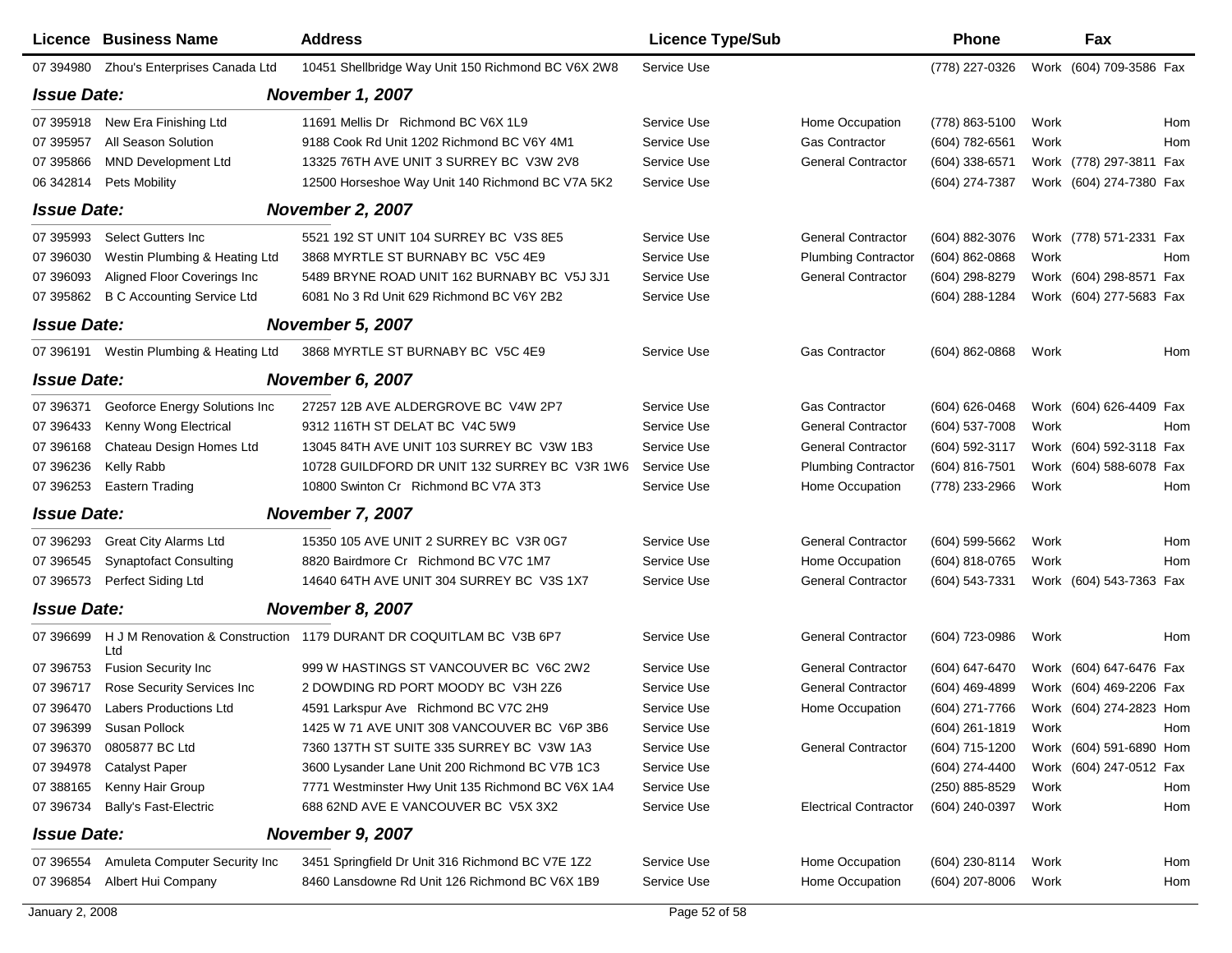|                    | Licence Business Name                          | <b>Address</b>                                                  | <b>Licence Type/Sub</b>         |                                                    | <b>Phone</b>     |        | Fax                     |
|--------------------|------------------------------------------------|-----------------------------------------------------------------|---------------------------------|----------------------------------------------------|------------------|--------|-------------------------|
| 07 39 6859         | Harry Lam                                      | 1627 E 60TH AVE VANCOUVER BC V5P 2H5                            | Service Use                     |                                                    | (604) 723-1396   | Work   | Hom                     |
| 07 39 6873         | Curaflo Of BC Ltd                              | 7436 FRASER PARK DR BURNABY BC V5J 5B9                          | Service Use                     | <b>Plumbing Contractor</b>                         | (604) 298-7278   |        | Work (604) 294-5673 Fax |
| 07 39 6898         | Moonlight Stucco Ltd                           | 6475 123 ST SURREY BC V3W 5Y5                                   | Service Use                     | <b>General Contractor</b>                          | (604) 599-8076   | Work   | Hom                     |
| <b>Issue Date:</b> |                                                | <b>November 14, 2007</b>                                        |                                 |                                                    |                  |        |                         |
| 07 395073          | <b>Riverwood Homes Ltd</b>                     | 9271 Diamond Rd Richmond BC V7E 1P5                             | Service Use                     | <b>General Contractor</b>                          | (604) 880-2541   |        | Work (604) 277-5201 Fax |
| 07 397123          | City Demolition & Excavation Ltd               | 5839 139 ST SURREY BC V3X 3S2                                   | Service Use                     | <b>General Contractor</b>                          | (778) 317-6266   |        | Work (604) 594-3362 Fax |
| <b>Issue Date:</b> |                                                | <b>November 15, 2007</b>                                        |                                 |                                                    |                  |        |                         |
| 07 39 6713         | Lotuswear Designs Ltd                          | 6551 No 3 Rd Unit 1574 Richmond BC V6Y 2B6                      | Mercantile Use                  | <b>Retail Trading</b>                              | $(604)$ 988-7169 |        | Work (604) 215-9266 Fax |
| 07 397212          | Sierra Waste Services Ltd                      | 31889 MARSHALL RD ABBOTSFORD BC V2T 5Z8                         | Service Use                     |                                                    | (778) 880-0922   |        | Work (778) 880-0933 Fax |
| 07 394354          | <b>Crestwood Fitness Centre</b>                | 13711 International PI Unit 130 Richmond BC V6V 2Z8             | Assembly Use Group 3            | Health Studio                                      | (604) 231-9505   |        | Work (604) 231-9599 Fax |
| 07 397023          | <b>Unrivalled Martial Arts Supplies</b><br>Inc | 7300 Petts Rd Richmond BC V7A 1J7                               | Service Use                     | Home Occupation                                    | (778) 889-2840   | Work   | Hom                     |
| 07 393111          | Chen Hua Therapeutic Centre Inc                | 4400 Hazelbridge Way Unit 580 Richmond BC V6X 3R8               | Service Use                     |                                                    | (778) 994-5679   |        | Work (604) 526-1779 Fax |
| 07 392935          | Millenium Karaoke Ltd                          | 4451 No 3 Rd Unit 201 Richmond BC V6X 3A7                       | Service Use                     |                                                    | (604) 273-0005   |        | Work (604) 273-0045 Fax |
| 07 392438          | Millenium Karaoke Ltd                          | 4451 No 3 Rd Unit 201 Richmond BC V6X 3A7                       | Assembly Use Group 1            | <b>Food Service</b><br>Establishment, Take-<br>Out | (604) 273-0005   |        | Work (604) 273-0045 Fax |
| 07 394317 Warwick  |                                                | 5300 No 3 Rd Unit 948 Richmond BC V6X 2X9                       | Mercantile Use                  | <b>Retail Trading</b>                              | (604) 782-7704   |        | Work (604) 270-0820 Fax |
| <b>Issue Date:</b> |                                                | <b>November 16, 2007</b>                                        |                                 |                                                    |                  |        |                         |
|                    | 07 376172 My Art Enterprises                   | 6060 Minoru Blvd Richmond BC V6Y 2V7                            | Mercantile Use                  | <b>Retail Trading</b>                              | (604) 506-5266   |        | Work (604) 421-7456 Hom |
|                    | 07 396702 Oce Display Graphic Systems          | 13140 Delf PI Unit 311 Richmond BC V6V 2A2                      | Industrial/Manufacturing<br>Use |                                                    | (604) 273-7730   | Work   | Hom                     |
| <b>Issue Date:</b> |                                                | <b>November 20, 2007</b>                                        |                                 |                                                    |                  |        |                         |
| 07 397347          | Datang Flooring                                | 12158 82ND AVE UNIT 45 SURREY BC V3W 5A6                        | Service Use                     | <b>General Contractor</b>                          | (778) 898-8007   | Cellul | Hom                     |
| 07 397705          | <b>Polstar Construction Ltd</b>                | 1225 KINGSWAY AVE UNIT 1101 PORT COQUITLAM<br><b>BC V3C 1S2</b> | Service Use                     | <b>General Contractor</b>                          | (604) 464-2623   |        | Work (604) 462-2622 Hom |
| 07 397646          | Maureen E Lazzari AAT CMA                      | 6660 Shawnigan PI Richmond BC V7E 4W9                           | Service Use                     | Home Occupation                                    | (604) 241-2891   |        | Work (604) 736-9959 Fax |
| 07 397645          | S H Contracting                                | 3390 MAPLE ST VANCOUVER BC V6J 3V4                              | Service Use                     | <b>General Contractor</b>                          | (604) 322-9439   |        | Work (604) 322-9493 Fax |
| 07 397569          | Lau's Home and Garden Care                     | 315 RENFREW ST SUITE 409 VANCOUVER BC V5T<br>3Y3                | Service Use                     | <b>General Contractor</b>                          | (604) 721-1189   | Work   | Hom                     |
| 07 397470          | Kenny Wong Electrical                          | 9312 116TH ST DELAT BC V4C 5W9                                  | Service Use                     | <b>Electrical Contractor</b>                       | (604) 537-7008   | Work   | Hom                     |
| 07 397345          | <b>Ellen Coppin Contracting</b>                | 7860 Afton Dr Richmond BC V7A 1A4                               | Service Use                     | <b>General Contractor</b>                          | (604) 970-1762   |        | Work (604) 274-7670 Fax |
| 07 397239          | <b>Chocolates Gift Baskets</b>                 | 6551 No 3 Rd Richmond BC V6Y 2B6                                | Mercantile Use                  | <b>Retail Trading</b>                              | (778) 829-8597   |        | Work (604) 244-7760 Fax |
| 07 397065          | Biagi                                          | 6551 No 3 Rd Richmond BC V6Y 2B6                                | Mercantile Use                  | Retail Trading                                     | (778) 839-0356   | Work   | Hom                     |
| 07 393249          | Future Solutions Computer Ltd                  | 8112 Park Rd Richmond BC V6Y 1T1                                | Mercantile Use                  | <b>Retail Trading</b>                              | (778) 297-9788   |        | Work (778) 299-9788 Fax |
| 07 392509          | Joshua Health                                  | 8338 Capstan Way Unit 1238 Richmond BC V6X 4B5                  | Mercantile Use                  | <b>Retail Trading</b>                              | (604) 837-4989   | Work   | Hom                     |
| 07 397542          | <b>Blisted Co</b>                              | 10620 Argentia Dr Richmond BC V7E 4K5                           | Service Use                     | Home Occupation                                    | (604) 783-2992   | Work   | Hom                     |
| <b>Issue Date:</b> |                                                | <b>November 21, 2007</b>                                        |                                 |                                                    |                  |        |                         |
| 07 386623          | Polymate Industrial Limited                    | 11720 Voyageur Way Unit 3 Richmond BC V6X 3G9                   | Mercantile Use                  | <b>Wholesale Trading</b>                           | $(604)$ 278-8701 |        | Work (604) 278-8715 Fax |
| 07 397767          | Mercedes Benz Canada Inc                       | 4151 Hazelbridge Way Richmond BC V6X 4J7                        | Mercantile Use                  | <b>Retail Trading</b>                              | (604) 278-7662   | Work   | Hom                     |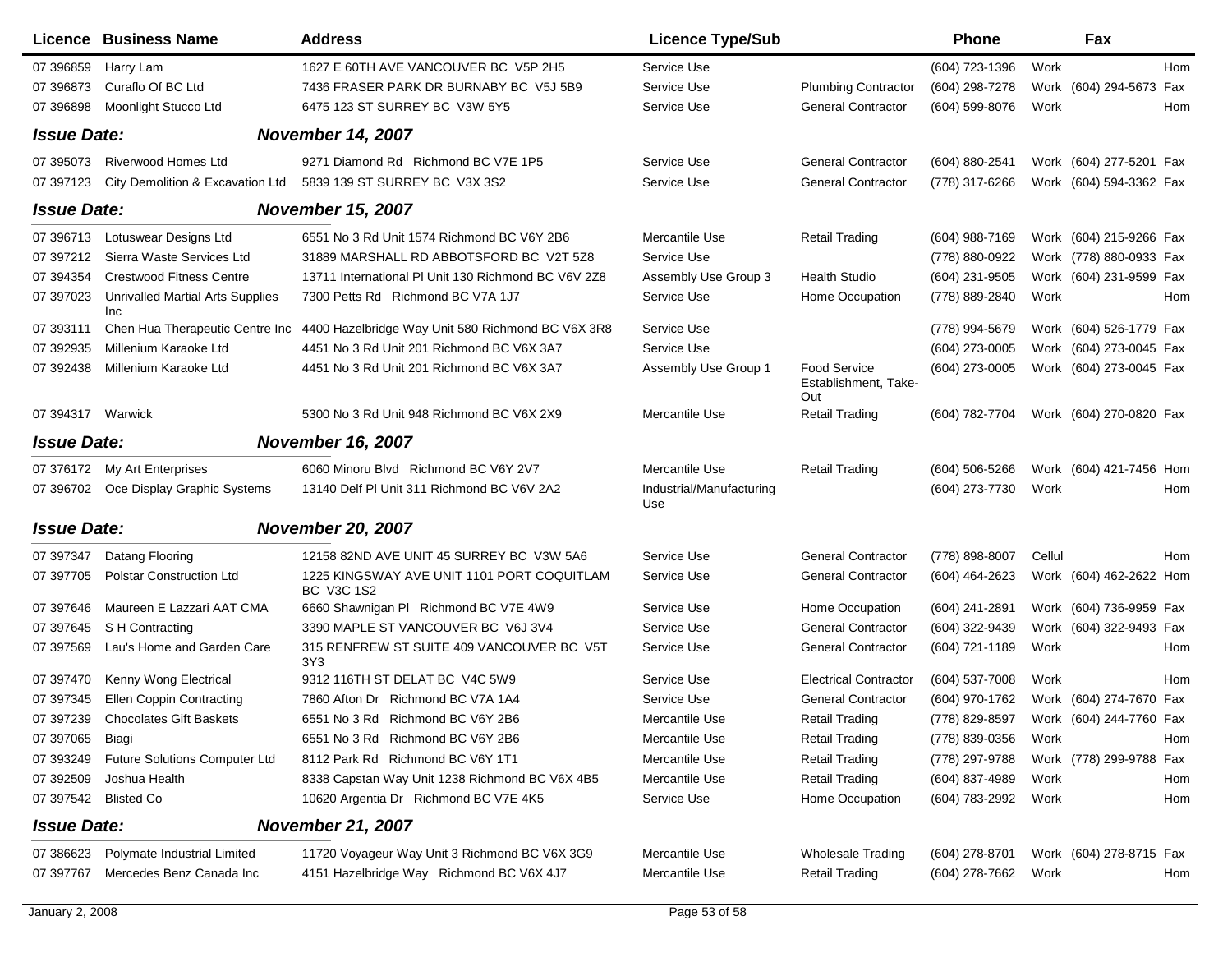|                    | <b>Licence Business Name</b>                         | <b>Address</b>                                                            | <b>Licence Type/Sub</b>         |                            | <b>Phone</b>        | Fax                                    |     |
|--------------------|------------------------------------------------------|---------------------------------------------------------------------------|---------------------------------|----------------------------|---------------------|----------------------------------------|-----|
|                    | 07 397769 Yeti Works                                 | 11491 7th Ave Unit 40 Richmond BC V7E 4J5                                 | Service Use                     | Home Occupation            | (604) 272-3047      | Work (604) 272-3040 Fax                |     |
| <b>Issue Date:</b> |                                                      | <b>November 22, 2007</b>                                                  |                                 |                            |                     |                                        |     |
| 07 397806          | Primo Services Inc                                   | 590 EBURY PL UNIT 111 DELTA BC V3W 1H6                                    | Service Use                     |                            | (604) 551-8473      | Work (604) 592-6334 Hom                |     |
| 07 397730          | <b>Nutri Beauty</b>                                  | 7591 Sunnydene Rd Richmond BC V6Y 1G9                                     | Service Use                     | Home Occupation            | (604) 277-5873      | Work                                   | Hom |
| 07 397987          | In Look Aqua Design (2003) Ltd                       | 1488 ADANAC ST VANCOUVER BC V5L 2C3                                       | Service Use                     | <b>General Contractor</b>  | (604) 254-8066      | Work (604) 254-8006 Fax                |     |
| 07 397745          | Montgomery Enterprises Ltd                           | 19866 33A AVE LANGLEY BC V3A 4T4                                          | Service Use                     | <b>General Contractor</b>  | (604) 530-8951      | Work (604) 530-8948 Fax                |     |
| 07 397725          | Watts Development Corporation                        | 8360 Fairfax PI Richmond BC V7C 3Z1                                       | Service Use                     | <b>General Contractor</b>  | (604) 241-0421      | Work (604) 241-0471 Fax                |     |
| 07 397672          | Roseta Development                                   | 1929 WHYTE AVE VANCOUVER BC V6J 1B4                                       | Service Use                     | <b>General Contractor</b>  | (778) 878-3442      | Cellul (604) 267-0844 Fax              |     |
| 07 397644          | <b>CWD Formworks Ltd</b>                             | 283 E 11TH AVE UNIT 203 VANCOUVER BC V5T 2C4                              | Service Use                     |                            | (604) 876-7160      | Work (604) 876-6657 Fax                |     |
| 07 397993          | Innotech-Execaire Aviation Group                     | 4360 Agar Dr Richmond BC V7B 1A3                                          | Service Use                     |                            | (604) 273-8686      | Work (604) 273-5813 Fax                |     |
| 07 397729          | Liam Leung                                           | 3088 Airey Dr Unit 2 Richmond BC V6X 4A3                                  | Service Use                     | Home Occupation            | (604) 727-0423      | Work                                   | Hom |
| <b>Issue Date:</b> |                                                      | <b>November 23, 2007</b>                                                  |                                 |                            |                     |                                        |     |
| 07 398124          | Novawest Home Improvements<br>Ltd                    | 3591 Shuswap Ave Richmond BC V7E 2A9                                      | Service Use                     | <b>General Contractor</b>  | (604) 303-6514      | Work                                   | Hom |
| 07 398137          | <b>Westmount Mechanical Systems</b>                  | 1400 164TH ST UNIT 48 SURREY BC V4A 8V7                                   | Service Use                     | <b>Plumbing Contractor</b> | (604) 536-3593      | Work (604) 536-3594 Fax                |     |
| 07 397927          | Yee's Trading Company                                | 7460 No 3 Rd Richmond BC V6Y 2E1                                          | Service Use                     | Home Occupation            | (604) 278-5625      | Work (604) 278-5625 Fax                |     |
| 07 395813          | Diversified Rehabilitation Group<br>Inc              | 5900 No 3 Rd Unit 300 Richmond BC V6X 3P7                                 | Service Use                     |                            | (604) 270-1767      | Work 604877869187 Fax                  |     |
| 07 394600          | Star Labour Supply Ltd                               | 3600 No 6 Rd Richmond BC V6V 1P6                                          | Mercantile Use                  | Roadside Stand             | (604) 325-1027      | Hom                                    | Hom |
| 07 394149          | Logosales.Com Wholesale Corp                         | 11871 Horseshoe Way Unit 1103 Richmond BC V7A 5H5                         | Mercantile Use                  | <b>Wholesale Trading</b>   | (604) 272-7743      | Work (604) 821-0180 Fax                |     |
| 07 383079          | Promoculture                                         | 6091 Dyke Rd Unit 110 Richmond BC V7E 3R3                                 | Service Use                     |                            | (604) 241-4353      | Work                                   | Hom |
| 07 382038          | Vastrade International Inc                           | 12500 Horseshoe Way Unit 160 Richmond BC V7A 5K2                          | Service Use                     |                            | (604) 274-8820      | Work (604) 274-8821 Fax                |     |
| 07 369241          | Layfield Group Limited                               | 11371 Coppersmith Way Unit 110 Richmond BC V7A 5E8                        | Service Use                     |                            | (604) 448-2701      | Work (604) 275-5589 Fax                |     |
| 07 368961          | Vivo Interiors Inc                                   | 5300 No 3 Rd Unit 602 Richmond BC V6X 2X9                                 | Mercantile Use                  | <b>Retail Trading</b>      | (604) 304-3603      | Work (604) 633-9313 Hom                |     |
| 06 325140          | Calibri Design Inc                                   | 11871 Horseshoe Way Unit 1139 Richmond BC V7A 5H5                         | Industrial/Manufacturing<br>Use |                            | (604) 448-9663      | Work (604) 448-9653 Fax                |     |
| 07 387146          | Lanier Healthcare Canada                             | 11871 Horseshoe Way Unit 1103 Richmond BC V7A 5H5                         | Service Use                     |                            | (604) 241-0908      | Work (604) 241-0998 Fax                |     |
| <b>Issue Date:</b> |                                                      | <b>November 26, 2007</b>                                                  |                                 |                            |                     |                                        |     |
|                    | 07 398252 Terra Design Inc                           | DEPT 902 1001 WEST BROADWAY UNIT 101<br>VANCOUVER BC V6H 4E4              | Service Use                     |                            | $(604)$ 531-2971    | Work (604) 531-2978 Hom                |     |
| <b>Issue Date:</b> |                                                      | <b>November 27, 2007</b>                                                  |                                 |                            |                     |                                        |     |
| 07 398391          | Exp-Air Cargo Ltd                                    | 5000 Miller Rd Unit 2110 Richmond BC V7B 1K9                              | Service Use                     |                            |                     | (604) 273-5135 Work (514) 874-1598 Fax |     |
| 05 309974          | <b>Christopher Stewart Wine &amp;</b><br>Spirits Inc | 11871 Horseshoe Way Unit 2139 Richmond BC V7A 5H5                         | Service Use                     |                            |                     | (604) 484-8481 Work (604) 608-3535 Fax |     |
|                    | 07 396513 Nobby's Service (2007) Ltd                 | 12191 Hammersmith Way Unit 2145 Richmond BC V7A<br>5H <sub>2</sub>        | Service Use                     |                            | (604) 277-8090 Work |                                        | Hom |
| <b>Issue Date:</b> |                                                      | <b>November 28, 2007</b>                                                  |                                 |                            |                     |                                        |     |
|                    | 07 398503 Matrix Gas Fitting                         | 1073 165 ST SURREY BC V4A 9A2                                             | Service Use                     | Gas Contractor             | (604) 880-3588      | Work (604) 538-9464 Fax                |     |
| <b>Issue Date:</b> |                                                      | <b>November 29, 2007</b>                                                  |                                 |                            |                     |                                        |     |
|                    |                                                      | 07 398250 Dogwood Petroleum Services Ltd 10888 125TH ST SURREY BC V3V 4Z2 | Service Use                     | <b>General Contractor</b>  |                     | (604) 980-0334 Work (604) 580-0295 Fax |     |
| January 2, 2008    |                                                      |                                                                           | Page 54 of 58                   |                            |                     |                                        |     |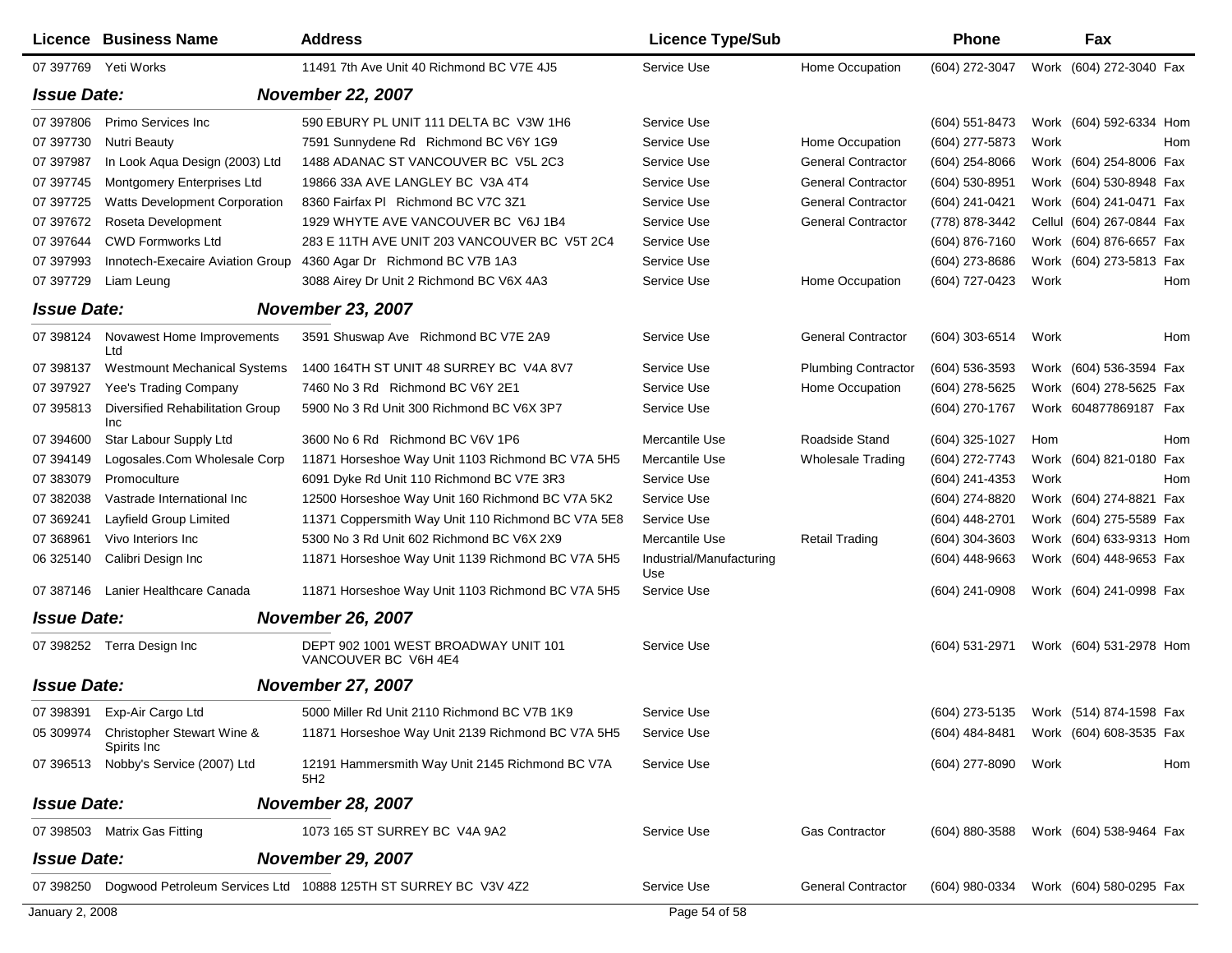|                    | Licence Business Name                             | <b>Address</b>                                      | <b>Licence Type/Sub</b>         |                               | Phone               | Fax                     |
|--------------------|---------------------------------------------------|-----------------------------------------------------|---------------------------------|-------------------------------|---------------------|-------------------------|
| 07 398703          | Windsor Beijing Arts Crafts Ltd                   | 10400 Cornerbrook Cr Richmond BC V7E 4H4            | Service Use                     | Home Occupation               | (604) 272-4885      | Work (604) 272-4885 Fax |
| 07 398424          | JL Cleaners                                       | 8120 No 4 Rd Richmond BC V6Y 2T6                    | Service Use                     | Home Occupation               | (778) 785-6925      | Work<br>Hom             |
| 07 398388          | <b>Boaler Glass Washer Cleaning</b><br>Inc        | 6081 No 3 Rd Unit 610 Richmond BC V6Y 2B2           | Service Use                     |                               | (604) 271-1412      | Work (604) 274-9878 Fax |
| 07 398375          | Worldflight Canada                                | 6691 Eckersley Rd Richmond BC V6Y 2L7               | Service Use                     | Home Occupation               | (604) 207-0909      | Work<br>Hom             |
| 07 398343          | <b>WideLinkTech Services</b>                      | 10711 Shepherd Dr Unit 10 Richmond BC V6X 4E7       | Service Use                     | Home Occupation               | (604) 303-9041      | Work<br>Hom             |
| 07 398283          | <b>SEO Leaders</b>                                | 8751 General Currie Rd Unit 114 Richmond BC V6Y 1M3 | Service Use                     | Home Occupation               | (604) 295-3391      | Work<br>Hom             |
| 07 398707          | Zheng Shu Long                                    | 557 PRIOR ST VANCOUVER BC V6A 2G4                   | Service Use                     | <b>General Contractor</b>     | (604) 723-8676      | Hom<br>Hom              |
| 07 398256          | C2 Consultancy Services                           | 8340 Rosebank Cr Richmond BC V7A 2K6                | Service Use                     | Home Occupation               | (778) 833-2331      | Work<br>Hom             |
| 07 398704          | Windsor Beijing Arts & Crafts Ltd                 | 11891 Kingfisher Dr Richmond BC V7E 3X9             | Service Use                     | Home Occupation               | (604) 626-1893      | Work<br>Hom             |
| 07 383037          | <b>Clevest Solutions Inc</b>                      | 20800 Westminster Hwy Unit 1348 Richmond BC V6V 2W3 | Service Use                     |                               | (604) 214-9700      | Work (604) 648-9845 Fax |
| 07 398265          | <b>Hiraoka Construction</b>                       | 5410 DUMFRIES ST VANCOUVER BC V5P 3A4               | Service Use                     | <b>General Contractor</b>     | (604) 897-6615      | Work<br>Hom             |
| 06 921546          | Pure International Trade Ltd                      | 8160 Cook Rd Unit 102 Richmond BC V6Y 1T8           | Mercantile Use                  | <b>Retail Trading</b>         | (604) 232-9292      | Work (604) 232-9080 Fax |
| 07 389700          | Richo Enterprise Ltd                              | 15100 Knox Way Unit 105 Richmond BC V6V 3A6         | Mercantile Use                  | <b>Wholesale Trading</b>      | (604) 278-8989      | Work (604) 278-8982 Fax |
| 07 390615          | Beyond Natural Health Centre Inc                  | 6081 No 3 Rd Unit 708 Richmond BC V6Y 2B2           | Service Use                     |                               | (604) 270-4669      | Work (604) 270-4618 Fax |
| 07 390616          | Beyond Medical Equipment Inc                      | 6081 No 3 Rd Unit 708 Richmond BC V6Y 2B2           | Service Use                     |                               | (604) 270-4676      | Work (604) 270-4618 Fax |
| 07 39 6357         | Ni (Winnie) Nie                                   | 8500 Bennett Rd Unit 38 Richmond BC V6Y 1N7         | Service Use                     | Home Occupation               | (604) 999-8968      | Work<br>Hom             |
| 07 398173          | <b>AFT Contract Solutions -</b><br>Jancscreep.com | 22100 Wilson Ave Richmond BC V6V 2P1                | Service Use                     | Home Occupation               | (604) 809-2382      | Work (604) 521-7435 Fax |
| 07 398224          | <b>JPR Construction Ltd</b>                       | 3613 Granville Ave Richmond BC V7C 1C8              | Service Use                     | <b>General Contractor</b>     | (778) 883-6083      | Work (604) 648-9424 Fax |
| 07 398231          | <b>Access Components</b>                          | 12438 Brunswick PI Unit 2 Richmond BC V7E 6K6       | Service Use                     | Home Occupation               | (604) 374-6776      | Work (778) 297-3860 Fax |
| 07 398241          | Peter/Terry Consulting Services                   | 11391 7th Ave Unit 2 Richmond BC V7E 4J4            | Service Use                     | Home Occupation               | (778) 862-2957      | Work<br>Hom             |
| 07 398246          | Mal and Mindy's Construction<br>and Maintenance   | 11851 Seacliff Rd Richmond BC V7A 3J6               | Service Use                     | <b>General Contractor</b>     | (604) 241-5892      | Hom<br>Work             |
| <b>Issue Date:</b> |                                                   | <b>November 30, 2007</b>                            |                                 |                               |                     |                         |
| 06 349362          | <b>Tridiam Manufacturing</b><br>Corporation       | 12331 Bridgeport Rd Unit 10 Richmond BC V6V 1J4     | Industrial/Manufacturing<br>Use |                               | (604) 805-1090      | Work (604) 304-1809 Fax |
| 07 394175          | Cargo and James                                   | 6060 Minoru Blvd Richmond BC V6Y 2V7                | Mercantile Use                  | <b>Retail Trading</b>         | $(604)$ 616-5560    | Cellul<br>Hom           |
| 07 398870          | Copyfab Home Supplies Ltd                         | 6100 Tiffany Blvd Unit 17 Richmond BC V7C 5A8       | Service Use                     | Home Occupation               | (778) 233-2110      | Work<br>Hom             |
| 07 398785          | <b>CHC Global Operations Canada</b><br>Inc.       | 4740 Agar Dr Richmond V7B 1A3                       | Service Use                     |                               | $(604)$ 276-7500    | Work (604) 279-2460 Hom |
| 07 398783          | <b>CHC Global Operations Inc</b>                  | 4740 Agar Dr Richmond V7B 1A3                       | Service Use                     |                               | (604) 276-7500      | Work (604) 279-2460 Fax |
| 07 398663          | Omni Gas Ltd                                      | 11679 73A AVE SURREY BC V4C 1C7                     | Service Use                     | <b>Gas Contractor</b>         | $(604)$ 590-3023    | Work<br>Hom             |
| 07 398623          | <b>Just A Second</b>                              | 6551 No 3 Rd Richmond BC V6Y 2B6                    | Mercantile Use                  | <b>Retail Trading</b>         | (604) 736-2110      | Work (604) 736-2121 Fax |
| 07 398323          | <b>Precision Dent Repair</b>                      | 7555 Alderbridge Way Unit 805 Richmond BC V6X 4L3   | Service Use                     | Home Occupation               | (778) 861-0570      | Work<br>Hom             |
| 06 354291          | Pacific Elite Hockey School                       | 5812 122ND ST SURREY BC V3X 3L5                     | Service Use                     |                               | (604) 507-2825      | Work (604) 598-2852 Fax |
| 06 354262          | <b>REB Mechanical Ltd</b>                         | 21589 CHERRINGTON AVE MAPLE RIDGE BC V2X 8R3        | Service Use                     | <b>Plumbing Contractor</b>    | (604) 467-3302      | Work (604) 467-3308 Fax |
| 06 354211          | Lotusmell Sign & Printing<br>Company              | 7211 Bridge St Richmond BC V6Y 2S6                  | Service Use                     | Home Occupation               | (778) 239-8716      | Work<br>Hom             |
| 06 354184          | Pro-Formance Goalie Schools                       | 221 11TH ST UNIT 604 NEW WESTMINSTER BC V3M<br>4C8  | Service Use                     | Home Occupation               | (604) 727-7203      | Work<br>Hom             |
| 06 353995          | Heron Island Cafe (MacNeill<br>School Cafeteria)  | 6611 No 4 Rd Richmond BC V6Y 2T2                    | Assembly Use Group 1            | Food Service<br>Establishment | (604) 244-7013 Work | Hom                     |
| 06 343836          | Sheung Lai Tong Bonsai                            | 6280 No 5 Rd Richmond BC V6Y 2T9                    | Mercantile Use                  | Roadside Stand                | (604) 279-9893      | Work<br>Hom             |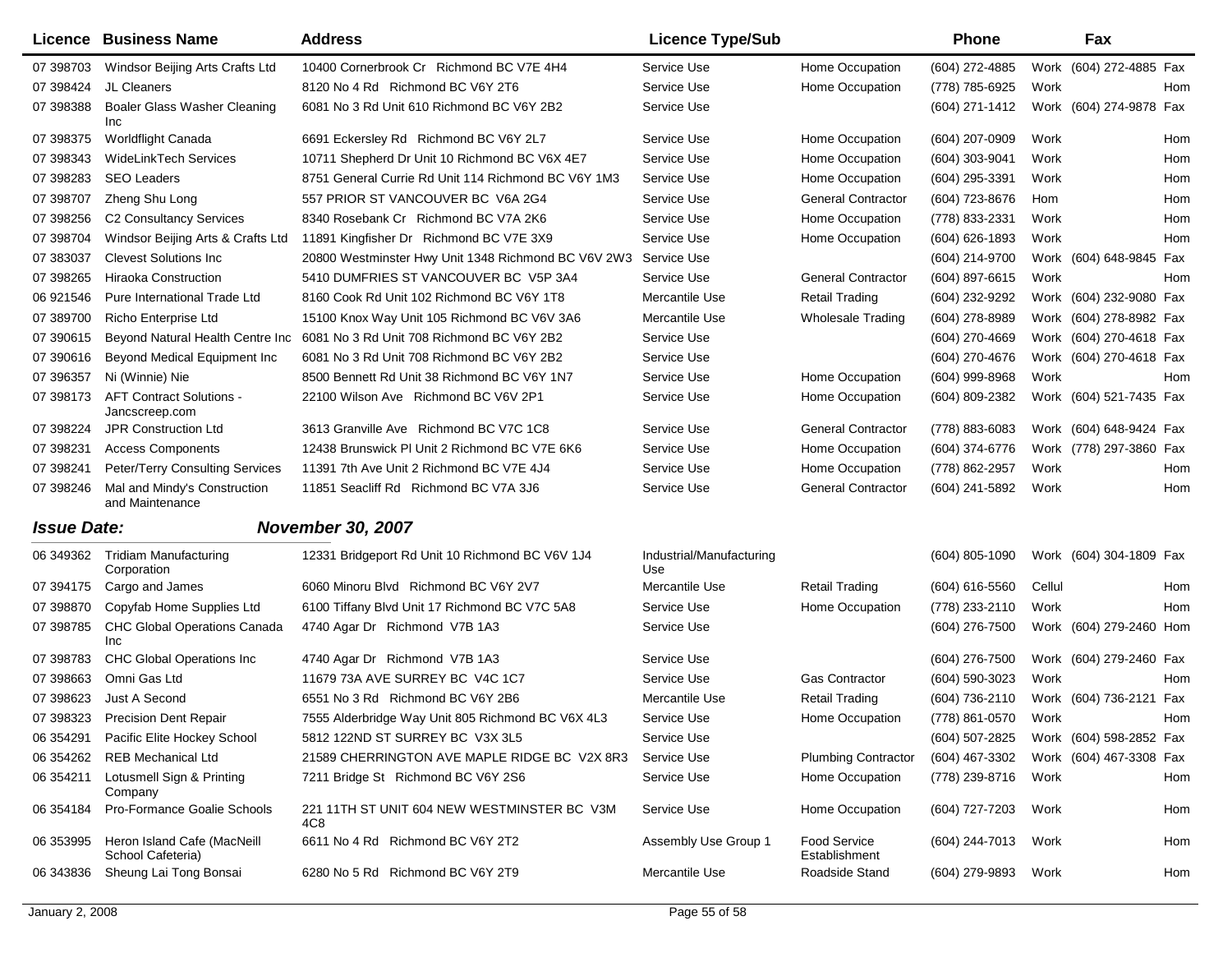|                    | <b>Licence Business Name</b>                      | <b>Address</b>                                                        | <b>Licence Type/Sub</b> |                                                    | Phone            |        | Fax                     |     |
|--------------------|---------------------------------------------------|-----------------------------------------------------------------------|-------------------------|----------------------------------------------------|------------------|--------|-------------------------|-----|
|                    | 06 354182 Bonsor Enterprises Ltd                  | 8000 Heather St Unit 25 Richmond BC V6Y 2R1                           | Service Use             | <b>General Contractor</b>                          | (604) 761-6099   | Work   |                         | Hom |
| <b>Issue Date:</b> |                                                   | <b>December 3, 2007</b>                                               |                         |                                                    |                  |        |                         |     |
| 07 392638          | Apple Blossoms Foral Ltd                          | 6390 No 3 Rd Unit 9 Richmond BC V6Y 2B3                               | Mercantile Use          |                                                    | (604) 537-1628   | Work   |                         | Hom |
| 07 398867          | <b>MZH Accounting Services</b>                    | 3711 Robson Crt Unit 17 Richmond BC V7C 5T8                           | Service Use             | Home Occupation                                    | (604) 821-1947   | Work   |                         | Hom |
| 07 398465          | Owl Security Ltd                                  | 8611 Dorval Rd Richmond BC V7C 3J3                                    | Service Use             | Home Occupation                                    | (604) 277-7589   | Work   |                         | Hom |
| <b>Issue Date:</b> |                                                   | December 4, 2007                                                      |                         |                                                    |                  |        |                         |     |
| 07 393082          | Panpacific Home & Garden<br>Furniture             | 12331 Bridgeport Rd Unit 4 Richmond BC V6V 1J4                        | Mercantile Use          | <b>Retail Trading</b>                              | (604) 773-5063   | Cellul |                         | Hom |
| 07 39 6517         | <b>RFC Enterprises</b>                            | 5500 Arcadia Rd Unit 200 Richmond BC V6X 3P5                          | Service Use             | Home Occupation                                    | (604) 231-0715   |        | Work (604) 232-0932 Hom |     |
| 07 398215          | Prado                                             | 8220 Lansdowne Rd Richmond BC V6X 2B9                                 | Service Use             |                                                    | (604) 276-8180   |        | Work (604) 276-8183 Fax |     |
| 07 398253          | Baili North America Formwork &<br>Scaffolding Ltd | 5900 No 3 Rd Unit 300 Richmond BC V6X 3P7                             | Service Use             |                                                    | $(604)$ 244-3806 |        | Work (604) 270-6129 Fax |     |
| 07 398983          | Sanse Auto Accessories                            | 7171 Blundell Rd Unit 11 Richmond BC V6Y 1J5                          | Service Use             | Home Occupation                                    | (604) 207-0539   | Work   |                         | Hom |
| 07 399072          | Western Shore Technology Inc                      | 9840 Greenlees Rd Richmond BC V7A 1V1                                 | Service Use             | Home Occupation                                    | (604) 788-0111   | Work   |                         | Hom |
| 07 399077          | Kelly Cheung                                      | 4811 Pembroke PI Richmond BC V7E 4J9                                  | Service Use             | Home Occupation                                    | (604) 275-4642   | Work   |                         | Hom |
| <b>Issue Date:</b> |                                                   | <b>December 5, 2007</b>                                               |                         |                                                    |                  |        |                         |     |
| 07 398930          | Partyworld KTV Karaoke Ltd                        | 8711 Alexandra Rd Richmond BC V6X 1C3                                 | Assembly Use Group 1    | <b>Food Service</b><br>Establishment, Take-<br>Out | (604) 276-1831   | Work   |                         | Hom |
| 07 399301          | <b>Merriment Service</b>                          | 2530 TRIUMPH ST VANCOUVER BC V5K 1S8                                  | Service Use             |                                                    | (604) 254-3829   | Work   |                         | Hom |
| 07 398929          | Partyworld KTV Karaoke Ltd                        | 8711 Alexandra Rd Richmond BC V6X 1C3                                 | Service Use             |                                                    | (604) 276-1831   | Work   |                         | Hom |
| 07 398927          | Empress Lounge Ltd                                | 8711 Alexandra Rd Richmond BC V6X 1C3                                 | Service Use             |                                                    | (604) 276-1813   | Work   |                         | Hom |
| 07 395015          | <b>CHC Helicopter Corporation</b>                 | 4740 Agar Dr Richmond V7B 1A3                                         | Service Use             |                                                    | (604) 276-7500   |        | Work (604) 279-2460 Fax |     |
| 07 399319          |                                                   | Marco Plumbing & Heating Co Ltd 5790 MCKINNON ST VANCOUVER BC V5R 4E1 | Service Use             | <b>Gas Contractor</b>                              | $(604)$ 889-4008 |        | Work (604) 433-7513 Hom |     |
| 07 398928          | Empress Lounge Ltd                                | 8711 Alexandra Rd Richmond BC V6X 1C3                                 | Assembly Use Group 2    |                                                    | (604) 276-1813   | Work   |                         | Hom |
| <b>Issue Date:</b> |                                                   | December 6, 2007                                                      |                         |                                                    |                  |        |                         |     |
|                    | 07 394617 Joy's Taiwanese Restaurant Ltd          | 4380 No 3 Rd Unit 1100 Richmond BC V6X 3V7                            | Assembly Use Group 1    | Food Service<br>Establishment                      | (604) 270-4898   | Work   |                         | Hom |
| 07 399631          | Mars Framing Services Ltd                         | 344 WOOD ST NEW WESTMINSTER BC V3M 6P9                                | Service Use             | <b>General Contractor</b>                          | (604) 720-3332   |        | Work (604) 777-1101 Fax |     |
| 07 395057          | S2C Global Systems Inc                            | 5300 No 3 Rd Richmond BC V6X 2X9                                      | Vending Machine Use     | <b>Banking Machine</b>                             | (604) 629-2461   |        | Work (604) 608-3562 Fax |     |
| 07 393253          | Phoenix International Media Corp                  | 7791 Alderbridge Way Richmond BC V6X 2A4                              | Service Use             |                                                    | (778) 371-2666   |        | Work (778) 371-2666 Fax |     |
| 07 389703          | <b>Bell Distribution Inc</b>                      | 11020 No 5 Rd Unit 118 Richmond BC V7A 4E7                            | Mercantile Use          | <b>Retail Trading</b>                              | (604) 295-8990   |        | Work (604) 295-8993 Fax |     |
|                    | 07 387143 Nokia Siemens Networks<br>Canada Inc    | 6651 Fraserwood PI Unit 250 Richmond BC V6W 1J3                       | Service Use             |                                                    | (604) 456-5839   | Work   |                         | Hom |
| 07 399494          |                                                   | Matcon Excavation & Shoring Ltd 2208 HARTLEY AVE COQUITLAM BC V3K 6X3 | Service Use             | <b>General Contractor</b>                          | (604) 520-5909   |        | Work (604) 520-5957 Fax |     |
| <b>Issue Date:</b> |                                                   | <b>December 10, 2007</b>                                              |                         |                                                    |                  |        |                         |     |
| 07 399238          | <b>Hyperion Pacific Contracting</b>               | 2960 Steveston Hwy Unit 43 Richmond BC V7E 6C9                        | Service Use             | <b>General Contractor</b>                          | (604) 618-7827   | Work   |                         | Hom |
| 07 399872          | <b>G Chu Electric Ltd</b>                         | 1738 E 39TH AVE VANCOUVER BC V5P 3W4                                  | Service Use             | <b>Electrical Contractor</b>                       | (604) 250-4383   |        | Work (604) 321-2384 Fax |     |
| 07 399329          | Sustainability Television Inc                     | 11680 Kingfisher Dr Richmond BC V7E 3N7                               | Service Use             | Home Occupation                                    | $(604)$ 351-0889 | Work   |                         | Hom |
| 07 399372          | Michael Angelo General<br>Contractors             | 8004 GRANVILLE ST UNIT 4 VANCOUVER BC V6P 4Z4                         | Service Use             | <b>General Contractor</b>                          | (604) 253-3665   | Work   |                         | Hom |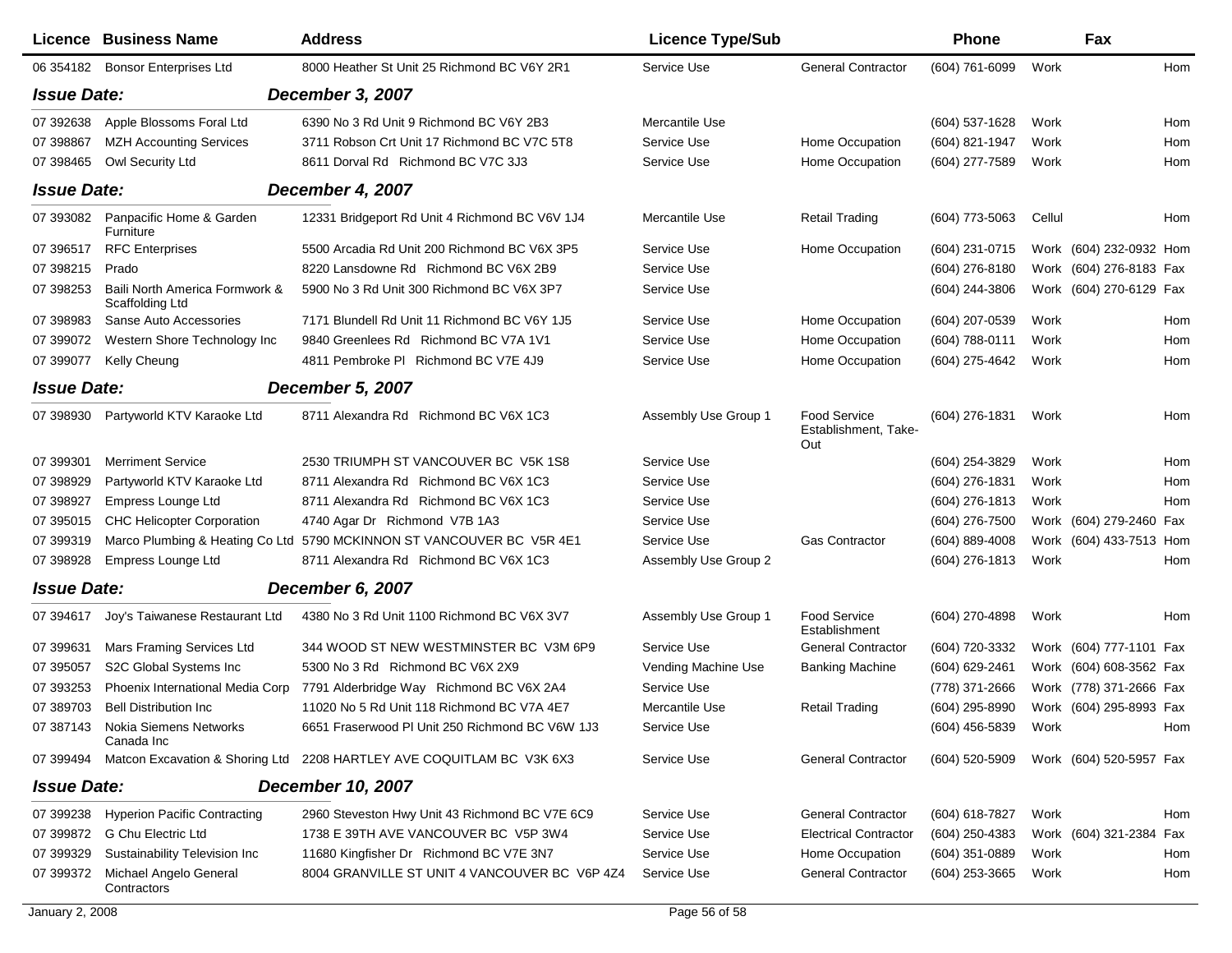|                    | <b>Licence Business Name</b>                     | <b>Address</b>                                    | <b>Licence Type/Sub</b> |                                      | <b>Phone</b>   | Fax                        |     |
|--------------------|--------------------------------------------------|---------------------------------------------------|-------------------------|--------------------------------------|----------------|----------------------------|-----|
| 07 400057          | West Shore Floor Depot Ltd                       | 13112 84 AVE UNIT 103 SURREY BC V3W 1L2           | Service Use             | <b>General Contractor</b>            | (604) 598-8298 | (604) 590-8204 Fax<br>Work |     |
| 07 39 6943         | <b>Core Concept Consulting Ltd</b>               | 13351 Commerce Pkwy Unit 1203 Richmond BC V6V 2X7 | Service Use             |                                      | (604) 249-5040 | Work (604) 249-5041 Fax    |     |
| 07 394633          | <b>Outdoor Depot</b>                             | 8833 Odlin Cr Unit 130 Richmond BC V6X 3Z7        | Service Use             |                                      | (604) 278-6781 | Work (604) 276-0272 Hom    |     |
| 07 394584          | <b>Bear Factory</b>                              | 4540 No 3 Rd Unit 1415 Richmond BC V6X 4E4        | Mercantile Use          | <b>Retail Trading</b>                | (604) 780-5520 | Work                       | Hom |
| 07 393665          | Able Financial Group Inc                         | 8888 Odlin Cr Unit 3260 Richmond BC V6X 3Z8       | Service Use             |                                      | (604) 276-0004 | Work (604) 270-7666 Fax    |     |
| 07 399139          | Dripless Waterproofing (91) Ltd                  | 2544 DOUGLAS RD UNIT 117 BURNABY BC V5C 5W7       | Service Use             | <b>General Contractor</b>            | (604) 328-7374 | Work (604) 944-4838 Hom    |     |
| 07 399811          | Luis and Paul Landscaping                        | 1140 SPRINGER AVE BURNABY BC V5B 3M1              | Service Use             | <b>General Contractor</b>            | (604) 299-5428 | Work                       | Hom |
| <b>Issue Date:</b> |                                                  | <b>December 11, 2007</b>                          |                         |                                      |                |                            |     |
| 07 400055          | <b>Global Excavating &amp; Demolition</b><br>Ltd | 13376 90TH AVE SURREY BC V3V 1C1                  | Service Use             | <b>General Contractor</b>            | (778) 855-7320 | Work                       | Hom |
| <b>Issue Date:</b> |                                                  | <b>December 13, 2007</b>                          |                         |                                      |                |                            |     |
| 07 400756          | Jetway Cafe And News                             | 3880 Grant McConachie Way Richmond BC             | Assembly Use Group 1    | <b>Food Service</b><br>Establishment | (604) 231-3731 | Work (604) 231-3732 Fax    |     |
| 07 39 6673         | Tess' Acadmey of Multiple<br>Intelligences       | 4140 No 3 Rd Unit 120 Richmond BC V6X 2C2         | Assembly Use Group 3    | <b>Education Institution</b>         | (604) 626-7482 | Work                       | Hom |
| 07 398645          | RJE Canada ULC                                   | 21331 Gordon Way Unit 1160 Richmond BC V6W 1J9    | Service Use             |                                      | (604) 279-0800 | Work                       | Hom |
| 07 399171          | Addision Accounting Ltd                          | 6081 No 3 Rd Unit 911 Richmond BC V6Y 2B2         | Service Use             |                                      | (604) 780-0130 | Work                       | Hom |
| 07 399232          | Dr Walter Fernyhough N D                         | 8211 Ackroyd Rd Unit 230 Richmond BC V6X 3K8      | Service Use             |                                      | (604) 277-8232 | Work                       | Hom |
| 07 39 60 73        | Mizuho Coporate Bank Canada<br><b>Branch</b>     | 5811 Cooney Rd Unit 305 Richmond BC V6X 3M1       | Service Use             |                                      | (604) 231-3725 | Work (604) 231-3726 Hom    |     |
| 07 400053          | Specialty MRI Clinics Inc                        | 5611 Cooney Rd Unit 140 Richmond BC V6X 3J6       | Service Use             |                                      | (604) 734-4942 | Work (604) 734-4946 Fax    |     |
| 07 395757          | Queen Charlotte Lodge Ltd                        | 3600 Lysander Lane Unit 180 Richmond BC V7B 1C3   | Service Use             |                                      | (604) 420-7197 | Work (604) 247-1256 Fax    |     |
| 07 399981          | Sandhill Development Ltd                         | 11020 No 5 Rd Unit 228 Richmond BC V7A 4E7        | Service Use             | <b>General Contractor</b>            | (604) 271-6296 | Work (604) 276-8937 Fax    |     |
| 07 379906          | <b>Panther Cheer Athletics</b>                   | 5731 Minoru Blvd Unit 170 Richmond BC V6X 2B1     | Assembly Use Group 3    | <b>Health Studio</b>                 | (604) 839-3760 | Work                       | Hom |
| 07 39 6661         | Loca Financial Services Inc                      | 8171 Ackroyd Rd Unit 4020 Richmond BC V6X 3K1     | Service Use             |                                      | (604) 771-3220 | Work                       | Hom |
| 07 377893          | Alstom Canada Inc                                | 21300 Gordon Way Unit 193 Richmond BC V6W 1J8     | Service Use             |                                      | (604) 232-5527 | Work (604) 232-5569 Fax    |     |
| 07 385352          | <b>HFS North America</b>                         | 21771 Fraserwood Way Richmond BC V6W 1J5          | Mercantile Use          | <b>Wholesale Trading</b>             | (604) 540-0650 | Work (604) 232-9249 Fax    |     |
| 07 388583          | <b>Vanguard Business Consulting</b><br>Inc       | 5811 Cooney Rd Unit 305 Richmond BC V6X 3M1       | Service Use             |                                      | (604) 288-9790 | Work                       | Fax |
| 07 392529          | Signarama                                        | 13988 Maycrest Way Unit 145 Richmond BC V6V 3C3   | Service Use             |                                      | (604) 273-7445 | Work (604) 273-7465 Fax    |     |
| 07 393059          | <b>Motion Mechanical Services</b>                | 6451 Princess Lane Unit 2150 Richmond BC V7E 6R7  | Service Use             |                                      | (604) 880-6962 | Cellul                     | Hom |
| 07 393294          | <b>RBC Dominion Securities Inc.</b>              | 5811 Cooney Rd Unit 413 Richmond BC V6X 3M1       | Service Use             |                                      | (604) 718-3137 | Work (604) 257-7120 Fax    |     |
| 07 393373          | Three Road Properties Ltd                        | 8380 Lansdowne Rd Unit 200 Richmond BC V6X 3M6    | Service Use             |                                      | (604) 278-4470 | Work (604) 278-4470 Fax    |     |
| <b>Issue Date:</b> |                                                  | <b>December 14, 2007</b>                          |                         |                                      |                |                            |     |
| 07 400133          | Sarup Sandhu and Jasbir<br><b>Dhaliwal</b>       | 12440 70TH AVE SURREY BC V3W 0P8                  | Service Use             | <b>General Contractor</b>            | (778) 838-3900 | Work (604) 590-9329 Fax    |     |
|                    | 07 400155 N C Consulting and Training            | 6099 Alder St Unit 21 Richmond BC V6Y 0A8         | Service Use             | Home Occupation                      | (604) 721-5371 | Work                       | Hom |
| 07 400920          | DHL Express (Canada) Ltd                         | 4840 Miller Rd Unit 120 Richmond BC V7B 1K7       | Service Use             |                                      | (604) 665-7715 | Work (604) 665-6558 Fax    |     |
| 07 400072          | <b>JSR Construction Management</b><br>Ltd        | 10680 Mersey Dr Richmond BC V7A 3N4               | Service Use             | <b>General Contractor</b>            | (604) 637-7537 | Work                       | Hom |
| <b>Issue Date:</b> |                                                  | <b>December 17, 2007</b>                          |                         |                                      |                |                            |     |
|                    | 07 391170 Dolce Rosa                             | 4380 No 3 Rd Unit 1120 Richmond BC V6X 3V7        | Mercantile Use          | <b>Retail Trading</b>                | (604) 232-8006 | Work (604) 232-8006 Fax    |     |
| January 2, 2008    |                                                  |                                                   | Page 57 of 58           |                                      |                |                            |     |